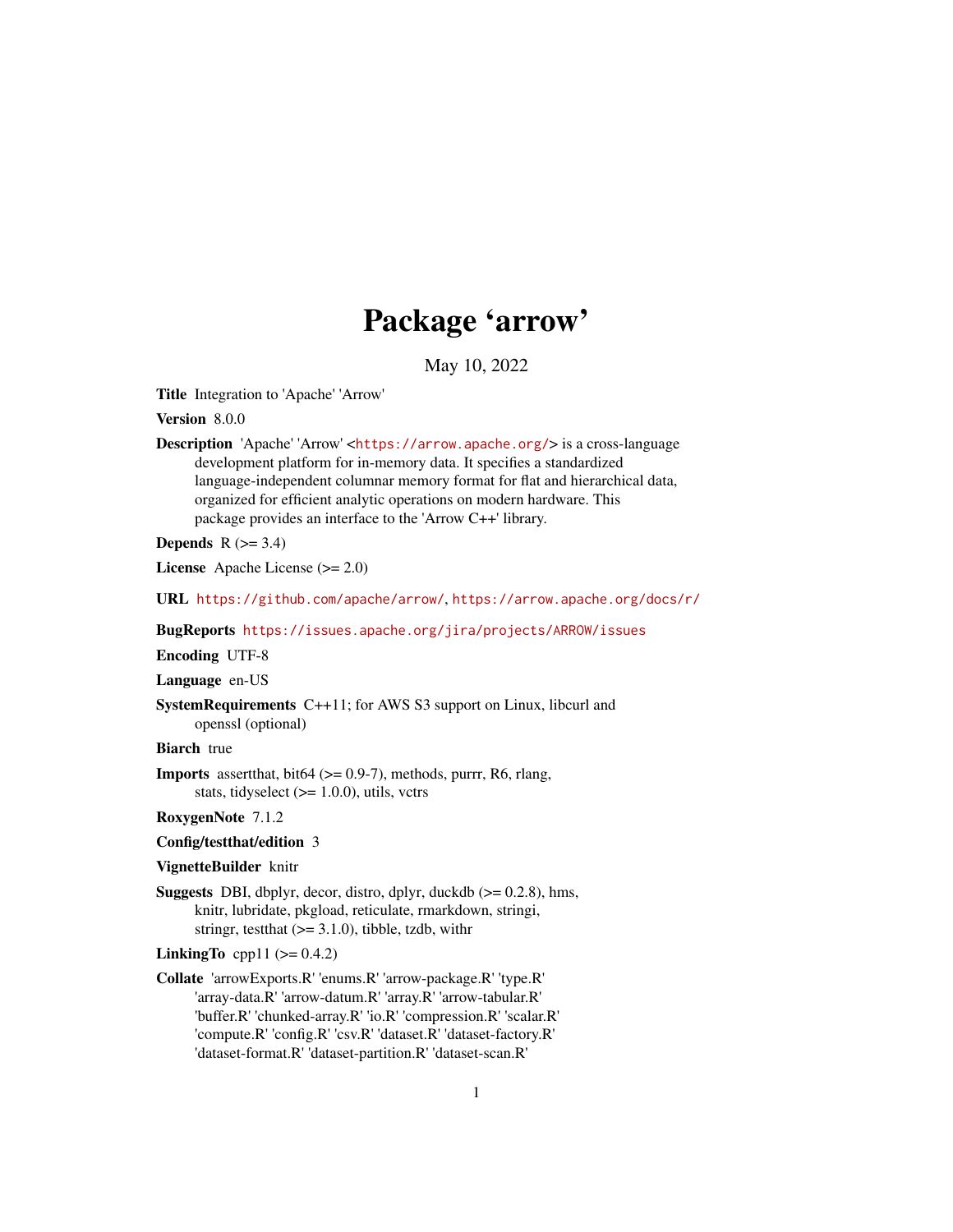'dataset-write.R' 'deprecated.R' 'dictionary.R' 'dplyr-arrange.R' 'dplyr-collect.R' 'dplyr-count.R' 'dplyr-distinct.R' 'dplyr-eval.R' 'dplyr-filter.R' 'dplyr-funcs-conditional.R' 'dplyr-funcs-datetime.R' 'dplyr-funcs-math.R' 'dplyr-funcs-string.R' 'dplyr-funcs-type.R' 'expression.R' 'dplyr-funcs.R' 'dplyr-group-by.R' 'dplyr-join.R' 'dplyr-mutate.R' 'dplyr-select.R' 'dplyr-summarize.R' 'record-batch.R' 'table.R' 'dplyr.R' 'duckdb.R' 'extension.R' 'feather.R' 'field.R' 'filesystem.R' 'flight.R' 'install-arrow.R' 'ipc-stream.R' 'json.R' 'memory-pool.R' 'message.R' 'metadata.R' 'parquet.R' 'python.R' 'query-engine.R' 'record-batch-reader.R' 'record-batch-writer.R' 'reexports-bit64.R' 'reexports-tidyselect.R' 'schema.R' 'util.R'

#### NeedsCompilation yes

Author Neal Richardson [aut, cre],

Ian Cook [aut], Nic Crane [aut], Dewey Dunnington [aut] (<<https://orcid.org/0000-0002-9415-4582>>), Romain François [aut] (<<https://orcid.org/0000-0002-2444-4226>>), Jonathan Keane [aut], Dragos, Moldovan-Grünfeld [aut], Jeroen Ooms [aut], Javier Luraschi [ctb], Karl Dunkle Werner [ctb] (<<https://orcid.org/0000-0003-0523-7309>>), Jeffrey Wong [ctb], Apache Arrow [aut, cph]

Maintainer Neal Richardson <neal@ursalabs.org>

Repository CRAN

Date/Publication 2022-05-09 22:50:02 UTC

# R topics documented: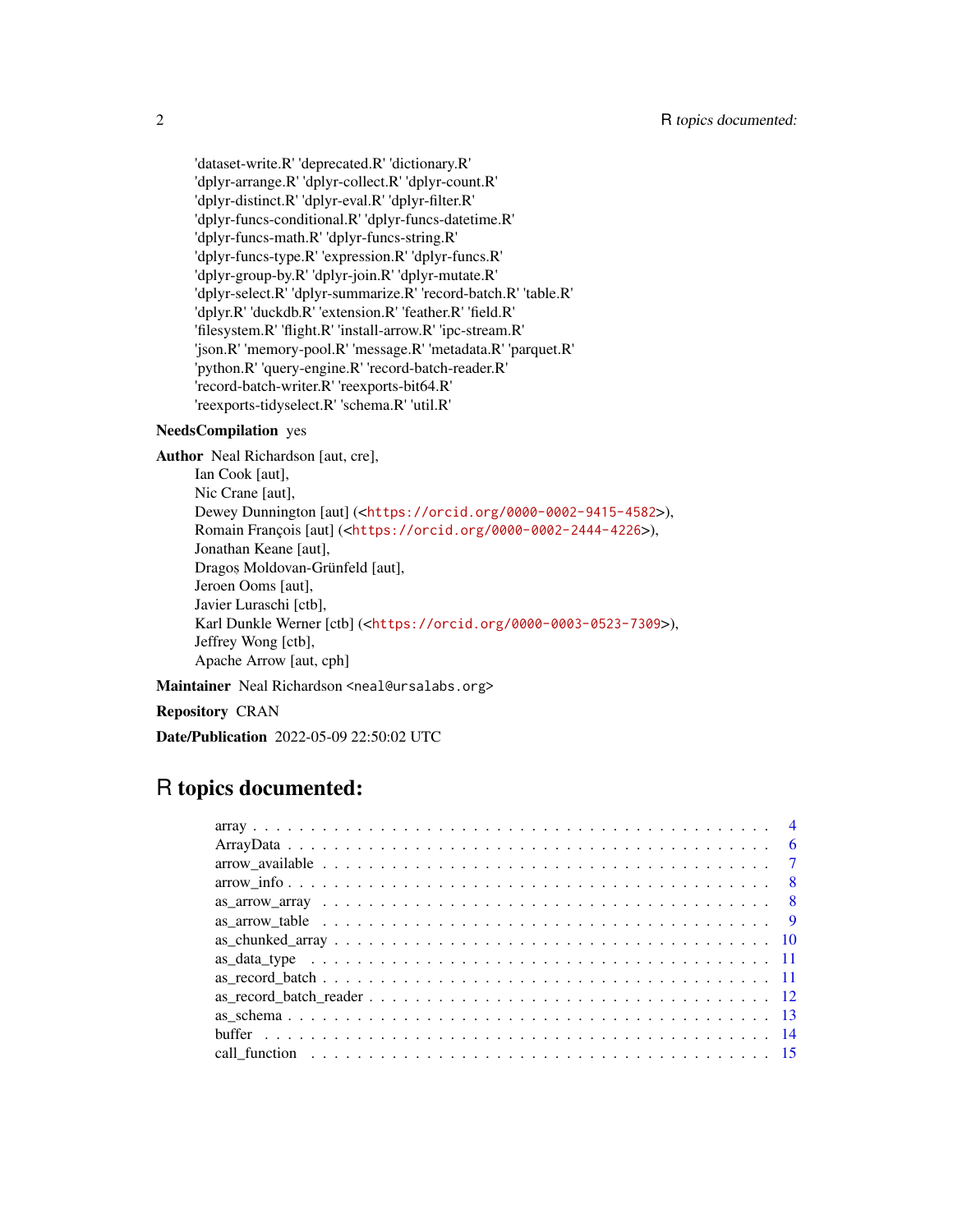|                                                                                                         | 16 |
|---------------------------------------------------------------------------------------------------------|----|
|                                                                                                         | 17 |
|                                                                                                         | 18 |
|                                                                                                         | 19 |
|                                                                                                         | 19 |
|                                                                                                         | 20 |
|                                                                                                         | 20 |
|                                                                                                         | 21 |
|                                                                                                         | 21 |
|                                                                                                         | 23 |
|                                                                                                         | 24 |
|                                                                                                         | 25 |
|                                                                                                         | 29 |
|                                                                                                         | 30 |
|                                                                                                         | 31 |
|                                                                                                         | 32 |
|                                                                                                         | 32 |
|                                                                                                         | 33 |
|                                                                                                         | 33 |
|                                                                                                         | 33 |
|                                                                                                         | 34 |
|                                                                                                         | 35 |
|                                                                                                         | 35 |
|                                                                                                         | 37 |
|                                                                                                         | 37 |
|                                                                                                         | 38 |
|                                                                                                         |    |
|                                                                                                         | 39 |
|                                                                                                         | 39 |
|                                                                                                         | 40 |
|                                                                                                         | 40 |
|                                                                                                         | 41 |
|                                                                                                         | 41 |
|                                                                                                         | 42 |
|                                                                                                         | 42 |
| $infer\_type \dots \dots \dots \dots \dots \dots \dots \dots \dots \dots \dots \dots \dots \dots \dots$ | 43 |
|                                                                                                         | 44 |
|                                                                                                         | 44 |
|                                                                                                         | 46 |
|                                                                                                         | 46 |
|                                                                                                         | 47 |
|                                                                                                         | 48 |
|                                                                                                         | 48 |
| map_batches                                                                                             | 49 |
| match arrow                                                                                             | 49 |
|                                                                                                         | 50 |
|                                                                                                         | 51 |
|                                                                                                         | 51 |
|                                                                                                         | 51 |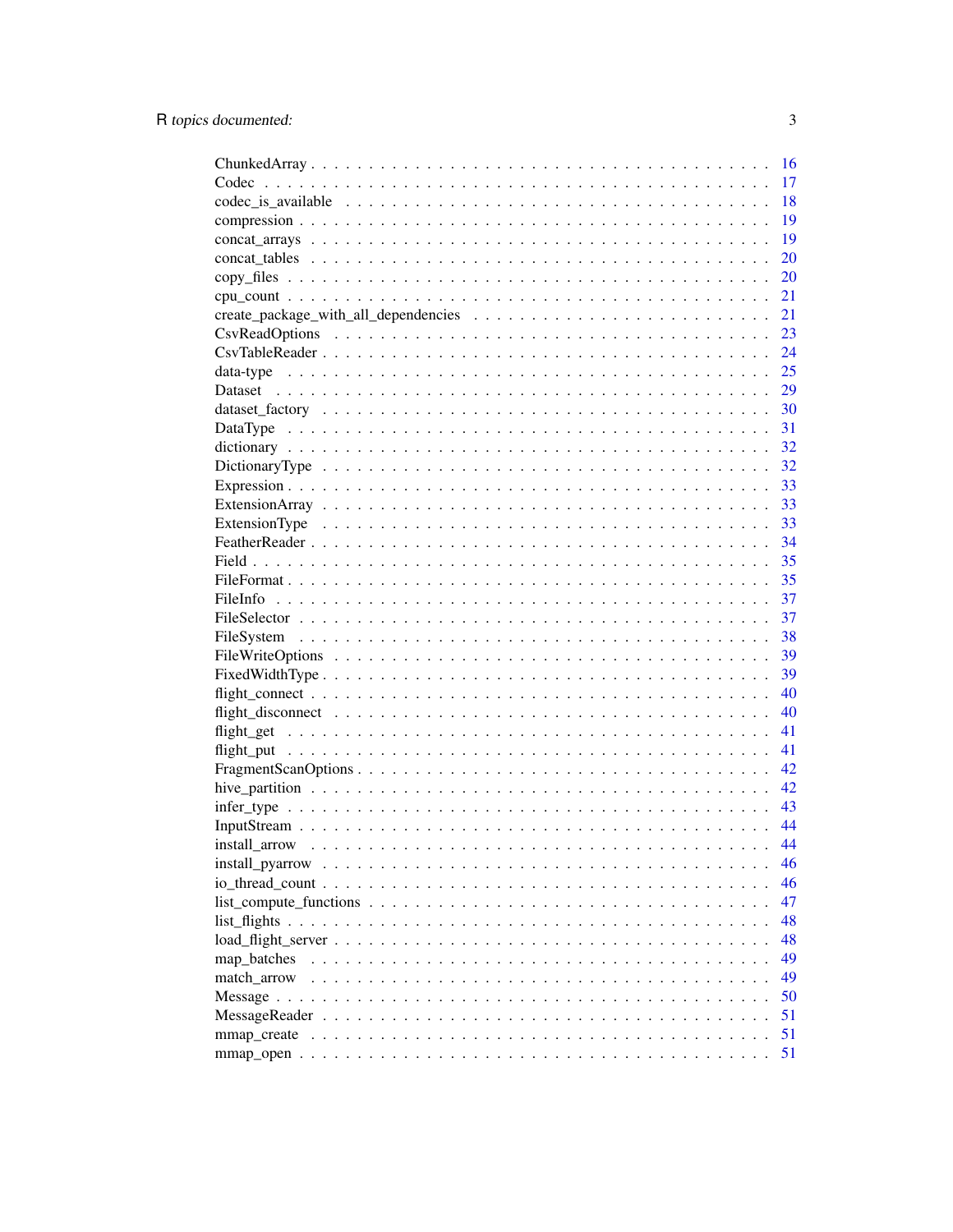<span id="page-3-0"></span>

| read arrow<br>read schema<br>RecordBatch<br>s3 bucket $\ldots$<br>Scalar<br>$\mathbf{1}$ $\mathbf{1}$ $\mathbf{1}$ $\mathbf{1}$ $\mathbf{1}$<br>Scanner<br>Schema $\ldots$ .<br>Table $\ldots$ $\ldots$<br>unify schemas |
|--------------------------------------------------------------------------------------------------------------------------------------------------------------------------------------------------------------------------|
|                                                                                                                                                                                                                          |
|                                                                                                                                                                                                                          |
|                                                                                                                                                                                                                          |
|                                                                                                                                                                                                                          |
|                                                                                                                                                                                                                          |
|                                                                                                                                                                                                                          |
|                                                                                                                                                                                                                          |
|                                                                                                                                                                                                                          |
|                                                                                                                                                                                                                          |
|                                                                                                                                                                                                                          |
|                                                                                                                                                                                                                          |
|                                                                                                                                                                                                                          |
|                                                                                                                                                                                                                          |
|                                                                                                                                                                                                                          |
|                                                                                                                                                                                                                          |
|                                                                                                                                                                                                                          |
|                                                                                                                                                                                                                          |
|                                                                                                                                                                                                                          |
|                                                                                                                                                                                                                          |
|                                                                                                                                                                                                                          |
|                                                                                                                                                                                                                          |
|                                                                                                                                                                                                                          |
|                                                                                                                                                                                                                          |
|                                                                                                                                                                                                                          |
|                                                                                                                                                                                                                          |
|                                                                                                                                                                                                                          |
|                                                                                                                                                                                                                          |
|                                                                                                                                                                                                                          |
|                                                                                                                                                                                                                          |
|                                                                                                                                                                                                                          |
|                                                                                                                                                                                                                          |
|                                                                                                                                                                                                                          |

array *Arrow Arrays*

# <span id="page-3-1"></span>Description

An Array is an immutable data array with some logical type and some length. Most logical types are contained in the base Array class; there are also subclasses for DictionaryArray, ListArray, and StructArray.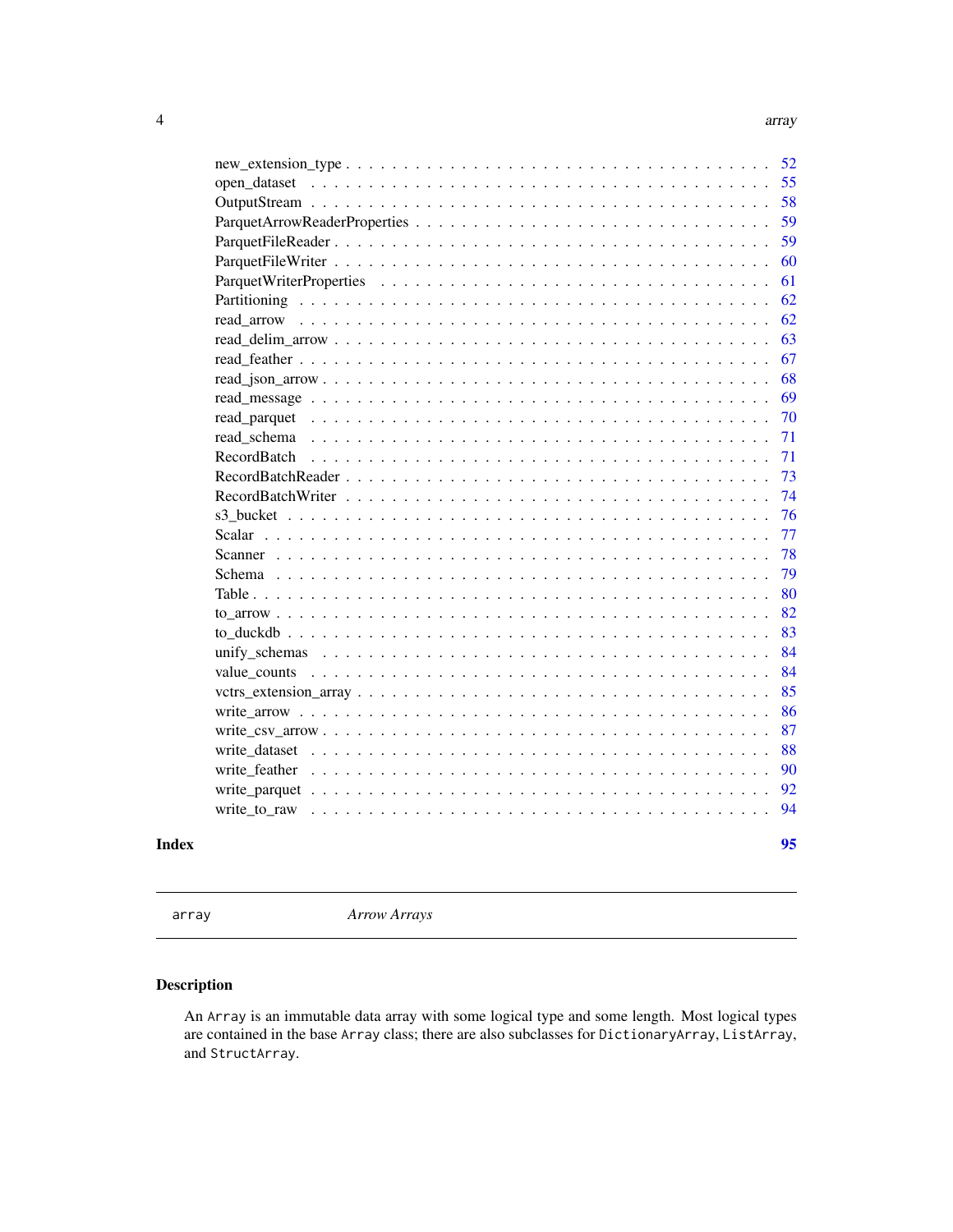array 5

# Factory

The Array\$create() factory method instantiates an Array and takes the following arguments:

- x: an R vector, list, or data.frame
- type: an optional [data type](#page-24-1) for x. If omitted, the type will be inferred from the data.

Array\$create() will return the appropriate subclass of Array, such as DictionaryArray when given an R factor.

To compose a DictionaryArray directly, call DictionaryArray\$create(), which takes two arguments:

- x: an R vector or Array of integers for the dictionary indices
- dict: an R vector or Array of dictionary values (like R factor levels but not limited to strings only)

# Usage

```
a <- Array$create(x)
length(a)
```
print(a)  $a == a$ 

# Methods

- \$IsNull(i): Return true if value at index is null. Does not boundscheck
- \$IsValid(i): Return true if value at index is valid. Does not boundscheck
- \$1ength(): Size in the number of elements this array contains
- \$nbytes(): Total number of bytes consumed by the elements of the array
- \$offset: A relative position into another array's data, to enable zero-copy slicing
- \$null\_count: The number of null entries in the array
- \$type: logical type of data
- \$type\_id(): type id
- \$Equals(other) : is this array equal to other
- \$ApproxEquals(other) :
- \$Diff(other) : return a string expressing the difference between two arrays
- \$data(): return the underlying [ArrayData](#page-5-1)
- \$as\_vector(): convert to an R vector
- \$ToString(): string representation of the array
- \$Slice(offset, length = NULL): Construct a zero-copy slice of the array with the indicated offset and length. If length is NULL, the slice goes until the end of the array.
- \$Take(i): return an Array with values at positions given by integers (R vector or Array Array) i.
- \$Filter(i, keep\_na = TRUE): return an Array with values at positions where logical vector (or Arrow boolean Array) i is TRUE.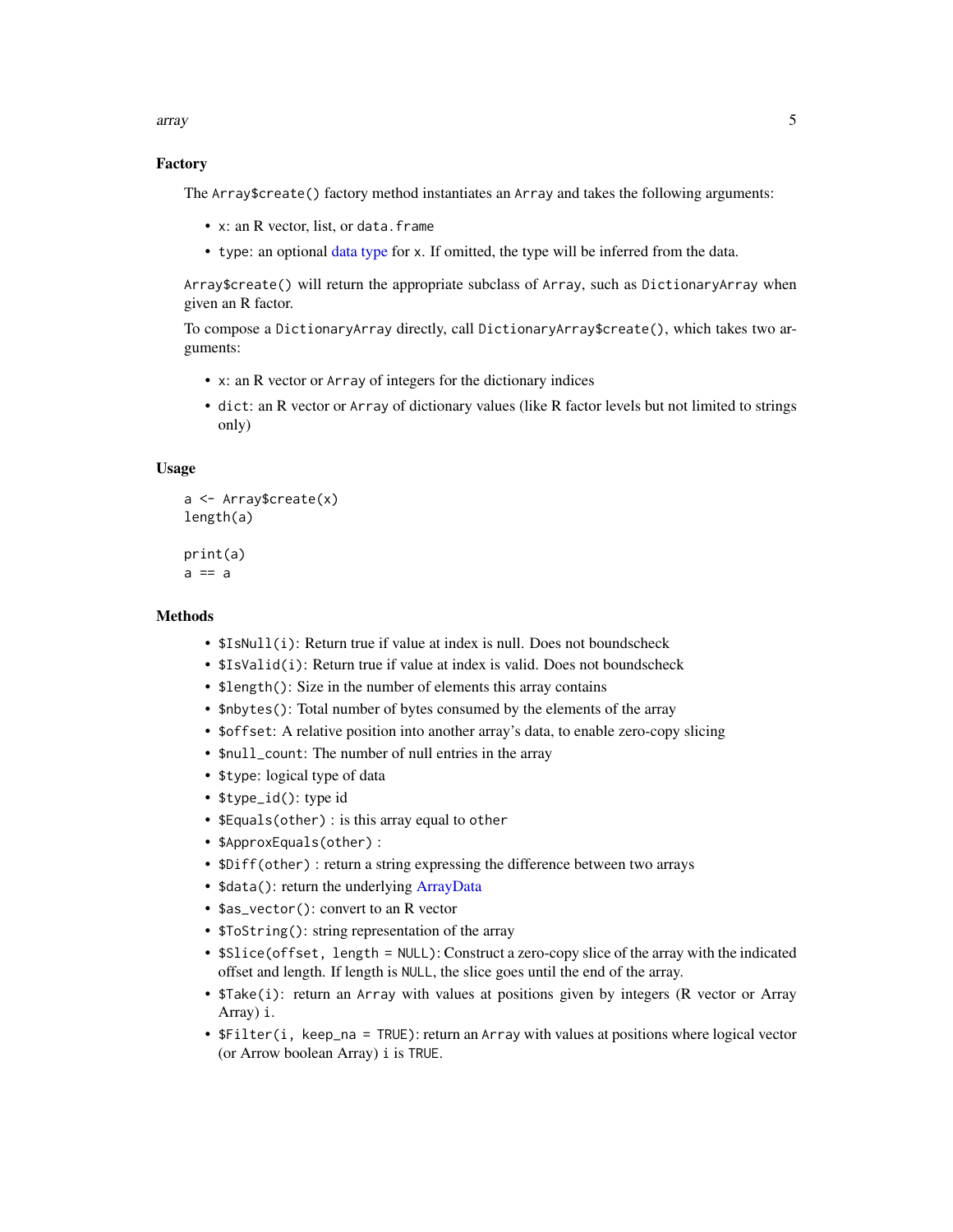- <span id="page-5-0"></span>• \$SortIndices(descending = FALSE): return an Array of integer positions that can be used to rearrange the Array in ascending or descending order
- \$RangeEquals(other, start\_idx, end\_idx, other\_start\_idx) :
- \$cast(target\_type, safe = TRUE, options = cast\_options(safe)): Alter the data in the array to change its type.
- \$View(type): Construct a zero-copy view of this array with the given type.
- \$Validate() : Perform any validation checks to determine obvious inconsistencies within the array's internal data. This can be an expensive check, potentially O(length)

#### Examples

```
my_array <- Array$create(1:10)
my_array$type
my_array$cast(int8())
# Check if value is null; zero-indexed
na_array <- Array$create(c(1:5, NA))
na_array$IsNull(0)
na_array$IsNull(5)
na_array$IsValid(5)
na_array$null_count
# zero-copy slicing; the offset of the new Array will be the same as the index passed to $Slice
new_array <- na_array$Slice(5)
new_array$offset
# Compare 2 arrays
na_array2 <- na_array
na_array2 == na_array # element-wise comparison
na_array2$Equals(na_array) # overall comparison
```
<span id="page-5-1"></span>ArrayData *ArrayData class*

# Description

The ArrayData class allows you to get and inspect the data inside an arrow::Array.

#### Usage

```
data <- Array$create(x)$data()
```

```
data$type
data$length
data$null_count
data$offset
data$buffers
```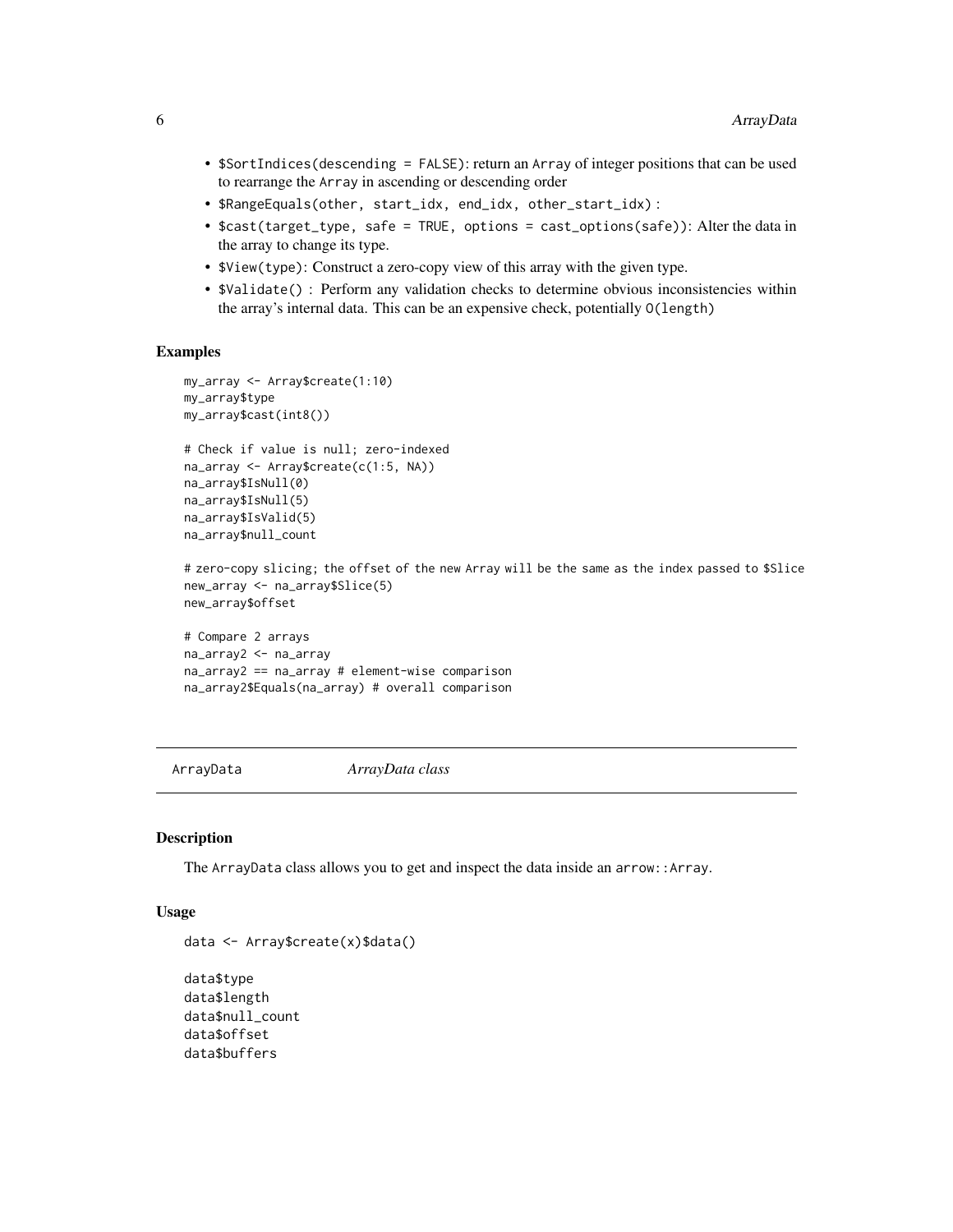# <span id="page-6-0"></span>arrow\_available 7

## Methods

...

arrow\_available *Is the C++ Arrow library available?*

#### Description

You won't generally need to call these function, but they're made available for diagnostic purposes.

#### Usage

```
arrow_available()
arrow_with_dataset()
arrow_with_substrait()
arrow_with_parquet()
arrow_with_s3()
```
arrow\_with\_json()

#### Value

TRUE or FALSE depending on whether the package was installed with:

- The Arrow C++ library (check with arrow\_available())
- Arrow Dataset support enabled (check with arrow\_with\_dataset())
- Parquet support enabled (check with arrow\_with\_parquet())
- JSON support enabled (check with arrow\_with\_json())
- Amazon S3 support enabled (check with arrow\_with\_s3())

# See Also

```
If any of these are FALSE, see vignette("install", package = "arrow") for guidance on rein-
stalling the package.
```
# Examples

```
arrow_available()
arrow_with_dataset()
arrow_with_parquet()
arrow_with_json()
arrow_with_s3()
```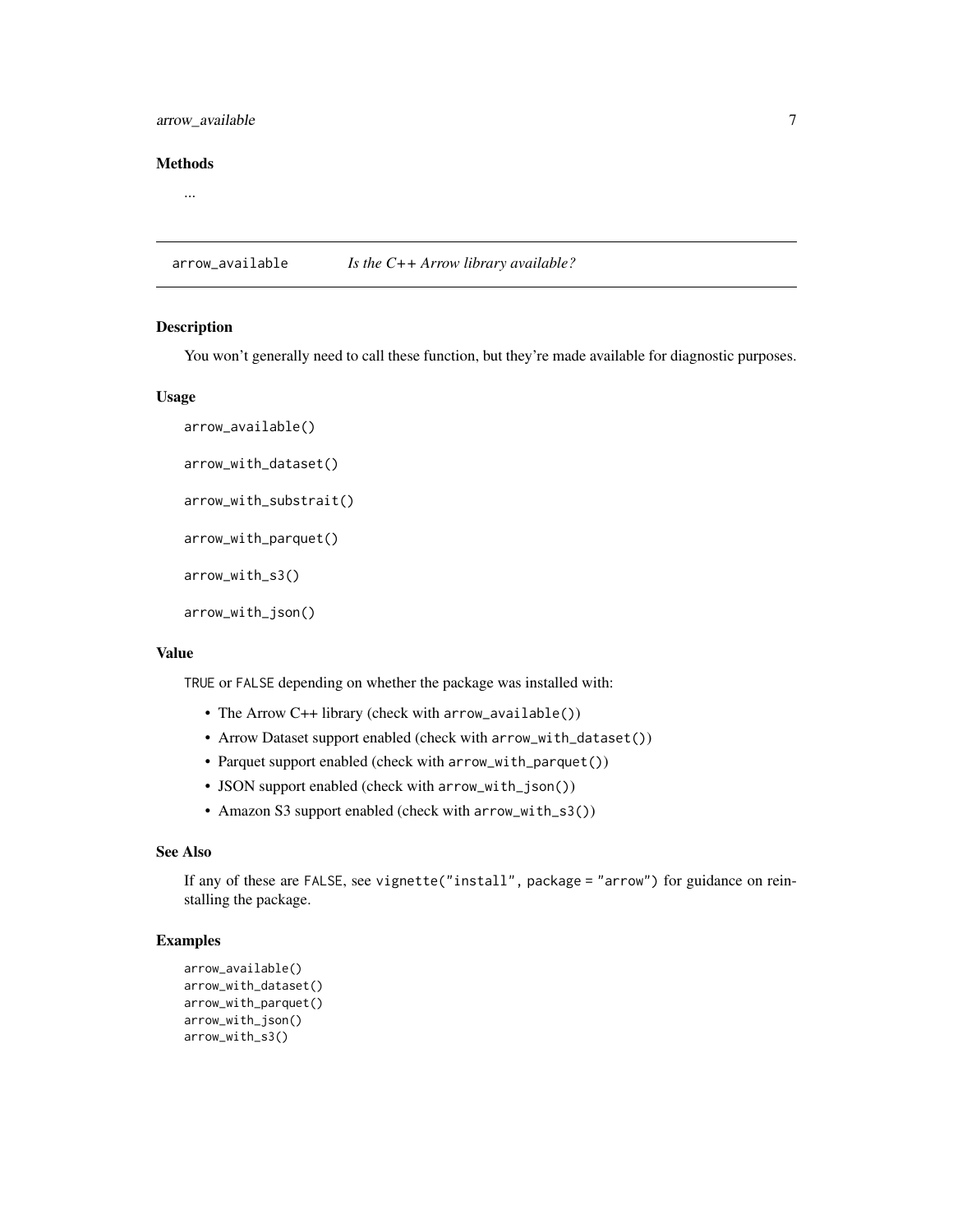This function summarizes a number of build-time configurations and run-time settings for the Arrow package. It may be useful for diagnostics.

#### Usage

```
arrow_info()
```
# Value

A list including version information, boolean "capabilities", and statistics from Arrow's memory allocator, and also Arrow's run-time information.

as\_arrow\_array *Convert an object to an Arrow Array*

#### Description

The as\_arrow\_array() function is identical to Array\$create() except that it is an S3 generic, which allows methods to be defined in other packages to convert objects to [Array.](#page-3-1) Array\$create() is slightly faster because it tries to convert in C++ before falling back on as\_arrow\_array().

#### Usage

```
as_2arrow_array(x, \ldots, \text{type} = \text{NULL})## S3 method for class 'Array'
as_1arrow_array(x, \ldots, \text{type} = \text{NULL})## S3 method for class 'Scalar'
as_1arrow_array(x, \ldots, type = NULL)## S3 method for class 'ChunkedArray'
as_1arrow_array(x, \ldots, type = NULL)
```
# Arguments

|                         | An object to convert to an Arrow Array                                                               |
|-------------------------|------------------------------------------------------------------------------------------------------|
| $\cdot$ $\cdot$ $\cdot$ | Passed to S3 methods                                                                                 |
| tvpe                    | A type for the final Array. A value of NULL will default to the type guessed by<br>$infer\_type()$ . |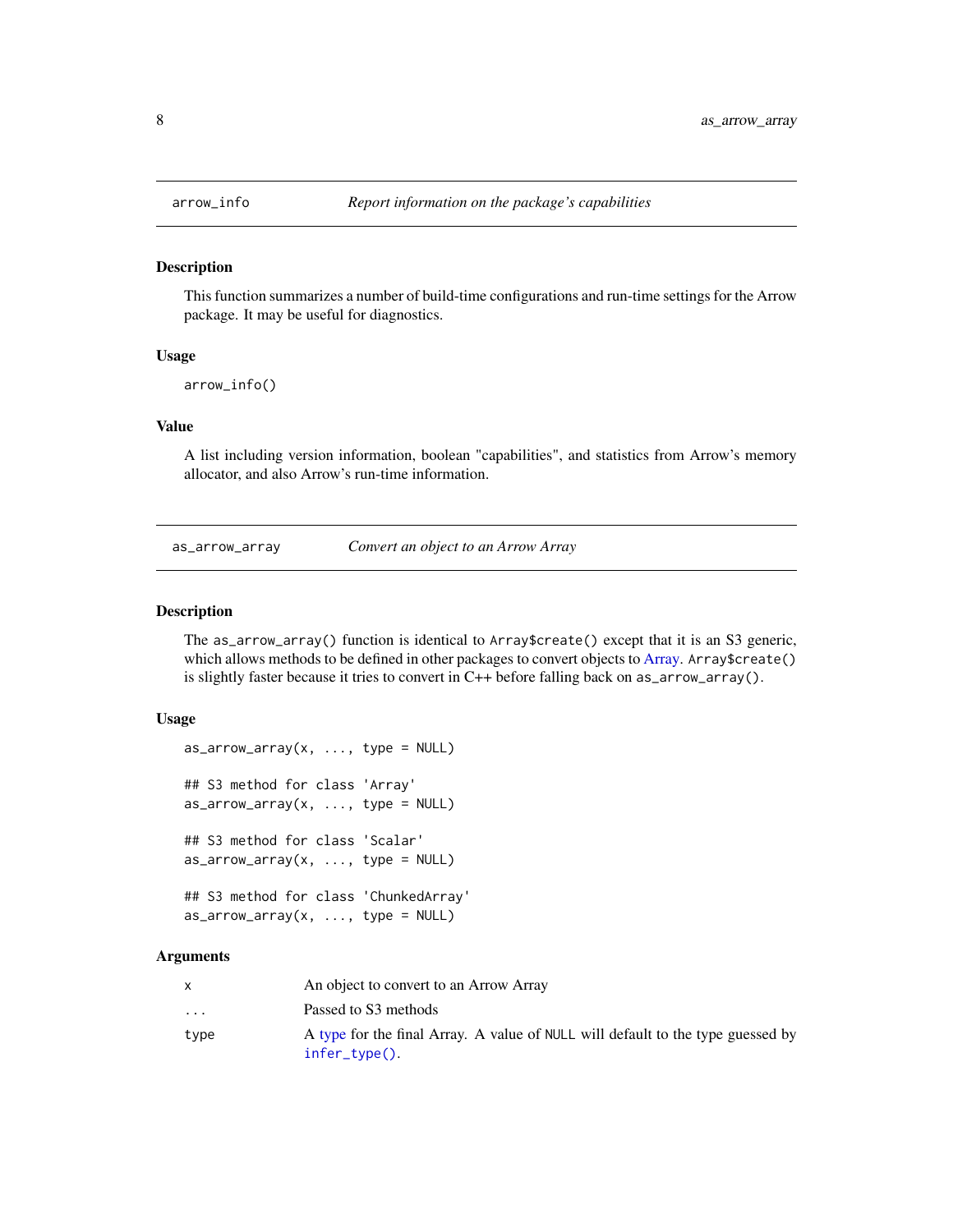<span id="page-8-0"></span>as\_arrow\_table 9

# Value

An [Array](#page-3-1) with type type.

# Examples

```
as_arrow_array(1:5)
```
as\_arrow\_table *Convert an object to an Arrow Table*

# Description

Whereas [arrow\\_table\(\)](#page-79-1) constructs a table from one or more columns, as\_arrow\_table() converts a single object to an Arrow [Table.](#page-79-2)

# Usage

```
as_1arrow_table(x, ..., schema = NULL)
## Default S3 method:
as_1arrow_table(x, \ldots)## S3 method for class 'Table'
as_1arrow_table(x, ..., schema = NULL)
## S3 method for class 'RecordBatch'
as_1arrow_table(x, ..., schema = NULL)
## S3 method for class 'data.frame'
as_arrow\_table(x, ..., schema = NULL)
```
# Arguments

|                         | An object to convert to an Arrow Table                                              |
|-------------------------|-------------------------------------------------------------------------------------|
| $\cdot$ $\cdot$ $\cdot$ | Passed to S3 methods                                                                |
| schema                  | a Schema, or NULL (the default) to infer the schema from the data in $\dots$ . When |
|                         | providing an Arrow IPC buffer, schema is required.                                  |

# Value

A [Table](#page-79-2)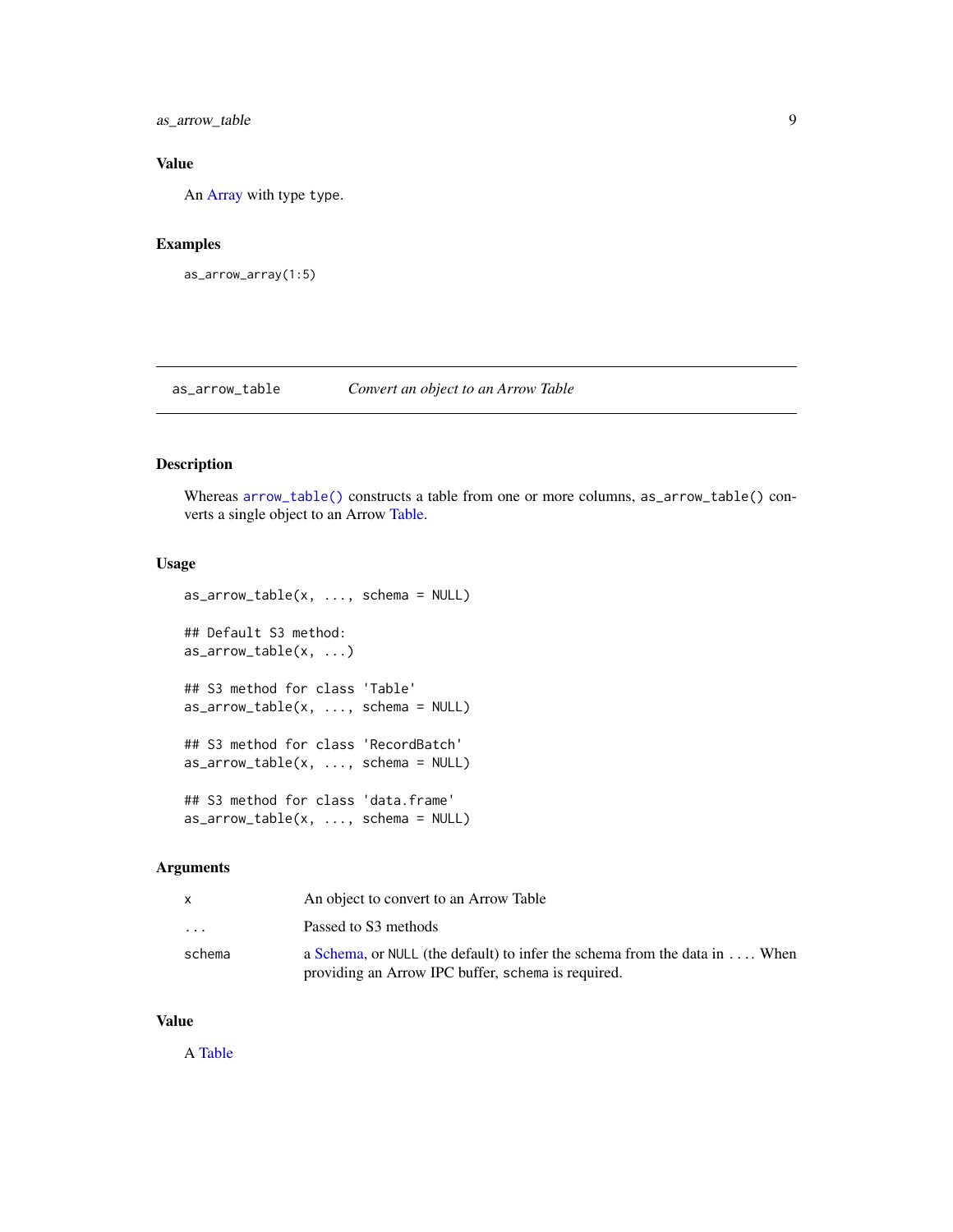#### Examples

```
# use as_arrow_table() for a single object
as_arrow\_table(data frame(col1 = 1, col2 = "two"))# use arrow_table() to create from columns
arrow\_table(col1 = 1, col2 = "two")
```
as\_chunked\_array *Convert an object to an Arrow ChunkedArray*

# Description

Whereas [chunked\\_array\(\)](#page-15-1) constructs a [ChunkedArray](#page-15-2) from zero or more [Arrays](#page-3-1) or R vectors, as\_chunked\_array() converts a single object to a [ChunkedArray.](#page-15-2)

# Usage

 $as\_chunked\_array(x, ..., type = NULL)$ ## S3 method for class 'ChunkedArray'  $as\_chunked\_array(x, ..., type = NULL)$ ## S3 method for class 'Array'  $as\_chunked\_array(x, ..., type = NULL)$ 

# Arguments

|                         | An object to convert to an Arrow Chunked Array                                                       |
|-------------------------|------------------------------------------------------------------------------------------------------|
| $\cdot$ $\cdot$ $\cdot$ | Passed to S3 methods                                                                                 |
| tvpe                    | A type for the final Array. A value of NULL will default to the type guessed by<br>$infer\_type()$ . |

# Value

A [ChunkedArray.](#page-15-2)

# Examples

as\_chunked\_array(1:5)

<span id="page-9-0"></span>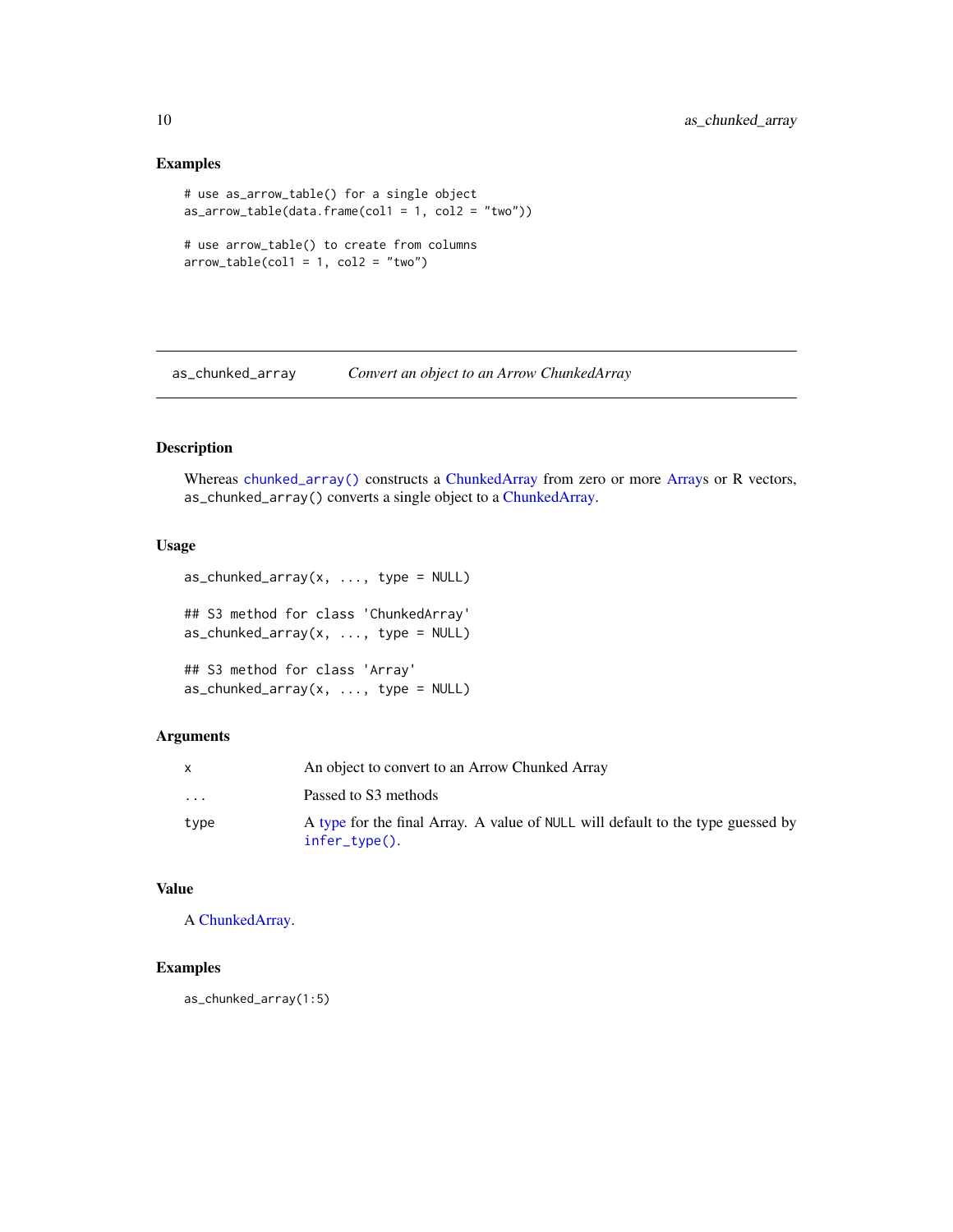<span id="page-10-0"></span>

Convert an object to an Arrow DataType

# Usage

```
as_data_type(x, ...)
## S3 method for class 'DataType'
as_data_type(x, ...)
## S3 method for class 'Field'
as_data_type(x, ...)
## S3 method for class 'Schema'
as_data_type(x, ...)
```
# Arguments

| $\boldsymbol{\mathsf{x}}$ | An object to convert to an Arrow DataType |
|---------------------------|-------------------------------------------|
| $\cdot$ $\cdot$ $\cdot$   | Passed to S3 methods.                     |

# Value

A [DataType](#page-24-1) object.

# Examples

as\_data\_type(int32())

as\_record\_batch *Convert an object to an Arrow RecordBatch*

# Description

Whereas [record\\_batch\(\)](#page-70-1) constructs a [RecordBatch](#page-70-2) from one or more columns, as\_record\_batch() converts a single object to an Arrow [RecordBatch.](#page-70-2)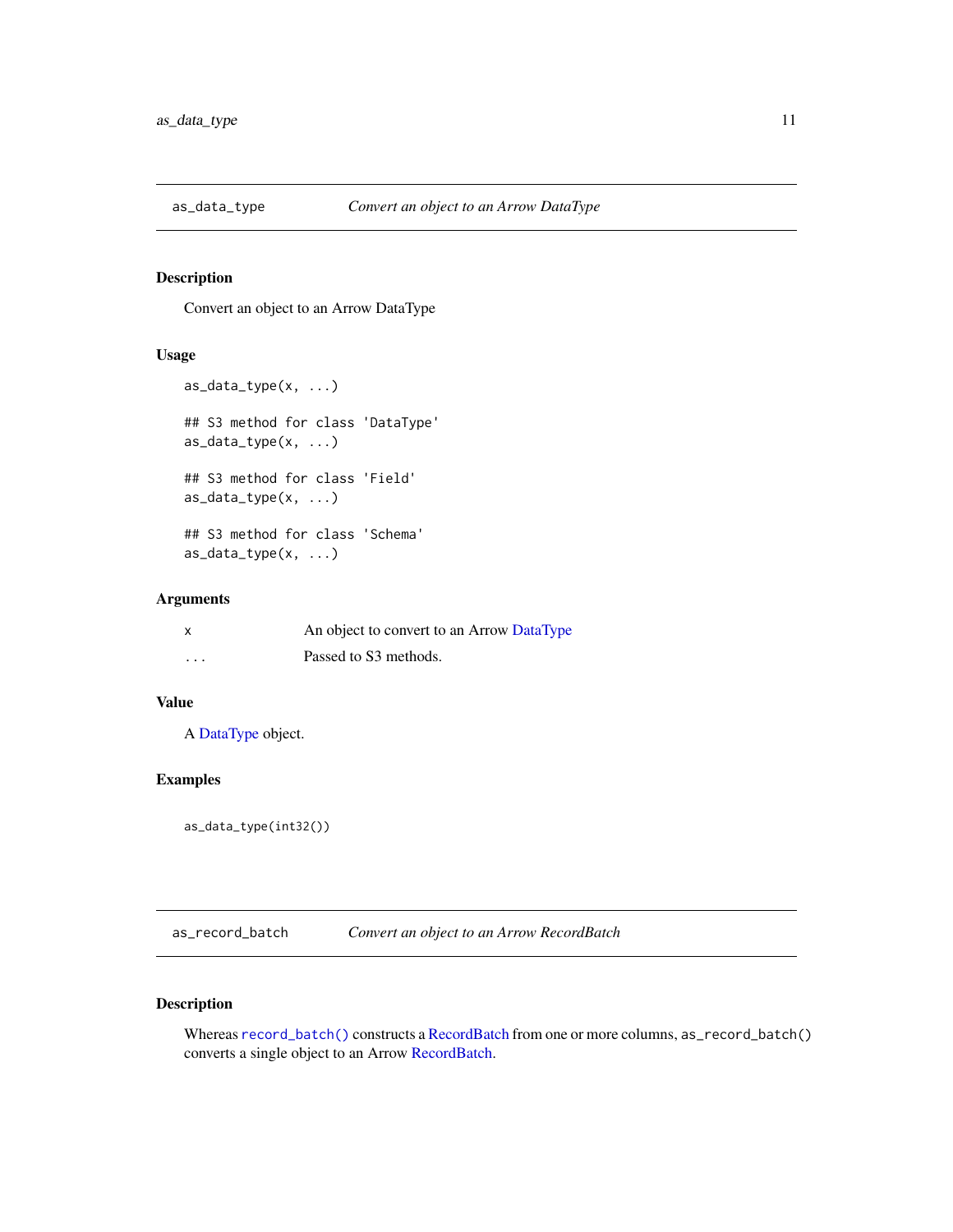# Usage

```
as\_record\_batch(x, ..., schema = NULL)## S3 method for class 'RecordBatch'
as\_record\_batch(x, ..., schema = NULL)## S3 method for class 'Table'
as\_record\_batch(x, ..., schema = NULL)## S3 method for class 'data.frame'
as\_record\_batch(x, ..., schema = NULL)
```
# Arguments

|                         | An object to convert to an Arrow RecordBatch                                        |
|-------------------------|-------------------------------------------------------------------------------------|
| $\cdot$ $\cdot$ $\cdot$ | Passed to S3 methods                                                                |
| schema                  | a Schema, or NULL (the default) to infer the schema from the data in $\dots$ . When |
|                         | providing an Arrow IPC buffer, schema is required.                                  |

# Value

A [RecordBatch](#page-70-2)

# Examples

```
# use as_record_batch() for a single object
as\_record\_batch(data-frame(col1 = 1, col2 = "two"))
```

```
# use record_batch() to create from columns
record\_batch(col1 = 1, col2 = "two")
```
as\_record\_batch\_reader

*Convert an object to an Arrow RecordBatchReader*

#### Description

Convert an object to an Arrow RecordBatchReader

# Usage

```
as_record_batch_reader(x, ...)
## S3 method for class 'RecordBatchReader'
as_record_batch_reader(x, ...)
```
<span id="page-11-0"></span>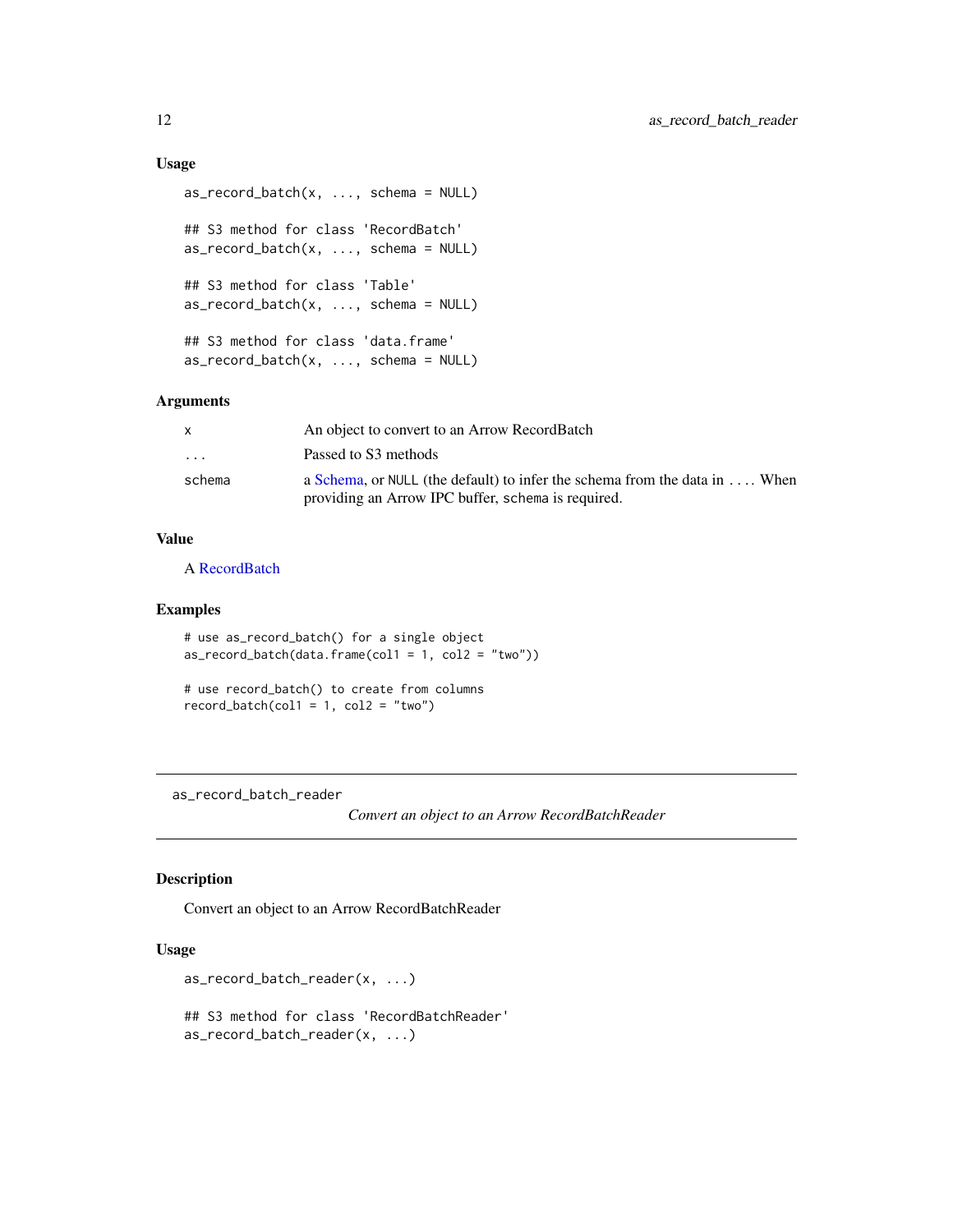# <span id="page-12-0"></span>as\_schema 13

```
## S3 method for class 'Table'
as_record_batch_reader(x, ...)
## S3 method for class 'RecordBatch'
as_record_batch_reader(x, ...)
## S3 method for class 'data.frame'
as_record_batch_reader(x, ...)
## S3 method for class 'Dataset'
as_record_batch_reader(x, ...)
## S3 method for class 'arrow_dplyr_query'
as_record_batch_reader(x, ...)
## S3 method for class 'Scanner'
as_record_batch_reader(x, ...)
```
# Arguments

| x | An object to convert to a RecordBatchReader |
|---|---------------------------------------------|
| . | Passed to S3 methods                        |

# Value

A [RecordBatchReader](#page-72-1)

# Examples

```
reader <- as_record_batch_reader(data.frame(col1 = 1, col2 = "two"))
reader$read_next_batch()
```
as\_schema *Convert an object to an Arrow DataType*

#### Description

Convert an object to an Arrow DataType

# Usage

```
as\_schema(x, \ldots)## S3 method for class 'Schema'
as_schema(x, ...)
```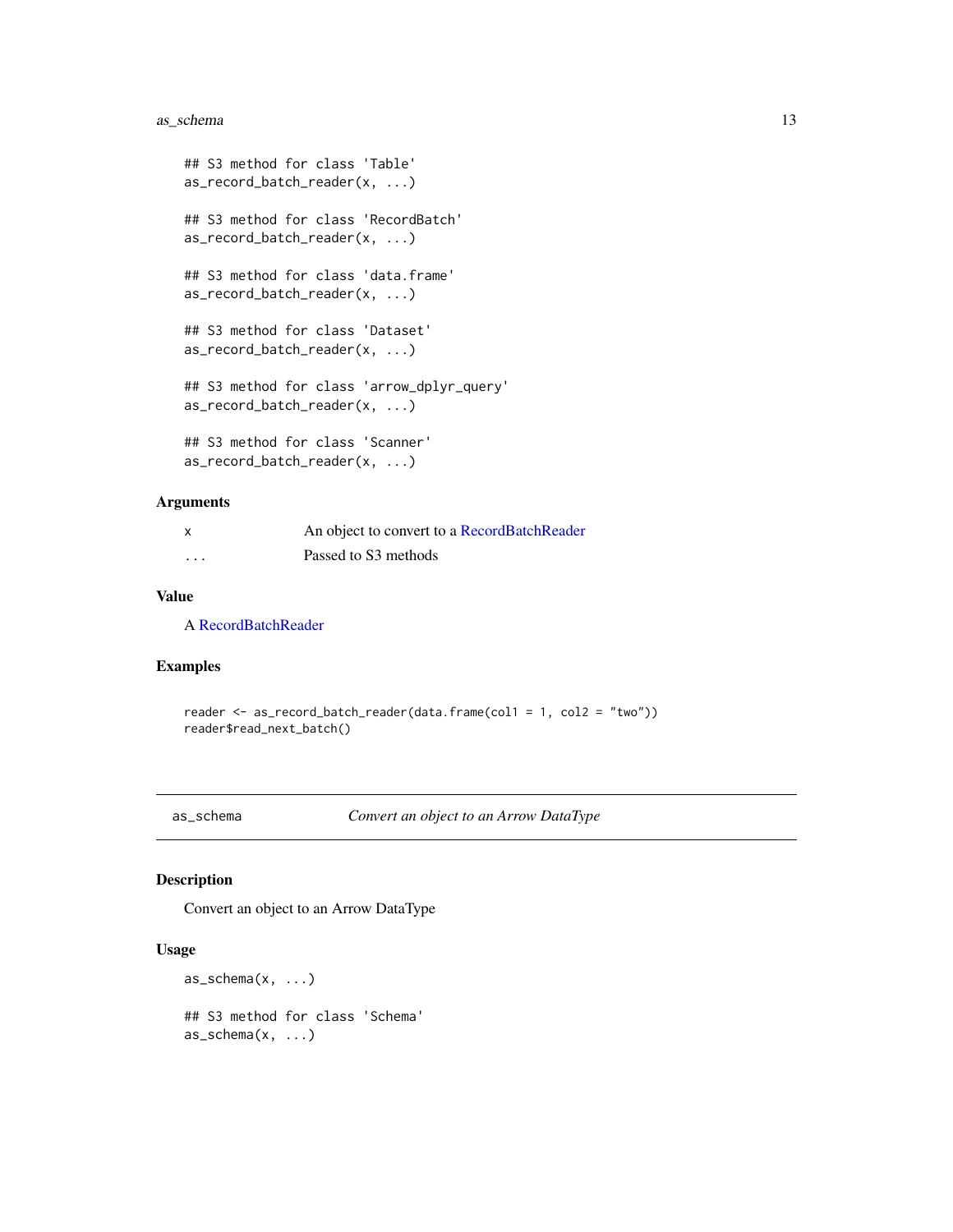#### <span id="page-13-0"></span>14 buffer

```
## S3 method for class 'StructType'
as\_schema(x, \ldots)
```
#### Arguments

| X        | An object to convert to a schema() |
|----------|------------------------------------|
| $\cdots$ | Passed to S3 methods.              |

# Value

A [Schema](#page-78-1) object.

#### Examples

as\_schema(schema(col1 = int32()))

buffer *Buffer class*

#### Description

A Buffer is an object containing a pointer to a piece of contiguous memory with a particular size.

# Usage

buffer(x)

# Arguments

x R object. Only raw, numeric and integer vectors are currently supported

# Value

an instance of Buffer that borrows memory from x

#### Factory

buffer() lets you create an arrow::Buffer from an R object

# Methods

- \$is\_mutable : is this buffer mutable?
- \$ZeroPadding() : zero bytes in padding, i.e. bytes between size and capacity
- \$size : size in memory, in bytes
- \$capacity: possible capacity, in bytes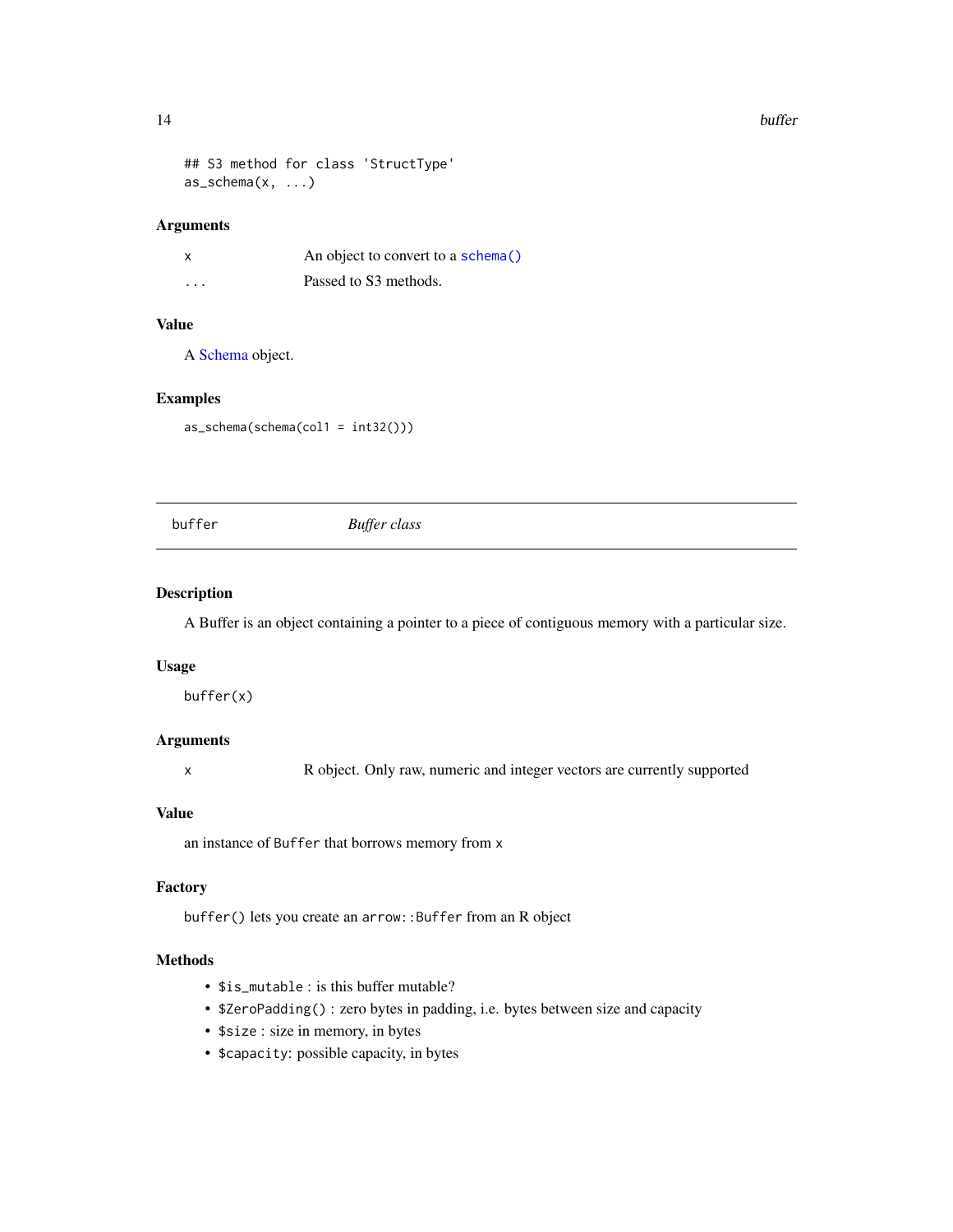# <span id="page-14-0"></span>call\_function 15

# Examples

```
my_buffer <- buffer(c(1, 2, 3, 4))
my_buffer$is_mutable
my_buffer$ZeroPadding()
my_buffer$size
my_buffer$capacity
```
call\_function *Call an Arrow compute function*

# Description

This function provides a lower-level API for calling Arrow functions by their string function name. You won't use it directly for most applications. Many Arrow compute functions are mapped to R methods, and in a dplyr evaluation context, [all Arrow functions](#page-46-1) are callable with an arrow\_ prefix.

#### Usage

```
call_function(
  function_name,
  ...,
  args = list(...),options = empty_named_list()
\lambda
```
#### Arguments

| function_name | string Arrow compute function name                                                           |
|---------------|----------------------------------------------------------------------------------------------|
| $\cdots$      | Function arguments, which may include Array, ChunkedArray, Scalar, RecordBatch,<br>or Table. |
| args          | list arguments as an alternative to specifying in $\dots$                                    |
| options       | named list of $C++$ function options.                                                        |

# Details

When passing indices in ..., args, or options, express them as 0-based integers (consistent with  $C_{++}$ ).

# Value

An Array, ChunkedArray, Scalar, RecordBatch, or Table, whatever the compute function results in.

# See Also

[Arrow C++ documentation](https://arrow.apache.org/docs/cpp/compute.html) for the functions and their respective options.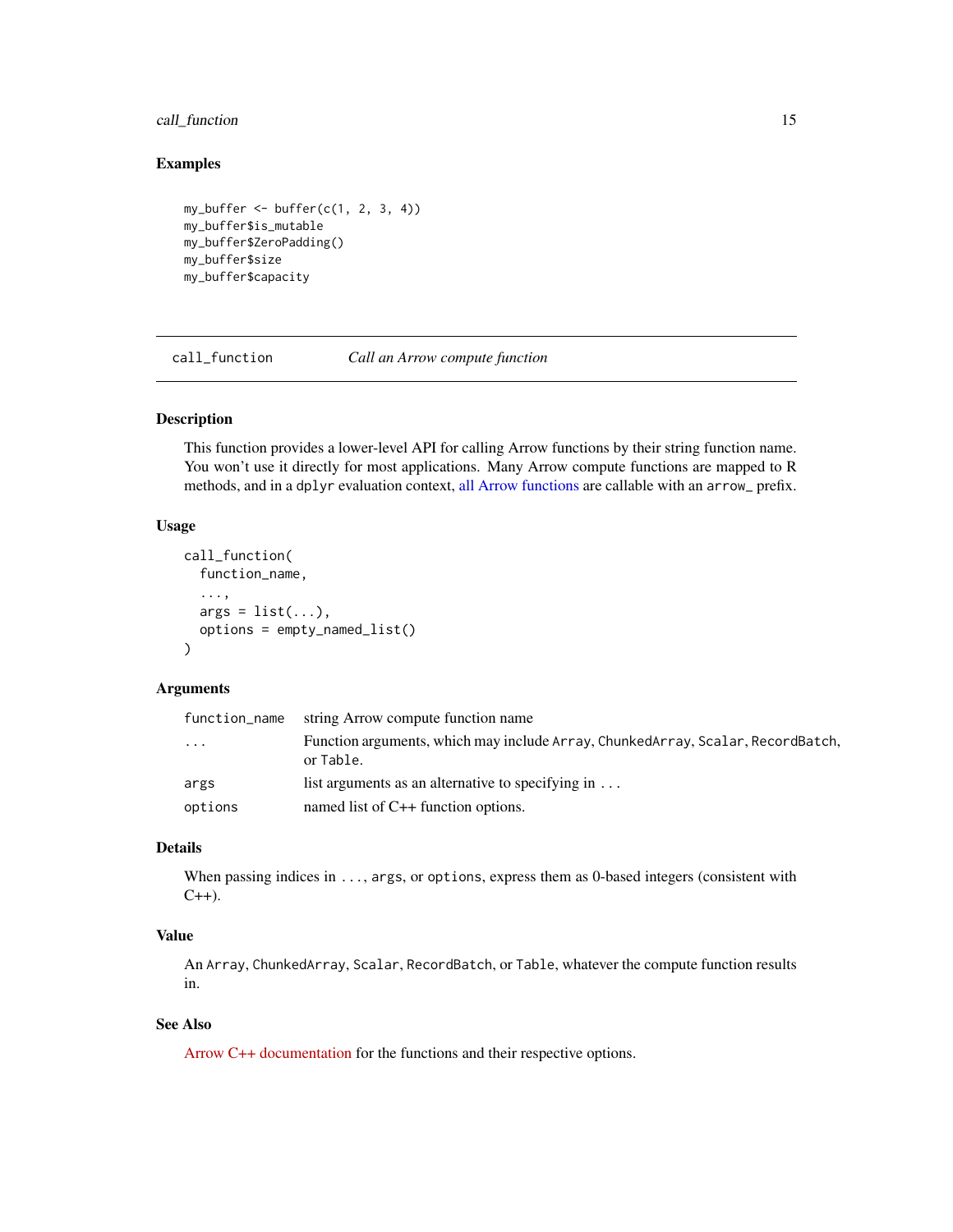# Examples

```
a <- Array$create(c(1L, 2L, 3L, NA, 5L))
s <- Scalar$create(4L)
call_function("coalesce", a, s)
a <- Array$create(rnorm(10000))
call_function("quantile", a, options = list(q = seq(0, 1, 0.25)))
```
<span id="page-15-2"></span>ChunkedArray *ChunkedArray class*

# <span id="page-15-1"></span>**Description**

A ChunkedArray is a data structure managing a list of primitive Arrow [Arrays](#page-3-1) logically as one large array. Chunked arrays may be grouped together in a [Table.](#page-79-2)

# Usage

chunked\_array(..., type = NULL)

#### **Arguments**

| $\cdots$ | Vectors to coerce |
|----------|-------------------|
| type     | currently ignored |

#### Factory

The ChunkedArray\$create() factory method instantiates the object from various Arrays or R vectors. chunked\_array() is an alias for it.

# Methods

- \$length(): Size in the number of elements this array contains
- \$chunk(i): Extract an Array chunk by integer position
- '\$nbytes() : Total number of bytes consumed by the elements of the array
- \$as\_vector(): convert to an R vector
- \$Slice(offset, length = NULL): Construct a zero-copy slice of the array with the indicated offset and length. If length is NULL, the slice goes until the end of the array.
- \$Take(i): return a ChunkedArray with values at positions given by integers i. If i is an Arrow Array or ChunkedArray, it will be coerced to an R vector before taking.
- \$Filter(i, keep\_na = TRUE): return a ChunkedArray with values at positions where logical vector or Arrow boolean-type (Chunked)Array i is TRUE.
- \$SortIndices(descending = FALSE): return an Array of integer positions that can be used to rearrange the ChunkedArray in ascending or descending order

<span id="page-15-0"></span>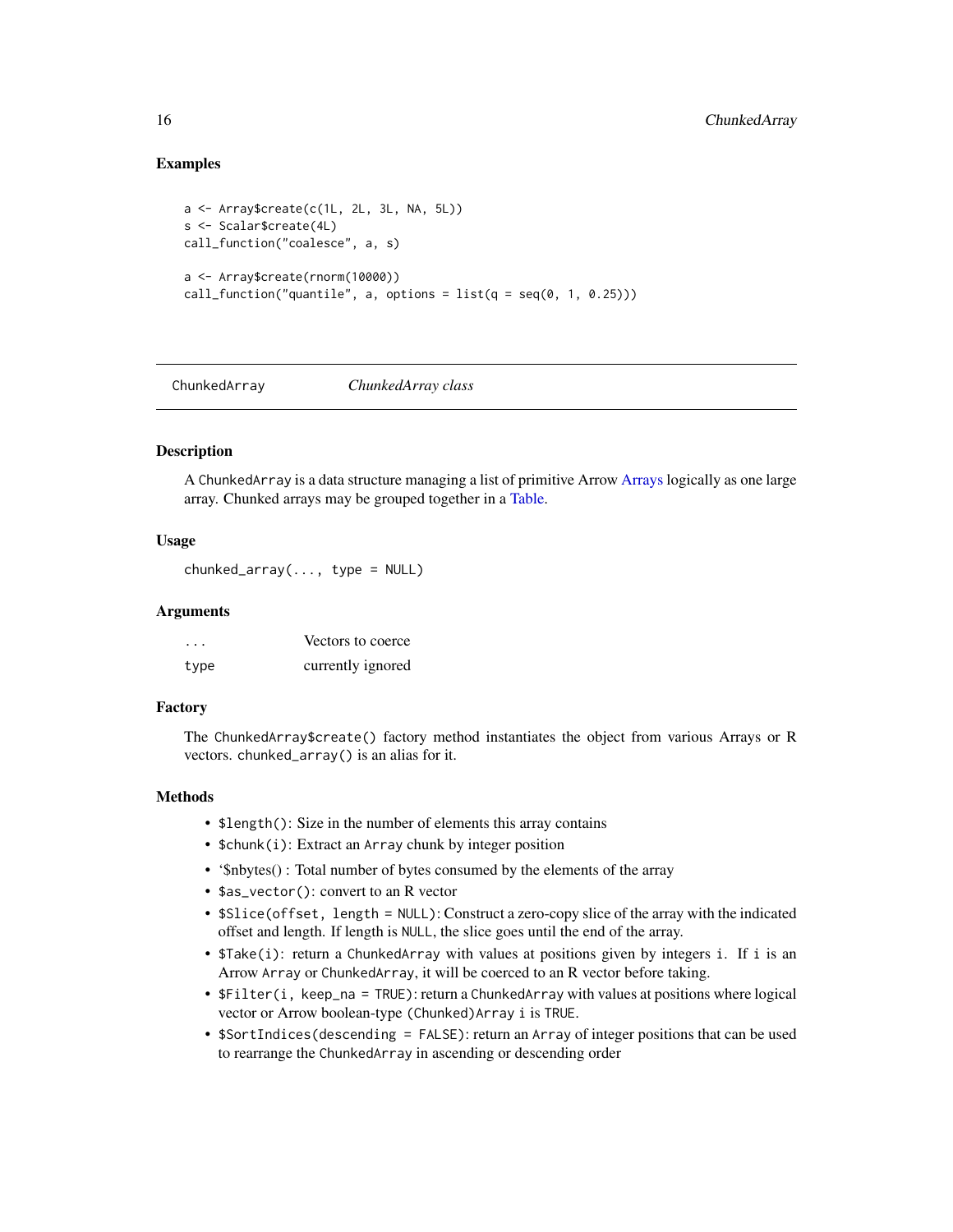#### <span id="page-16-0"></span>Codec 17

- \$cast(target\_type, safe = TRUE, options = cast\_options(safe)): Alter the data in the array to change its type.
- \$null\_count: The number of null entries in the array
- \$chunks: return a list of Arrays
- \$num\_chunks: integer number of chunks in the ChunkedArray
- \$type: logical type of data
- \$View(type): Construct a zero-copy view of this ChunkedArray with the given type.
- \$Validate(): Perform any validation checks to determine obvious inconsistencies within the array's internal data. This can be an expensive check, potentially O(length)

### See Also

[Array](#page-3-1)

#### Examples

```
# Pass items into chunked_array as separate objects to create chunks
class_scores <- chunked_array(c(87, 88, 89), c(94, 93, 92), c(71, 72, 73))
class_scores$num_chunks
```

```
# When taking a Slice from a chunked_array, chunks are preserved
class_scores$Slice(2, length = 5)
```

```
# You can combine Take and SortIndices to return a ChunkedArray with 1 chunk
# containing all values, ordered.
class_scores$Take(class_scores$SortIndices(descending = TRUE))
```

```
# If you pass a list into chunked_array, you get a list of length 1
list_scores <- chunked_array(list(c(9.9, 9.6, 9.5), c(8.2, 8.3, 8.4), c(10.0, 9.9, 9.8)))
list_scores$num_chunks
```

```
# When constructing a ChunkedArray, the first chunk is used to infer type.
doubles \leq chunked_array(c(1, 2, 3), c(5L, 6L, 7L))
doubles$type
```

```
# Concatenating chunked arrays returns a new chunked array containing all chunks
a \leftarrow chunked_array(c(1, 2), 3)
b \leftarrow chunked_array(c(4, 5), 6)
c(a, b)
```
Codec *Compression Codec class*

#### **Description**

Codecs allow you to create [compressed input and output streams.](#page-18-1)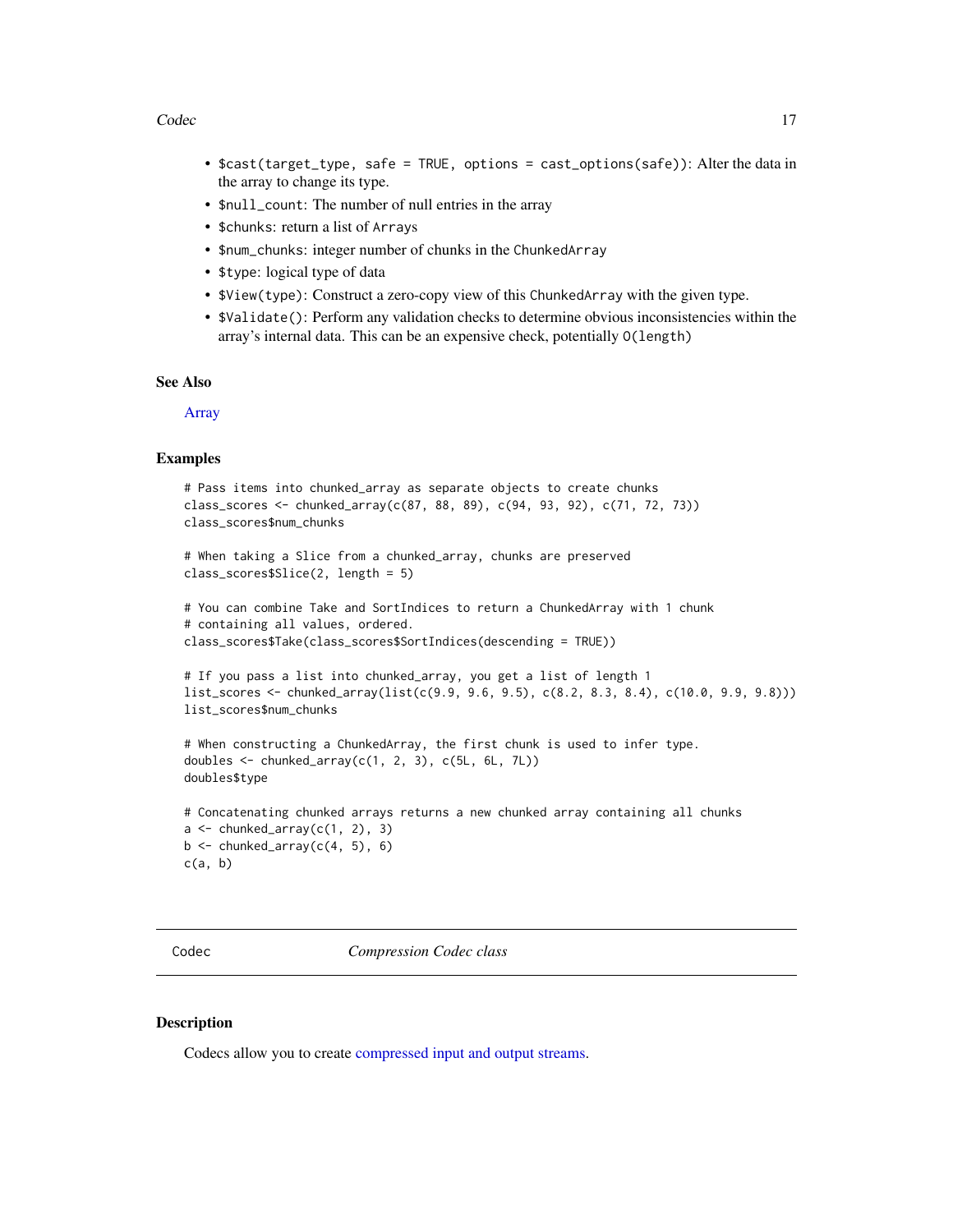# <span id="page-17-0"></span>Factory

The Codec\$create() factory method takes the following arguments:

- type: string name of the compression method. Possible values are "uncompressed", "snappy", "gzip", "brotli", "zstd", "lz4", "lzo", or "bz2". type may be upper- or lower-cased. Not all methods may be available; support depends on build-time flags for the C++ library. See [codec\\_is\\_available\(\)](#page-17-1). Most builds support at least "snappy" and "gzip". All support "uncompressed".
- compression\_level: compression level, the default value (NA) uses the default compression level for the selected compression type.

<span id="page-17-1"></span>codec\_is\_available *Check whether a compression codec is available*

# Description

Support for compression libraries depends on the build-time settings of the Arrow C++ library. This function lets you know which are available for use.

# Usage

```
codec_is_available(type)
```
#### Arguments

type A string, one of "uncompressed", "snappy", "gzip", "brotli", "zstd", "lz4", "lzo", or "bz2", case insensitive.

#### Value

```
Logical: is type available?
```
#### Examples

```
codec_is_available("gzip")
```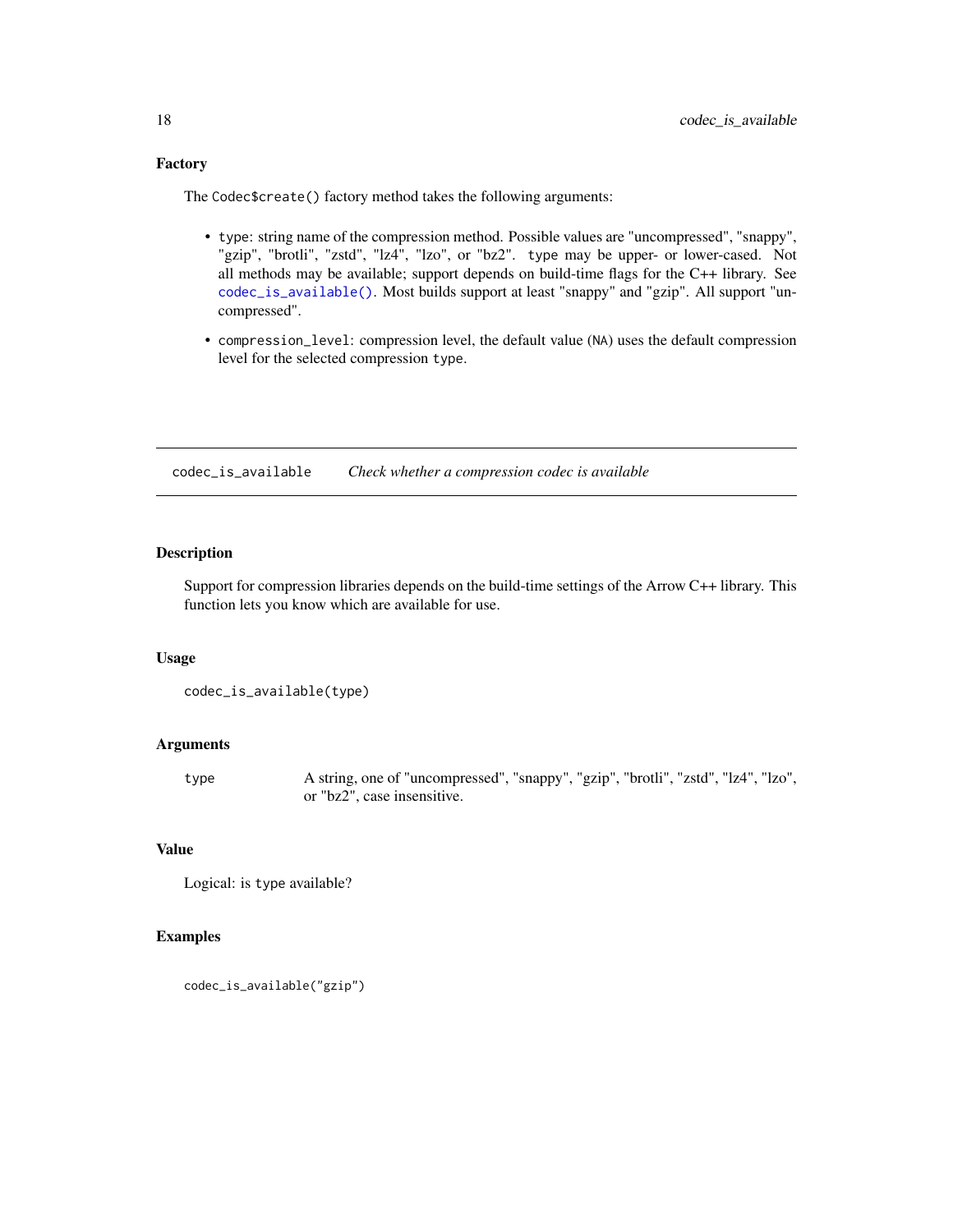<span id="page-18-1"></span><span id="page-18-0"></span>

CompressedInputStream and CompressedOutputStream allow you to apply a compression [Codec](#page-16-1) to an input or output stream.

# Factory

The CompressedInputStream\$create() and CompressedOutputStream\$create() factory methods instantiate the object and take the following arguments:

- stream An [InputStream](#page-43-1) or [OutputStream,](#page-57-1) respectively
- codec A Codec, either a [Codec](#page-16-1) instance or a string
- compression\_level compression level for when the codec argument is given as a string

# Methods

Methods are inherited from [InputStream](#page-43-1) and [OutputStream,](#page-57-1) respectively

concat\_arrays *Concatenate zero or more Arrays*

# Description

Concatenates zero or more [Array](#page-3-1) objects into a single array. This operation will make a copy of its input; if you need the behavior of a single Array but don't need a single object, use [ChunkedArray.](#page-15-2)

#### Usage

```
concat_arrays(..., type = NULL)
## S3 method for class 'Array'
c(\ldots)
```
# Arguments

| .    | zero or more Array objects to concatenate                         |
|------|-------------------------------------------------------------------|
| type | An optional type describing the desired type for the final Array. |

#### Value

A single [Array](#page-3-1)

#### Examples

```
concat_arrays(Array$create(1:3), Array$create(4:5))
```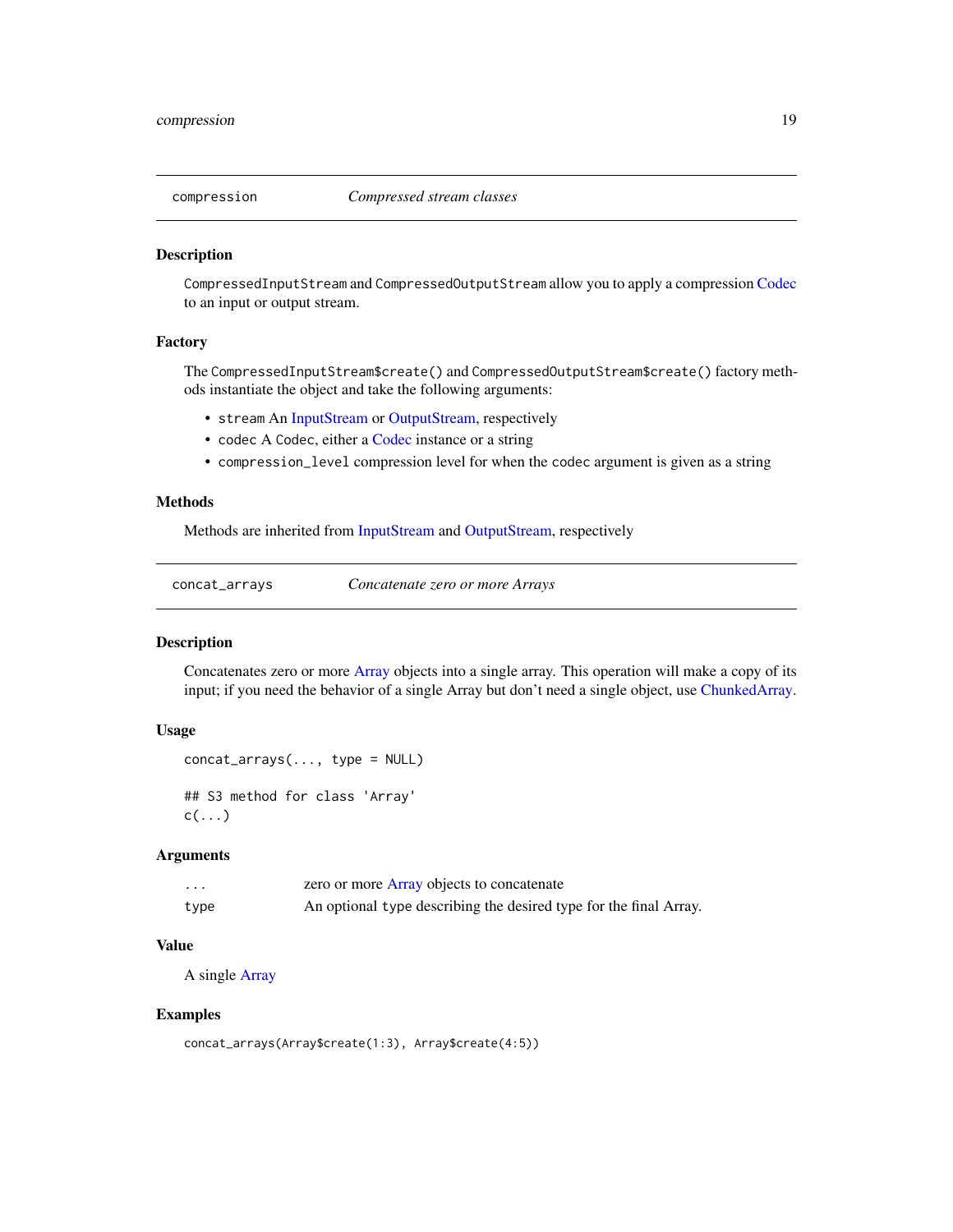<span id="page-19-0"></span>

Concatenate one or more [Table](#page-79-2) objects into a single table. This operation does not copy array data, but instead creates new chunked arrays for each column that point at existing array data.

# Usage

```
concat_tables(..., unify_schemas = TRUE)
```
# Arguments

... A [Table](#page-79-2) unify\_schemas If TRUE, the schemas of the tables will be first unified with fields of the same name being merged, then each table will be promoted to the unified schema before being concatenated. Otherwise, all tables should have the same schema.

# Examples

```
tbl <- arrow_table(name = rownames(mtcars), mtcars)
prius \le arrow_table(name = "Prius", mpg = 58, cyl = 4, disp = 1.8)
combined <- concat_tables(tbl, prius)
tail(combined)$to_data_frame()
```
copy\_files *Copy files between FileSystems*

#### Description

Copy files between FileSystems

#### Usage

```
copy_{files}(from, to, chunk_size = 1024L * 1024L)
```
#### **Arguments**

| from       | A string path to a local directory or file, a URI, or a SubTreeFileSystem. Files<br>will be copied recursively from this path.                                                               |
|------------|----------------------------------------------------------------------------------------------------------------------------------------------------------------------------------------------|
| to         | A string path to a local directory or file, a URI, or a SubTreeFileSystem. Di-<br>rectories will be created as necessary                                                                     |
| chunk_size | The maximum size of block to read before flushing to the destination file. A<br>larger chunk size will use more memory while copying but may help accom-<br>modate high latency FileSystems. |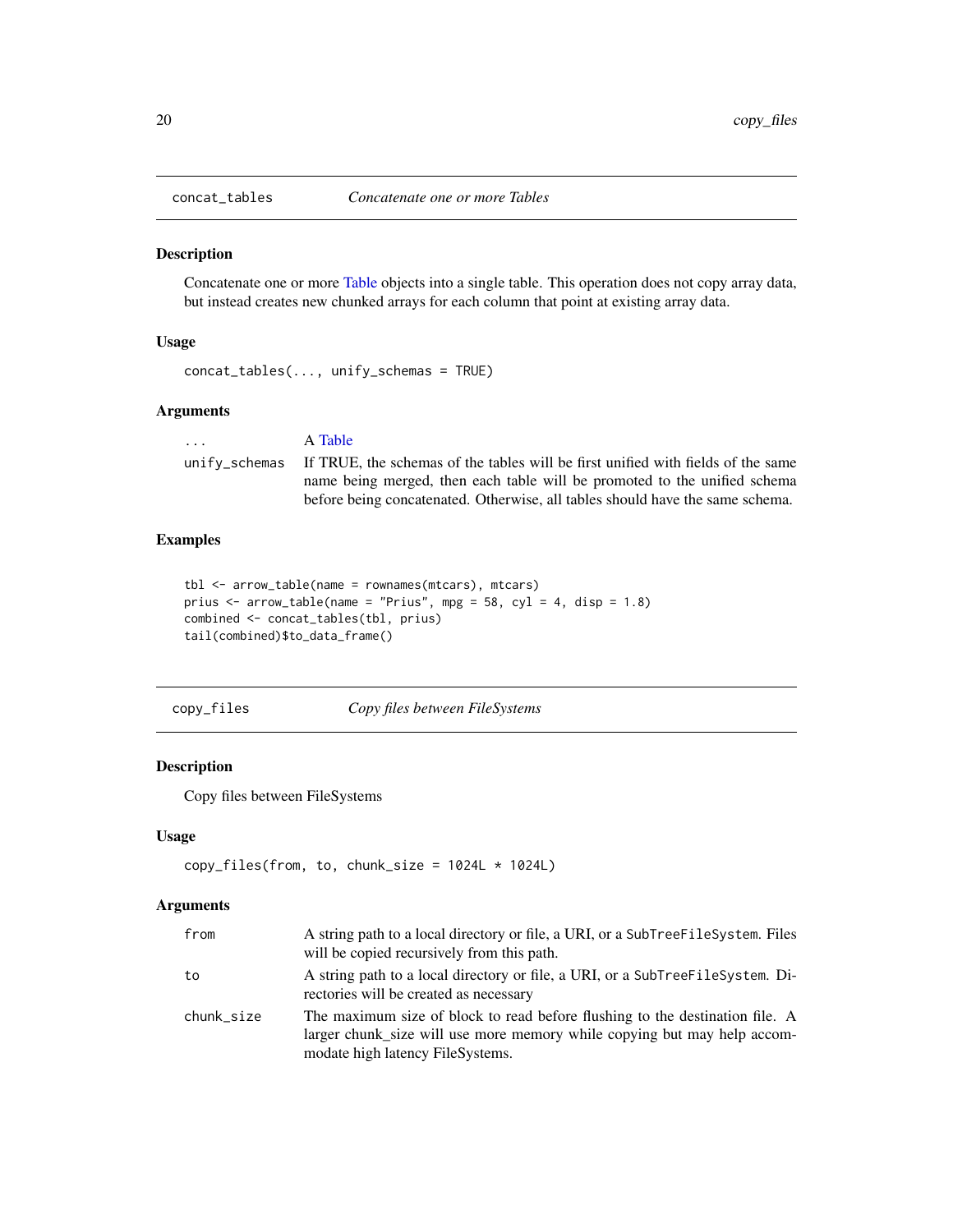# <span id="page-20-0"></span>cpu\_count 21

# Value

Nothing: called for side effects in the file system

# Examples

```
# Copy an S3 bucket's files to a local directory:
copy_files("s3://your-bucket-name", "local-directory")
# Using a FileSystem object
copy_files(s3_bucket("your-bucket-name"), "local-directory")
# Or go the other way, from local to S3
copy_files("local-directory", s3_bucket("your-bucket-name"))
```
cpu\_count *Manage the global CPU thread pool in libarrow*

# Description

Manage the global CPU thread pool in libarrow

#### Usage

```
cpu_count()
```
set\_cpu\_count(num\_threads)

# Arguments

num\_threads integer: New number of threads for thread pool

create\_package\_with\_all\_dependencies

*Create a source bundle that includes all thirdparty dependencies*

# Description

Create a source bundle that includes all thirdparty dependencies

#### Usage

```
create_package_with_all_dependencies(dest_file = NULL, source_file = NULL)
```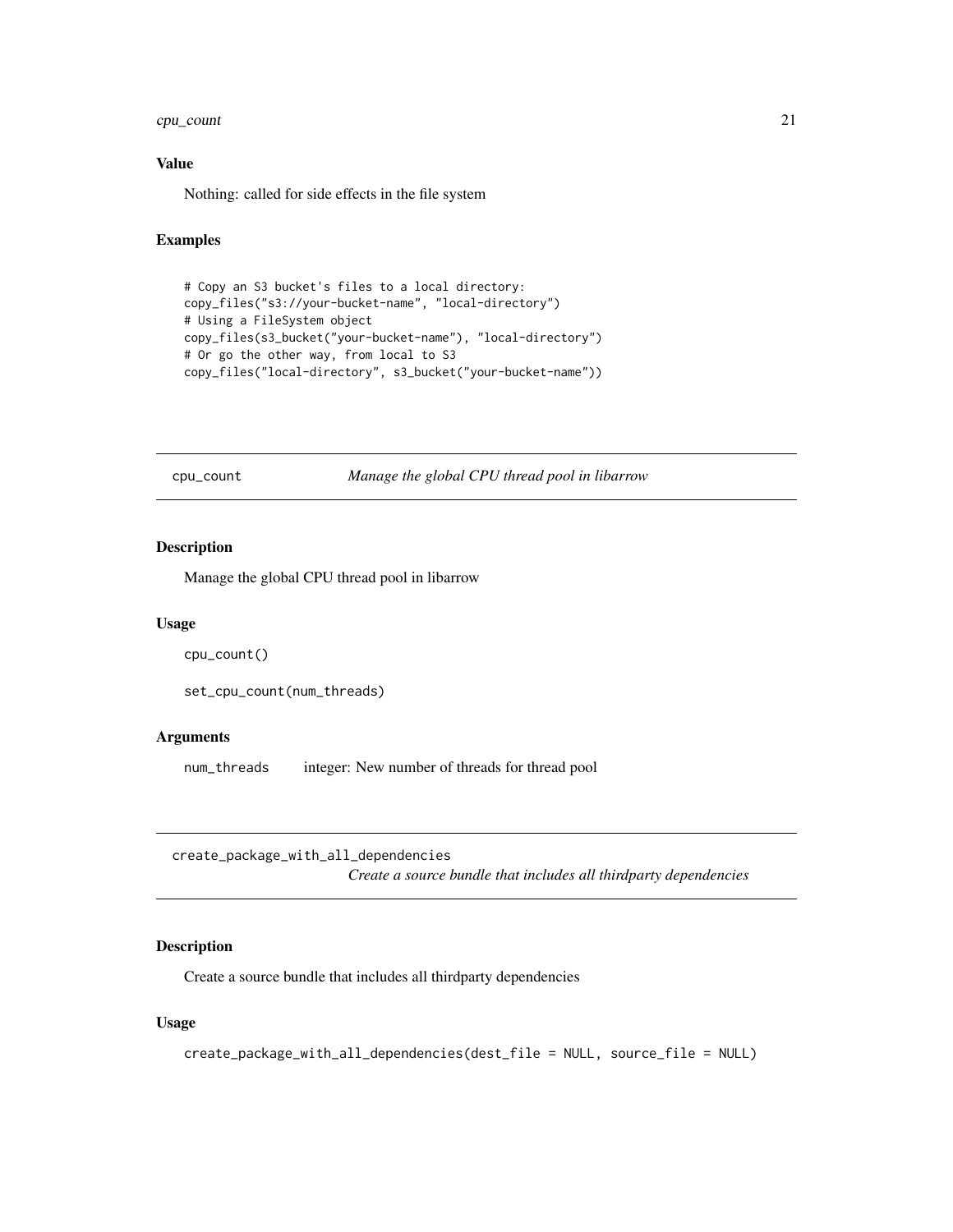#### Arguments

| dest file   | File path for the new tar.gz package. Defaults to arrow V.V.V with deps.tar.gz<br>in the current directory $(V, V, V)$ is the version)                 |
|-------------|--------------------------------------------------------------------------------------------------------------------------------------------------------|
| source file | File path for the input tar.gz package. Defaults to downloading the package from<br>CRAN (or whatever you have set as the first in get0ption("repos")) |

# Value

The full path to dest\_file, invisibly

This function is used for setting up an offline build. If it's possible to download at build time, don't use this function. Instead, let cmake download the required dependencies for you. These downloaded dependencies are only used in the build if ARROW\_DEPENDENCY\_SOURCE is unset, BUNDLED, or AUTO. https://arrow.apache.org/docs/developers/cpp/building.html#offline-builds

If you're using binary packages you shouldn't need to use this function. You should download the appropriate binary from your package repository, transfer that to the offline computer, and install that. Any OS can create the source bundle, but it cannot be installed on Windows. (Instead, use a standard Windows binary package.)

Note if you're using RStudio Package Manager on Linux: If you still want to make a source bundle with this function, make sure to set the first repo in options ("repos") to be a mirror that contains source packages (that is: something other than the RSPM binary mirror URLs).

#### Steps for an offline install with optional dependencies::

*Using a computer with internet access, pre-download the dependencies::*

- Install the arrow package *or* run source("https://raw.githubusercontent.com/apache/arrow/master/r/R/i
- Run create\_package\_with\_all\_dependencies("my\_arrow\_pkg.tar.gz")
- Copy the newly created my\_arrow\_pkg.tar.gz to the computer without internet access

*On the computer without internet access, install the prepared package::*

- Install the arrow package from the copied file
	- install.packages("my\_arrow\_pkg.tar.gz", dependencies = c("Depends", "Imports", "LinkingTo"))
	- This installation will build from source, so cmake must be available
- Run [arrow\\_info\(\)](#page-7-1) to check installed capabilities

#### Examples

```
## Not run:
new_pkg <- create_package_with_all_dependencies()
# Note: this works when run in the same R session, but it's meant to be
# copied to a different computer.
install.packages(new_pkg, dependencies = c("Depends", "Imports", "LinkingTo"))
```
## End(Not run)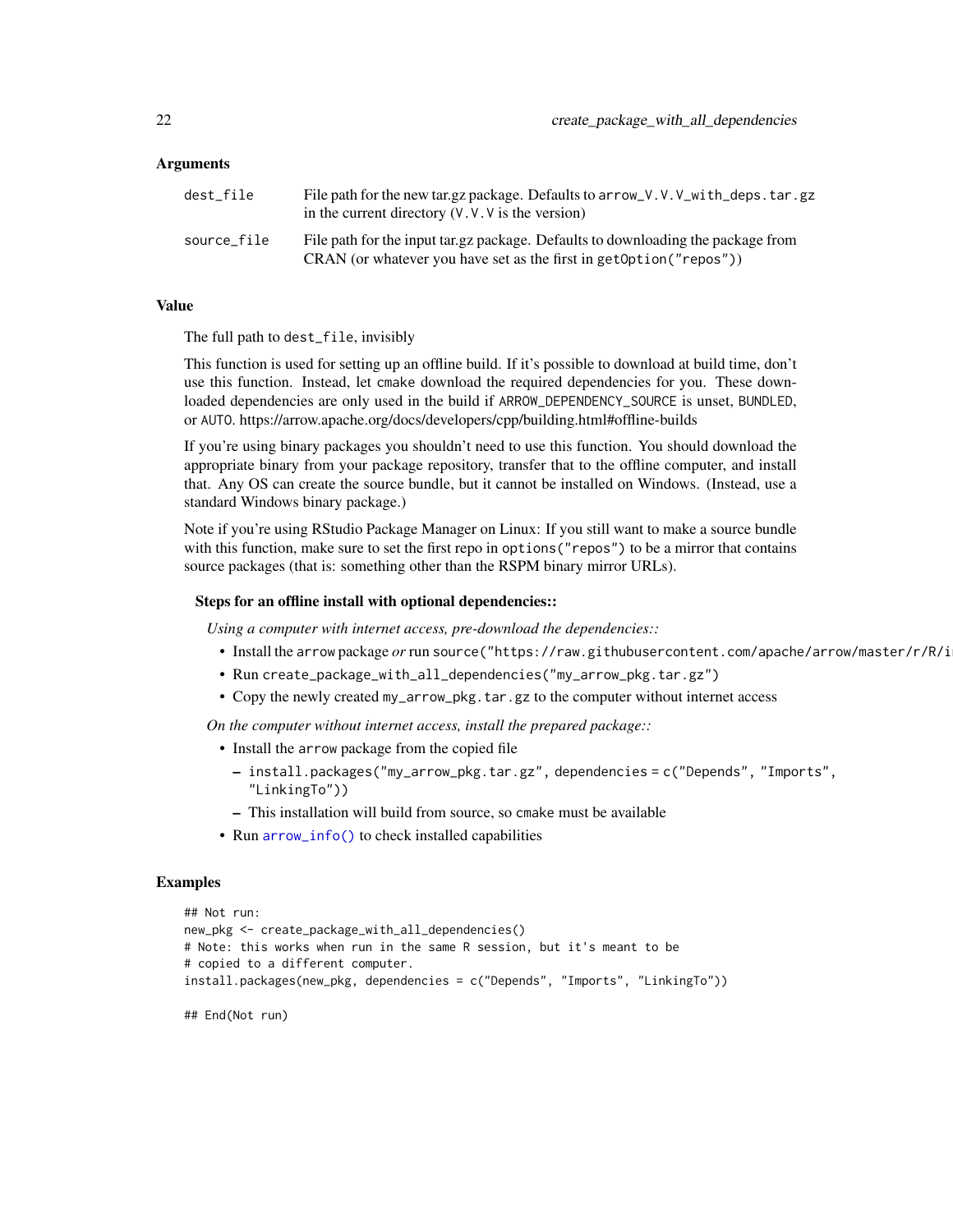<span id="page-22-2"></span><span id="page-22-0"></span>CsvReadOptions *File reader options*

#### <span id="page-22-1"></span>Description

CsvReadOptions, CsvParseOptions, CsvConvertOptions, JsonReadOptions, JsonParseOptions, and TimestampParser are containers for various file reading options. See their usage in [read\\_csv\\_arrow\(\)](#page-62-1) and [read\\_json\\_arrow\(\)](#page-67-1), respectively.

#### Factory

The CsvReadOptions\$create() and JsonReadOptions\$create() factory methods take the following arguments:

- use\_threads Whether to use the global CPU thread pool
- block\_size Block size we request from the IO layer; also determines the size of chunks when use\_threads is TRUE. NB: if FALSE, JSON input must end with an empty line.

CsvReadOptions\$create() further accepts these additional arguments:

- skip\_rows Number of lines to skip before reading data (default 0)
- column\_names Character vector to supply column names. If length-0 (the default), the first non-skipped row will be parsed to generate column names, unless autogenerate\_column\_names is TRUE.
- autogenerate\_column\_names Logical: generate column names instead of using the first nonskipped row (the default)? If TRUE, column names will be "f0", "f1", ..., "fN".

CsvParseOptions\$create() takes the following arguments:

- delimiter Field delimiting character (default ",")
- quoting Logical: are strings quoted? (default TRUE)
- quote\_char Quoting character, if quoting is TRUE
- double\_quote Logical: are quotes inside values double-quoted? (default TRUE)
- escaping Logical: whether escaping is used (default FALSE)
- escape\_char Escaping character, if escaping is TRUE
- newlines\_in\_values Logical: are values allowed to contain CR (0x0d) and LF (0x0a) characters? (default FALSE)
- ignore\_empty\_lines Logical: should empty lines be ignored (default) or generate a row of missing values (if FALSE)?

JsonParseOptions\$create() accepts only the newlines\_in\_values argument.

CsvConvertOptions\$create() takes the following arguments:

- check\_utf8 Logical: check UTF8 validity of string columns? (default TRUE)
- null\_values character vector of recognized spellings for null values. Analogous to the na.strings argument to [read.csv\(\)](#page-0-0) or na in readr::read\_csv().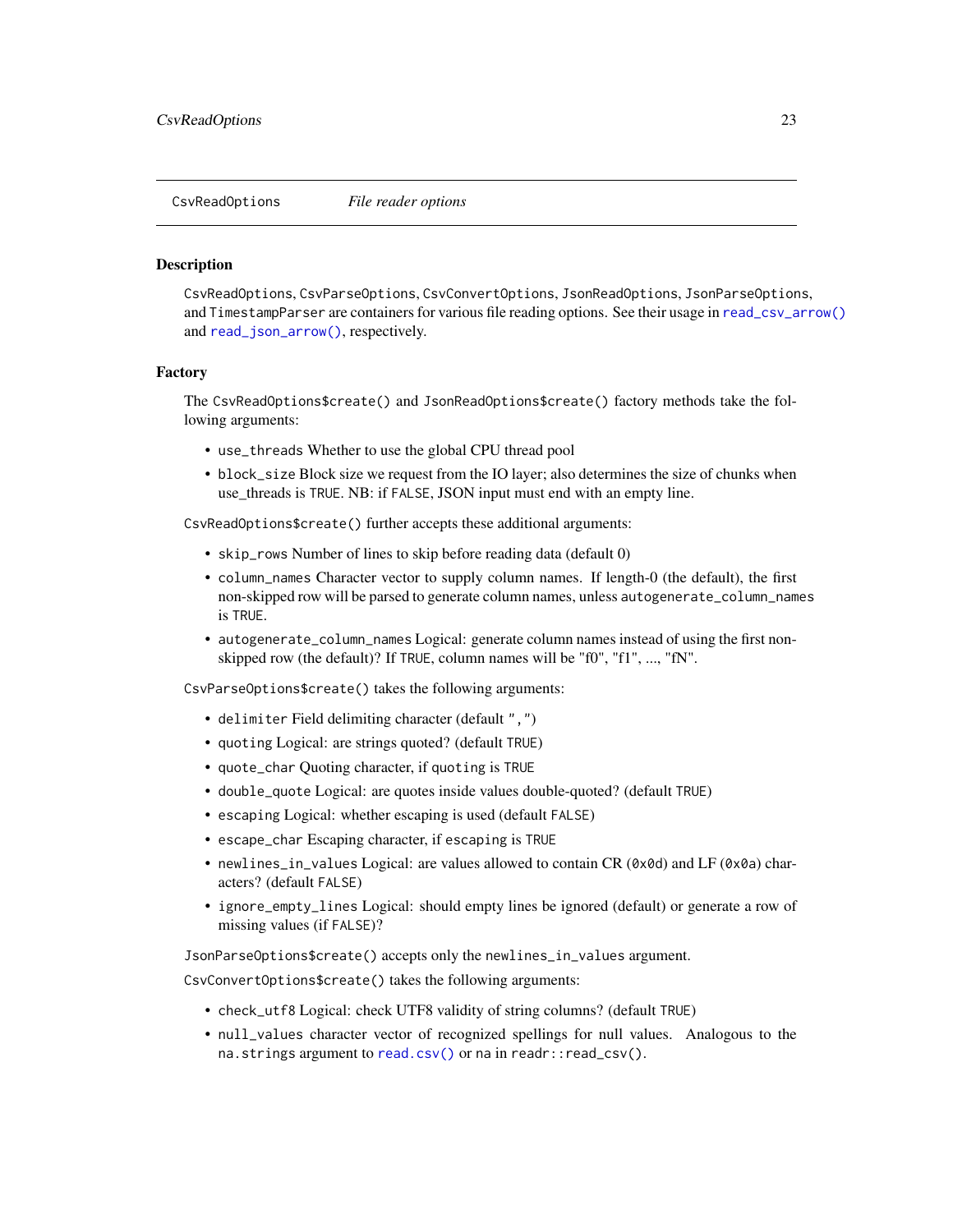- <span id="page-23-0"></span>• strings\_can\_be\_null Logical: can string / binary columns have null values? Similar to the quoted\_na argument to readr::read\_csv(). (default FALSE)
- true\_values character vector of recognized spellings for TRUE values
- false\_values character vector of recognized spellings for FALSE values
- col\_types A Schema or NULL to infer types
- auto\_dict\_encode Logical: Whether to try to automatically dictionary-encode string / binary data (think stringsAsFactors). Default FALSE. This setting is ignored for non-inferred columns (those in col\_types).
- auto\_dict\_max\_cardinality If auto\_dict\_encode, string/binary columns are dictionaryencoded up to this number of unique values (default 50), after which it switches to regular encoding.
- include\_columns If non-empty, indicates the names of columns from the CSV file that should be actually read and converted (in the vector's order).
- include\_missing\_columns Logical: if include\_columns is provided, should columns named in it but not found in the data be included as a column of type  $null()$ ? The default (FALSE) means that the reader will instead raise an error.
- timestamp\_parsers User-defined timestamp parsers. If more than one parser is specified, the CSV conversion logic will try parsing values starting from the beginning of this vector. Possible values are (a) NULL, the default, which uses the ISO-8601 parser; (b) a character vector of [strptime](#page-0-0) parse strings; or (c) a list of [TimestampParser](#page-22-1) objects.
- encoding The file encoding.

TimestampParser\$create() takes an optional format string argument. See [strptime\(\)](#page-0-0) for example syntax. The default is to use an ISO-8601 format parser.

The CsvWriteOptions\$create() factory method takes the following arguments:

- include\_header Whether to write an initial header line with column names
- batch\_size Maximum number of rows processed at a time. Default is 1024.

### Active bindings

• column\_names: from CsvReadOptions

CsvTableReader *Arrow CSV and JSON table reader classes*

# **Description**

CsvTableReader and JsonTableReader wrap the Arrow C++ CSV and JSON table readers. See their usage in [read\\_csv\\_arrow\(\)](#page-62-1) and [read\\_json\\_arrow\(\)](#page-67-1), respectively.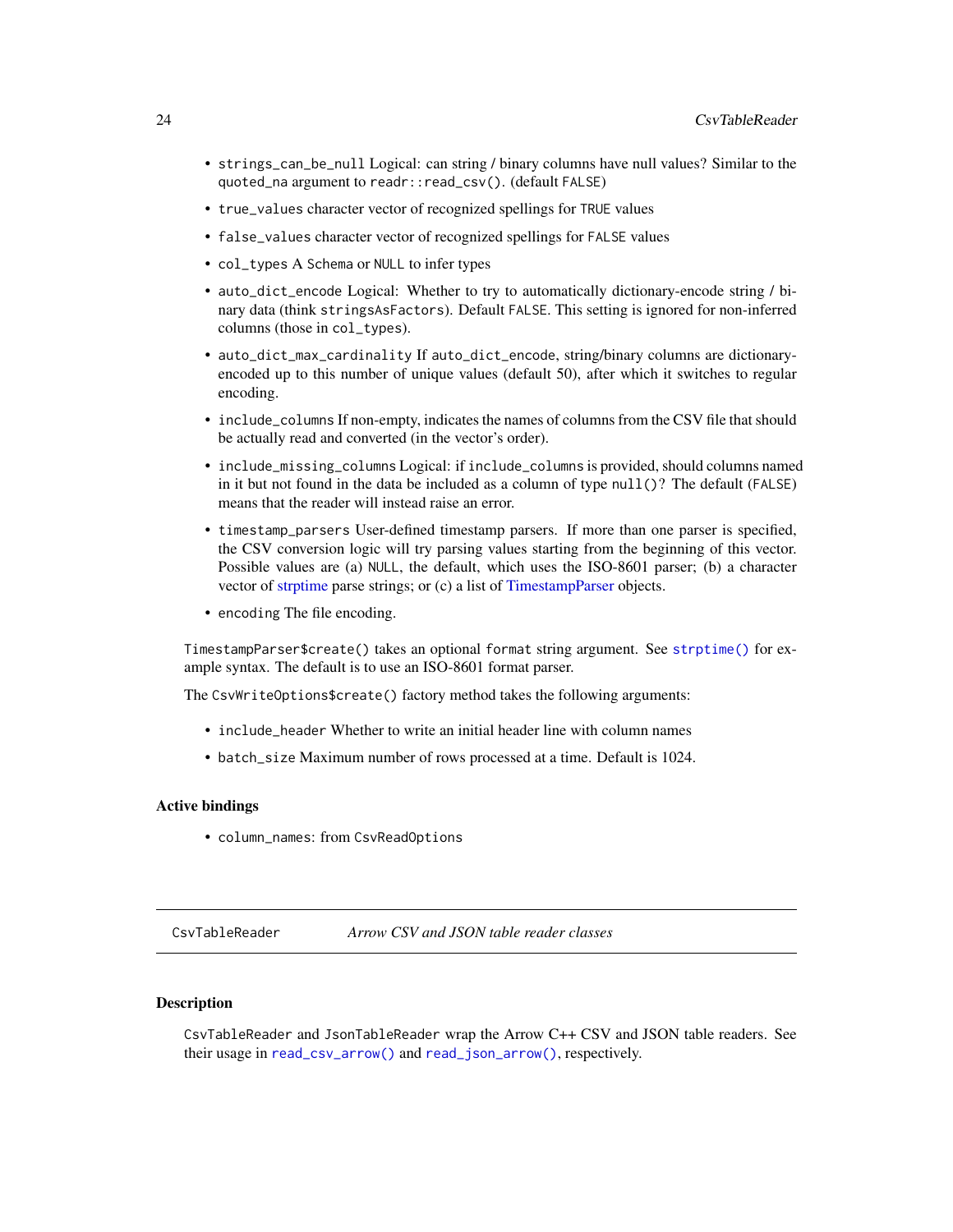#### <span id="page-24-0"></span>data-type 25

# Factory

The CsvTableReader\$create() and JsonTableReader\$create() factory methods take the following arguments:

- file An Arrow [InputStream](#page-43-1)
- convert\_options (CSV only), parse\_options, read\_options: see [CsvReadOptions](#page-22-2)
- ... additional parameters.

# Methods

• \$Read(): returns an Arrow Table.

<span id="page-24-1"></span>data-type *Apache Arrow data types*

# <span id="page-24-2"></span>Description

These functions create type objects corresponding to Arrow types. Use them when defining a [schema\(\)](#page-78-2) or as inputs to other types, like struct. Most of these functions don't take arguments, but a few do.

### Usage

int8() int16() int32() int64() uint8() uint16() uint32() uint64() float16() halffloat() float32() float()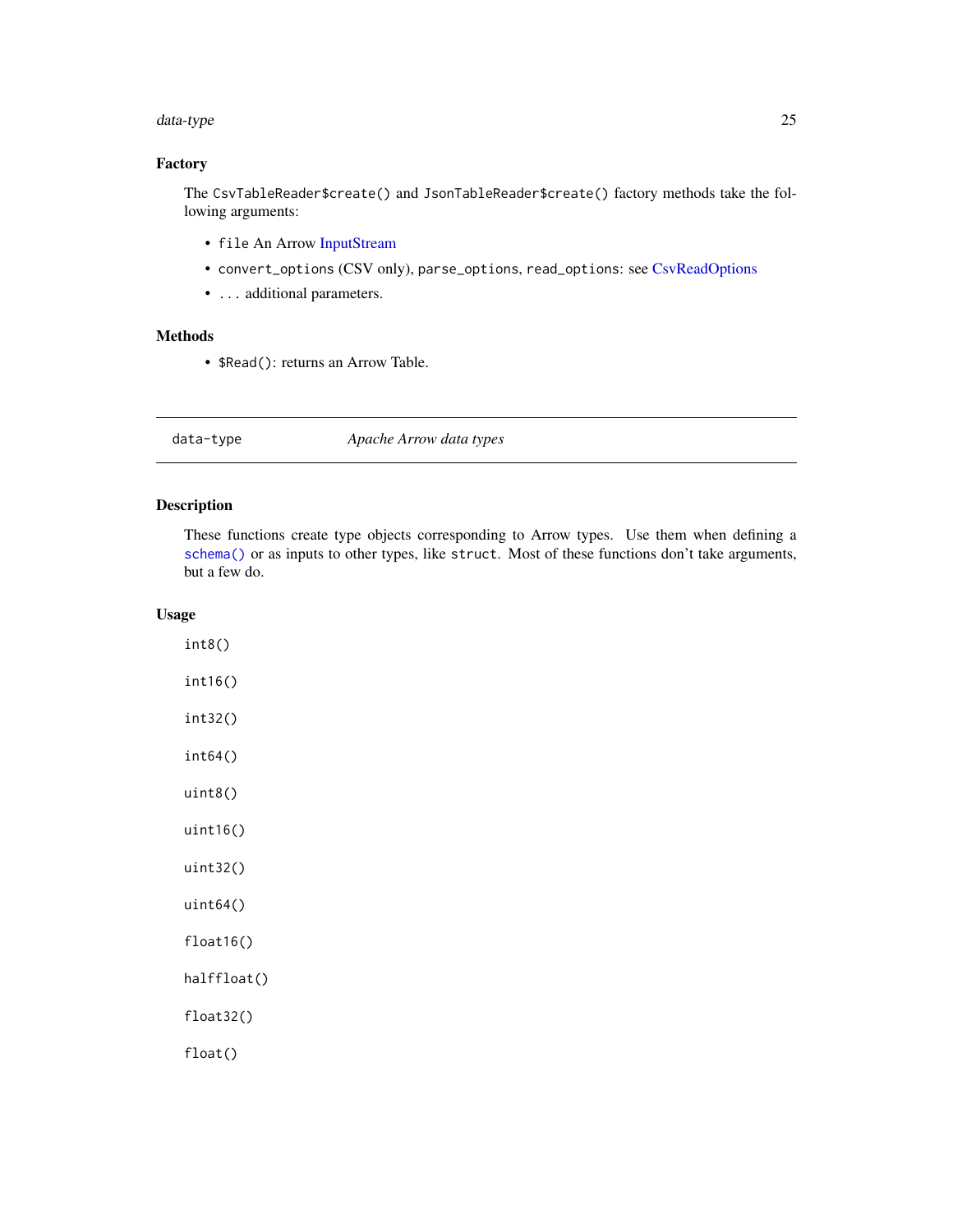```
float64()
boolean()
bool()
utf8()
large_utf8()
binary()
large_binary()
fixed_size_binary(byte_width)
string()
date32()
date64()
time32(unit = c("ms", "s"))
time64(unit = c("ns", "us"))
duration(unit = c("s", "ms", "us", "ns"))null()
timestamp(unit = c("s", "ms", "us", "ns"), timezone = "")decimal(precision, scale)
decimal128(precision, scale)
decimal256(precision, scale)
struct(...)
list_of(type)
large_list_of(type)
fixed_size_list_of(type, list_size)
map_of(key_type, item_type, .keys_sorted = FALSE)
```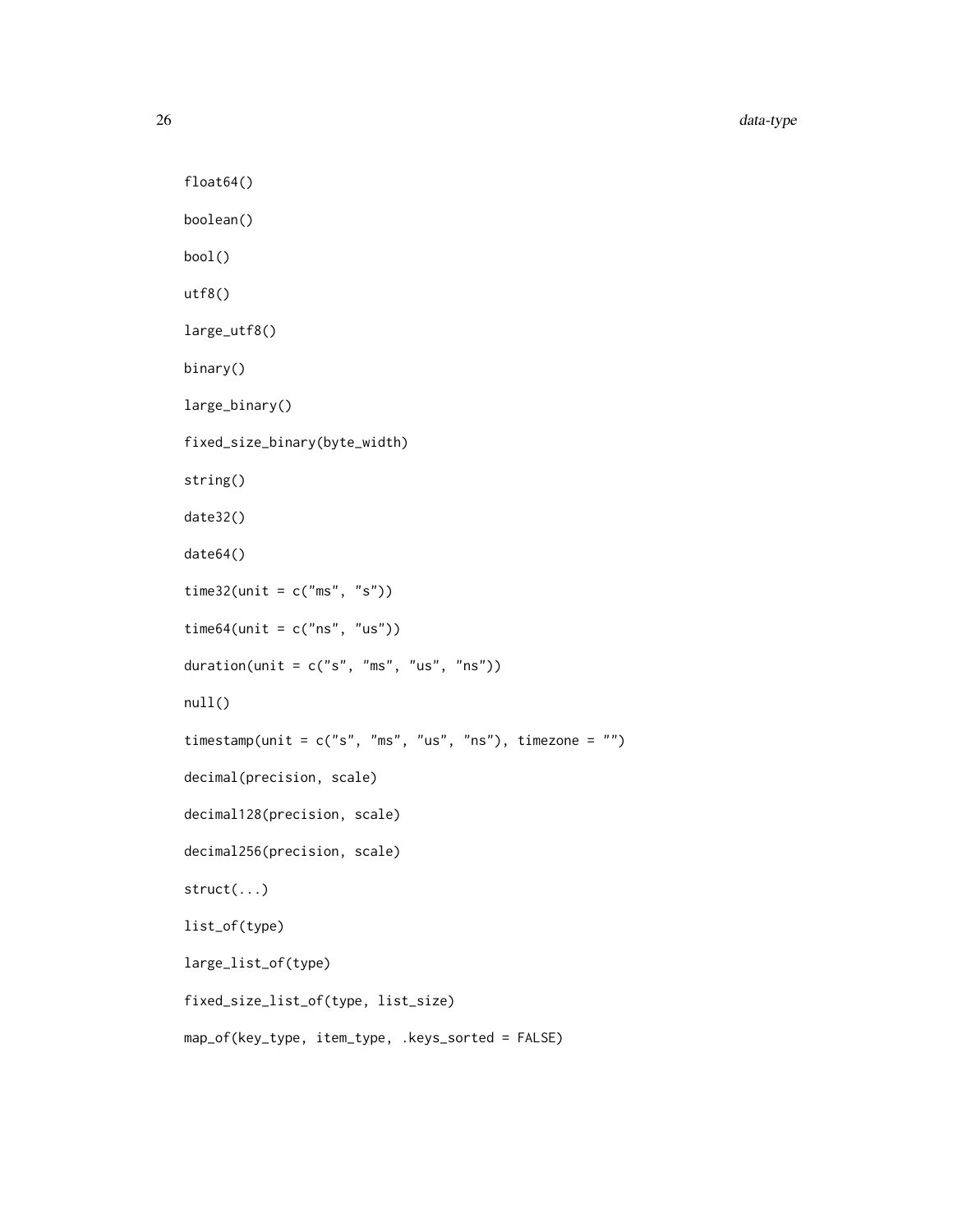#### data-type 27

#### Arguments

| byte_width          | byte width for FixedSizeBinary type.                                                                                                                                                                                                                                                                                |  |
|---------------------|---------------------------------------------------------------------------------------------------------------------------------------------------------------------------------------------------------------------------------------------------------------------------------------------------------------------|--|
| unit                | For time/timestamp types, the time unit. time 32() can take either "s" or "ms",<br>while time $64()$ can be "us" or "ns". timestamp() can take any of those four<br>values.                                                                                                                                         |  |
| timezone            | For timestamp(), an optional time zone string.                                                                                                                                                                                                                                                                      |  |
| precision           | For decimal(), decimal $128()$ , and decimal $256()$ the number of significant<br>digits the arrow decimal type can represent. The maximum precision for decimal 128()<br>is 38 significant digits, while for decimal $256()$ it is 76 digits. decimal () will<br>use it to choose which type of decimal to return. |  |
| scale               | For decimal $($ ), decimal $128()$ , and decimal $256()$ the number of digits after<br>the decimal point. It can be negative.                                                                                                                                                                                       |  |
| $\cdots$            | For struct(), a named list of types to define the struct columns                                                                                                                                                                                                                                                    |  |
| type                | For list_of(), a data type to make a list-of-type                                                                                                                                                                                                                                                                   |  |
| list_size           | list size for FixedSizeList type.                                                                                                                                                                                                                                                                                   |  |
| key_type, item_type |                                                                                                                                                                                                                                                                                                                     |  |
|                     | For MapType, the key and item types.                                                                                                                                                                                                                                                                                |  |
| .keys_sorted        | Use TRUE to assert that keys of a MapType are sorted.                                                                                                                                                                                                                                                               |  |

# Details

A few functions have aliases:

- utf8() and string()
- float16() and halffloat()
- float32() and float()
- bool() and boolean()
- When called inside an arrow function, such as schema() or cast(), double() also is supported as a way of creating a float64()

date32() creates a datetime type with a "day" unit, like the R Date class. date64() has a "ms" unit.

uint32 (32 bit unsigned integer), uint64 (64 bit unsigned integer), and int64 (64-bit signed integer) types may contain values that exceed the range of R's integer type (32-bit signed integer). When these arrow objects are translated to R objects, uint32 and uint64 are converted to double ("numeric") and int64 is converted to bit64::integer64. For int64 types, this conversion can be disabled (so that int64 always yields a bit64::integer64 object) by setting options(arrow.int64\_downcast = FALSE).

decimal128() creates a Decimal128Type. Arrow decimals are fixed-point decimal numbers encoded as a scalar integer. The precision is the number of significant digits that the decimal type can represent; the scale is the number of digits after the decimal point. For example, the number 1234.567 has a precision of 7 and a scale of 3. Note that scale can be negative.

As an example, decimal128(7, 3) can exactly represent the numbers 1234.567 and -1234.567 (encoded internally as the 128-bit integers 1234567 and -1234567, respectively), but neither 12345.67 nor 123.4567.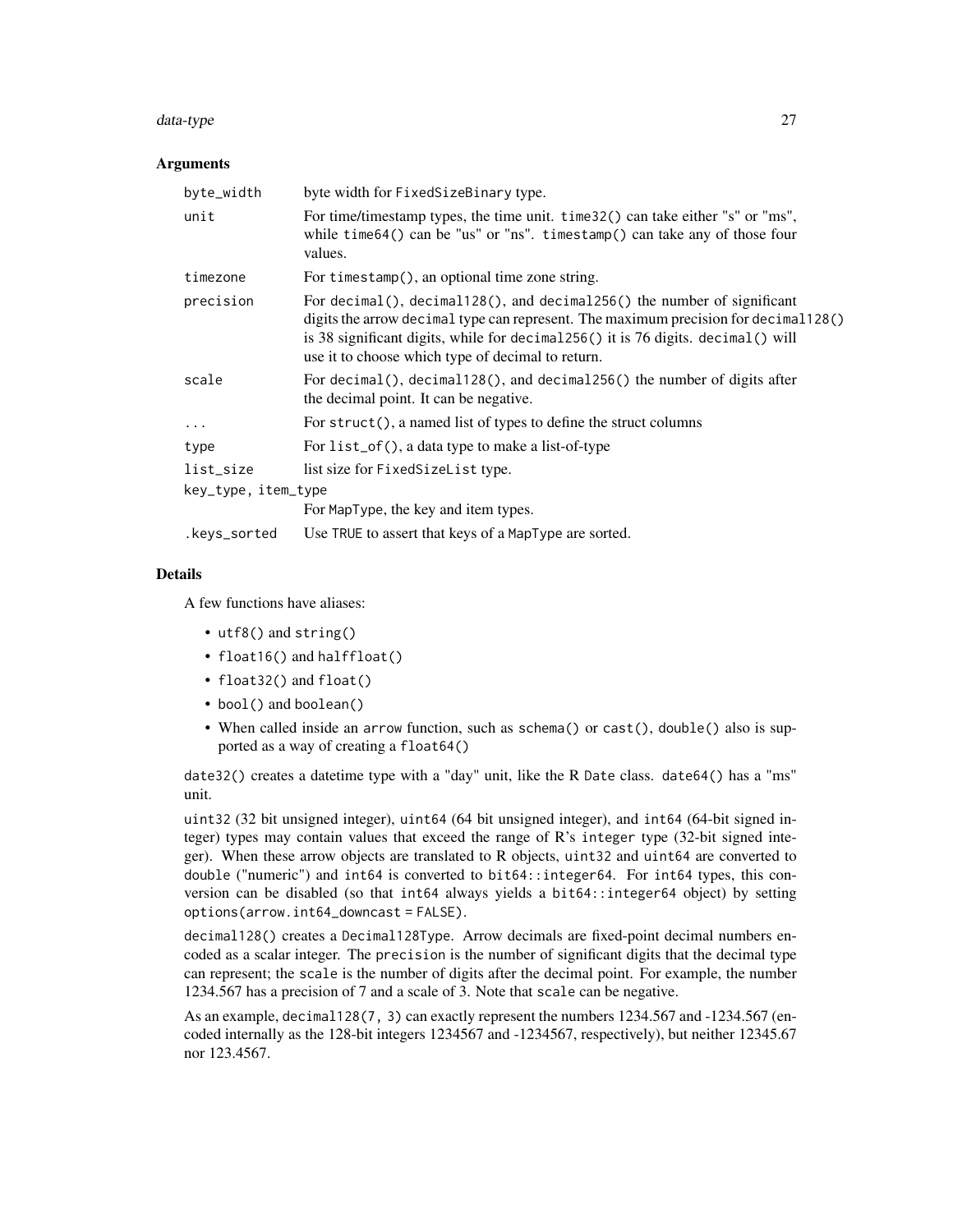decimal128(5, -3) can exactly represent the number 12345000 (encoded internally as the 128-bit integer 12345), but neither 123450000 nor 1234500. The scale can be thought of as an argument that controls rounding. When negative, scale causes the number to be expressed using scientific notation and power of 10.

decimal256() creates a Decimal256Type, which allows for higher maximum precision. For most use cases, the maximum precision offered by Decimal128Type is sufficient, and it will result in a more compact and more efficient encoding.

decimal() creates either a Decimal128Type or a Decimal256Type depending on the value for precision. If precision is greater than 38 a Decimal256Type is returned, otherwise a Decimal128Type.

Use decimal128() or decimal256() as the names are more informative than decimal().

#### Value

An Arrow type object inheriting from DataType.

#### See Also

[dictionary\(\)](#page-31-1) for creating a dictionary (factor-like) type.

# Examples

```
bool()
struct(a = int32(), b = double())timestamp("ms", timezone = "CEST")
time64("ns")
# Use the cast method to change the type of data contained in Arrow objects.
# Please check the documentation of each data object class for details.
my_scalar <- Scalar$create(0L, type = int64()) # int64
my_scalar$cast(timestamp("ns")) # timestamp[ns]
my_array \leftarrow Array\create(0L, type = int64()) # int64
my_array$cast(timestamp("s", timezone = "UTC")) # timestamp[s, tz=UTC]
my_chunked_array <- chunked_array(0L, 1L) # int32
my_chunked_array$cast(date32()) # date32[day]
# You can also use `cast()` in an Arrow dplyr query.
if (requireNamespace("dplyr", quietly = TRUE)) {
  library(dplyr, warn.conflicts = FALSE)
  arrow_table(mtcars) %>%
    transmute(
      coll = cast(cyl, string()),
      col2 = cast(cyl, int8())) %>%
    compute()
}
```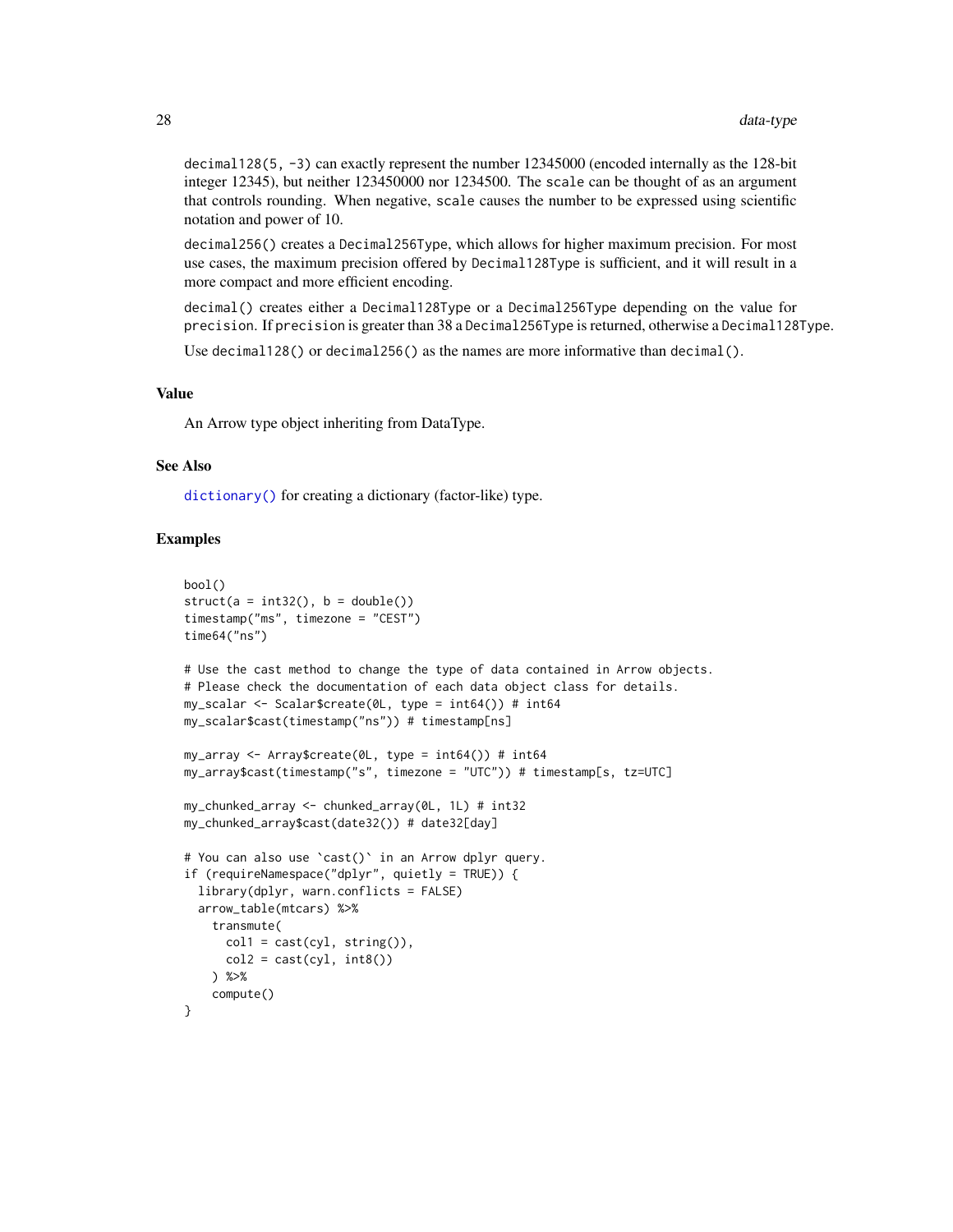<span id="page-28-2"></span><span id="page-28-1"></span><span id="page-28-0"></span>

Arrow Datasets allow you to query against data that has been split across multiple files. This sharding of data may indicate partitioning, which can accelerate queries that only touch some partitions (files).

A Dataset contains one or more Fragments, such as files, of potentially differing type and partitioning.

For Dataset\$create(), see [open\\_dataset\(\)](#page-54-1), which is an alias for it.

DatasetFactory is used to provide finer control over the creation of Datasets.

#### Factory

DatasetFactory is used to create a Dataset, inspect the [Schema](#page-78-1) of the fragments contained in it, and declare a partitioning. FileSystemDatasetFactory is a subclass of DatasetFactory for discovering files in the local file system, the only currently supported file system.

For the DatasetFactory\$create() factory method, see [dataset\\_factory\(\)](#page-29-1), an alias for it. A DatasetFactory has:

- \$Inspect(unify\_schemas): If unify\_schemas is TRUE, all fragments will be scanned and a unified [Schema](#page-78-1) will be created from them; if FALSE (default), only the first fragment will be inspected for its schema. Use this fast path when you know and trust that all fragments have an identical schema.
- \$Finish(schema, unify\_schemas): Returns a Dataset. If schema is provided, it will be used for the Dataset; if omitted, a Schema will be created from inspecting the fragments (files) in the dataset, following unify\_schemas as described above.

FileSystemDatasetFactory\$create() is a lower-level factory method and takes the following arguments:

- filesystem: A [FileSystem](#page-37-1)
- selector: Either a [FileSelector](#page-36-1) or NULL
- paths: Either a character vector of file paths or NULL
- format: A [FileFormat](#page-34-1)
- partitioning: Either Partitioning, PartitioningFactory, or NULL

#### **Methods**

A Dataset has the following methods:

- \$NewScan(): Returns a [ScannerBuilder](#page-77-1) for building a query
- \$WithSchema(): Returns a new Dataset with the specified schema. This method currently supports only adding, removing, or reordering fields in the schema: you cannot alter or cast the field types.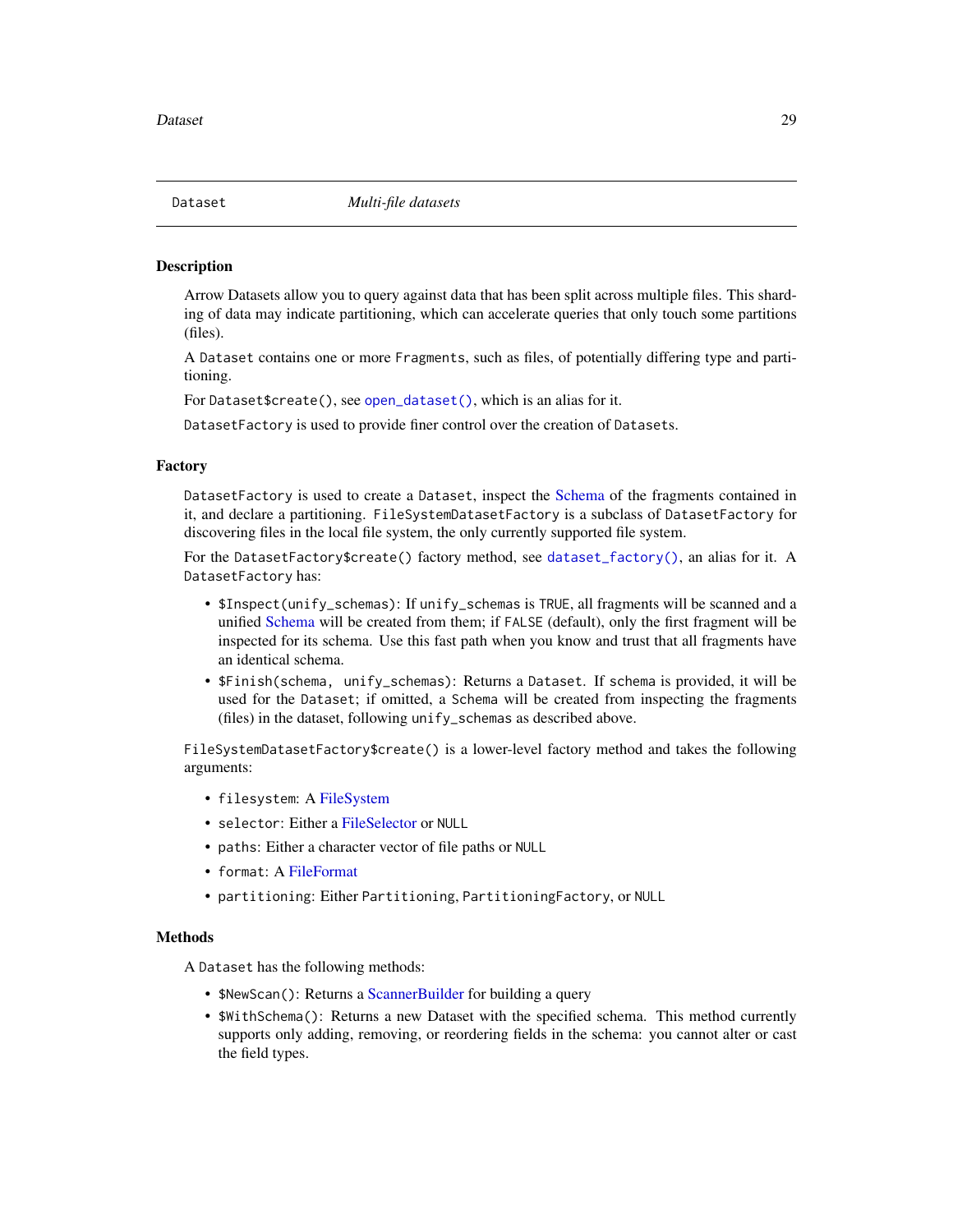• \$schema: Active binding that returns the [Schema](#page-78-1) of the Dataset; you may also replace the dataset's schema by using ds\$schema <- new\_schema.

FileSystemDataset has the following methods:

- \$files: Active binding, returns the files of the FileSystemDataset
- \$format: Active binding, returns the [FileFormat](#page-34-1) of the FileSystemDataset

UnionDataset has the following methods:

• \$children: Active binding, returns all child Datasets.

# See Also

[open\\_dataset\(\)](#page-54-1) for a simple interface to creating a Dataset

<span id="page-29-1"></span>dataset\_factory *Create a DatasetFactory*

# Description

A [Dataset](#page-28-1) can constructed using one or more [DatasetFactorys](#page-28-2). This function helps you construct a DatasetFactory that you can pass to [open\\_dataset\(\)](#page-54-1).

#### Usage

```
dataset_factory(
  x,
 filesystem = NULL,
  format = c("parquet", "arrow", "ipc", "feather", "csv", "tsv", "text"),
 partitioning = NULL,
 hive_style = NA,
  ...
)
```
#### Arguments

| $\mathsf{x}$ | A string path to a directory containing data files, a vector of one one or more<br>string paths to data files, or a list of DatasetFactory objects whose datasets<br>should be combined. If this argument is specified it will be used to construct a<br>UnionDatasetFactory and other arguments will be ignored. |  |
|--------------|-------------------------------------------------------------------------------------------------------------------------------------------------------------------------------------------------------------------------------------------------------------------------------------------------------------------|--|
| filesystem   | A FileSystem object; if omitted, the FileSystem will be detected from x                                                                                                                                                                                                                                           |  |
| format       | A FileFormat object, or a string identifier of the format of the files in x. Currently<br>supported values:                                                                                                                                                                                                       |  |
|              | • "parquet"<br>• "ipc"/"arrow"/"feather", all aliases for each other; for Feather, note that only<br>version 2 files are supported                                                                                                                                                                                |  |

<span id="page-29-0"></span>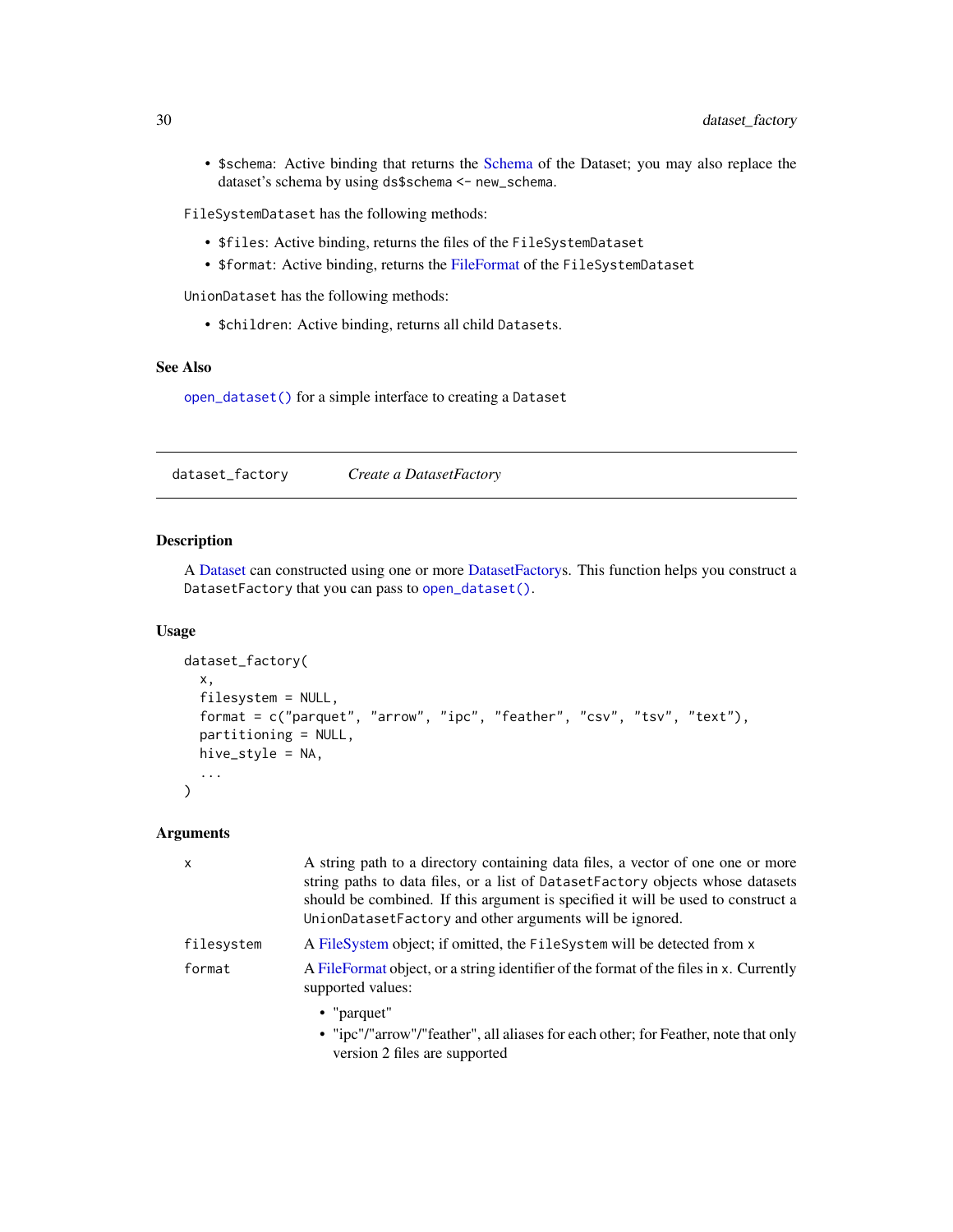<span id="page-30-0"></span>

|              | • "csv"/"text", aliases for the same thing (because comma is the default de-<br>limiter for text files                                                                                                                                                                                                                                                                                                                                                                                                                |
|--------------|-----------------------------------------------------------------------------------------------------------------------------------------------------------------------------------------------------------------------------------------------------------------------------------------------------------------------------------------------------------------------------------------------------------------------------------------------------------------------------------------------------------------------|
|              | • "tsv", equivalent to passing format = "text", delimiter = "\t"                                                                                                                                                                                                                                                                                                                                                                                                                                                      |
|              | Default is "parquet", unless a delimiter is also specified, in which case it is<br>assumed to be "text".                                                                                                                                                                                                                                                                                                                                                                                                              |
| partitioning | One of                                                                                                                                                                                                                                                                                                                                                                                                                                                                                                                |
|              | • A Schema, in which case the file paths relative to sources will be parsed,<br>and path segments will be matched with the schema fields. For example,<br>schema(year = $int16()$ , month = $int8()$ ) would create partitions for file<br>paths like "2019/01/file.parquet", "2019/02/file.parquet", etc.<br>• A character vector that defines the field names corresponding to those path<br>segments (that is, you're providing the names that would correspond to a<br>Schema but the types will be autodetected) |
|              | • A HivePartitioning or HivePartitioningFactory, as returned by hive_partition()<br>which parses explicit or autodetected fields from Hive-style path segments<br>• NULL for no partitioning                                                                                                                                                                                                                                                                                                                          |
| hive_style   | Logical: if partitioning is a character vector or a Schema, should it be in-<br>terpreted as specifying Hive-style partitioning? Default is NA, which means to<br>inspect the file paths for Hive-style partitioning and behave accordingly.                                                                                                                                                                                                                                                                          |
|              | Additional format-specific options, passed to FileFormat\$create(). For CSV<br>options, note that you can specify them either with the Arrow C++ library nam-<br>ing ("delimiter", "quoting", etc.) or the readr-style naming used in read_csv_arrow()<br>("delim", "quote", etc.). Not all readr options are currently supported; please<br>file an issue if you encounter one that arrow should support.                                                                                                            |

# Details

If you would only have a single DatasetFactory (for example, you have a single directory containing Parquet files), you can call open\_dataset() directly. Use dataset\_factory() when you want to combine different directories, file systems, or file formats.

# Value

A DatasetFactory object. Pass this to [open\\_dataset\(\)](#page-54-1), in a list potentially with other DatasetFactory objects, to create a Dataset.

<span id="page-30-1"></span>DataType *class arrow::DataType*

# Description

class arrow::DataType

# Methods

TODO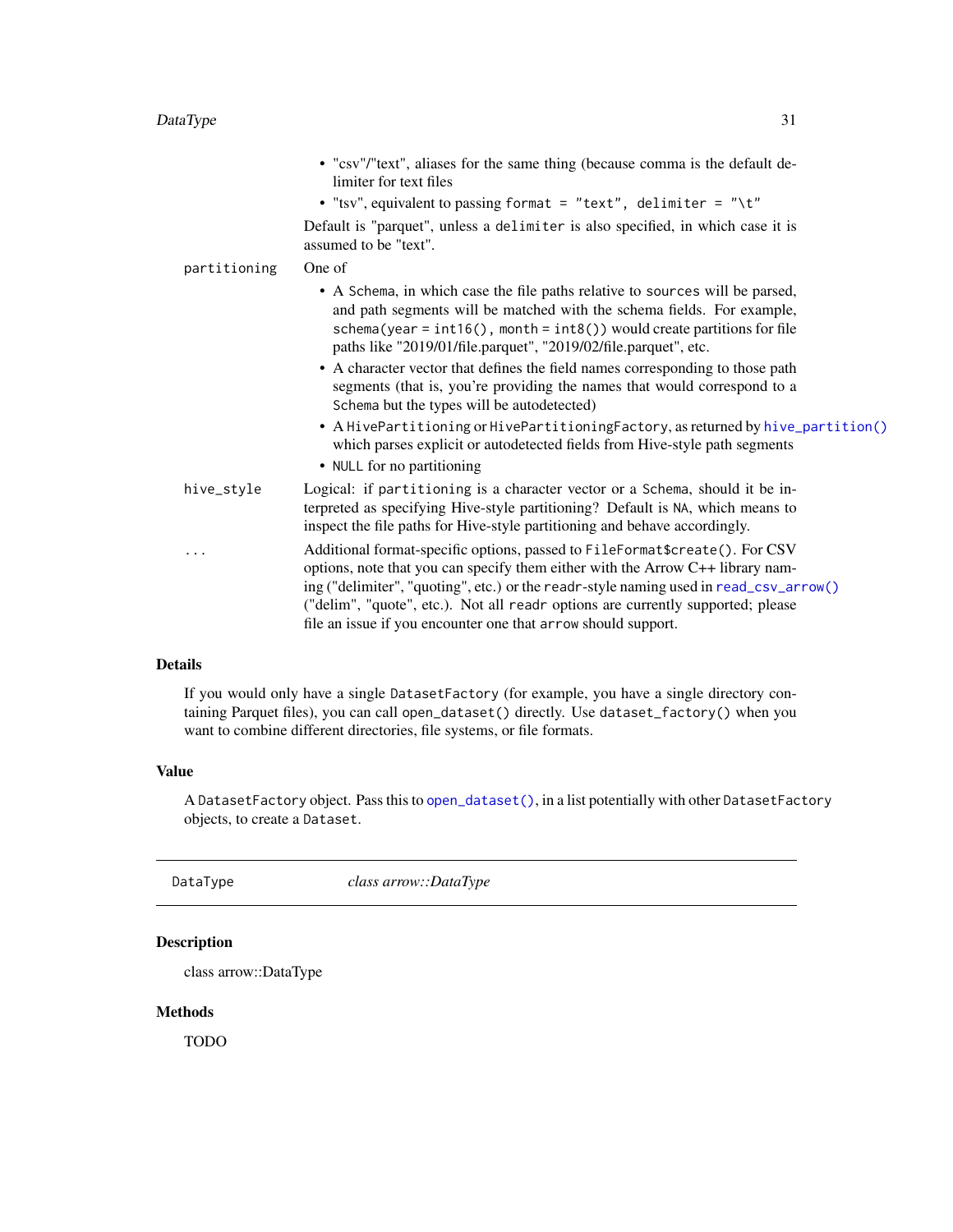<span id="page-31-1"></span><span id="page-31-0"></span>

Create a dictionary type

# Usage

```
dictionary(index_type = int32(), value_type = utf8(), ordered = FALSE)
```
# Arguments

| index_type | A DataType for the indices (default int32())   |
|------------|------------------------------------------------|
| value_type | A DataType for the values (default $utf8()$ )  |
| ordered    | Is this an ordered dictionary (default FALSE)? |

# Value

A [DictionaryType](#page-31-2)

# See Also

[Other Arrow data types](#page-24-1)

<span id="page-31-2"></span>DictionaryType *class DictionaryType*

# Description

class DictionaryType

# Methods

TODO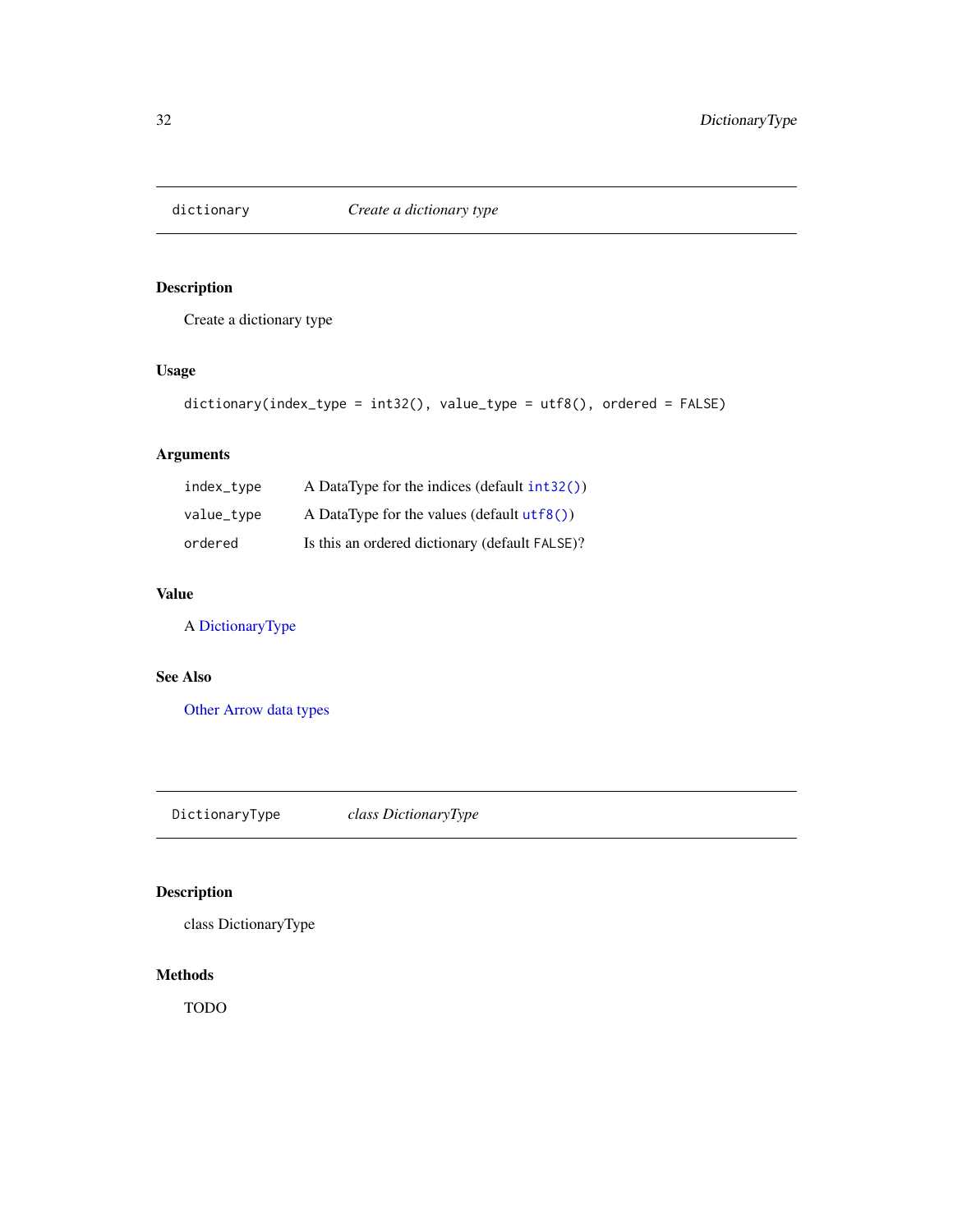<span id="page-32-0"></span>

Expressions are used to define filter logic for passing to a [Dataset](#page-28-1) [Scanner.](#page-77-2)

Expression\$scalar(x) constructs an Expression which always evaluates to the provided scalar (length-1) R value.

Expression\$field\_ref(name) is used to construct an Expression which evaluates to the named column in the Dataset against which it is evaluated.

Expression\$create(function\_name, ..., options) builds a function-call Expression containing one or more Expressions.

<span id="page-32-1"></span>ExtensionArray *class arrow::ExtensionArray*

# Description

class arrow::ExtensionArray

# Methods

The ExtensionArray class inherits from Array, but also provides access to the underlying storage of the extension.

• \$storage(): Returns the underlying [Array](#page-3-1) used to store values.

The ExtensionArray is not intended to be subclassed for extension types.

<span id="page-32-2"></span>ExtensionType *class arrow::ExtensionType*

#### Description

class arrow::ExtensionType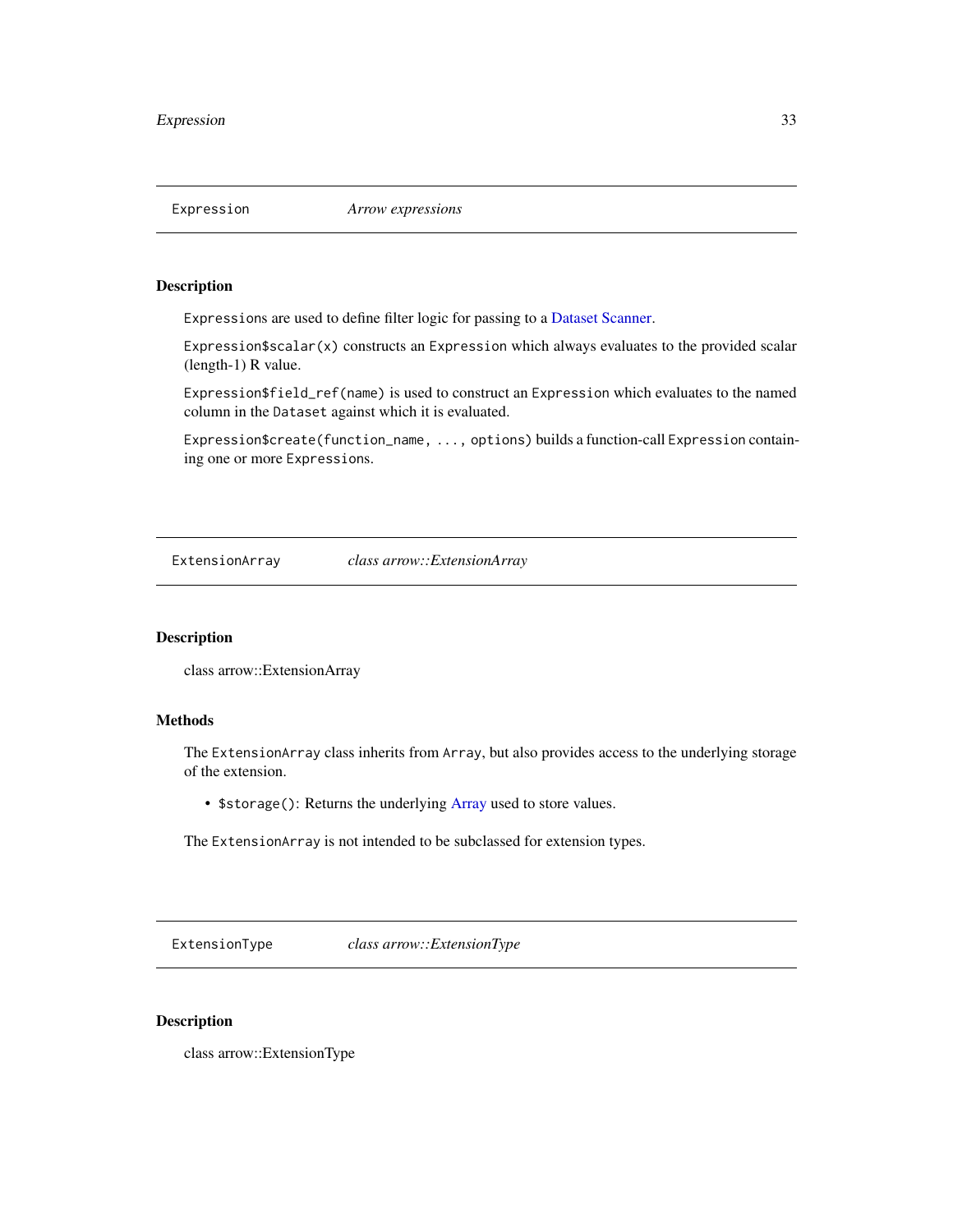## <span id="page-33-0"></span>Methods

The ExtensionType class inherits from DataType, but also defines extra methods specific to extension types:

- \$storage\_type(): Returns the underlying [DataType](#page-30-1) used to store values.
- \$storage\_id(): Returns the [Type](#page-0-0) identifier corresponding to the \$storage\_type().
- \$extension\_name(): Returns the extension name.
- \$extension\_metadata(): Returns the serialized version of the extension metadata as a [raw\(\)](#page-0-0) vector.
- \$extension\_metadata\_utf8(): Returns the serialized version of the extension metadata as a UTF-8 encoded string.
- \$WrapArray(array): Wraps a storage [Array](#page-3-1) into an [ExtensionArray](#page-32-1) with this extension type.

In addition, subclasses may override the following methos to customize the behaviour of extension classes.

- \$deserialize\_instance(): This method is called when a new [ExtensionType](#page-32-2) is initialized and is responsible for parsing and validating the serialized extension metadata (a [raw\(\)](#page-0-0) vector) such that its contents can be inspected by fields and/or methods of the R6 ExtensionType subclass. Implementations must also check the storage\_type to make sure it is compatible with the extension type.
- \$as\_vector(extension\_array): Convert an [Array](#page-3-1) or [ChunkedArray](#page-15-2) to an R vector. This method is called by as. vector() on [ExtensionArray](#page-32-1) objects, when a [RecordBatch](#page-70-2) containing an [ExtensionArray](#page-32-1) is converted to a data. frame(), or when a [ChunkedArray](#page-15-2) (e.g., a column in a [Table\)](#page-79-2) is converted to an R vector. The default method returns the converted storage array.
- \$ToString() Return a string representation that will be printed to the console when this type or an Array of this type is printed.

FeatherReader *FeatherReader class*

# Description

This class enables you to interact with Feather files. Create one to connect to a file or other Input-Stream, and call Read() on it to make an arrow::Table. See its usage in [read\\_feather\(\)](#page-66-1).

# Factory

The FeatherReader\$create() factory method instantiates the object and takes the following argument:

• file an Arrow file connection object inheriting from RandomAccessFile.

#### Methods

- \$Read(columns): Returns a Table of the selected columns, a vector of integer indices
- \$column\_names: Active binding, returns the column names in the Feather file
- \$schema: Active binding, returns the schema of the Feather file
- \$version: Active binding, returns 1 or 2, according to the Feather file version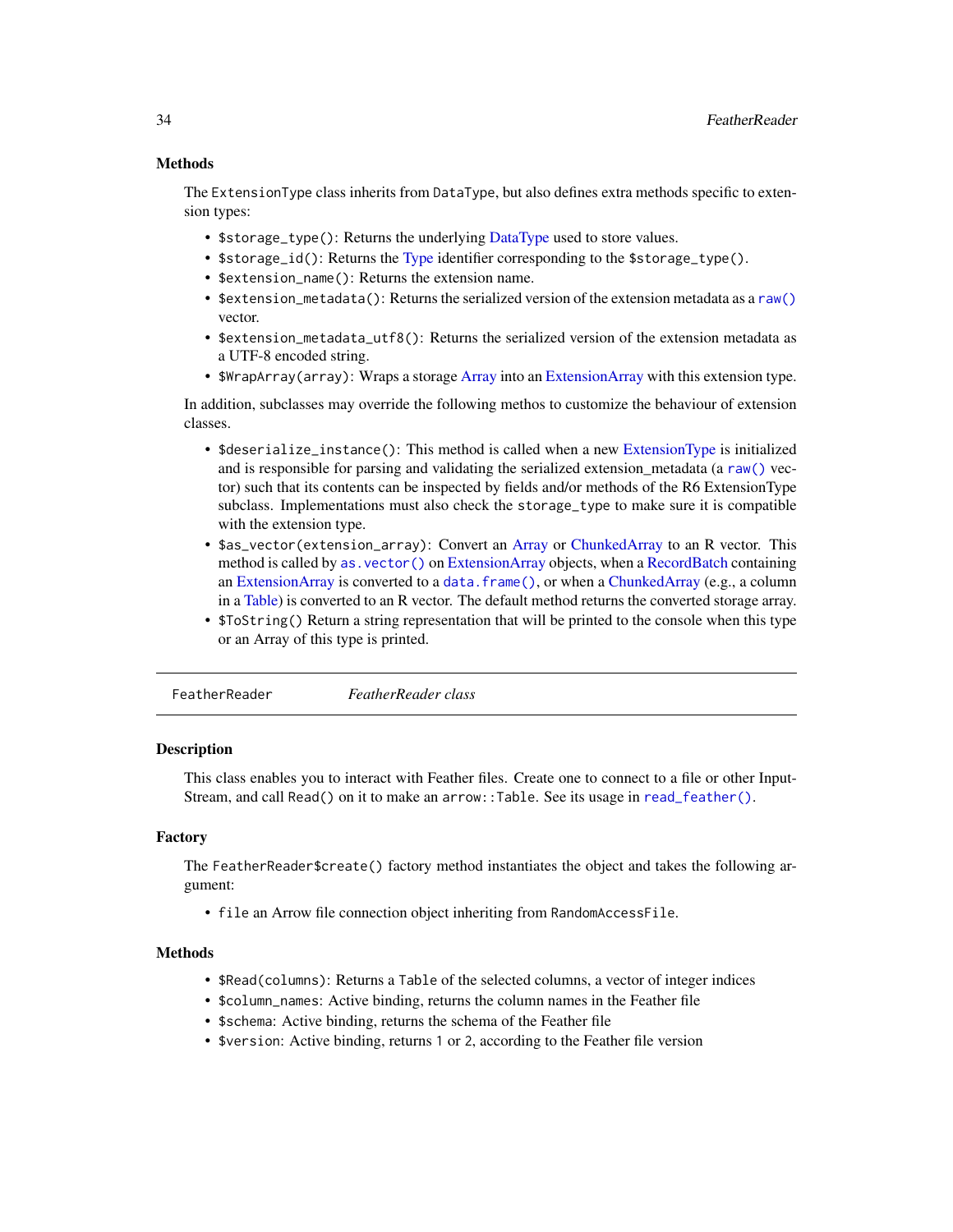<span id="page-34-0"></span>

field() lets you create an arrow:: Field that maps a [DataType](#page-24-1) to a column name. Fields are contained in [Schemas.](#page-78-1)

# Usage

field(name, type, metadata, nullable = TRUE)

# Arguments

| name     | field name                         |
|----------|------------------------------------|
| type     | logical type, instance of DataType |
| metadata | currently ignored                  |
| nullable | TRUE if field is nullable          |

#### Methods

- f\$ToString(): convert to a string
- f\$Equals(other): test for equality. More naturally called as f == other

# Examples

field("x", int32())

<span id="page-34-1"></span>FileFormat *Dataset file formats*

# Description

A FileFormat holds information about how to read and parse the files included in a Dataset. There are subclasses corresponding to the supported file formats (ParquetFileFormat and IpcFileFormat).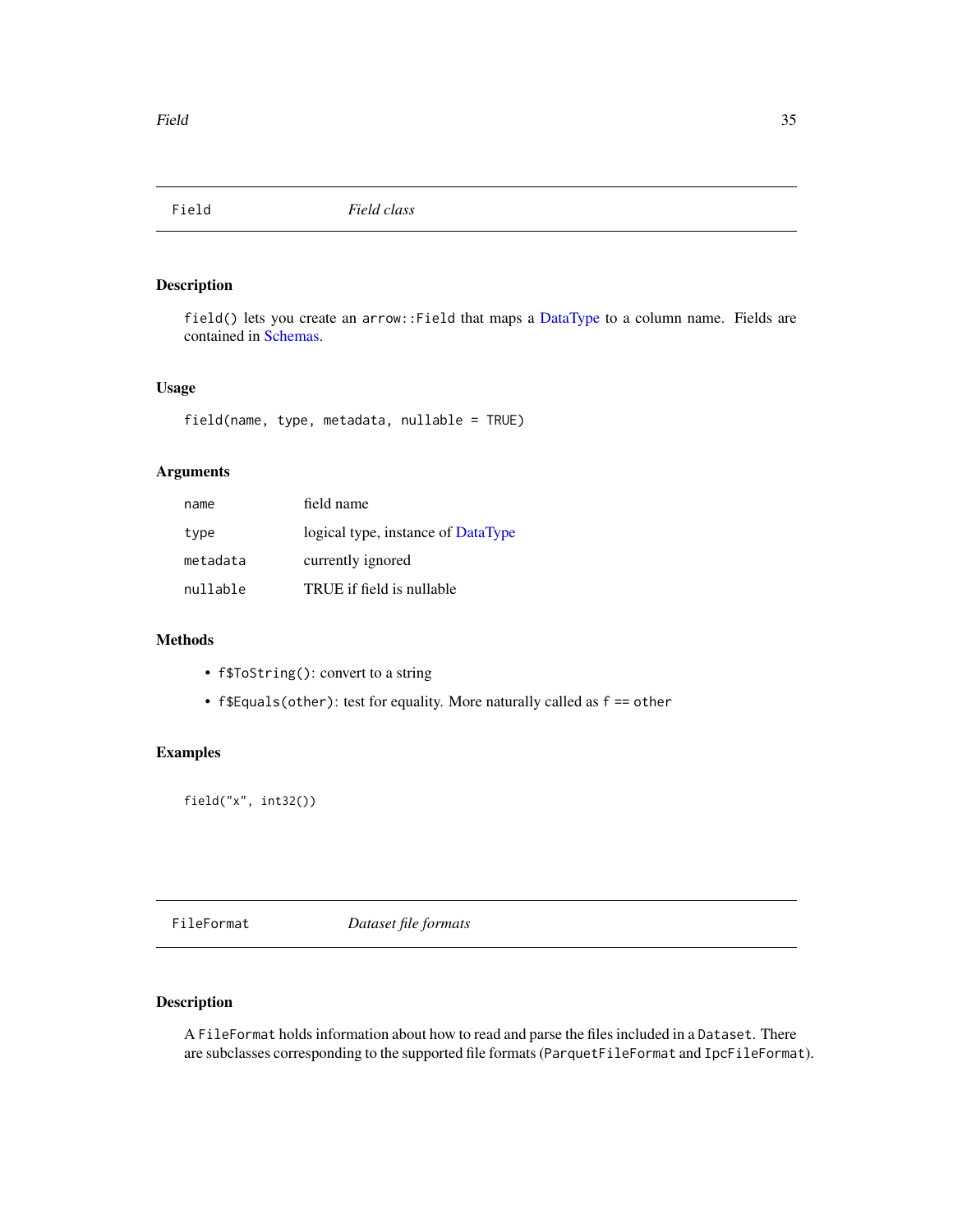FileFormat\$create() takes the following arguments:

- format: A string identifier of the file format. Currently supported values:
	- "parquet"
	- "ipc"/"arrow"/"feather", all aliases for each other; for Feather, note that only version 2 files are supported
	- "csv"/"text", aliases for the same thing (because comma is the default delimiter for text files
	- $-$  "tsv", equivalent to passing format = "text", delimiter = "\t"
- ...: Additional format-specific options

'format = "parquet"":

- dict\_columns: Names of columns which should be read as dictionaries.
- Any Parquet options from [FragmentScanOptions.](#page-41-2)

format = "text": see [CsvParseOptions.](#page-22-1) Note that you can specify them either with the Arrow C++ library naming ("delimiter", "quoting", etc.) or the readr-style naming used in [read\\_csv\\_arrow\(\)](#page-62-1) ("delim", "quote", etc.). Not all readr options are currently supported; please file an issue if you encounter one that arrow should support. Also, the following options are supported. From [CsvReadOptions:](#page-22-2)

- skip\_rows
- column\_names. Note that if a [Schema](#page-78-1) is specified, column\_names must match those specified in the schema.
- autogenerate\_column\_names From [CsvFragmentScanOptions](#page-41-3)(these values can be overridden at scan time):
- convert\_options: a [CsvConvertOptions](#page-22-1)
- block\_size

It returns the appropriate subclass of FileFormat (e.g. ParquetFileFormat)

# Examples

```
## Semi-colon delimited files
# Set up directory for examples
tf <- tempfile()
dir.create(tf)
on.exit(unlink(tf))
write.table(mtcars, file.path(tf, "file1.txt"), sep = ";", row.names = FALSE)
# Create FileFormat object
format <- FileFormat$create(format = "text", delimiter = ";")
```

```
open_dataset(tf, format = format)
```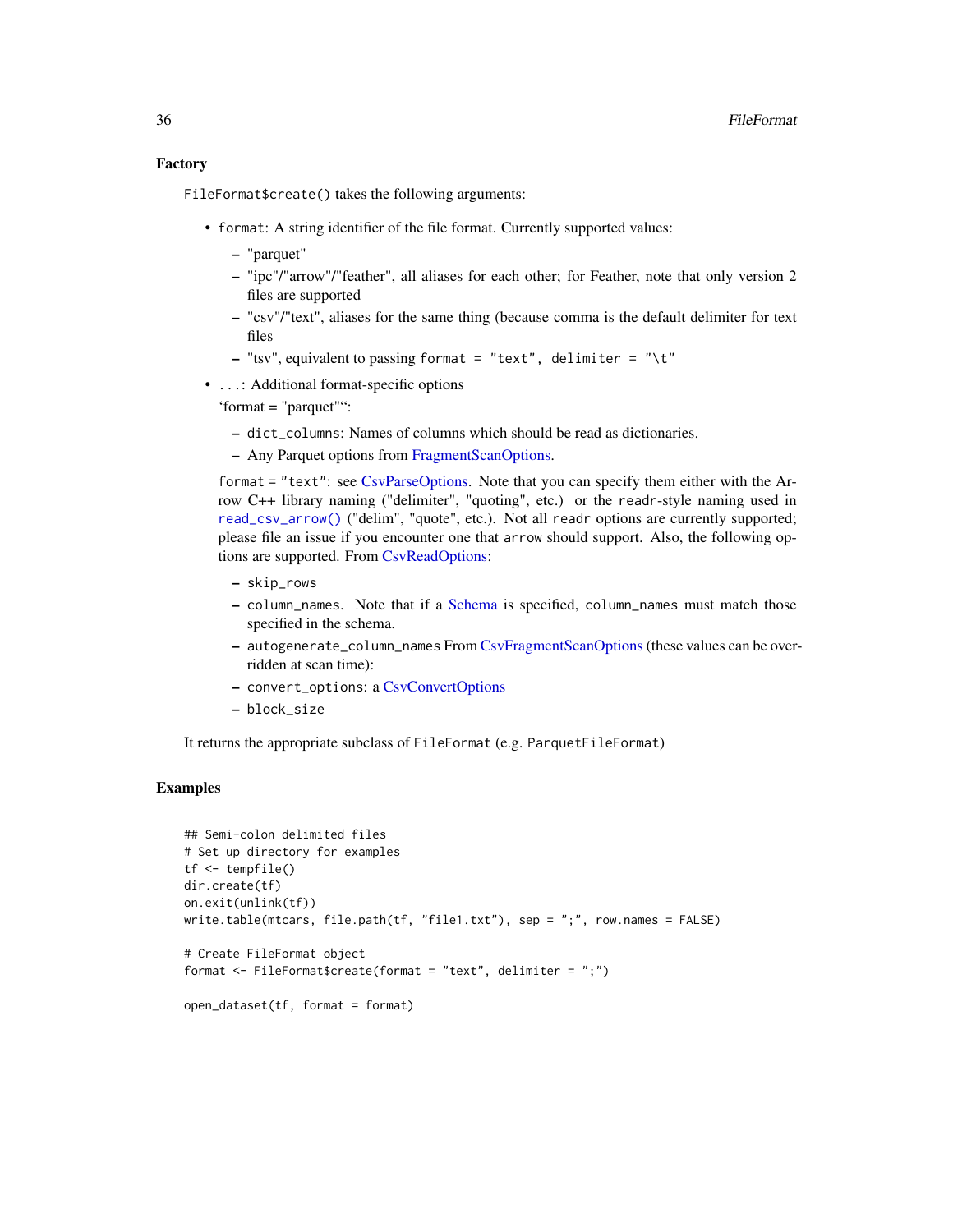<span id="page-36-1"></span>

FileSystem entry info

## Methods

- base\_name() : The file base name (component after the last directory separator).
- extension() : The file extension

#### Active bindings

- \$type: The file type
- \$path: The full file path in the filesystem
- \$size: The size in bytes, if available. Only regular files are guaranteed to have a size.
- \$mtime: The time of last modification, if available.

<span id="page-36-0"></span>FileSelector *file selector*

# Description

file selector

## Factory

The \$create() factory method instantiates a FileSelector given the 3 fields described below.

#### Fields

- base\_dir: The directory in which to select files. If the path exists but doesn't point to a directory, this should be an error.
- allow\_not\_found: The behavior if base\_dir doesn't exist in the filesystem. If FALSE, an error is returned. If TRUE, an empty selection is returned
- recursive: Whether to recurse into subdirectories.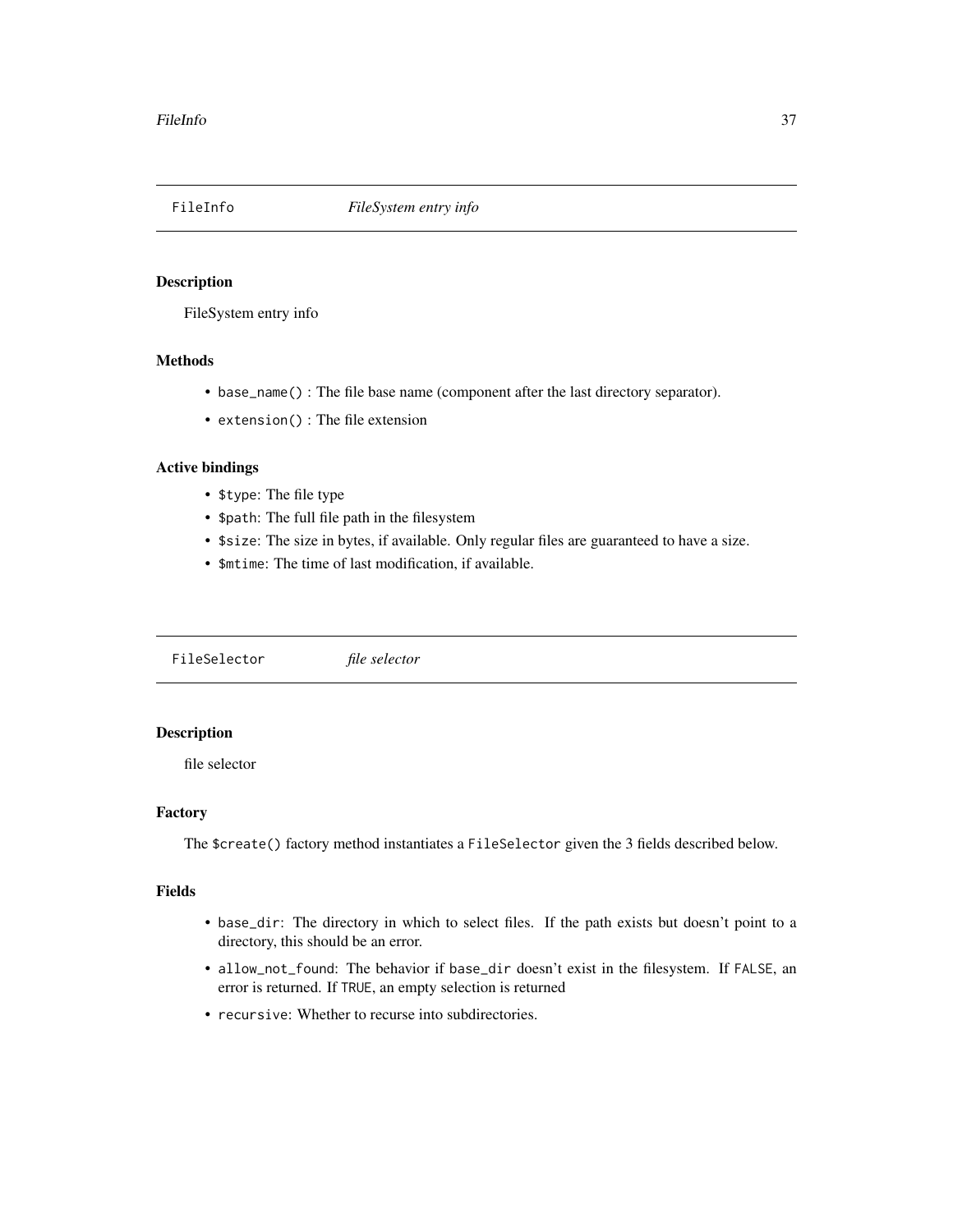<span id="page-37-0"></span>

FileSystem is an abstract file system API, LocalFileSystem is an implementation accessing files on the local machine. SubTreeFileSystem is an implementation that delegates to another implementation after prepending a fixed base path

#### Factory

LocalFileSystem\$create() returns the object and takes no arguments.

SubTreeFileSystem\$create() takes the following arguments:

- base\_path, a string path
- base\_fs, a FileSystem object

S3FileSystem\$create() optionally takes arguments:

- anonymous: logical, default FALSE. If true, will not attempt to look up credentials using standard AWS configuration methods.
- access\_key, secret\_key: authentication credentials. If one is provided, the other must be as well. If both are provided, they will override any AWS configuration set at the environment level.
- session\_token: optional string for authentication along with access\_key and secret\_key
- role\_arn: string AWS ARN of an AccessRole. If provided instead of access\_key and secret\_key, temporary credentials will be fetched by assuming this role.
- session\_name: optional string identifier for the assumed role session.
- external\_id: optional unique string identifier that might be required when you assume a role in another account.
- load\_frequency: integer, frequency (in seconds) with which temporary credentials from an assumed role session will be refreshed. Default is 900 (i.e. 15 minutes)
- region: AWS region to connect to. If omitted, the AWS library will provide a sensible default based on client configuration, falling back to "us-east-1" if no other alternatives are found.
- endpoint\_override: If non-empty, override region with a connect string such as "localhost:9000". This is useful for connecting to file systems that emulate S3.
- scheme: S3 connection transport (default "https")
- background\_writes: logical, whether OutputStream writes will be issued in the background, without blocking (default TRUE)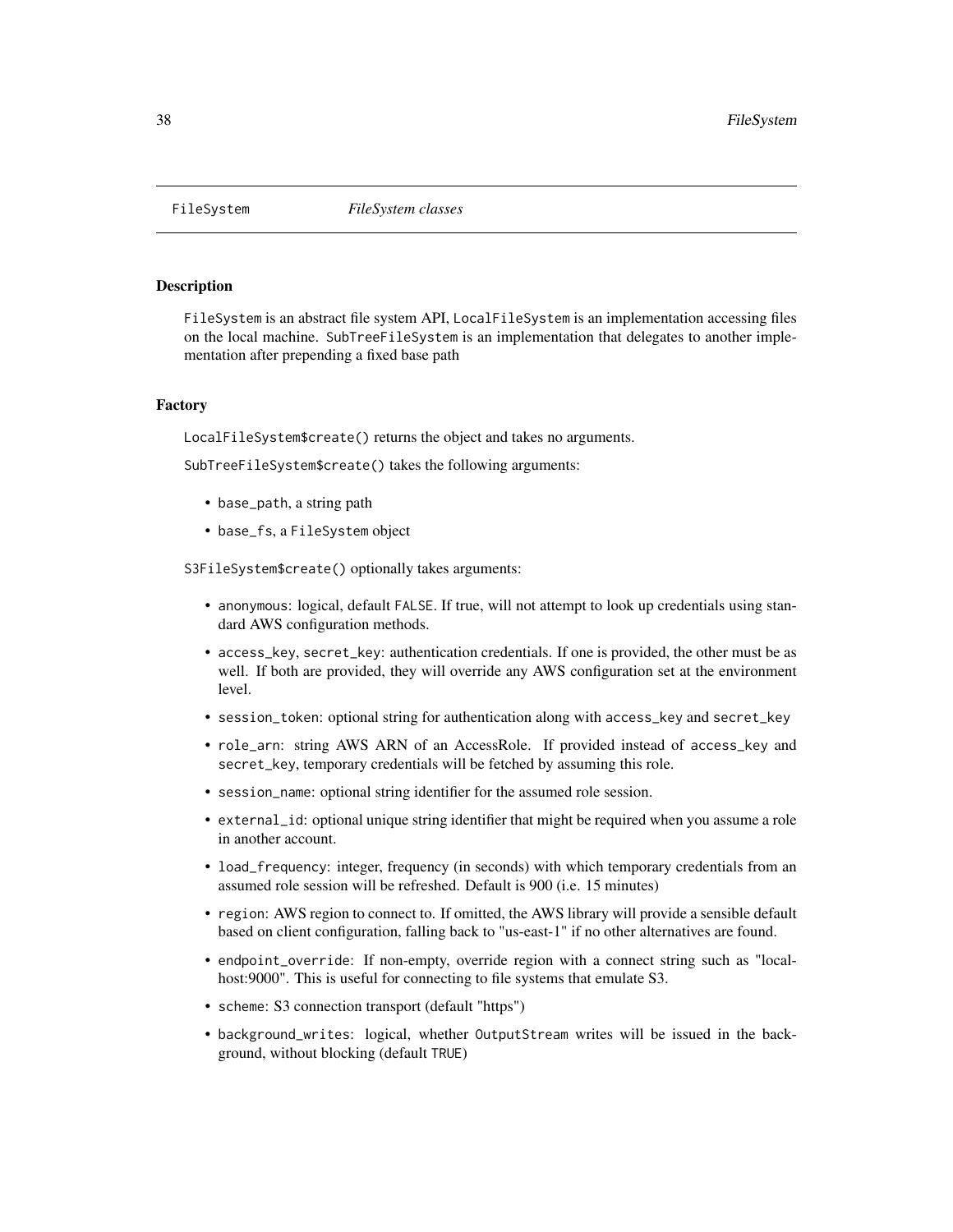## FileWriteOptions 39

#### **Methods**

- \$GetFileInfo(x): x may be a [FileSelector](#page-36-0) or a character vector of paths. Returns a list of [FileInfo](#page-36-1)
- \$CreateDir(path, recursive = TRUE): Create a directory and subdirectories.
- \$DeleteDir(path): Delete a directory and its contents, recursively.
- \$DeleteDirContents(path): Delete a directory's contents, recursively. Like \$DeleteDir(), but doesn't delete the directory itself. Passing an empty path ("") will wipe the entire filesystem tree.
- \$DeleteFile(path) : Delete a file.
- \$DeleteFiles(paths) : Delete many files. The default implementation issues individual delete operations in sequence.
- \$Move(src, dest): Move / rename a file or directory. If the destination exists: if it is a non-empty directory, an error is returned otherwise, if it has the same type as the source, it is replaced otherwise, behavior is unspecified (implementation-dependent).
- \$CopyFile(src, dest): Copy a file. If the destination exists and is a directory, an error is returned. Otherwise, it is replaced.
- \$0penInputStream(path): Open an [input stream](#page-43-0) for sequential reading.
- \$0penInputFile(path): Open an [input file](#page-43-1) for random access reading.
- \$OpenOutputStream(path): Open an [output stream](#page-57-0) for sequential writing.
- \$OpenAppendStream(path): Open an [output stream](#page-57-0) for appending.

### Active bindings

- \$type\_name: string filesystem type name, such as "local", "s3", etc.
- \$region: string AWS region, for S3FileSystem and SubTreeFileSystem containing a S3FileSystem
- \$base\_fs: for SubTreeFileSystem, the FileSystem it contains
- \$base\_path: for SubTreeFileSystem, the path in \$base\_fs which is considered root in this SubTreeFileSystem.

FileWriteOptions *Format-specific write options*

#### **Description**

A FileWriteOptions holds write options specific to a FileFormat.

FixedWidthType *class arrow::FixedWidthType*

## **Description**

class arrow::FixedWidthType

#### Methods

TODO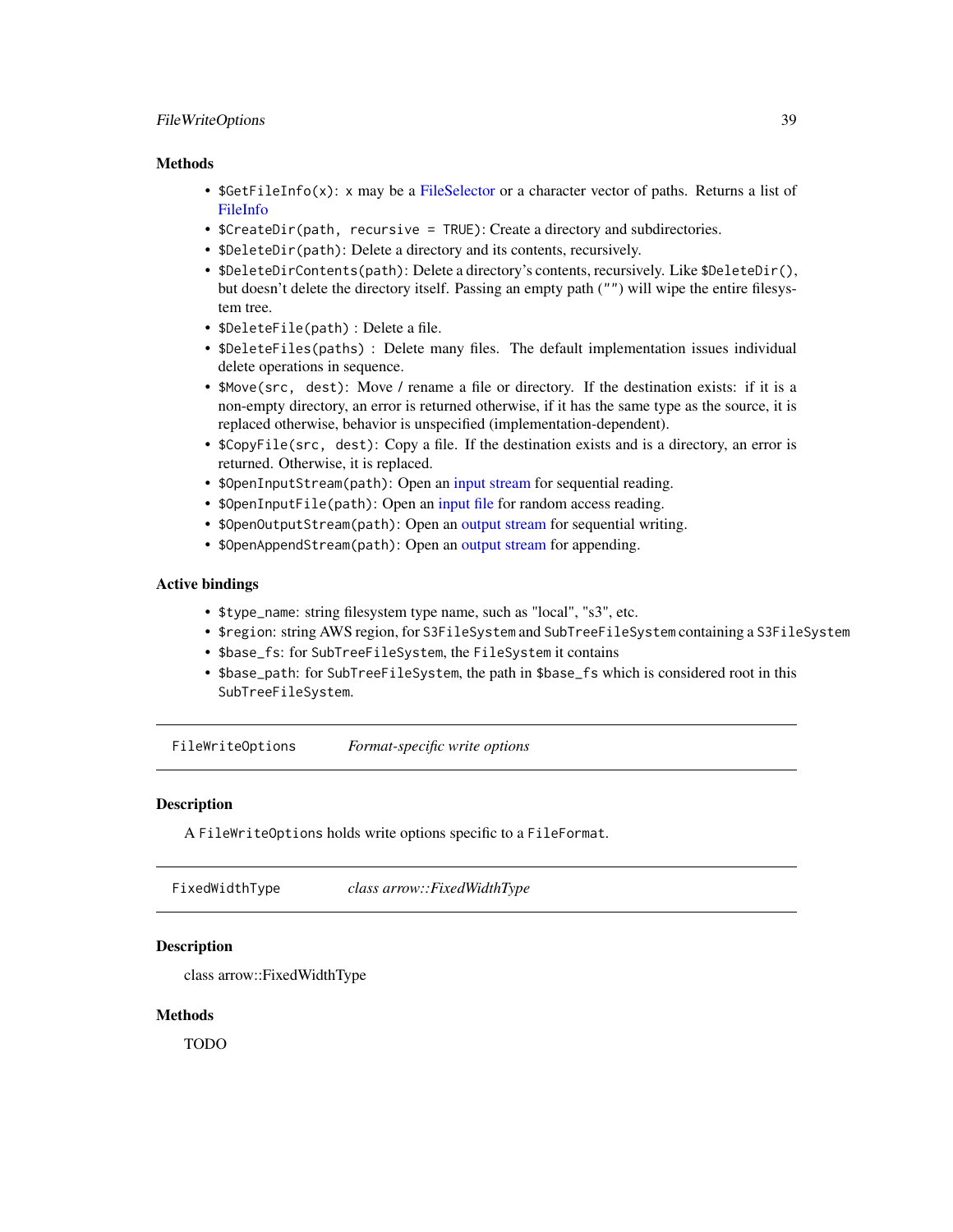<span id="page-39-0"></span>

Connect to a Flight server

## Usage

```
flight_connect(host = "localhost", port, scheme = "grpc+tcp")
```
# Arguments

| host   | string hostname to connect to     |  |
|--------|-----------------------------------|--|
| port   | integer port to connect on        |  |
| scheme | URL scheme, default is "grpc+tcp" |  |

# Value

A pyarrow.flight.FlightClient.

flight\_disconnect *Explicitly close a Flight client*

## Description

Explicitly close a Flight client

## Usage

flight\_disconnect(client)

# Arguments

client The client to disconnect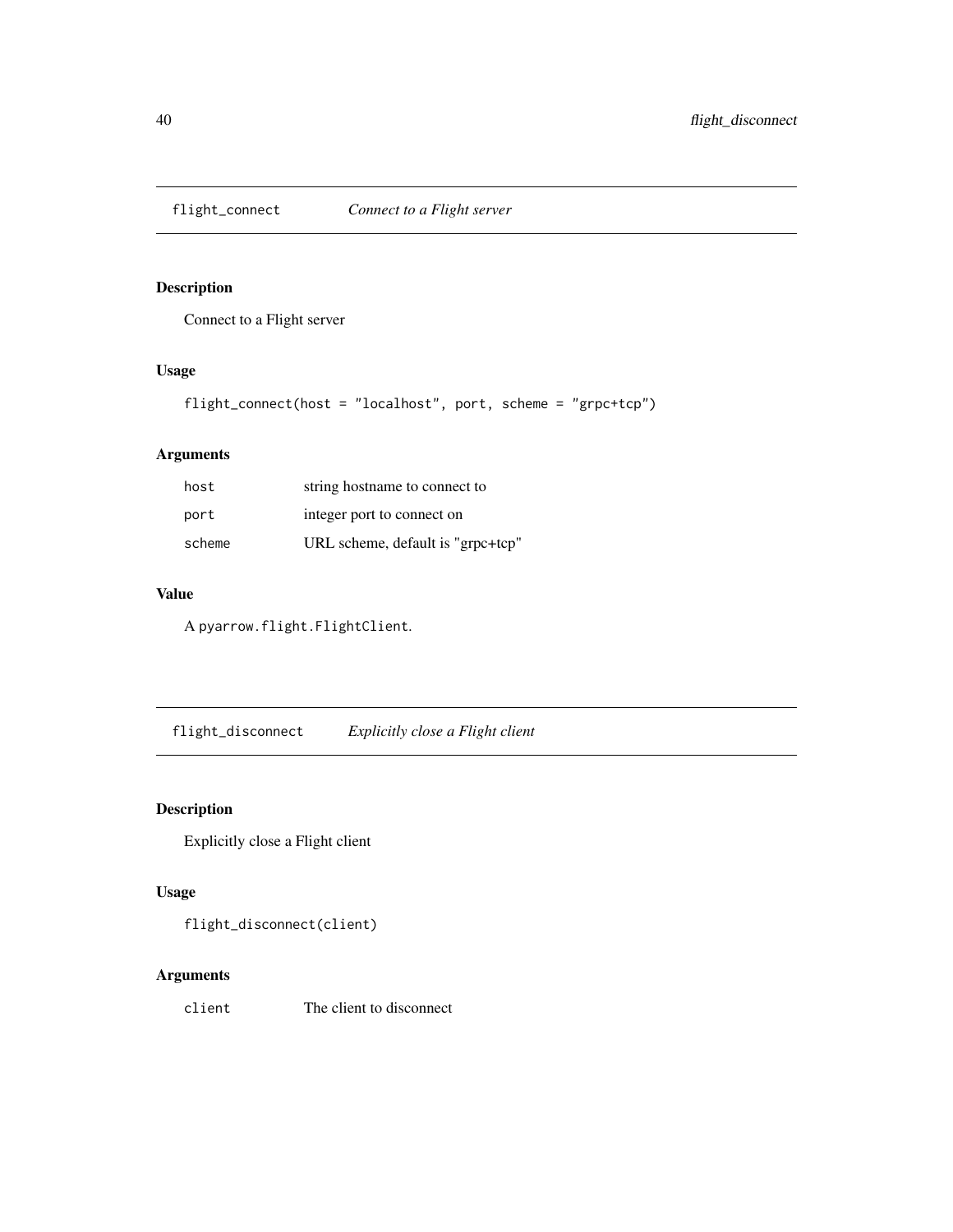Get data from a Flight server

# Usage

flight\_get(client, path)

# Arguments

| client | pyarrow.flight.FlightClient, as returned by flight_connect() |
|--------|--------------------------------------------------------------|
| path   | string identifier under which data is stored                 |

# Value

A [Table](#page-79-0)

| Send data to a Flight server<br>flight_put |  |
|--------------------------------------------|--|
|--------------------------------------------|--|

# Description

Send data to a Flight server

## Usage

flight\_put(client, data, path, overwrite = TRUE)

# Arguments

| client    | $p\gamma$ pyarrow.flight.FlightClient, as returned by flight_connect()                                                                                            |  |
|-----------|-------------------------------------------------------------------------------------------------------------------------------------------------------------------|--|
| data      | data. frame, RecordBatch, or Table to upload                                                                                                                      |  |
| path      | string identifier to store the data under                                                                                                                         |  |
| overwrite | logical: if path exists on client already, should we replace it with the contents<br>of data? Default is TRUE; if FALSE and path exists, the function will error. |  |

# Value

client, invisibly.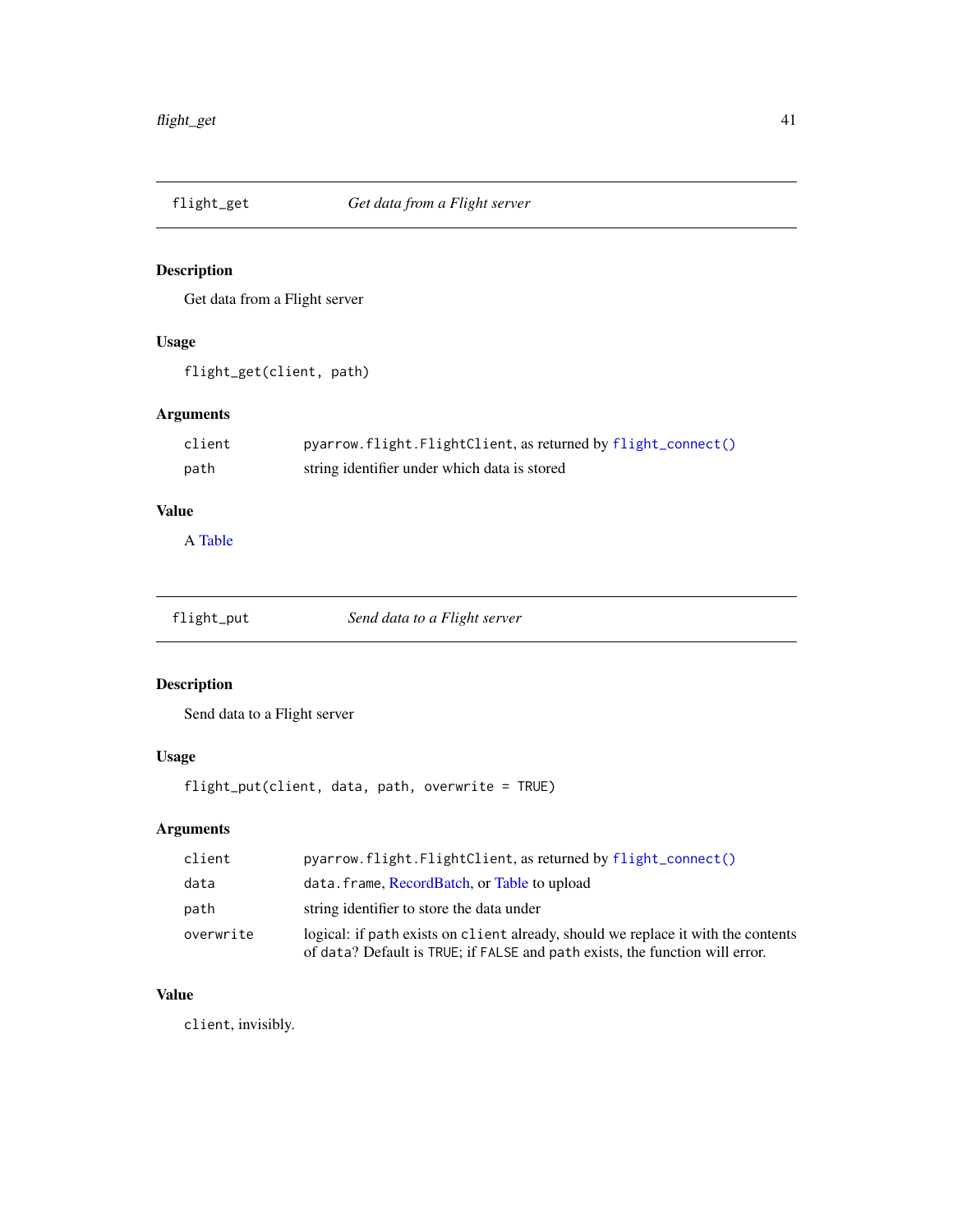FragmentScanOptions *Format-specific scan options*

#### **Description**

A FragmentScanOptions holds options specific to a FileFormat and a scan operation.

#### Factory

FragmentScanOptions\$create() takes the following arguments:

- format: A string identifier of the file format. Currently supported values:
	- "parquet"
	- "csv"/"text", aliases for the same format.
- ...: Additional format-specific options
	- 'format = "parquet"":
		- use\_buffered\_stream: Read files through buffered input streams rather than loading entire row groups at once. This may be enabled to reduce memory overhead. Disabled by default.
		- buffer\_size: Size of buffered stream, if enabled. Default is 8KB.
		- pre\_buffer: Pre-buffer the raw Parquet data. This can improve performance on highlatency filesystems. Disabled by default. format = "text": see [CsvConvertOptions.](#page-22-0) Note that options can only be specified with the Arrow C++ library naming. Also, "block\_size" from [CsvReadOptions](#page-22-1) may be given.

It returns the appropriate subclass of FragmentScanOptions (e.g. CsvFragmentScanOptions).

<span id="page-41-0"></span>hive\_partition *Construct Hive partitioning*

## **Description**

Hive partitioning embeds field names and values in path segments, such as "/year=2019/month=2/data.parquet".

## Usage

```
hive_partition(..., null_fallback = NULL, segment_encoding = "uri")
```

| $\cdots$         | named list of data types, passed to schema()                                                                                                          |  |
|------------------|-------------------------------------------------------------------------------------------------------------------------------------------------------|--|
| null_fallback    | character to be used in place of missing values (NA or NULL) in partition columns.<br>Default is "_HIVE_DEFAULT_PARTITION_", which is what Hive uses. |  |
| segment_encoding |                                                                                                                                                       |  |
|                  | Decode partition segments after splitting paths. Default is "uri" (URI-decode                                                                         |  |
|                  | segments). May also be "none" (leave as-is).                                                                                                          |  |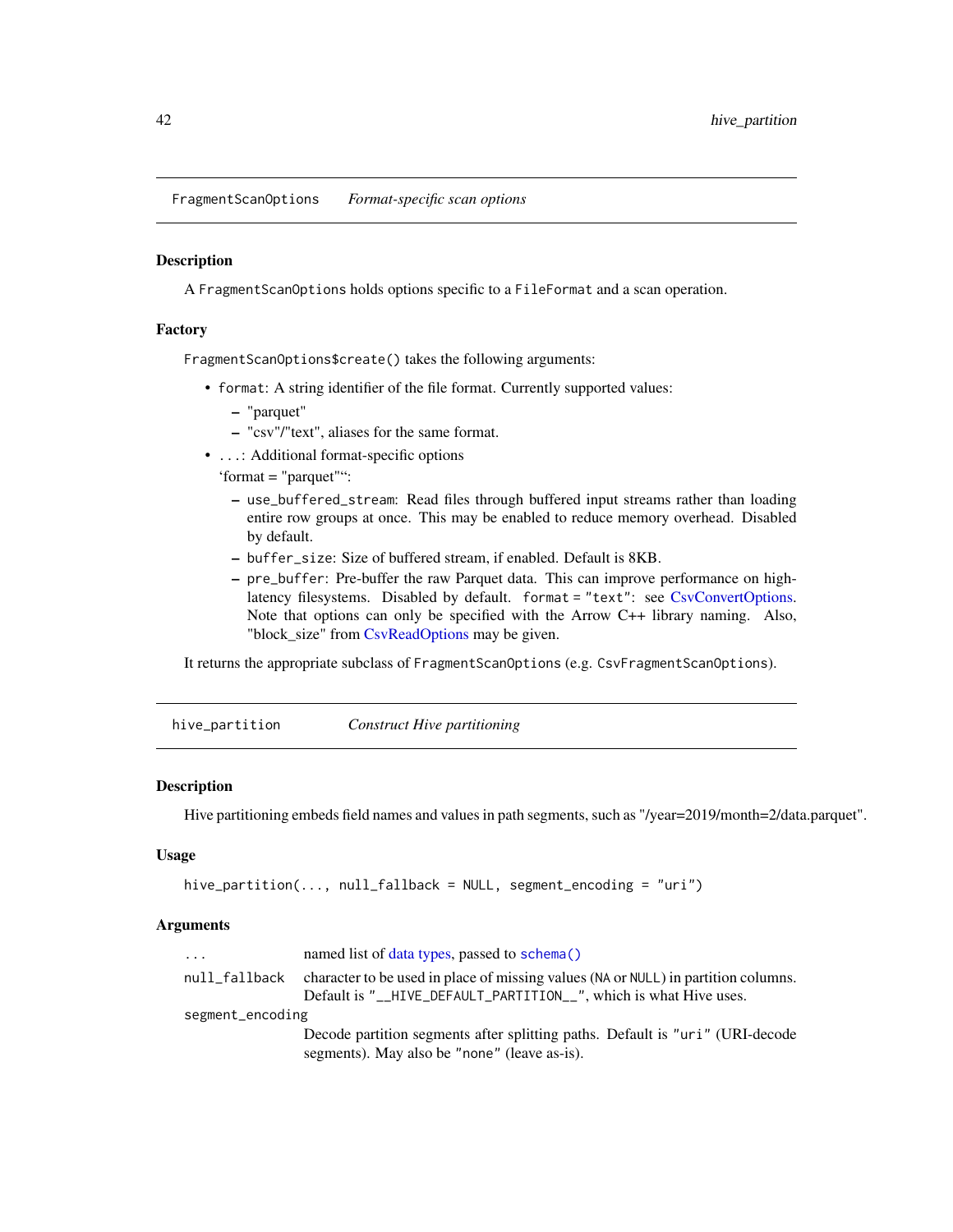## infer\_type 43

## Details

Because fields are named in the path segments, order of fields passed to hive\_partition() does not matter.

## Value

A [HivePartitioning,](#page-61-0) or a HivePartitioningFactory if calling hive\_partition() with no arguments.

## Examples

```
hive_partition(year = int16(), month = int8())
```
infer\_type *Infer the arrow Array type from an R object*

# Description

Infer the arrow Array type from an R object

## Usage

infer\_type(x, ...)

type(x)

### Arguments

|   | an R object (usually a vector) to be converted to an Array or ChunkedArray. |
|---|-----------------------------------------------------------------------------|
| . | Passed to S3 methods                                                        |

#### Value

An arrow [data type](#page-24-0)

## Examples

```
infer_type(1:10)
infer_type(1L:10L)
infer_type(c(1, 1.5, 2))
infer_type(c("A", "B", "C"))
infer_type(mtcars)
infer_type(Sys.Date())
infer_type(as.POSIXlt(Sys.Date()))
infer_type(vctrs::new_vctr(1:5, class = "my_custom_vctr_class"))
```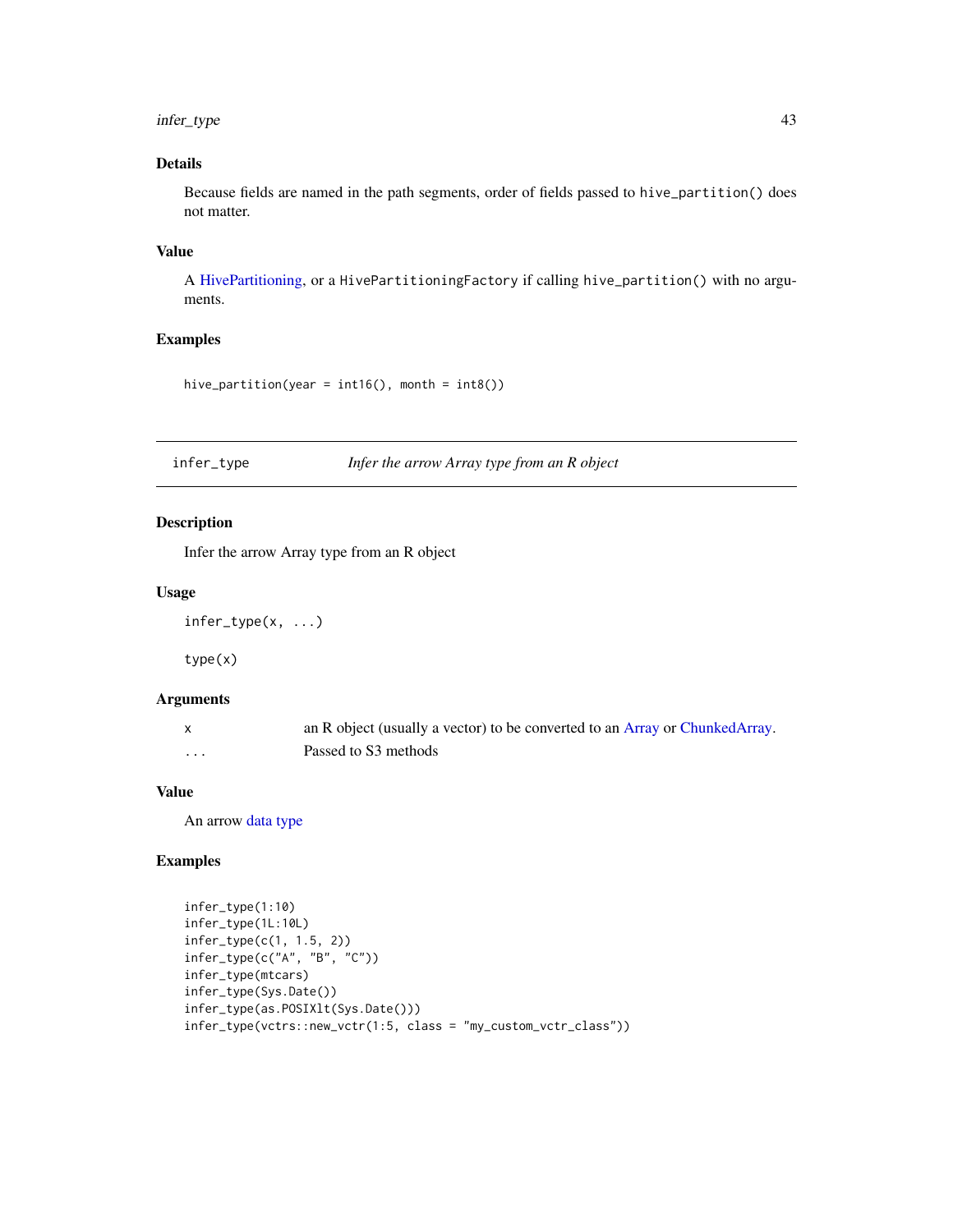<span id="page-43-1"></span><span id="page-43-0"></span>

RandomAccessFile inherits from InputStream and is a base class for: ReadableFile for reading from a file; MemoryMappedFile for the same but with memory mapping; and BufferReader for reading from a buffer. Use these with the various table readers.

### Factory

The \$create() factory methods instantiate the InputStream object and take the following arguments, depending on the subclass:

- path For ReadableFile, a character file name
- x For BufferReader, a [Buffer](#page-13-0) or an object that can be made into a buffer via buffer().

To instantiate a MemoryMappedFile, call [mmap\\_open\(\)](#page-50-0).

#### Methods

- \$GetSize():
- \$supports\_zero\_copy(): Logical
- \$seek(position): go to that position in the stream
- \$tell(): return the position in the stream
- \$close(): close the stream
- \$Read(nbytes): read data from the stream, either a specified nbytes or all, if nbytes is not provided
- \$ReadAt(position, nbytes): similar to \$seek(position)\$Read(nbytes)
- \$Resize(size): for a MemoryMappedFile that is writeable

install\_arrow *Install or upgrade the Arrow library*

## Description

Use this function to install the latest release of arrow, to switch to or from a nightly development version, or on Linux to try reinstalling with all necessary C++ dependencies.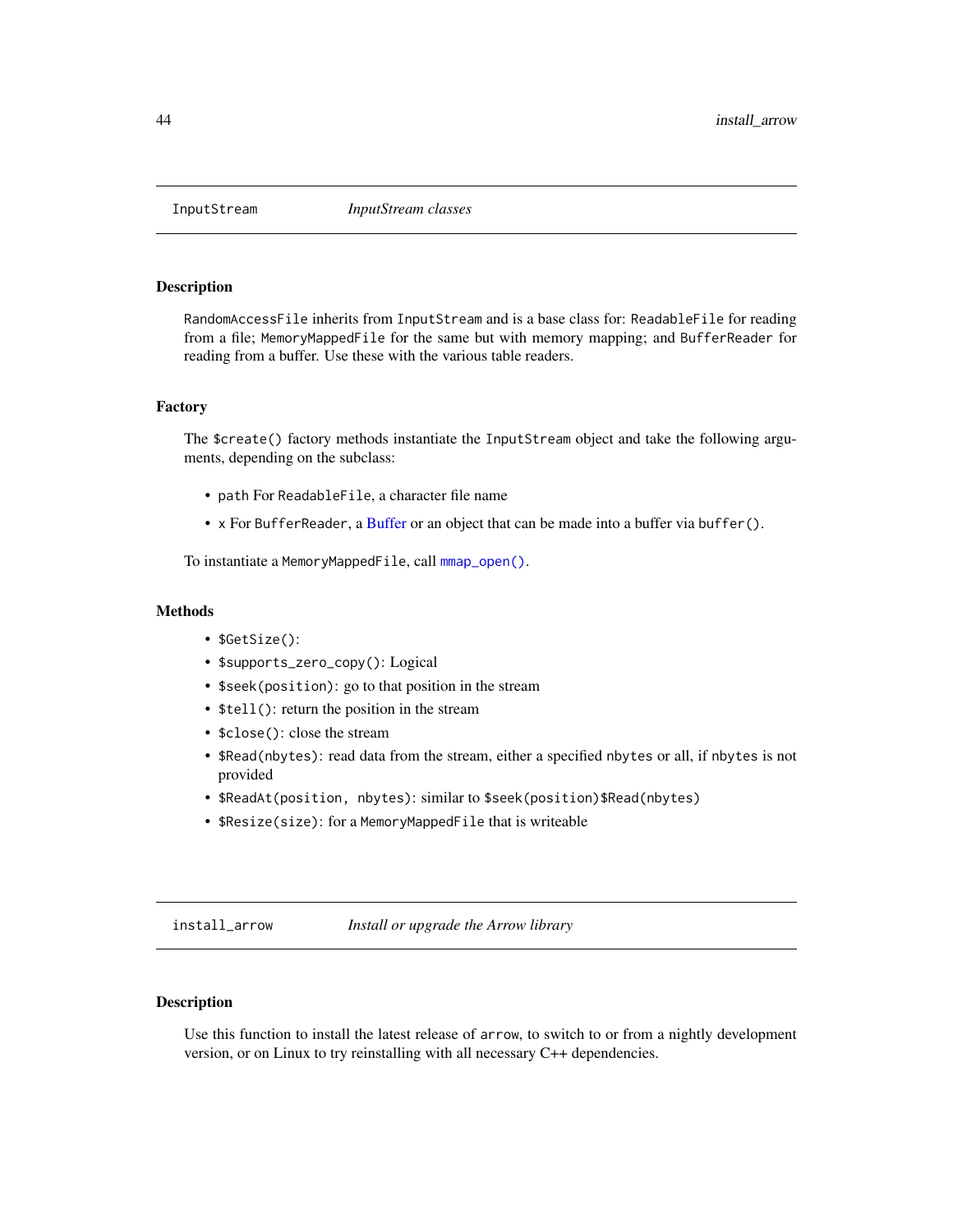## install\_arrow 45

## Usage

```
install_arrow(
 nightly = FALSE,
 binary = Sys.getenv("LIBARROW_BINARY", TRUE),
 use_system = Sys.getenv("ARROW_USE_PKG_CONFIG", FALSE),
 minimal = Sys.getenv("LIBARROW_MINIMAL", FALSE),
 verbose = Sys.getenv("ARROW_R_DEV", FALSE),
  repos = getOption("repos"),
  ...
\mathcal{L}
```
## Arguments

| nightly    | logical: Should we install a development version of the package, or should we<br>install from CRAN (the default).                                                                                                                                                                                                                                                                                                                                                                                                                                                               |  |
|------------|---------------------------------------------------------------------------------------------------------------------------------------------------------------------------------------------------------------------------------------------------------------------------------------------------------------------------------------------------------------------------------------------------------------------------------------------------------------------------------------------------------------------------------------------------------------------------------|--|
| binary     | On Linux, value to set for the environment variable LIBARROW_BINARY, which<br>governs how C++ binaries are used, if at all. The default value, TRUE, tells the<br>installation script to detect the Linux distribution and version and find an appro-<br>priate C++ library. FALSE would tell the script not to retrieve a binary and instead<br>build Arrow C++ from source. Other valid values are strings corresponding to<br>a Linux distribution-version, to override the value that would be detected. See<br>vignette("install", package = "arrow") for further details. |  |
| use_system | logical: Should we use pkg-config to look for Arrow system packages? De-<br>fault is FALSE. If TRUE, source installation may be faster, but there is a risk of<br>version mismatch. This sets the ARROW_USE_PKG_CONFIG environment variable.                                                                                                                                                                                                                                                                                                                                    |  |
| minimal    | logical: If building from source, should we build without optional dependencies<br>(compression libraries, for example)? Default is FALSE. This sets the LIBARROW_MINIMAL<br>environment variable.                                                                                                                                                                                                                                                                                                                                                                              |  |
| verbose    | logical: Print more debugging output when installing? Default is FALSE. This<br>sets the ARROW_R_DEV environment variable.                                                                                                                                                                                                                                                                                                                                                                                                                                                      |  |
| repos      | character vector of base URLs of the repositories to install from (passed to<br>install.packages())                                                                                                                                                                                                                                                                                                                                                                                                                                                                             |  |
|            | Additional arguments passed to install.packages()                                                                                                                                                                                                                                                                                                                                                                                                                                                                                                                               |  |
|            |                                                                                                                                                                                                                                                                                                                                                                                                                                                                                                                                                                                 |  |

# Details

Note that, unlike packages like tensorflow, blogdown, and others that require external dependencies, you do not need to run install\_arrow() after a successful arrow installation.

# See Also

[arrow\\_available\(\)](#page-6-0) to see if the package was configured with necessary C++ dependencies. vignette("install", package = "arrow") for more ways to tune installation on Linux.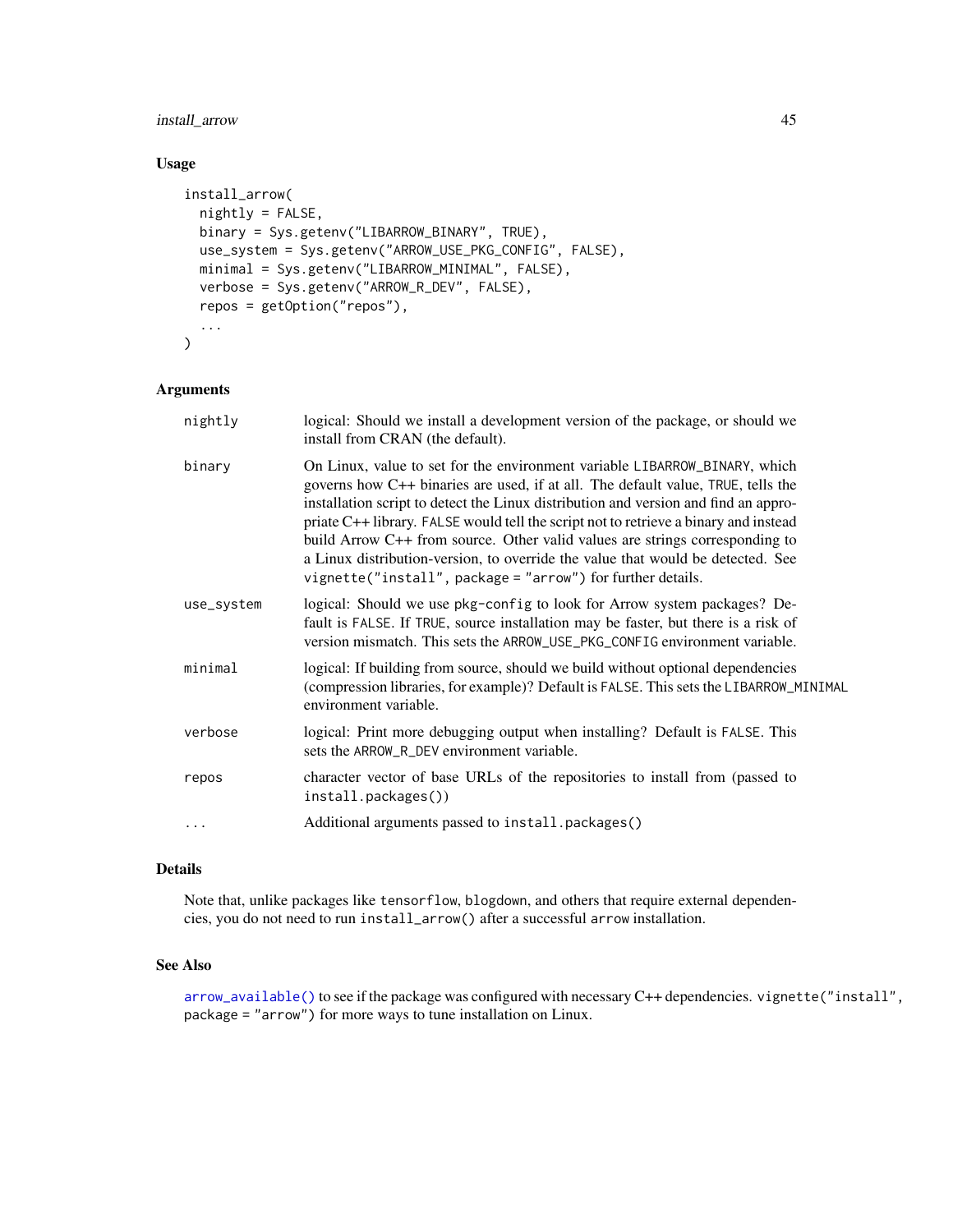pyarrow is the Python package for Apache Arrow. This function helps with installing it for use with reticulate.

## Usage

```
install_pyarrow(envname = NULL, nightly = FALSE, ...)
```
## Arguments

| envname  | The name or full path of the Python environment to install into. This can be a vir-<br>tualenv or conda environment created by reticulate. See reticulate:: py_install(). |
|----------|---------------------------------------------------------------------------------------------------------------------------------------------------------------------------|
| nightly  | logical: Should we install a development version of the package? Default is to<br>use the official release version.                                                       |
| $\cdots$ | additional arguments passed to $reticulate::pv_install()$ .                                                                                                               |

| io_thread_count | Manage the global I/O thread pool in libarrow |
|-----------------|-----------------------------------------------|
|-----------------|-----------------------------------------------|

# Description

Manage the global I/O thread pool in libarrow

## Usage

io\_thread\_count()

set\_io\_thread\_count(num\_threads)

## Arguments

num\_threads integer: New number of threads for thread pool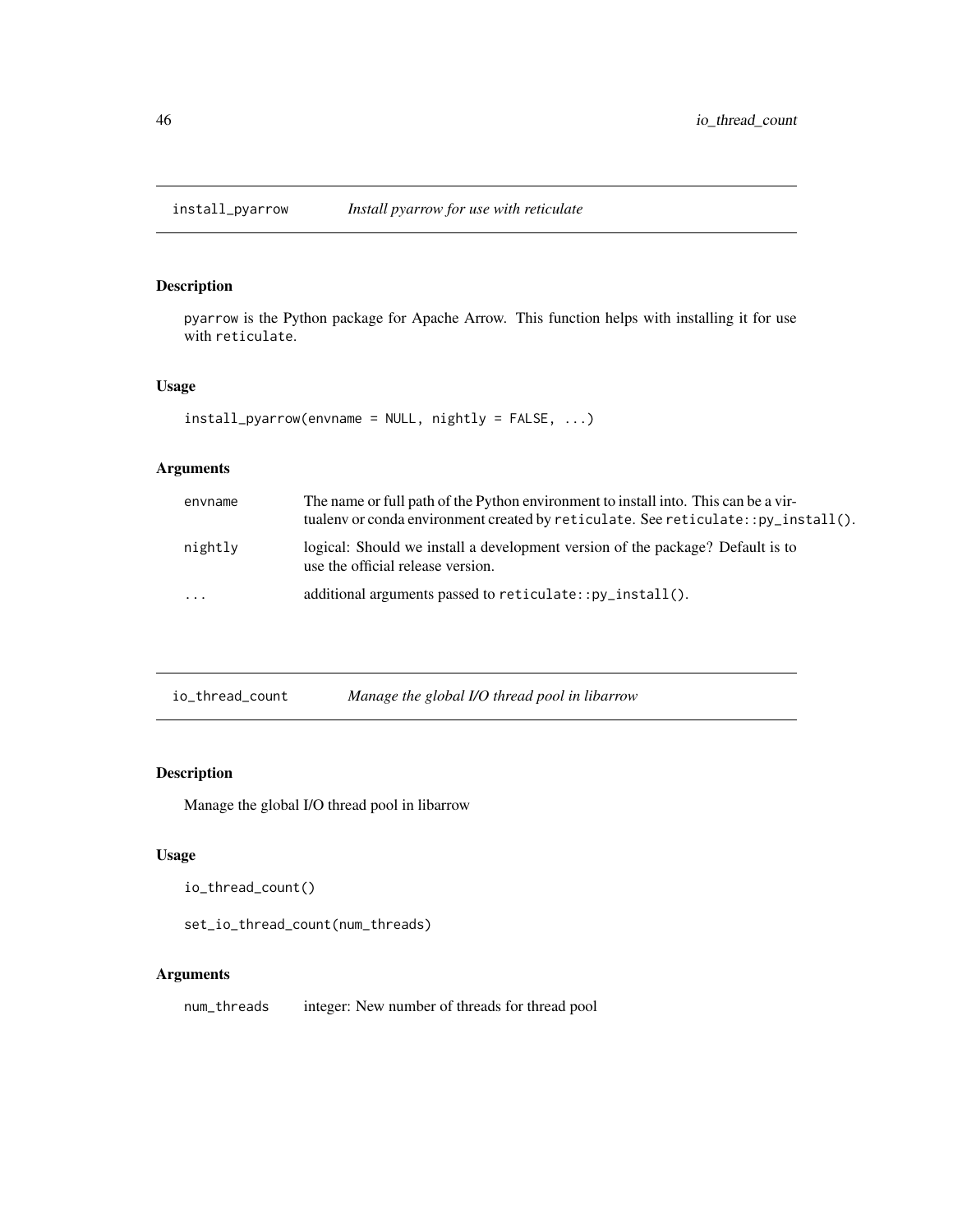list\_compute\_functions

*List available Arrow C++ compute functions*

#### Description

This function lists the names of all available Arrow C++ library compute functions. These can be called by passing to [call\\_function\(\)](#page-14-0), or they can be called by name with an arrow\_ prefix inside a dplyr verb.

### Usage

list\_compute\_functions(pattern = NULL, ...)

#### Arguments

| pattern  | Optional regular expression to filter the function list |
|----------|---------------------------------------------------------|
| $\cdots$ | Additional parameters passed to grep()                  |

### Details

The resulting list describes the capabilities of your arrow build. Some functions, such as string and regular expression functions, require optional build-time C++ dependencies. If your arrow package was not compiled with those features enabled, those functions will not appear in this list.

Some functions take options that need to be passed when calling them (in a list called options). These options require custom handling in C++; many functions already have that handling set up but not all do. If you encounter one that needs special handling for options, please report an issue.

Note that this list does *not* enumerate all of the R bindings for these functions. The package includes Arrow methods for many base R functions that can be called directly on Arrow objects, as well as some tidyverse-flavored versions available inside dplyr verbs.

#### Value

A character vector of available Arrow C++ function names

# Examples

```
available_funcs <- list_compute_functions()
utf8_funcs <- list_compute_functions(pattern = "^UTF8", ignore.case = TRUE)
```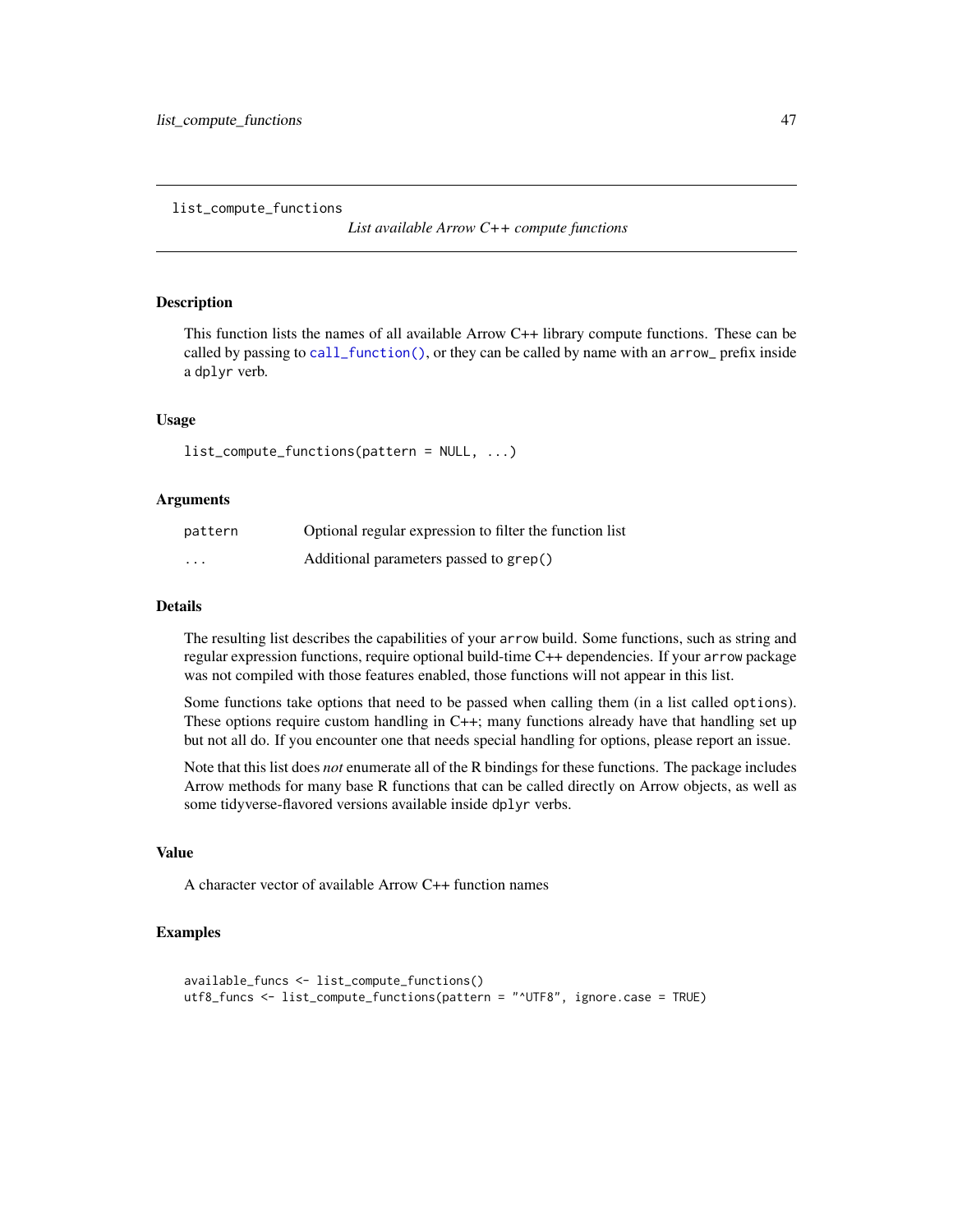See available resources on a Flight server

#### Usage

```
list_flights(client)
```
flight\_path\_exists(client, path)

## Arguments

| client | pyarrow.flight.FlightClient, as returned by flight_connect() |
|--------|--------------------------------------------------------------|
| path   | string identifier under which data is stored                 |

### Value

list\_flights() returns a character vector of paths. flight\_path\_exists() returns a logical value, the equivalent of path %in% list\_flights()

load\_flight\_server *Load a Python Flight server*

# Description

Load a Python Flight server

## Usage

```
load_flight_server(name, path = system.file(package = "arrow"))
```
## Arguments

| name | string Python module name                                                    |  |
|------|------------------------------------------------------------------------------|--|
| path | file system path where the Python module is found. Default is to look in the |  |
|      | inst/directory for included modules.                                         |  |

# Examples

load\_flight\_server("demo\_flight\_server")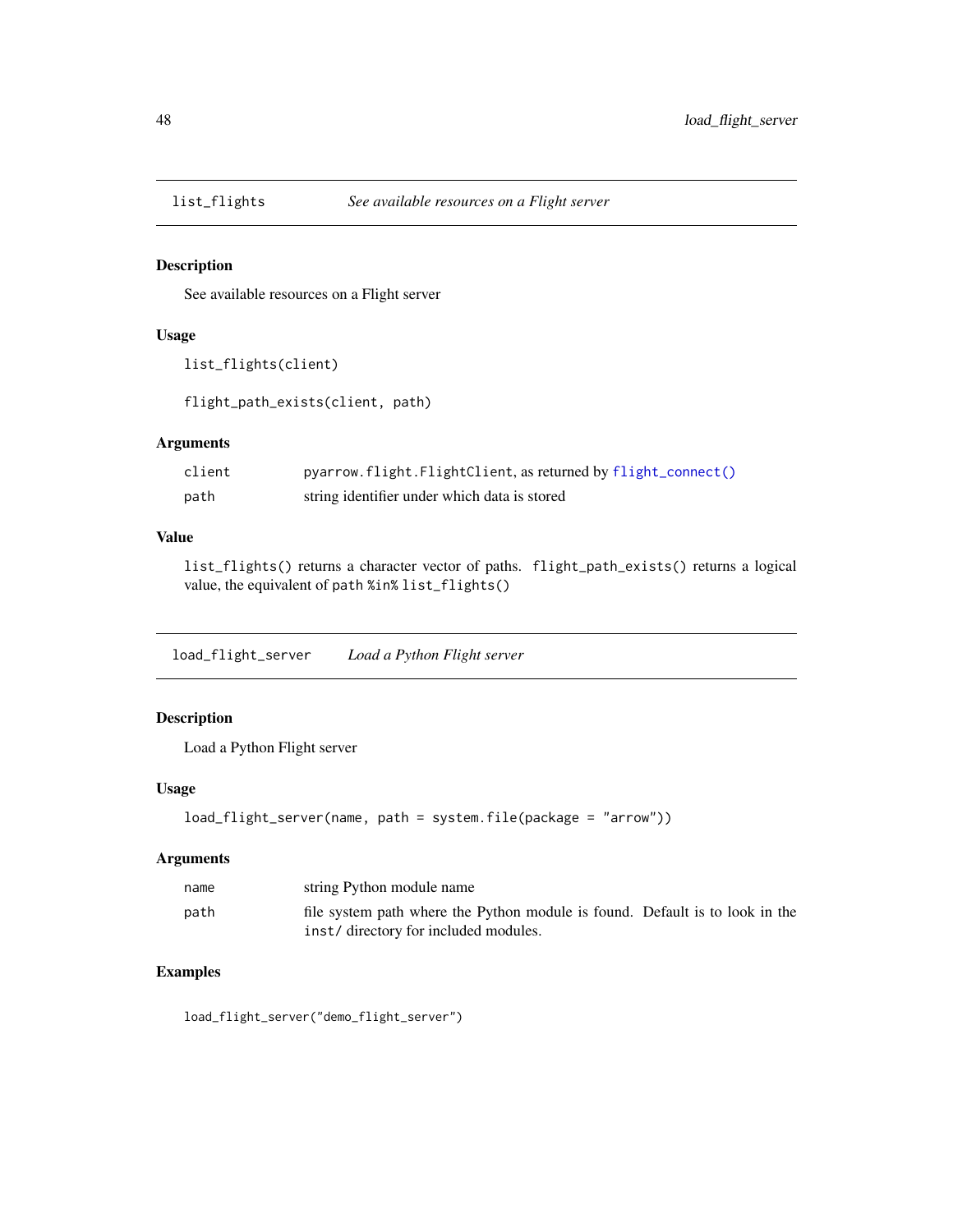As an alternative to calling collect() on a Dataset query, you can use this function to access the stream of RecordBatches in the Dataset. This lets you aggregate on each chunk and pull the intermediate results into a data.frame for further aggregation, even if you couldn't fit the whole Dataset result in memory.

#### Usage

```
map_batches(X, FUN, ..., .data.frame = TRUE)
```
#### Arguments

| X           | A Dataset or arrow_dplyr_query object, as returned by the dplyr methods<br>on Dataset. |
|-------------|----------------------------------------------------------------------------------------|
| FUN         | A function or purrr-style lambda expression to apply to each batch                     |
| .           | Additional arguments passed to FUN                                                     |
| .data.frame | logical: collect the resulting chunks into a single data. frame? Default TRUE          |

#### Details

This is experimental and not recommended for production use.

| match_arrow |  |  |
|-------------|--|--|
|-------------|--|--|

match\_arrow match *and* %in% *for Arrow objects*

### Description

base::match() is not a generic, so we can't just define Arrow methods for it. This function exposes the analogous functions in the Arrow C++ library.

#### Usage

match\_arrow(x, table, ...)

 $is_in(x, table, ...)$ 

|          | Scalar, Array or ChunkedArray                           |
|----------|---------------------------------------------------------|
| table    | Scalar, Array, ChunkedArray', or R vector lookup table. |
| $\cdots$ | additional arguments, ignored                           |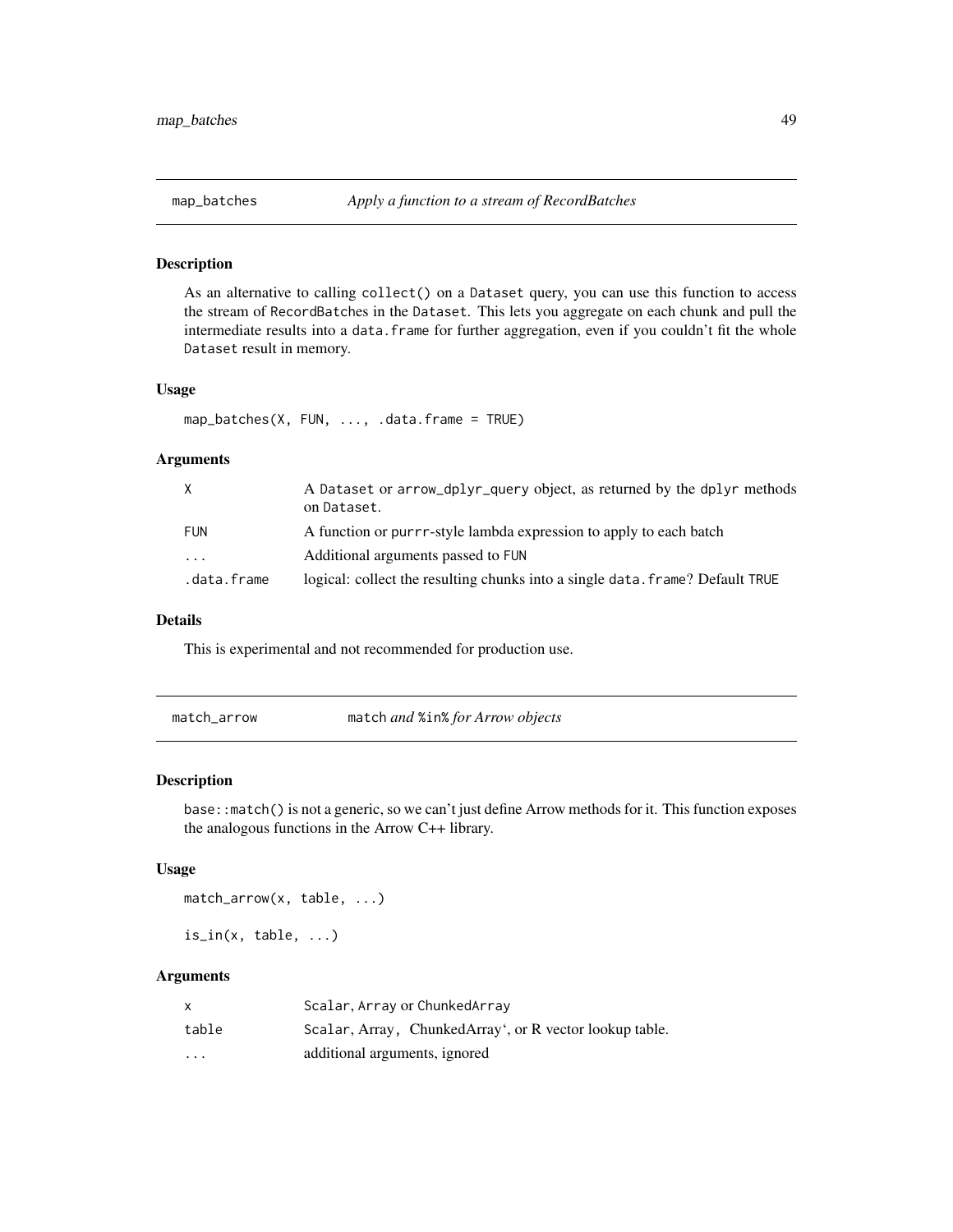## Value

match\_arrow() returns an int32-type Arrow object of the same length and type as x with the (0 based) indexes into table. is\_in() returns a boolean-type Arrow object of the same length and type as x with values indicating per element of x it it is present in table.

### Examples

```
# note that the returned value is 0-indexed
cars_tbl <- arrow_table(name = rownames(mtcars), mtcars)
match_arrow(Scalar$create("Mazda RX4 Wag"), cars_tbl$name)
is_in(Array$create("Mazda RX4 Wag"), cars_tbl$name)
# Although there are multiple matches, you are returned the index of the first
# match, as with the base R equivalent
match(4, mtcars$cyl) # 1-indexed
match_arrow(Scalar$create(4), cars_tbl$cyl) # 0-indexed
# If `x` contains multiple values, you are returned the indices of the first
# match for each value.
match(c(4, 6, 8), mtcars$cyl)
match_arrow(Array$create(c(4, 6, 8)), cars_tbl$cyl)
# Return type matches type of `x`
is_in(c(4, 6, 8), metcarss(cyl) # returns vector
is_in(Scalar$create(4), mtcars$cyl) # returns Scalar
is_in(Array$create(c(4, 6, 8)), cars_tbl$cyl) # returns Array
```
is\_in(ChunkedArray\$create(c(4, 6), 8), cars\_tbl\$cyl) # returns ChunkedArray

Message *class arrow::Message*

#### Description

```
class arrow::Message
```
## **Methods**

TODO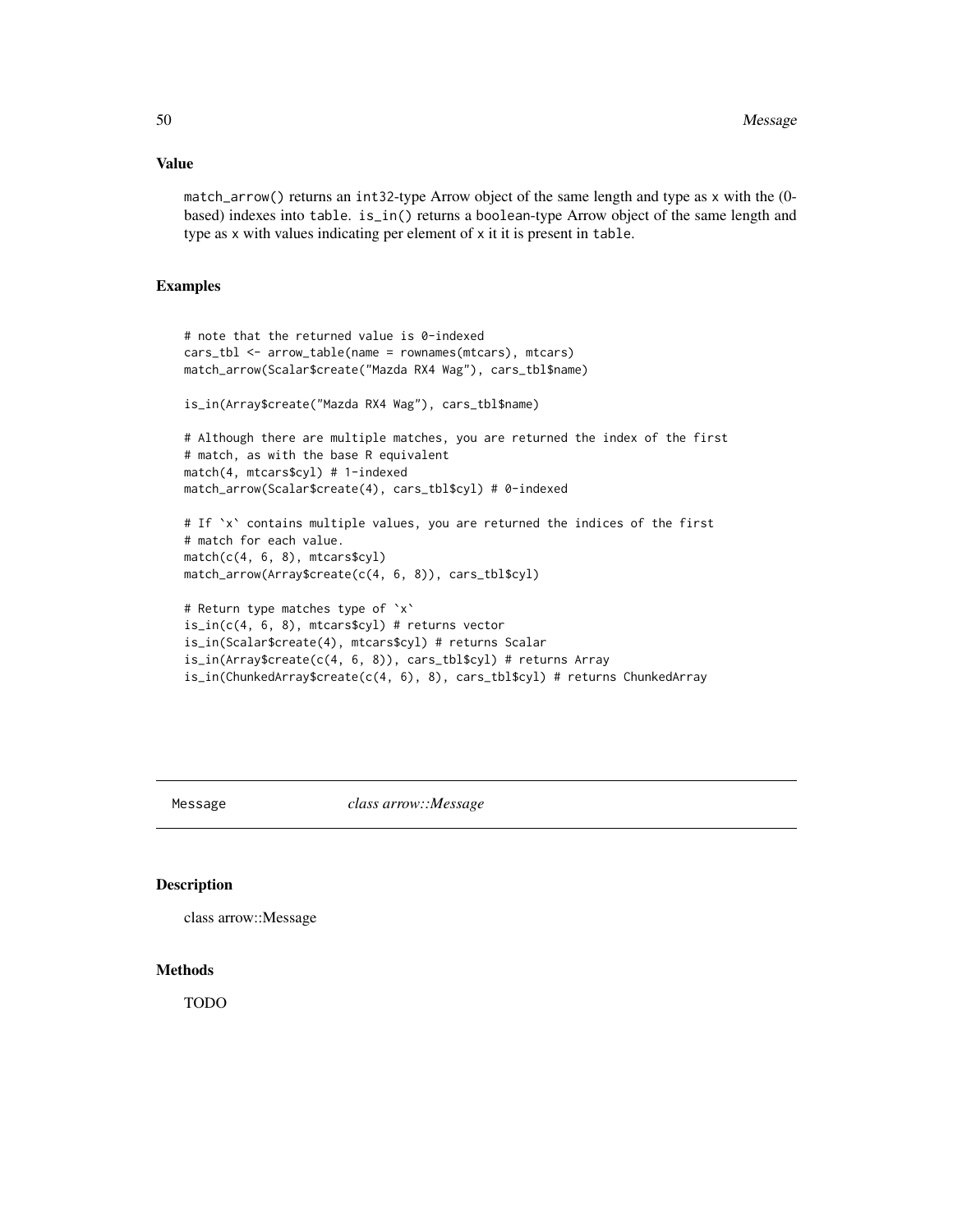MessageReader *class arrow::MessageReader*

# Description

class arrow::MessageReader

# Methods

TODO

mmap\_create *Create a new read/write memory mapped file of a given size*

## Description

Create a new read/write memory mapped file of a given size

## Usage

```
mmap_create(path, size)
```
## Arguments

path file path size size in bytes

# Value

a [arrow::io::MemoryMappedFile](#page-43-1)

<span id="page-50-0"></span>mmap\_open *Open a memory mapped file*

## Description

Open a memory mapped file

### Usage

mmap\_open(path, mode = c("read", "write", "readwrite"))

| path | file path                        |
|------|----------------------------------|
| mode | file mode (read/write/readwrite) |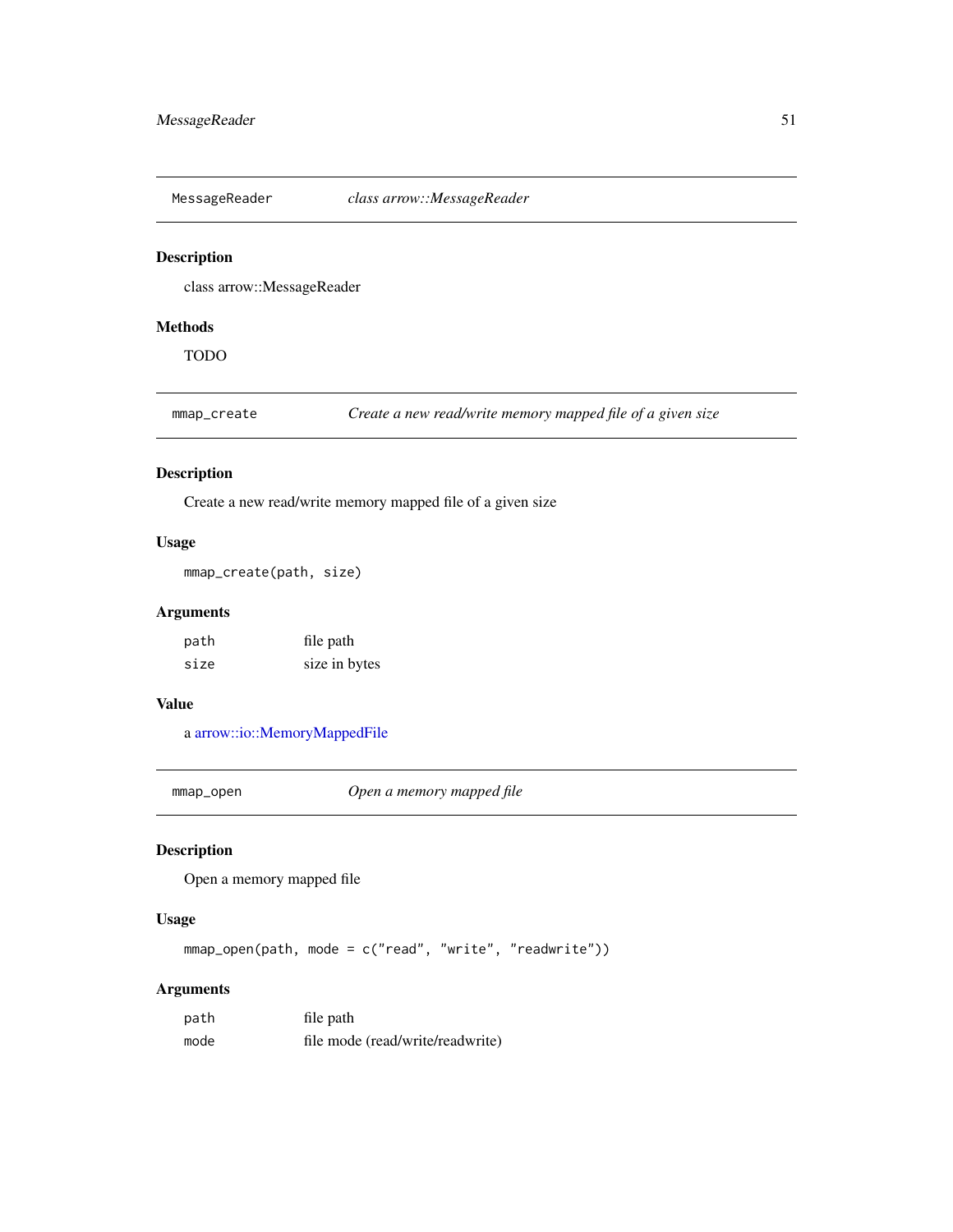<span id="page-51-1"></span><span id="page-51-0"></span>Extension arrays are wrappers around regular Arrow [Array](#page-3-0) objects that provide some customized behaviour and/or storage. A common use-case for extension types is to define a customized conversion between an an Arrow [Array](#page-3-0) and an R object when the default conversion is slow or looses metadata important to the interpretation of values in the array. For most types, the built-in [vctrs](#page-84-0) [extension type](#page-84-0) is probably sufficient.

# Usage

```
new_extension_type(
 storage_type,
 extension_name,
 extension_metadata = raw(),
  type_class = ExtensionType
)
new_extension_array(storage_array, extension_type)
register_extension_type(extension_type)
reregister_extension_type(extension_type)
unregister_extension_type(extension_name)
```

| storage_type       | The data type of the underlying storage array.                                                                                                                                                                       |
|--------------------|----------------------------------------------------------------------------------------------------------------------------------------------------------------------------------------------------------------------|
|                    | extension_name The extension name. This should be namespaced using "dot" syntax (i.e., "some_package.some_type").<br>The namespace "arrow" is reserved for extension types defined by the Apache<br>Arrow libraries. |
| extension_metadata |                                                                                                                                                                                                                      |
|                    | A raw() or character() vector containing the serialized version of the type.                                                                                                                                         |
|                    | Character vectors must be length 1 and are converted to UTF-8 before converting                                                                                                                                      |
|                    | to raw().                                                                                                                                                                                                            |
| type_class         | An R6::R6Class whose \$new() class method will be used to construct a new                                                                                                                                            |
|                    | instance of the type.                                                                                                                                                                                                |
| storage_array      | An Array object of the underlying storage.                                                                                                                                                                           |
|                    | extension_type An ExtensionType instance.                                                                                                                                                                            |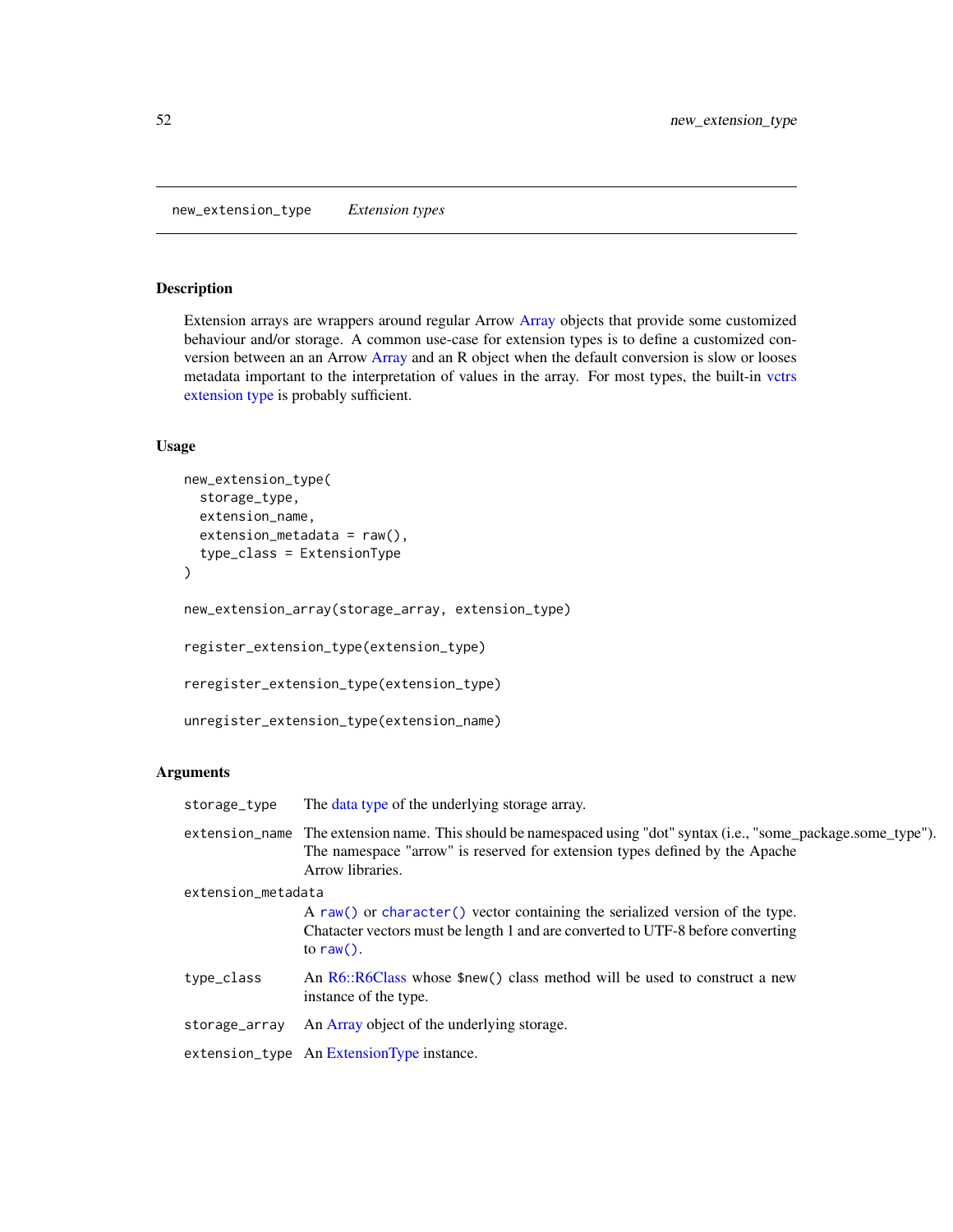#### Details

These functions create, register, and unregister [ExtensionType](#page-32-0) and [ExtensionArray](#page-32-1) objects. To use an extension type you will have to:

- Define an [R6::R6Class](#page-0-0) that inherits from [ExtensionType](#page-32-0) and reimplement one or more methods (e.g., deserialize\_instance()).
- Make a type constructor function (e.g.,  $my$  extension \_type()) that calls new \_extension \_type() to create an R6 instance that can be used as a [data type](#page-24-0) elsewhere in the package.
- Make an array constructor function (e.g., my\_extension\_array()) that calls [new\\_extension\\_array\(\)](#page-51-1) to create an [Array](#page-3-0) instance of your extension type.
- Register a dummy instance of your extension type created using you constructor function using [register\\_extension\\_type\(\)](#page-51-1).

If defining an extension type in an R package, you will probably want to use [reregister\\_extension\\_type\(\)](#page-51-1) in that package's [.onLoad\(\)](#page-0-0) hook since your package will probably get reloaded in the same R session during its development and [register\\_extension\\_type\(\)](#page-51-1) will error if called twice for the same extension\_name. For an example of an extension type that uses most of these features, see [vctrs\\_extension\\_type\(\)](#page-84-0).

## Value

- new\_extension\_type() returns an [ExtensionType](#page-32-0) instance according to the type\_class specified.
- new\_extension\_array() returns an [ExtensionArray](#page-32-1) whose \$type corresponds to extension\_type.
- register\_extension\_type(), unregister\_extension\_type() and reregister\_extension\_type() return NULL, invisibly.

## Examples

```
# Create the R6 type whose methods control how Array objects are
# converted to R objects, how equality between types is computed,
# and how types are printed.
QuantizedType <- R6::R6Class(
  "QuantizedType",
 inherit = ExtensionType,
 public = list(
   # methods to access the custom metadata fields
   center = function() private$.center,
   scale = function() private$.scale,
    # called when an Array of this type is converted to an R vector
   as_vector = function(extension_array) {
     if (inherits(extension_array, "ExtensionArray")) {
       unquantized_arrow <-
          (extension_array$storage()$cast(float64()) / private$.scale) +
          private$.center
       as.vector(unquantized_arrow)
      } else {
```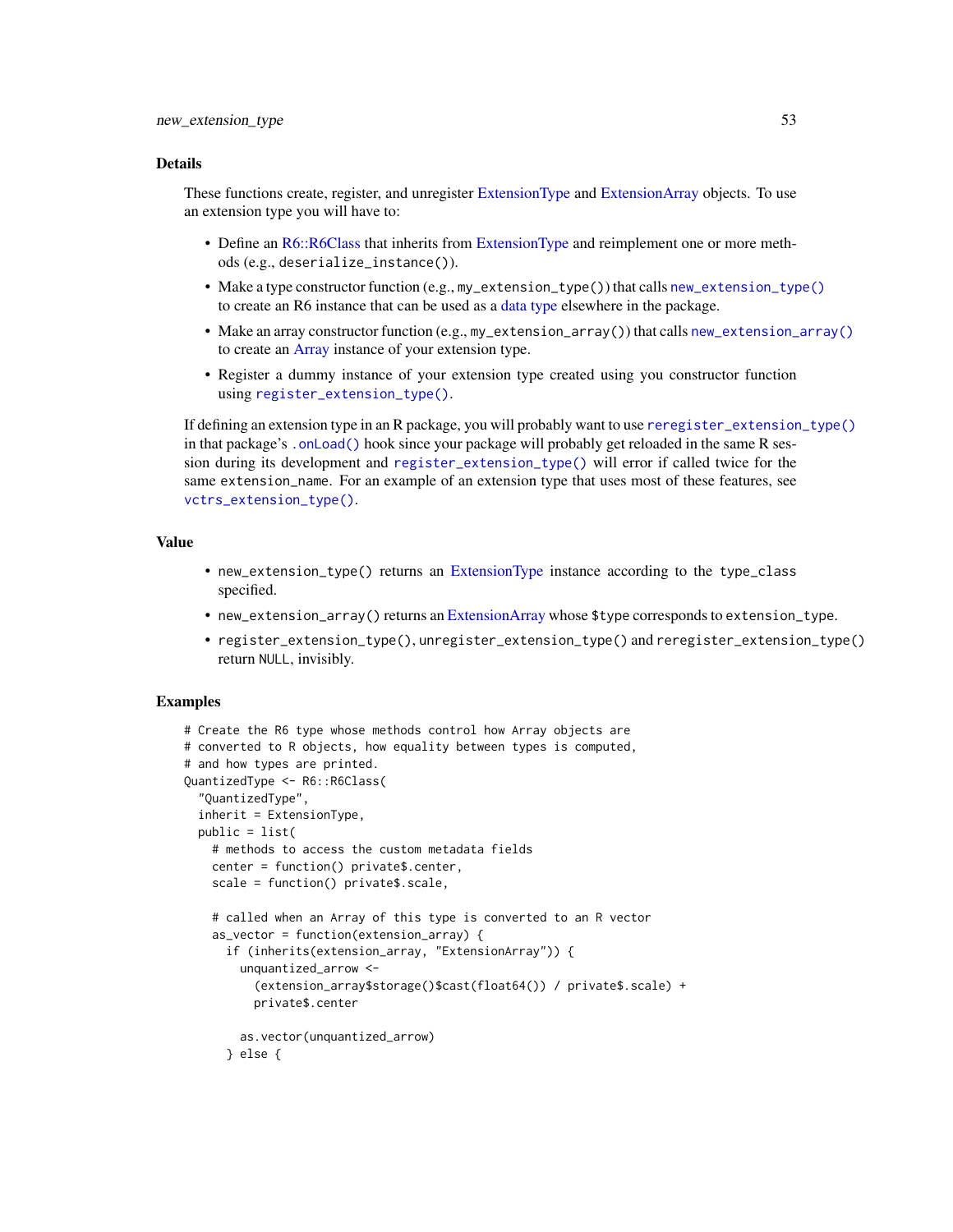```
super$as_vector(extension_array)
      }
   },
    # populate the custom metadata fields from the serialized metadata
    deserialize_instance = function() {
      vals <- as.numeric(strsplit(self$extension_metadata_utf8(), ";")[[1]])
      private$.center <- vals[1]
      private$.scale <- vals[2]
   }
  ),
  private = list(
    .center = NULL,
    .scale = NULL
  )
\mathcal{L}# Create a helper type constructor that calls new_extension_type()
quantized \leq function(center = 0, scale = 1, storage_type = int32()) {
 new_extension_type(
    storage_type = storage_type,
    extension_name = "arrow.example.quantized",
    extension_metadata = paste(center, scale, sep = ";"),
    type_class = QuantizedType
  )
}
# Create a helper array constructor that calls new_extension_array()
quantized_array <- function(x, center = 0, scale = 1,
                            storage_type = int32()) {
  type <- quantized(center, scale, storage_type)
  new_extension_array(
   Array\create((x - center) * scale, type = storage_type),
    type
  )
}
# Register the extension type so that Arrow knows what to do when
# it encounters this extension type
reregister_extension_type(quantized())
# Create Array objects and use them!
(vals <- runif(5, min = 19, max = 21))
(array <- quantized_array(
  vals,
  center = 20,
  scale = 2 \land 15 - 1,
  storage_type = int16())
\mathcal{L}array$type$center()
```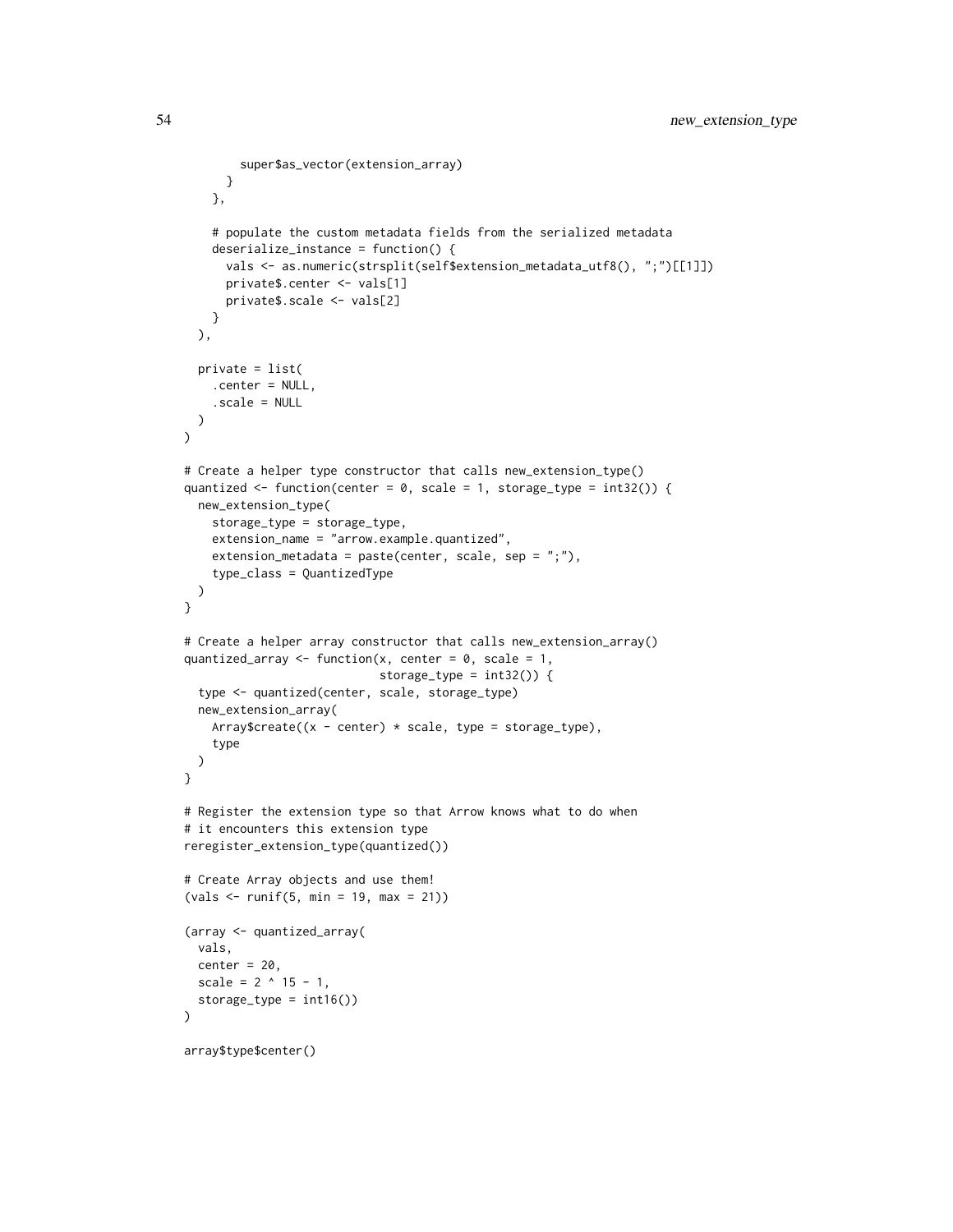# open\_dataset 55

```
array$type$scale()
```

```
as.vector(array)
```
open\_dataset *Open a multi-file dataset*

## Description

Arrow Datasets allow you to query against data that has been split across multiple files. This sharding of data may indicate partitioning, which can accelerate queries that only touch some partitions (files). Call open\_dataset() to point to a directory of data files and return a Dataset, then use dplyr methods to query it.

### Usage

```
open_dataset(
  sources,
  schema = NULL,
 partitioning = hive_partition(),
 hive_style = NA,
  unify_schemas = NULL,
  format = c("parquet", "arrow", "ipc", "feather", "csv", "tsv", "text"),
  ...
\mathcal{L}
```

| sources      | One of:                                                                                                                                                      |
|--------------|--------------------------------------------------------------------------------------------------------------------------------------------------------------|
|              | • a string path or URI to a directory containing data files                                                                                                  |
|              | • a FileSystem that references a directory containing data files (such as what<br>is returned by $s3_bucket()$                                               |
|              | • a string path or URI to a single file                                                                                                                      |
|              | • a character vector of paths or URIs to individual data files                                                                                               |
|              | • a list of Dataset objects as created by this function                                                                                                      |
|              | • a list of DatasetFactory objects as created by dataset_factory().                                                                                          |
|              | When sources is a vector of file URIs, they must all use the same protocol and<br>point to files located in the same file system and having the same format. |
| schema       | Schema for the Dataset. If NULL (the default), the schema will be inferred from<br>the data sources.                                                         |
| partitioning | When sources is a directory path/URI, one of:                                                                                                                |
|              | • a Schema, in which case the file paths relative to sources will be parsed,<br>and path segments will be matched with the schema fields.                    |
|              | • a character vector that defines the field names corresponding to those path<br>segments (that is, you're providing the names that would correspond to a    |
|              | Schema but the types will be autodetected)                                                                                                                   |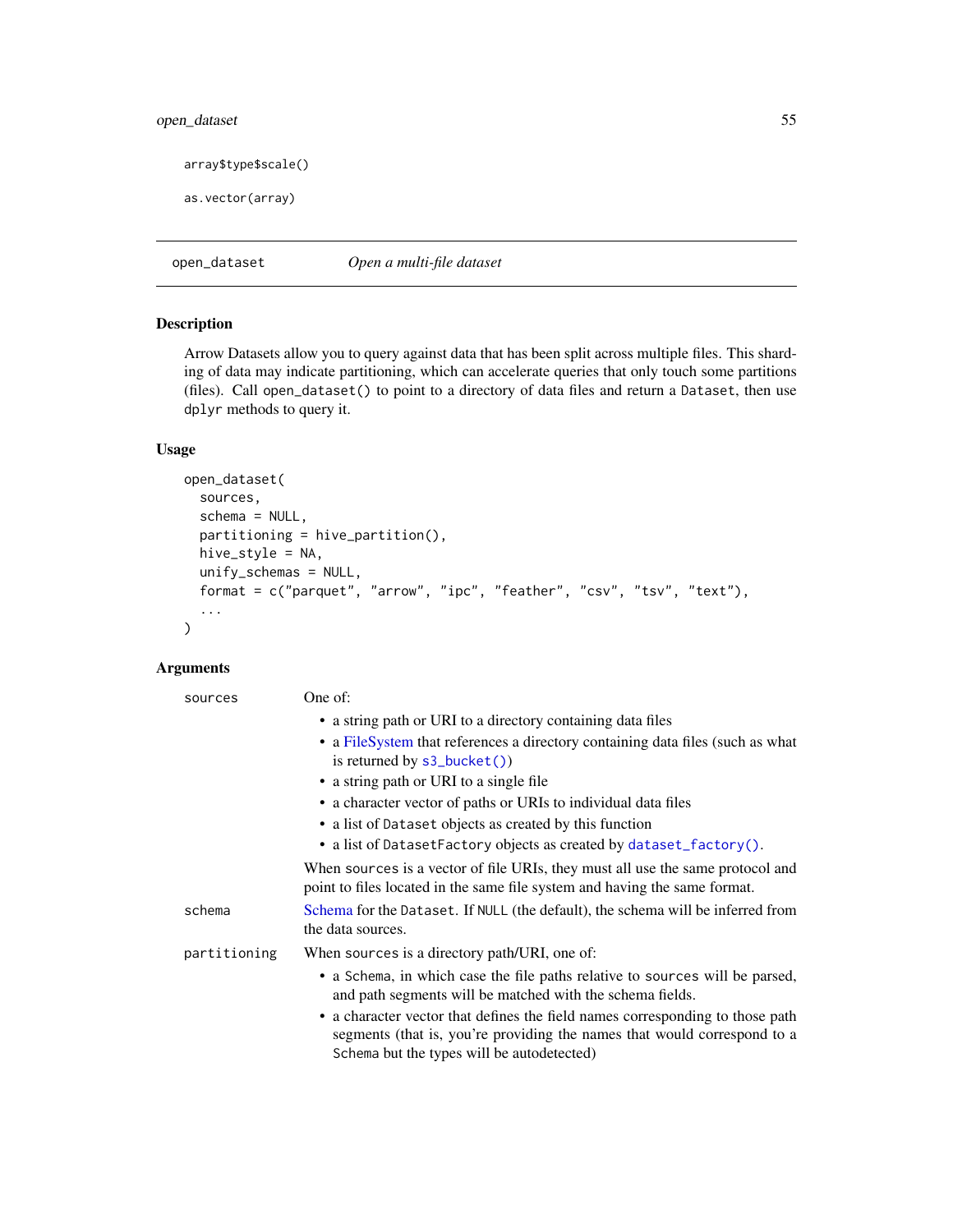|               | • a Partitioning or Partitioning Factory, such as returned by hive_partition()<br>• NULL for no partitioning                                                                                                                                                                                                                                                                                                                                                                                                                                                                                                         |
|---------------|----------------------------------------------------------------------------------------------------------------------------------------------------------------------------------------------------------------------------------------------------------------------------------------------------------------------------------------------------------------------------------------------------------------------------------------------------------------------------------------------------------------------------------------------------------------------------------------------------------------------|
|               | The default is to autodetect Hive-style partitions unless hive_style = FALSE.<br>See the "Partitioning" section for details. When sources is not a directory<br>path/URI, partitioning is ignored.                                                                                                                                                                                                                                                                                                                                                                                                                   |
| hive_style    | Logical: should partitioning be interpreted as Hive-style? Default is NA,<br>which means to inspect the file paths for Hive-style partitioning and behave<br>accordingly.                                                                                                                                                                                                                                                                                                                                                                                                                                            |
| unify_schemas | logical: should all data fragments (files, Datasets) be scanned in order to create<br>a unified schema from them? If FALSE, only the first fragment will be inspected<br>for its schema. Use this fast path when you know and trust that all fragments<br>have an identical schema. The default is FALSE when creating a dataset from<br>a directory path/URI or vector of file paths/URIs (because there may be many<br>files and scanning may be slow) but TRUE when sources is a list of Datasets<br>(because there should be few Datasets in the list and their Schemas are already<br>in memory).               |
| format        | A FileFormat object, or a string identifier of the format of the files in x. This<br>argument is ignored when sources is a list of Dataset objects. Currently sup-<br>ported values:<br>• "parquet"<br>• "ipc"/"arrow"/"feather", all aliases for each other; for Feather, note that only<br>version 2 files are supported<br>• "csv"/"text", aliases for the same thing (because comma is the default de-<br>limiter for text files<br>• "tsv", equivalent to passing format = "text", delimiter = "\t"<br>Default is "parquet", unless a delimiter is also specified, in which case it is<br>assumed to be "text". |
| .             | additional arguments passed to dataset_factory() when sources is a direc-<br>tory path/URI or vector of file paths/URIs, otherwise ignored. These may in-<br>clude format to indicate the file format, or other format-specific options (see<br>read_csv_arrow(), read_parquet() and read_feather() on how to specify<br>these).                                                                                                                                                                                                                                                                                     |
|               |                                                                                                                                                                                                                                                                                                                                                                                                                                                                                                                                                                                                                      |

## Value

A [Dataset](#page-28-0) R6 object. Use dplyr methods on it to query the data, or call [\\$NewScan\(\)](#page-77-0) to construct a query directly.

# Partitioning

Data is often split into multiple files and nested in subdirectories based on the value of one or more columns in the data. It may be a column that is commonly referenced in queries, or it may be time-based, for some examples. Data that is divided this way is "partitioned," and the values for those partitioning columns are encoded into the file path segments. These path segments are effectively virtual columns in the dataset, and because their values are known prior to reading the files themselves, we can greatly speed up filtered queries by skipping some files entirely.

Arrow supports reading partition information from file paths in two forms: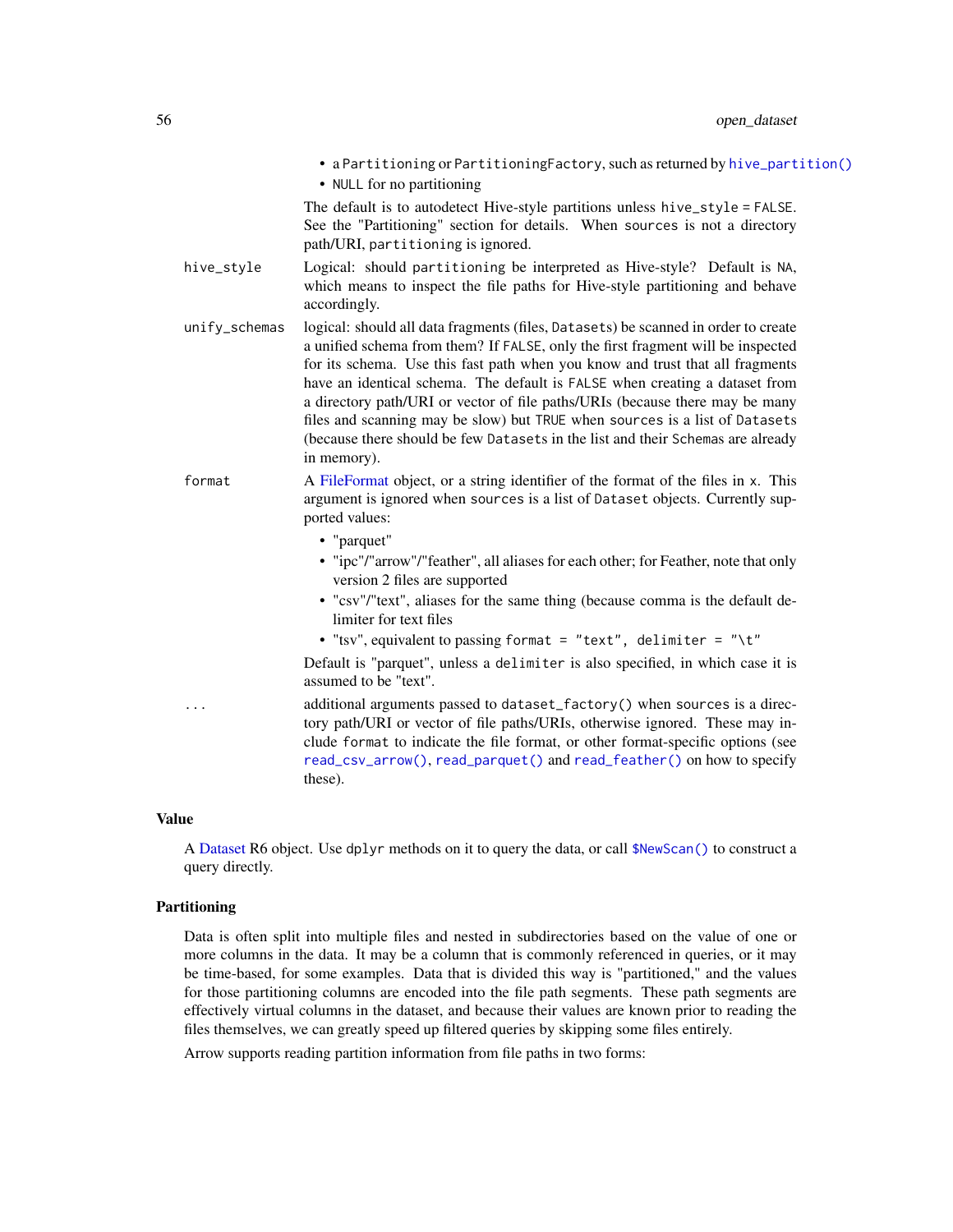- "Hive-style", deriving from the Apache Hive project and common to some database systems. Partitions are encoded as "key=value" in path segments, such as "year=2019/month=1/file.parquet". While they may be awkward as file names, they have the advantage of being self-describing.
- "Directory" partitioning, which is Hive without the key names, like "2019/01/file.parquet". In order to use these, we need know at least what names to give the virtual columns that come from the path segments.

The default behavior in open\_dataset() is to inspect the file paths contained in the provided directory, and if they look like Hive-style, parse them as Hive. If your dataset has Hive-style partioning in the file paths, you do not need to provide anything in the partitioning argument to open\_dataset() to use them. If you do provide a character vector of partition column names, they will be ignored if they match what is detected, and if they don't match, you'll get an error. (If you want to rename partition columns, do that using select() or rename() after opening the dataset.). If you provide a Schema and the names match what is detected, it will use the types defined by the Schema. In the example file path above, you could provide a Schema to specify that "month" should be int8() instead of the int32() it will be parsed as by default.

If your file paths do not appear to be Hive-style, or if you pass hive\_style = FALSE, the partitioning argument will be used to create Directory partitioning. A character vector of names is required to create partitions; you may instead provide a Schema to map those names to desired column types, as described above. If neither are provided, no partitioning information will be taken from the file paths.

## See Also

vignette("dataset", package = "arrow")

## Examples

```
# Set up directory for examples
tf <- tempfile()
dir.create(tf)
on.exit(unlink(tf))
data <- dplyr::group_by(mtcars, cyl)
write_dataset(data, tf)
# You can specify a directory containing the files for your dataset and
# open_dataset will scan all files in your directory.
open_dataset(tf)
# You can also supply a vector of paths
open_dataset(c(file.path(tf, "cyl=4/part-0.parquet"), file.path(tf, "cyl=8/part-0.parquet")))
## You must specify the file format if using a format other than parquet.
tf2 <- tempfile()
dir.create(tf2)
on.exit(unlink(tf2))
write_dataset(data, tf2, format = "ipc")
# This line will results in errors when you try to work with the data
## Not run:
```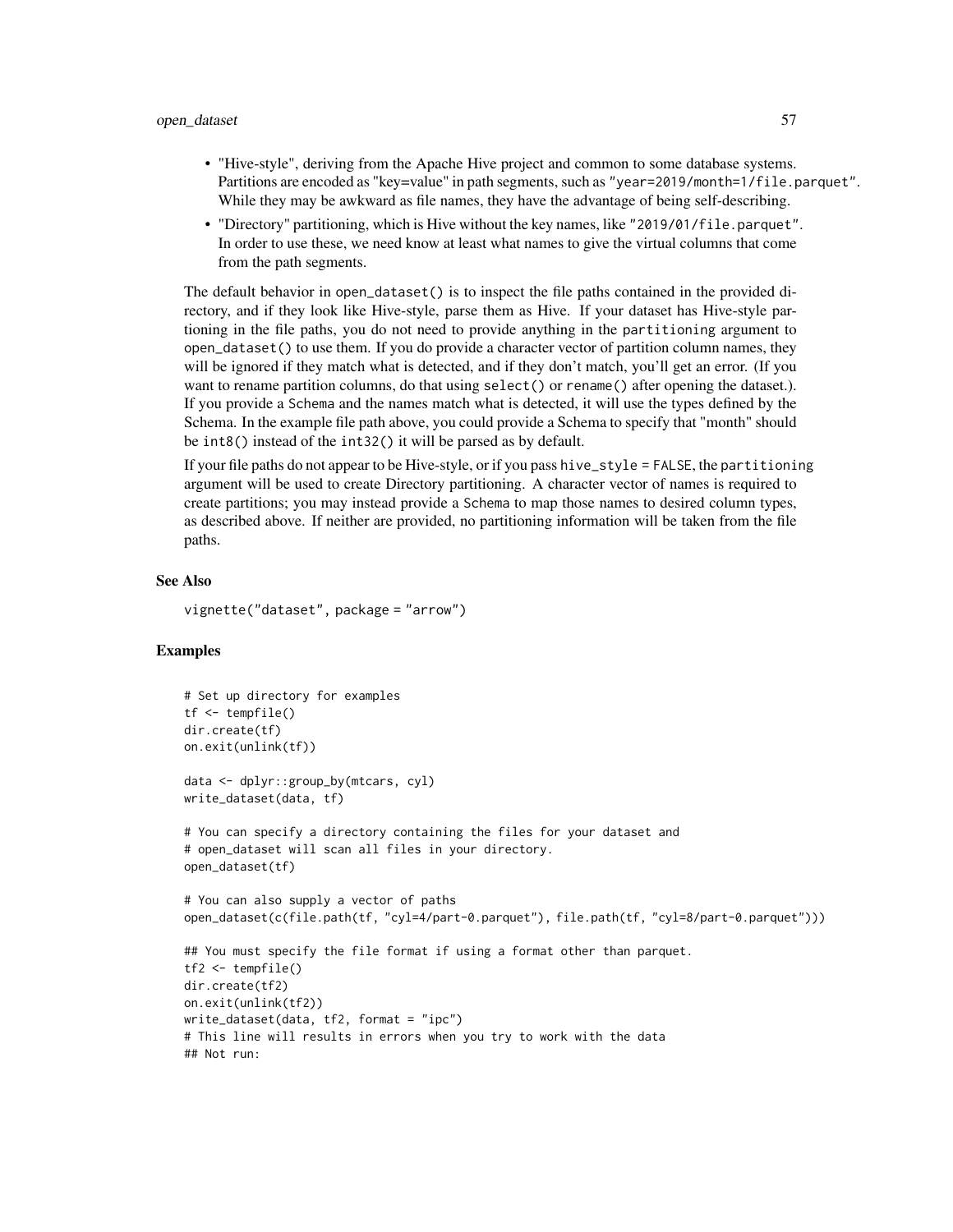```
open_dataset(tf2)
## End(Not run)
# This line will work
open_dataset(tf2, format = "ipc")
## You can specify file partitioning to include it as a field in your dataset
# Create a temporary directory and write example dataset
tf3 <- tempfile()
dir.create(tf3)
on.exit(unlink(tf3))
write_dataset(airquality, tf3, partitioning = c("Month", "Day"), hive_style = FALSE)
# View files - you can see the partitioning means that files have been written
# to folders based on Month/Day values
tf3_files <- list.files(tf3, recursive = TRUE)
# With no partitioning specified, dataset contains all files but doesn't include
# directory names as field names
open_dataset(tf3)
# Now that partitioning has been specified, your dataset contains columns for Month and Day
open_dataset(tf3, partitioning = c("Month", "Day"))
# If you want to specify the data types for your fields, you can pass in a Schema
open_dataset(tf3, partitioning = schema(Month = int8(), Day = int8()))
```
<span id="page-57-0"></span>

| OutputStream | <i>OutputStream classes</i> |
|--------------|-----------------------------|
|--------------|-----------------------------|

FileOutputStream is for writing to a file; BufferOutputStream writes to a buffer; You can create one and pass it to any of the table writers, for example.

### Factory

The \$create() factory methods instantiate the OutputStream object and take the following arguments, depending on the subclass:

- path For FileOutputStream, a character file name
- initial\_capacity For BufferOutputStream, the size in bytes of the buffer.

## **Methods**

- \$tell(): return the position in the stream
- \$close(): close the stream
- \$write(x): send x to the stream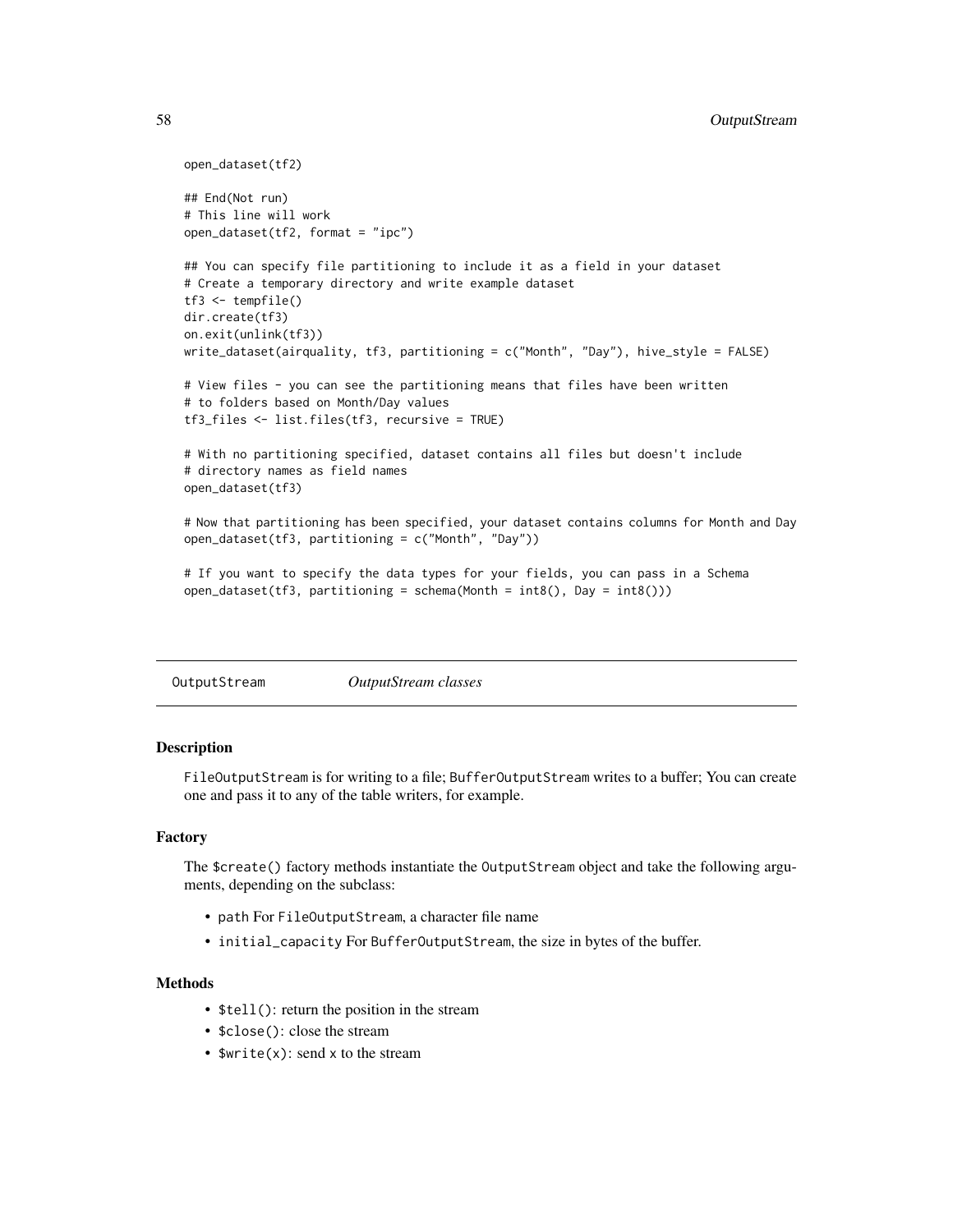- \$capacity(): for BufferOutputStream
- \$finish(): for BufferOutputStream
- \$GetExtentBytesWritten(): for MockOutputStream, report how many bytes were sent.

## <span id="page-58-1"></span>ParquetArrowReaderProperties

*ParquetArrowReaderProperties class*

# **Description**

This class holds settings to control how a Parquet file is read by [ParquetFileReader.](#page-58-0)

## Factory

The ParquetArrowReaderProperties\$create() factory method instantiates the object and takes the following arguments:

• use\_threads Logical: whether to use multithreading (default TRUE)

## Methods

- \$read\_dictionary(column\_index)
- \$set\_read\_dictionary(column\_index, read\_dict)
- \$use\_threads(use\_threads)

<span id="page-58-0"></span>ParquetFileReader *ParquetFileReader class*

#### Description

This class enables you to interact with Parquet files.

### Factory

The ParquetFileReader\$create() factory method instantiates the object and takes the following arguments:

- file A character file name, raw vector, or Arrow file connection object (e.g. RandomAccessFile).
- props Optional [ParquetArrowReaderProperties](#page-58-1)
- mmap Logical: whether to memory-map the file (default TRUE)
- ... Additional arguments, currently ignored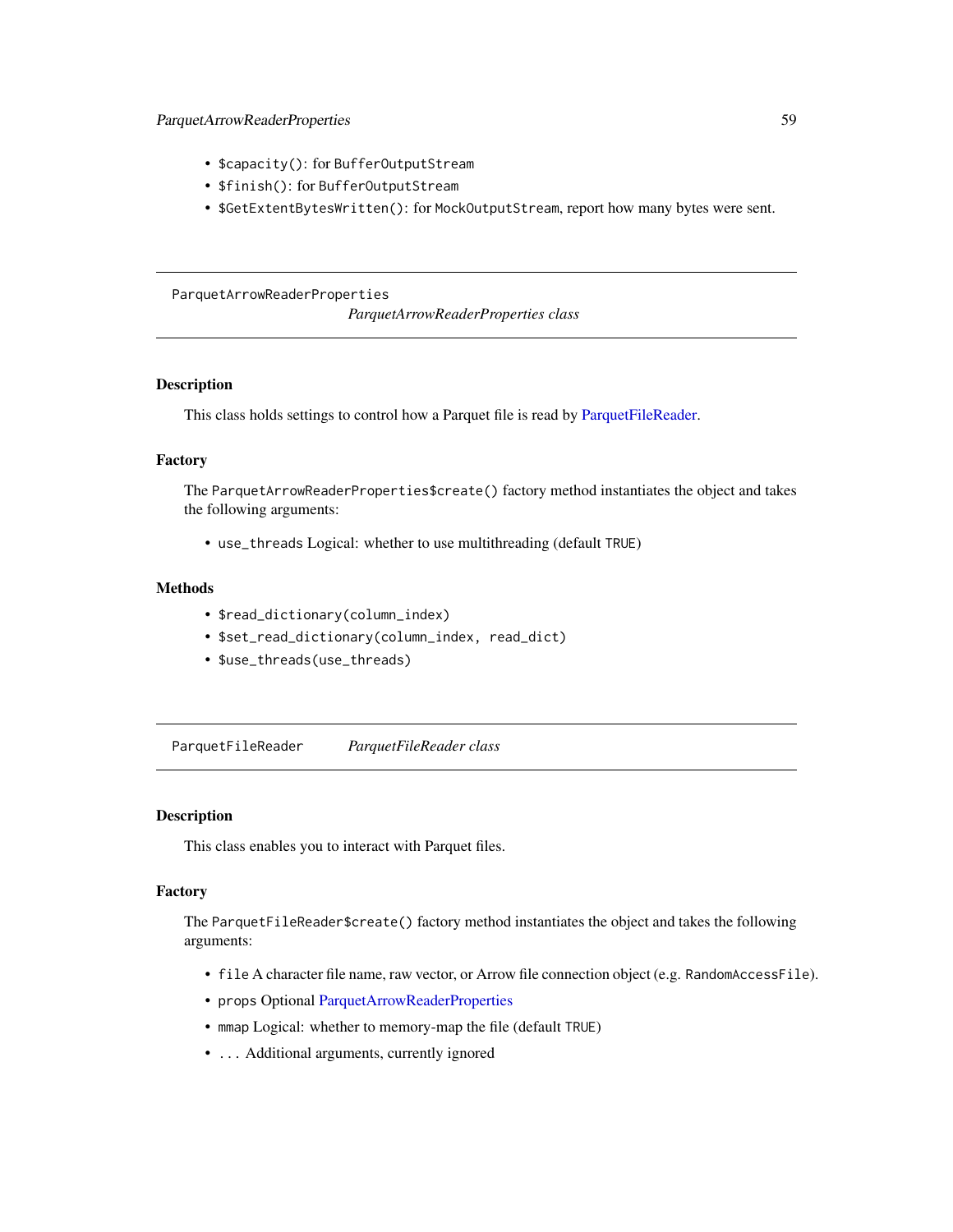## Methods

- \$ReadTable(column\_indices): get an arrow::Table from the file. The optional column\_indices= argument is a 0-based integer vector indicating which columns to retain.
- \$ReadRowGroup(i, column\_indices): get an arrow::Table by reading the ith row group (0-based). The optional column\_indices= argument is a 0-based integer vector indicating which columns to retain.
- \$ReadRowGroups(row\_groups, column\_indices): get an arrow::Table by reading several row groups (0-based integers). The optional column\_indices= argument is a 0-based integer vector indicating which columns to retain.
- \$GetSchema(): get the arrow::Schema of the data in the file
- \$ReadColumn(i): read the ith column (0-based) as a [ChunkedArray.](#page-15-0)

## Active bindings

- \$num\_rows: number of rows.
- \$num\_columns: number of columns.
- \$num\_row\_groups: number of row groups.

## Examples

```
f <- system.file("v0.7.1.parquet", package = "arrow")
pq <- ParquetFileReader$create(f)
pq$GetSchema()
if (codec_is_available("snappy")) {
 # This file has compressed data columns
 tab <- pq$ReadTable()
 tab$schema
}
```
<span id="page-59-0"></span>ParquetFileWriter *ParquetFileWriter class*

#### **Description**

This class enables you to interact with Parquet files.

#### Factory

The ParquetFileWriter\$create() factory method instantiates the object and takes the following arguments:

- schema A [Schema](#page-78-1)
- sink An [arrow::io::OutputStream](#page-57-0)
- properties An instance of [ParquetWriterProperties](#page-60-0)
- arrow\_properties An instance of ParquetArrowWriterProperties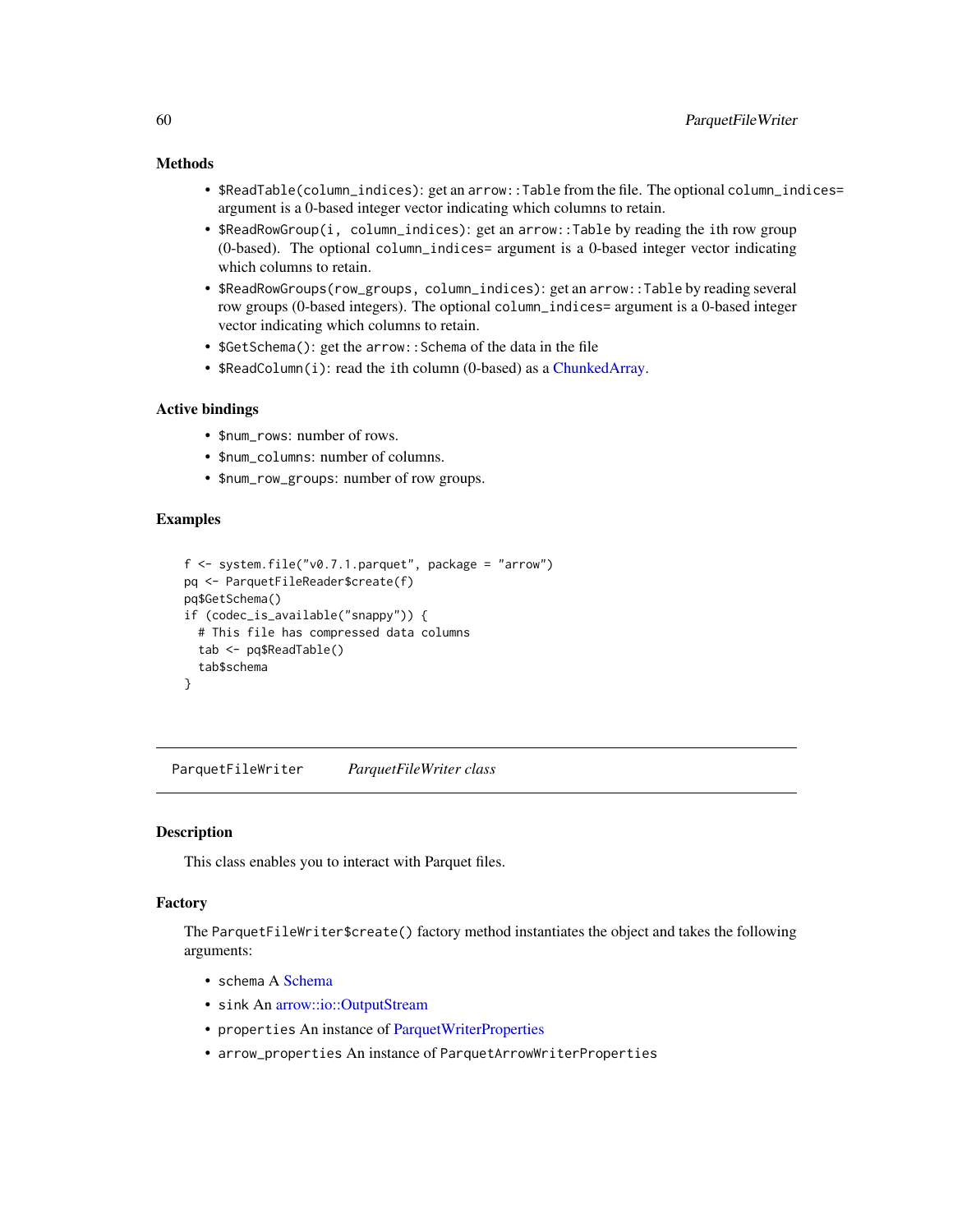## **Methods**

- WriteTable Write a [Table](#page-79-0) to sink
- Close Close the writer. Note: does not close the sink. [arrow::io::OutputStream](#page-57-0) has its own close() method.

#### <span id="page-60-0"></span>ParquetWriterProperties

*ParquetWriterProperties class*

## **Description**

This class holds settings to control how a Parquet file is read by [ParquetFileWriter.](#page-59-0)

## Details

The parameters compression, compression\_level, use\_dictionary and write\_statistics' support various patterns:

- The default NULL leaves the parameter unspecified, and the C++ library uses an appropriate default for each column (defaults listed above)
- A single, unnamed, value (e.g. a single string for compression) applies to all columns
- An unnamed vector, of the same size as the number of columns, to specify a value for each column, in positional order
- A named vector, to specify the value for the named columns, the default value for the setting is used when not supplied

Unlike the high-level [write\\_parquet,](#page-91-0) ParquetWriterProperties arguments use the C++ defaults. Currently this means "uncompressed" rather than "snappy" for the compression argument.

#### Factory

The ParquetWriterProperties\$create() factory method instantiates the object and takes the following arguments:

- table: table to write (required)
- version: Parquet version, "1.0" or "2.0". Default "1.0"
- compression: Compression type, algorithm "uncompressed"
- compression\_level: Compression level; meaning depends on compression algorithm
- use\_dictionary: Specify if we should use dictionary encoding. Default TRUE
- write\_statistics: Specify if we should write statistics. Default TRUE
- data\_page\_size: Set a target threshold for the approximate encoded size of data pages within a column chunk (in bytes). Default 1 MiB.

#### See Also

## [write\\_parquet](#page-91-0)

[Schema](#page-78-1) for information about schemas and metadata handling.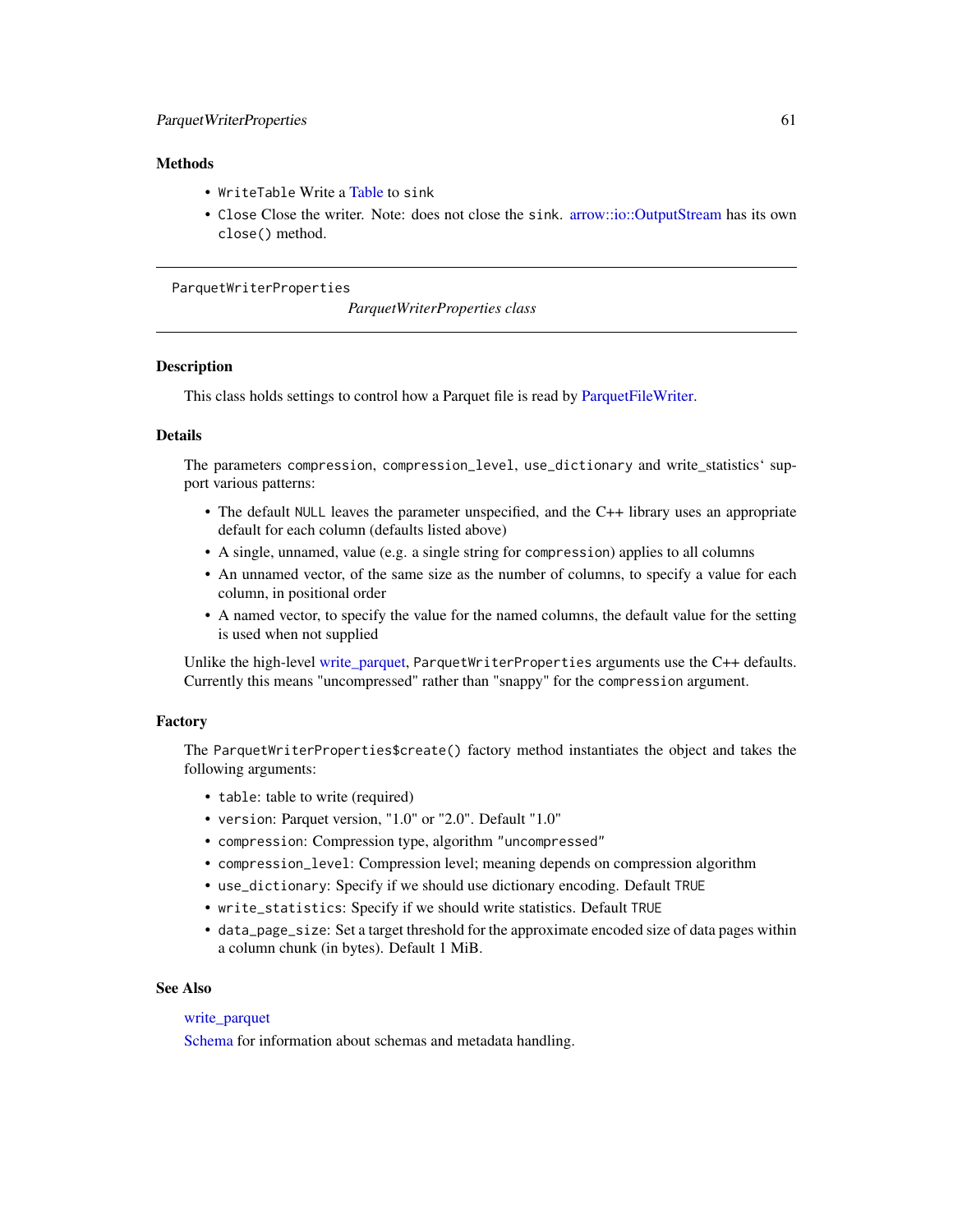<span id="page-61-0"></span>

Pass a Partitioning object to a [FileSystemDatasetFactory'](#page-28-1)s \$create() method to indicate how the file's paths should be interpreted to define partitioning.

DirectoryPartitioning describes how to interpret raw path segments, in order. For example, schema(year = int16(), month = int8()) would define partitions for file paths like "2019/01/file.parquet", "2019/02/file.parquet", etc. In this scheme NULL values will be skipped. In the previous example: when writing a dataset if the month was NA (or NULL), the files would be placed in "2019/file.parquet". When reading, the rows in "2019/file.parquet" would return an NA for the month column. An error will be raised if an outer directory is NULL and an inner directory is not.

HivePartitioning is for Hive-style partitioning, which embeds field names and values in path segments, such as "/year=2019/month=2/data.parquet". Because fields are named in the path segments, order does not matter. This partitioning scheme allows NULL values. They will be replaced by a configurable null\_fallback which defaults to the string "\_\_HIVE\_DEFAULT\_PARTITION\_\_" when writing. When reading, the null\_fallback string will be replaced with NAs as appropriate.

PartitioningFactory subclasses instruct the DatasetFactory to detect partition features from the file paths.

### Factory

Both DirectoryPartitioning\$create() and HivePartitioning\$create() methods take a [Schema](#page-78-1) as a single input argument. The helper function [hive\\_partition\(...\)](#page-41-0) is shorthand for HivePartitioning\$create(schema

With DirectoryPartitioningFactory\$create(), you can provide just the names of the path segments (in our example, c("year", "month")), and the DatasetFactory will infer the data types for those partition variables. HivePartitioningFactory\$create() takes no arguments: both variable names and their types can be inferred from the file paths. hive\_partition() with no arguments returns a HivePartitioningFactory.

read\_arrow *Read Arrow IPC stream format*

#### Description

Apache Arrow defines two formats for [serializing data for interprocess communication \(IPC\):](https://arrow.apache.org/docs/format/Columnar.html#serialization-and-interprocess-communication-ipc) a "stream" format and a "file" format, known as Feather. read\_ipc\_stream() and [read\\_feather\(\)](#page-66-0) read those formats, respectively.

#### Usage

read\_arrow(file, ...) read\_ipc\_stream(file, as\_data\_frame = TRUE, ...)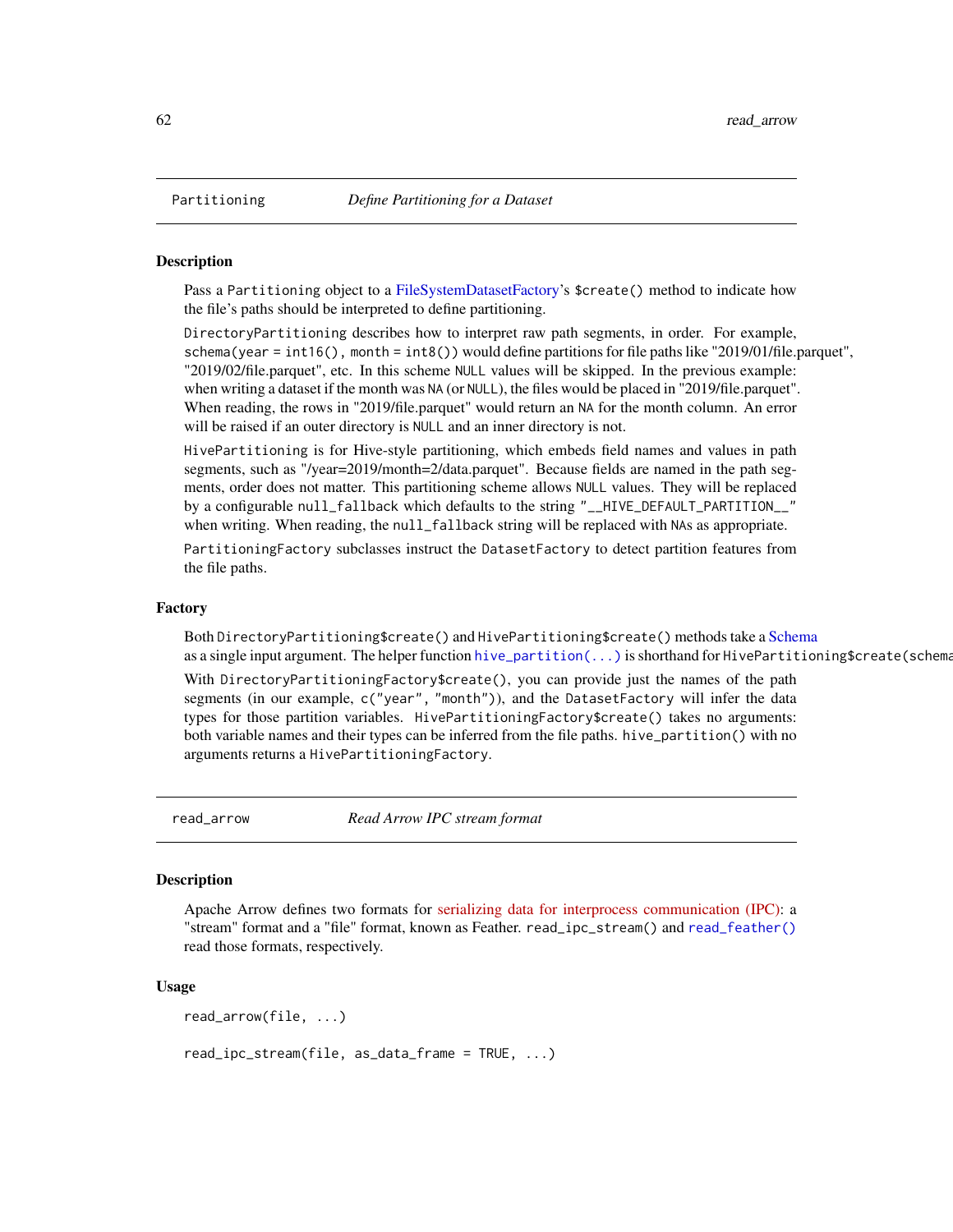#### Arguments

| file          | A character file name or URI, raw vector, an Arrow input stream, or a FileSystem<br>with path (SubTreeFileSystem). If a file name or URI, an Arrow InputStream<br>will be opened and closed when finished. If an input stream is provided, it will<br>be left open. |
|---------------|---------------------------------------------------------------------------------------------------------------------------------------------------------------------------------------------------------------------------------------------------------------------|
| $\cdots$      | extra parameters passed to read feather().                                                                                                                                                                                                                          |
| as_data_frame | Should the function return a data. frame (default) or an Arrow Table?                                                                                                                                                                                               |

### Details

read\_arrow(), a wrapper around read\_ipc\_stream() and read\_feather(), is deprecated. You should explicitly choose the function that will read the desired IPC format (stream or file) since a file or InputStream may contain either.

#### Value

A data.frame if as\_data\_frame is TRUE (the default), or an Arrow [Table](#page-79-0) otherwise

## See Also

[write\\_feather\(\)](#page-89-0) for writing IPC files. [RecordBatchReader](#page-72-0) for a lower-level interface.

read\_delim\_arrow *Read a CSV or other delimited file with Arrow*

# <span id="page-62-0"></span>Description

These functions uses the Arrow  $C++$  CSV reader to read into a data. frame. Arrow  $C++$  options have been mapped to argument names that follow those of readr::read\_delim(), and col\_select was inspired by vroom::vroom().

#### Usage

```
read_delim_arrow(
  file,
  delim = ",",quote = "\rangle",
  escape_double = TRUE,
  escape_backslash = FALSE,
  schema = NULL,
  col_names = TRUE,
  col_types = NULL,
  col_select = NULL,
  na = c("", "NA"),
  quoted_na = TRUE,
  skip_empty_rows = TRUE,
```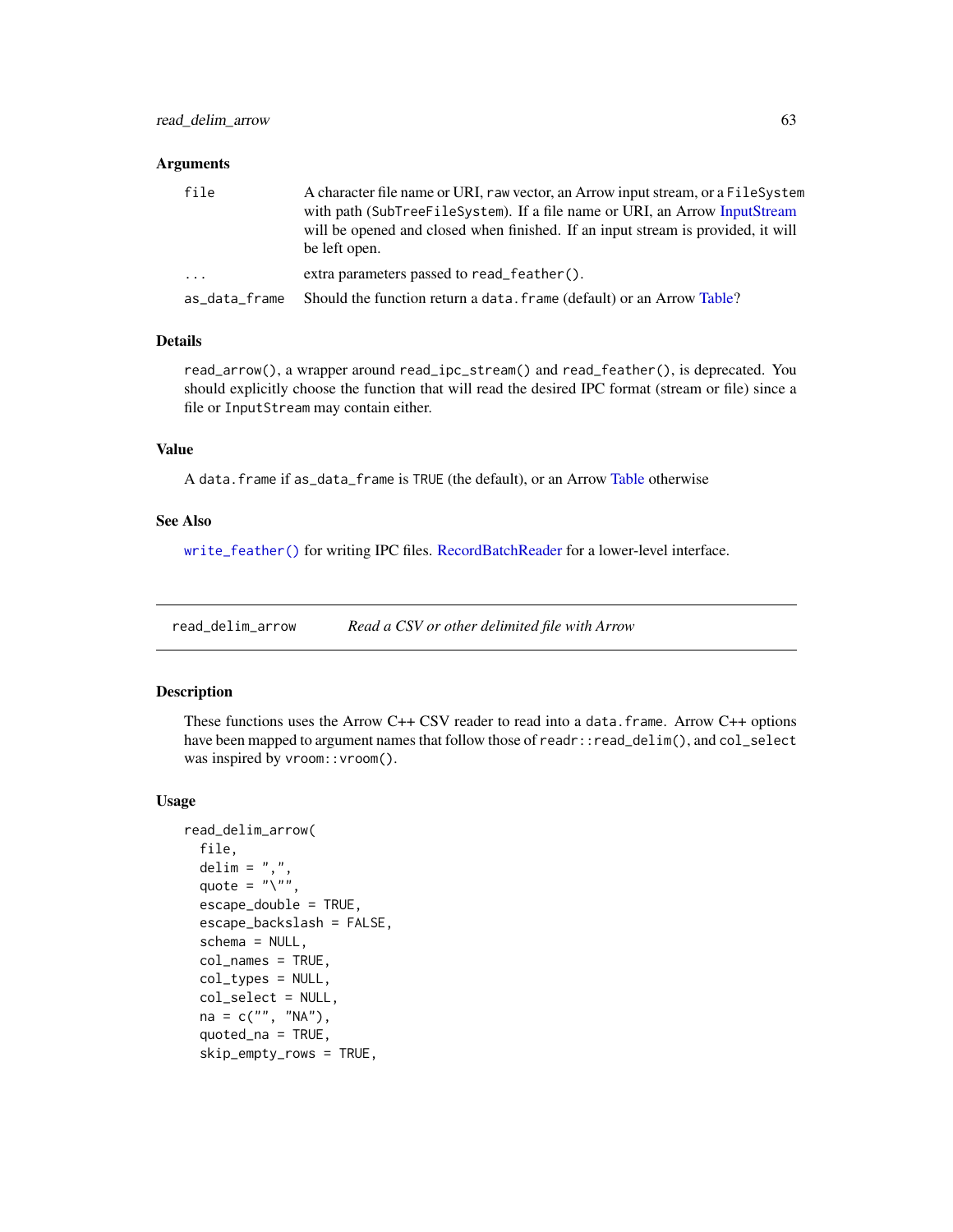```
skip = 0L,
 parse_options = NULL,
 convert_options = NULL,
  read_options = NULL,
  as_data_frame = TRUE,
  timestamp_parsers = NULL
\mathcal{L}read_csv_arrow(
  file,
  quote = "\}'.
  escape_double = TRUE,
  escape_backslash = FALSE,
  schema = NULL,
  col_names = TRUE,
  col_types = NULL,
  col_select = NULL,
  na = c("", "NA"),
  quoted_na = TRUE,
  skip_empty_rows = TRUE,
  skip = 0.1parse_options = NULL,
  convert_options = NULL,
  read_options = NULL,
  as_data_frame = TRUE,
  timestamp_parsers = NULL
\mathcal{L}read_tsv_arrow(
  file,
  quote = "\rangle",
  escape_double = TRUE,
  escape_backslash = FALSE,
  schema = NULL,
  col_names = TRUE,
  col_types = NULL,
  col_select = NULL,
 na = c("", "NA"),
  quoted_na = TRUE,
  skip_empty_rows = TRUE,
  skip = 0.1parse_options = NULL,
  convert_options = NULL,
  read_options = NULL,
  as_data_frame = TRUE,
  timestamp_parsers = NULL
)
```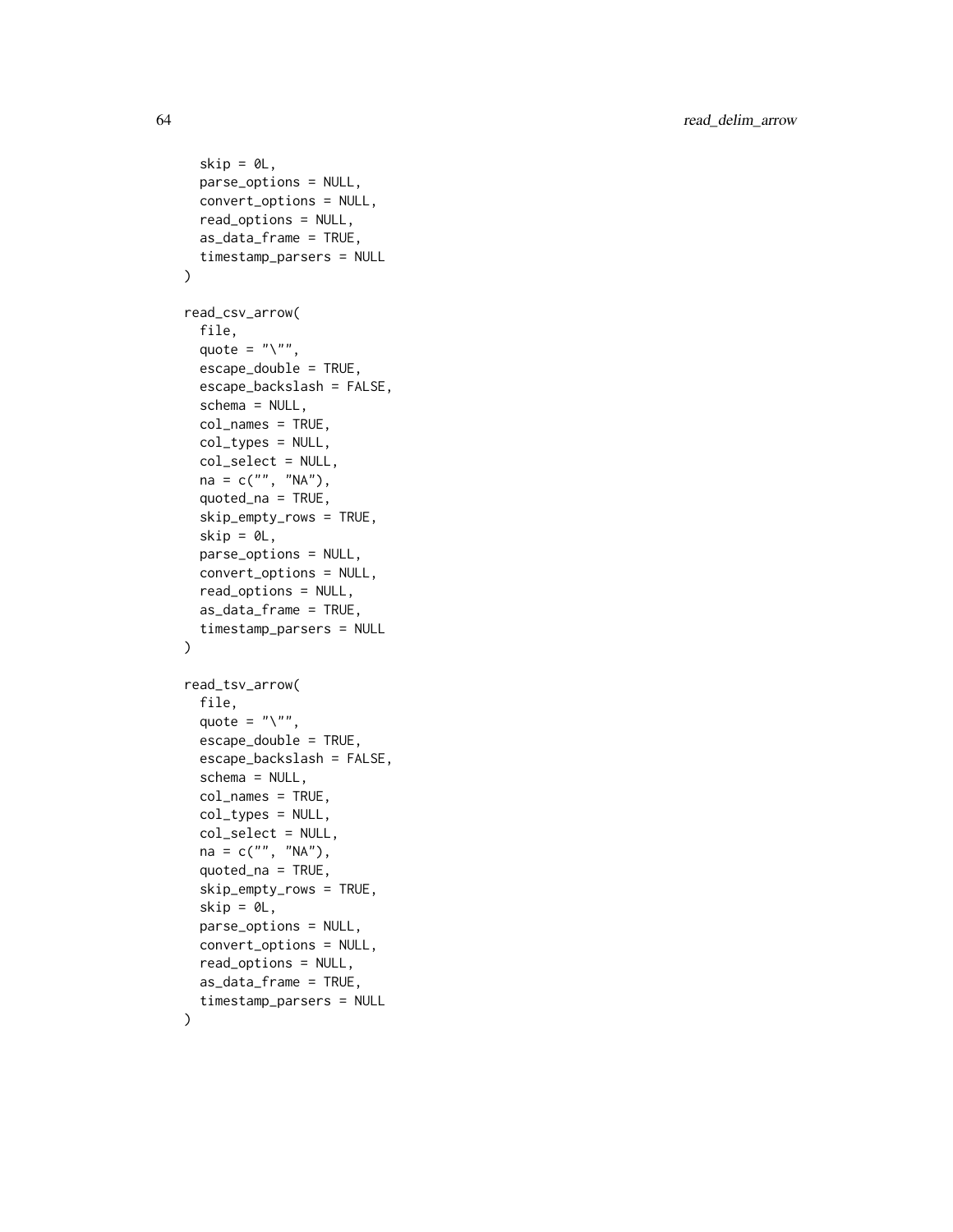| file                   | A character file name or URI, raw vector, an Arrow input stream, or a FileSystem<br>with path (SubTreeFileSystem). If a file name, a memory-mapped Arrow In-<br>putStream will be opened and closed when finished; compression will be de-<br>tected from the file extension and handled automatically. If an input stream is<br>provided, it will be left open. |
|------------------------|------------------------------------------------------------------------------------------------------------------------------------------------------------------------------------------------------------------------------------------------------------------------------------------------------------------------------------------------------------------|
| delim                  | Single character used to separate fields within a record.                                                                                                                                                                                                                                                                                                        |
| quote                  | Single character used to quote strings.                                                                                                                                                                                                                                                                                                                          |
| escape_double          | Does the file escape quotes by doubling them? i.e. If this option is TRUE, the<br>value """" represents a single quote, $\Upsilon$ ".                                                                                                                                                                                                                            |
| escape_backslash       |                                                                                                                                                                                                                                                                                                                                                                  |
|                        | Does the file use backslashes to escape special characters? This is more gen-<br>eral than escape_double as backslashes can be used to escape the delimiter<br>character, the quote character, or to add special characters like \\n.                                                                                                                            |
| schema                 | Schema that describes the table. If provided, it will be used to satisfy both<br>col_names and col_types.                                                                                                                                                                                                                                                        |
| $col$ <sub>mames</sub> | If TRUE, the first row of the input will be used as the column names and will<br>not be included in the data frame. If FALSE, column names will be generated<br>by Arrow, starting with "f0", "f1", , "fN". Alternatively, you can specify a<br>character vector of column names.                                                                                |
| col_types              | A compact string representation of the column types, or NULL (the default) to<br>infer types from the data.                                                                                                                                                                                                                                                      |
| col_select             | A character vector of column names to keep, as in the "select" argument to<br>data.table::fread(), or a tidy selection specification of columns, as used in<br>dplyr::select().                                                                                                                                                                                  |
| na                     | A character vector of strings to interpret as missing values.                                                                                                                                                                                                                                                                                                    |
| quoted_na              | Should missing values inside quotes be treated as missing values (the default)<br>or strings. (Note that this is different from the the Arrow C++ default for the<br>corresponding convert option, strings_can_be_null.)                                                                                                                                         |
| skip_empty_rows        |                                                                                                                                                                                                                                                                                                                                                                  |
|                        | Should blank rows be ignored altogether? If TRUE, blank rows will not be repre-<br>sented at all. If FALSE, they will be filled with missings.                                                                                                                                                                                                                   |
| skip                   | Number of lines to skip before reading data.                                                                                                                                                                                                                                                                                                                     |
| parse_options          | see file reader options. If given, this overrides any parsing options provided in<br>other arguments (e.g. delim, quote, etc.).                                                                                                                                                                                                                                  |
| convert_options        |                                                                                                                                                                                                                                                                                                                                                                  |
|                        | see file reader options                                                                                                                                                                                                                                                                                                                                          |
| read_options           | see file reader options                                                                                                                                                                                                                                                                                                                                          |
| as data frame          | Should the function return a data. frame (default) or an Arrow Table?                                                                                                                                                                                                                                                                                            |
| timestamp_parsers      |                                                                                                                                                                                                                                                                                                                                                                  |
|                        | User-defined timestamp parsers. If more than one parser is specified, the CSV<br>conversion logic will try parsing values starting from the beginning of this vec-<br>tor. Possible values are:                                                                                                                                                                  |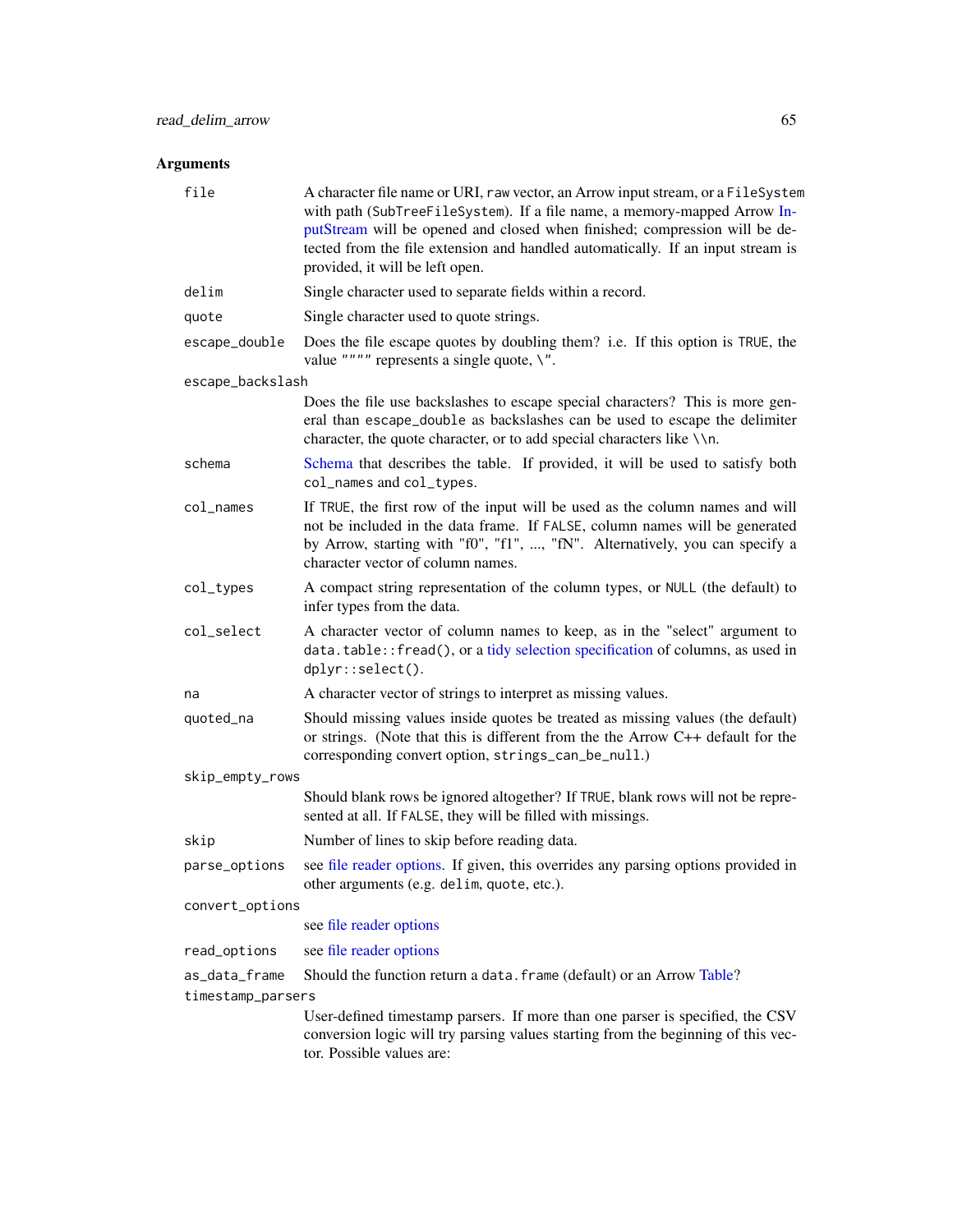- NULL: the default, which uses the ISO-8601 parser
- a character vector of [strptime](#page-0-0) parse strings
- a list of [TimestampParser](#page-22-0) objects

## Details

read\_csv\_arrow() and read\_tsv\_arrow() are wrappers around read\_delim\_arrow() that specify a delimiter.

Note that not all readr options are currently implemented here. Please file an issue if you encounter one that arrow should support.

If you need to control Arrow-specific reader parameters that don't have an equivalent in readr::read\_csv(), you can either provide them in the parse\_options, convert\_options, or read\_options arguments, or you can use [CsvTableReader](#page-23-0) directly for lower-level access.

## Value

A data.frame, or a Table if as\_data\_frame = FALSE.

#### Specifying column types and names

By default, the CSV reader will infer the column names and data types from the file, but there are a few ways you can specify them directly.

One way is to provide an Arrow [Schema](#page-78-1) in the schema argument, which is an ordered map of column name to type. When provided, it satisfies both the col\_names and col\_types arguments. This is good if you know all of this information up front.

You can also pass a Schema to the col\_types argument. If you do this, column names will still be inferred from the file unless you also specify col\_names. In either case, the column names in the Schema must match the data's column names, whether they are explicitly provided or inferred. That said, this Schema does not have to reference all columns: those omitted will have their types inferred.

Alternatively, you can declare column types by providing the compact string representation that readr uses to the col\_types argument. This means you provide a single string, one character per column, where the characters map to Arrow types analogously to the readr type mapping:

- "c": utf8()
- "i": int32()
- $\text{"n": } \text{float64()}$
- "d": float64()
- $\bullet$  "l": bool()
- "f": dictionary()
- "D": date32()
- "T": timestamp(unit = "ns")
- "t": time32() (The unit arg is set to the default value "ms")
- $" ": null()$
- $"='': null()$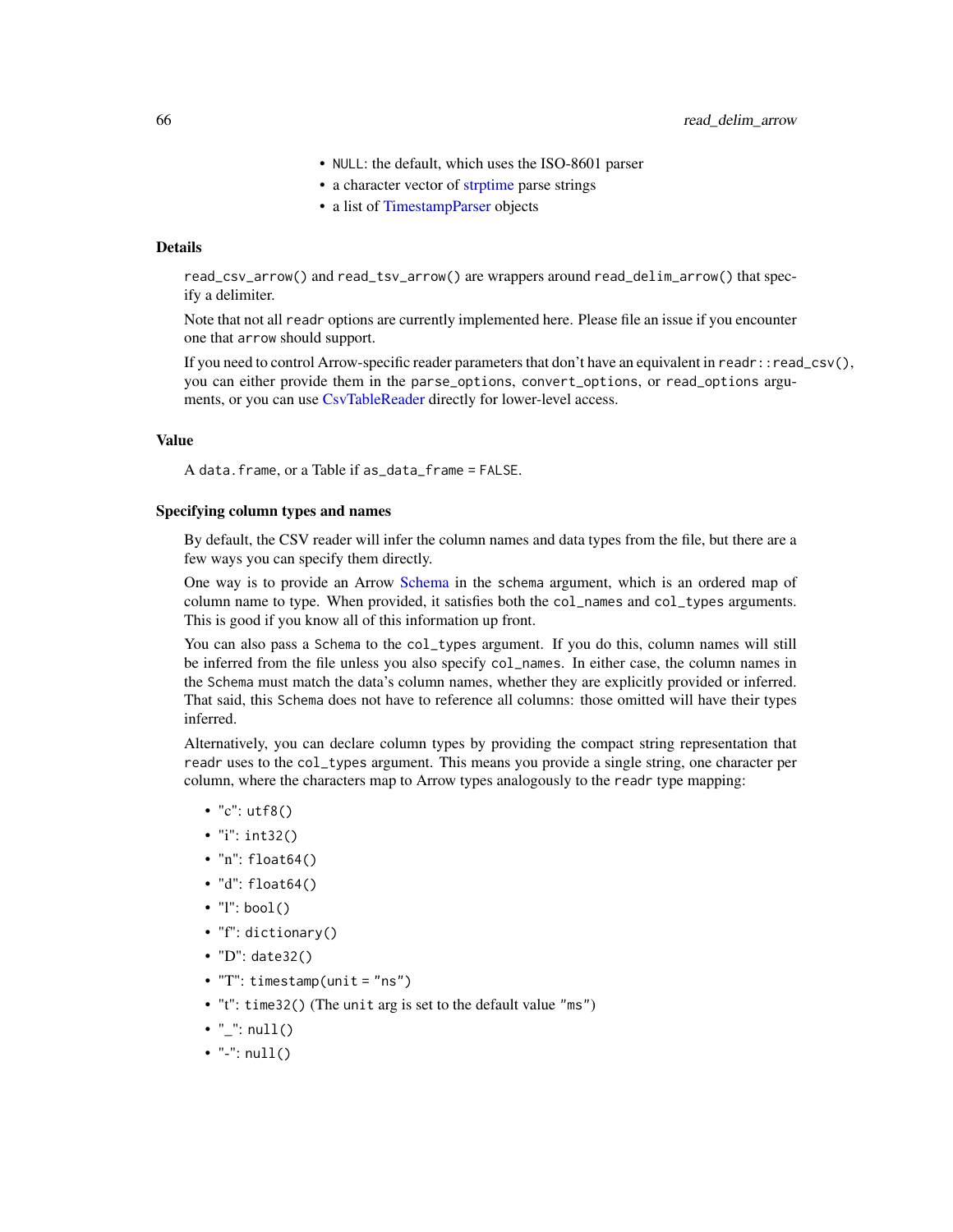## read\_feather 67 and 50 and 67 and 67 and 67 and 67 and 67 and 67 and 67 and 67 and 67 and 67 and 67 and 67 and 67 and 67 and 67 and 67 and 67 and 67 and 67 and 67 and 67 and 67 and 67 and 67 and 67 and 67 and 67 and 67 and

• "?": infer the type from the data

If you use the compact string representation for col\_types, you must also specify col\_names.

Regardless of how types are specified, all columns with a null() type will be dropped.

Note that if you are specifying column names, whether by schema or col\_names, and the CSV file has a header row that would otherwise be used to idenfity column names, you'll need to add skip = 1 to skip that row.

### Examples

```
tf <- tempfile()
on.exit(unlink(tf))
write.csv(mtcars, file = tf)
df <- read_csv_arrow(tf)
dim(df)
# Can select columns
df <- read_csv_arrow(tf, col_select = starts_with("d"))
# Specifying column types and names
write.csv(data.frame(x = c(1, 3), y = c(2, 4)), file = tf, row.names = FALSE)
read_csv_arrow(tf, schema = schema(x = int32(), y = utf8()), skip = 1)
read_csv_arrow(tf, col_types = schema(y = utf8())read_csv_arrow(tf, col_types = "ic", col_names = c("x", "y"), skip = 1)
```
<span id="page-66-0"></span>read\_feather *Read a Feather file*

## **Description**

Feather provides binary columnar serialization for data frames. It is designed to make reading and writing data frames efficient, and to make sharing data across data analysis languages easy. This function reads both the original, limited specification of the format and the version 2 specification, which is the Apache Arrow IPC file format.

## Usage

```
read_feather(file, col_select = NULL, as_data_frame = TRUE, ...)
```

| file       | A character file name or URI, raw vector, an Arrow input stream, or a FileSystem<br>with path (SubTreeFileSystem). If a file name or URI, an Arrow InputStream<br>will be opened and closed when finished. If an input stream is provided, it will<br>be left open. |
|------------|---------------------------------------------------------------------------------------------------------------------------------------------------------------------------------------------------------------------------------------------------------------------|
| col_select | A character vector of column names to keep, as in the "select" argument to<br>data.table::fread(), or a tidy selection specification of columns, as used in<br>$dplyr::select()$ .                                                                                  |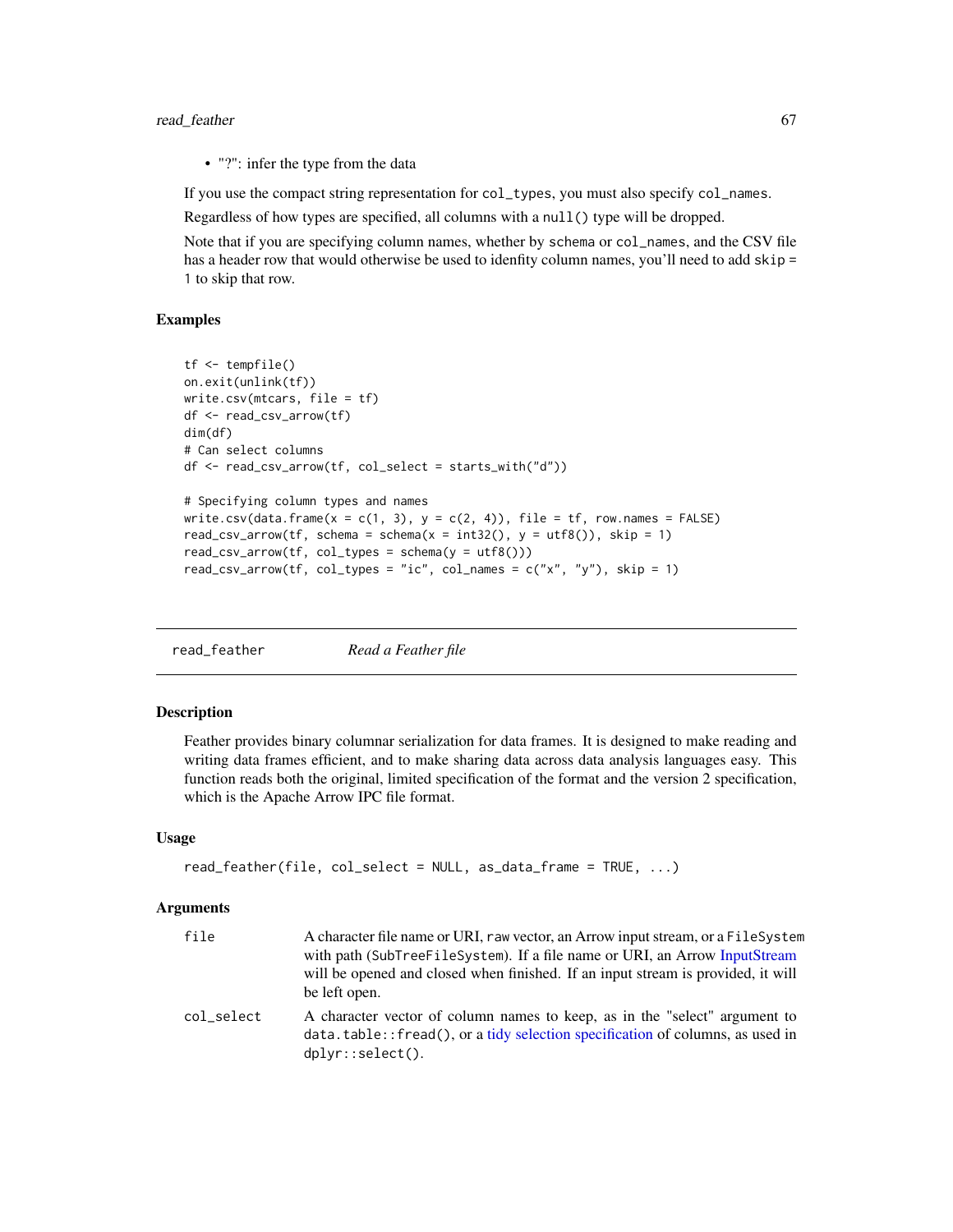|         | as_data_frame Should the function return a data. frame (default) or an Arrow Table? |
|---------|-------------------------------------------------------------------------------------|
| $\cdot$ | additional parameters, passed to make_readable_file().                              |

#### Value

A data.frame if as\_data\_frame is TRUE (the default), or an Arrow [Table](#page-79-0) otherwise

## See Also

[FeatherReader](#page-33-0) and [RecordBatchReader](#page-72-0) for lower-level access to reading Arrow IPC data.

## Examples

```
tf <- tempfile()
on.exit(unlink(tf))
write_feather(mtcars, tf)
df <- read_feather(tf)
dim(df)
# Can select columns
df <- read_feather(tf, col_select = starts_with("d"))
```
read\_json\_arrow *Read a JSON file*

# Description

Using [JsonTableReader](#page-23-1)

#### Usage

```
read_json_arrow(
  file,
  col_select = NULL,
  as_data_frame = TRUE,
  schema = NULL,
  ...
)
```
# Arguments

file A character file name or URI, raw vector, an Arrow input stream, or a FileSystem with path (SubTreeFileSystem). If a file name, a memory-mapped Arrow [In](#page-43-0)[putStream](#page-43-0) will be opened and closed when finished; compression will be detected from the file extension and handled automatically. If an input stream is provided, it will be left open.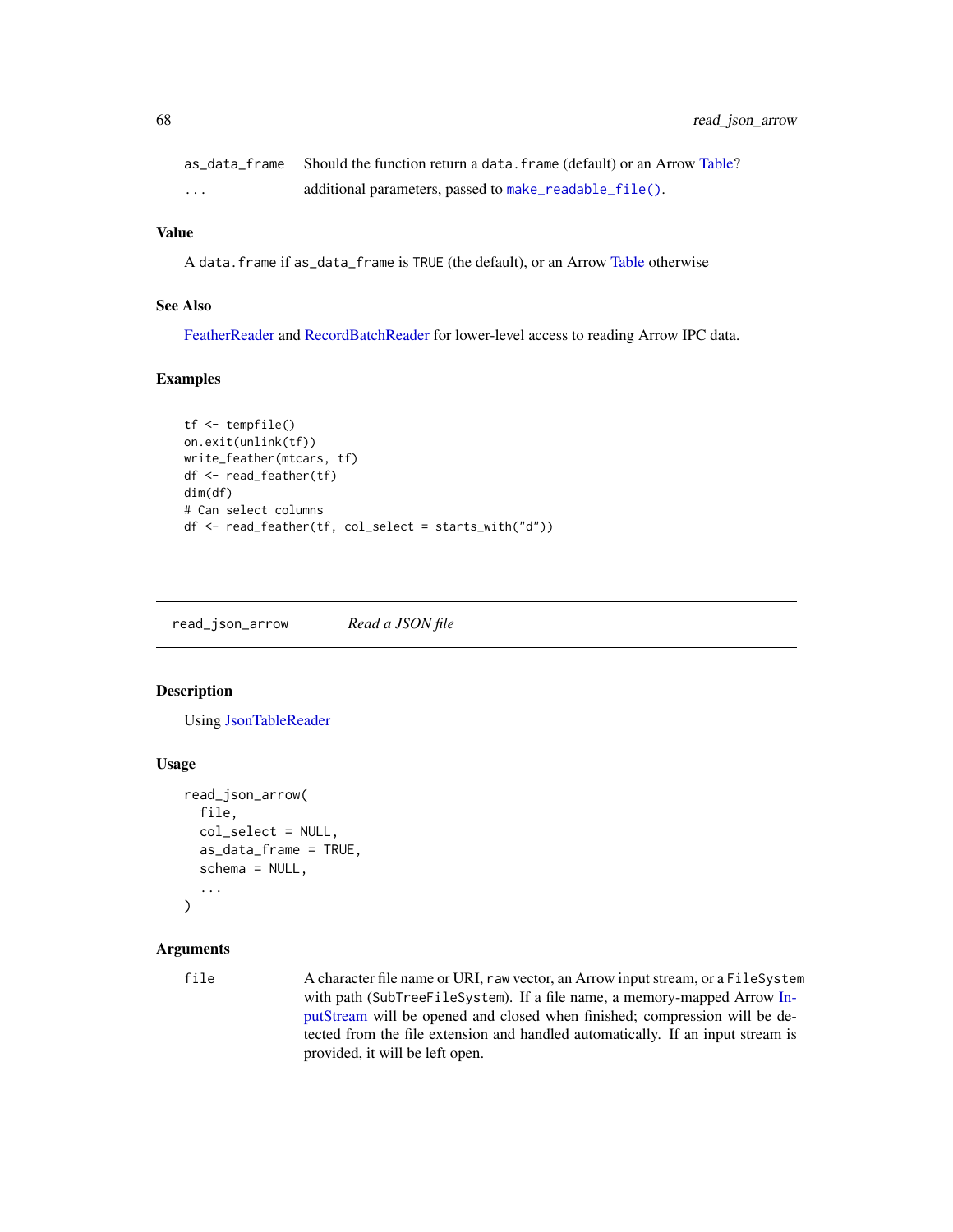# read\_message 69

| col_select          | A character vector of column names to keep, as in the "select" argument to<br>$data.table::fread()$ , or a tidy selection specification of columns, as used in<br>$dplyr::select()$ . |
|---------------------|---------------------------------------------------------------------------------------------------------------------------------------------------------------------------------------|
| as_data_frame       | Should the function return a data. frame (default) or an Arrow Table?                                                                                                                 |
| schema              | Schema that describes the table.                                                                                                                                                      |
| $\cdot \cdot \cdot$ | Additional options passed to JsonTableReader\$create()                                                                                                                                |

# Value

A data.frame, or a Table if as\_data\_frame = FALSE.

## Examples

```
tf <- tempfile()
on.exit(unlink(tf))
writeLines('
   { "hello": 3.5, "world": false, "yo": "thing" }
    { "hello": 3.25, "world": null }
    { "hello": 0.0, "world": true, "yo": null }
  ', tf, useBytes = TRUE)
df <- read_json_arrow(tf)
```
read\_message *Read a Message from a stream*

# Description

Read a Message from a stream

## Usage

read\_message(stream)

## Arguments

stream an InputStream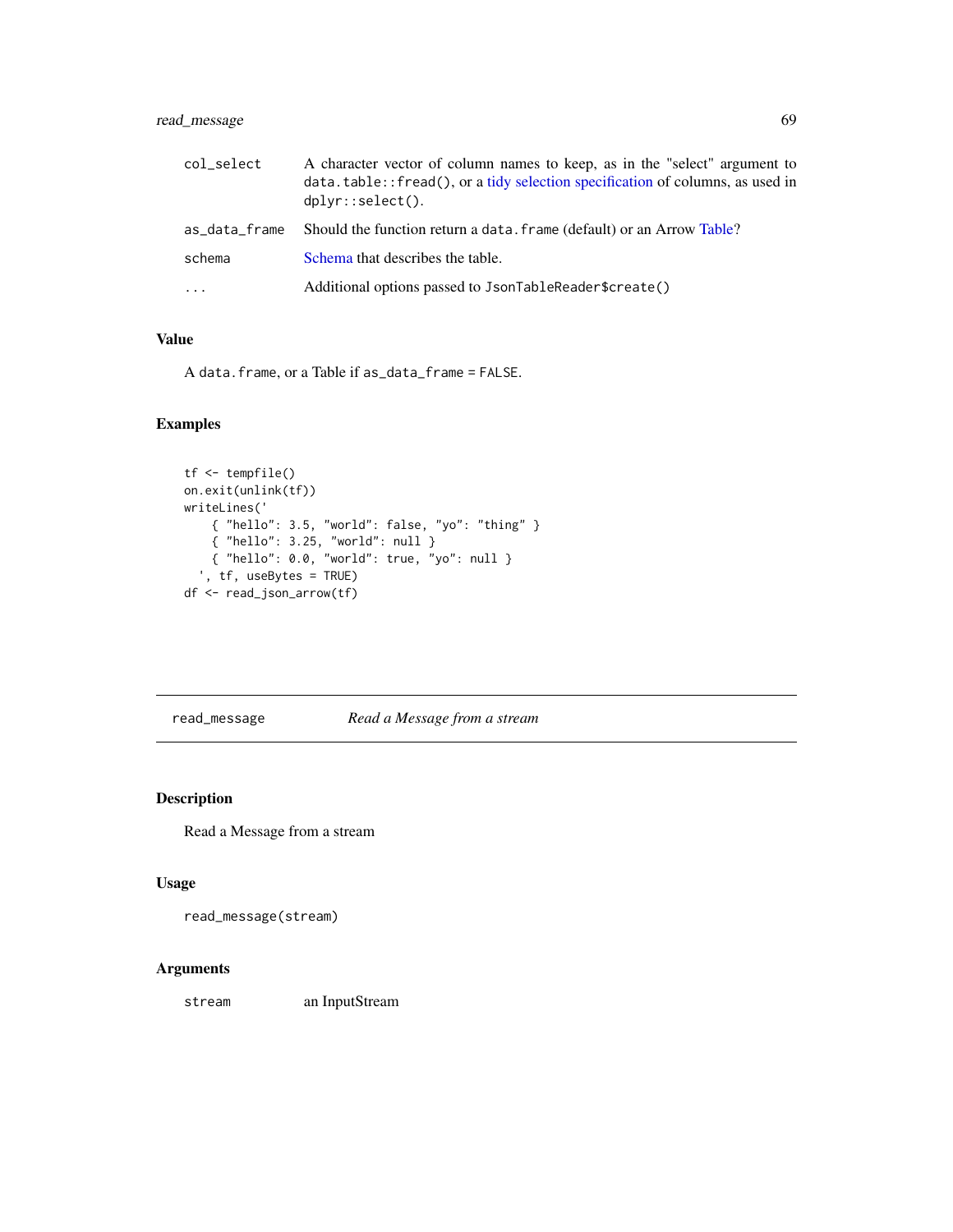<span id="page-69-0"></span>

['Parquet'](https://parquet.apache.org/) is a columnar storage file format. This function enables you to read Parquet files into R.

### Usage

```
read_parquet(
  file,
 col_select = NULL,
 as_data_frame = TRUE,
 props = ParquetArrowReaderProperties$create(),
  ...
)
```
# Arguments

| file          | A character file name or URI, raw vector, an Arrow input stream, or a FileSystem<br>with path (SubTreeFileSystem). If a file name or URI, an Arrow InputStream<br>will be opened and closed when finished. If an input stream is provided, it will<br>be left open. |
|---------------|---------------------------------------------------------------------------------------------------------------------------------------------------------------------------------------------------------------------------------------------------------------------|
| col_select    | A character vector of column names to keep, as in the "select" argument to<br>$data.table::fred(),$ or a tidy selection specification of columns, as used in<br>$dplyr::select()$ .                                                                                 |
| as_data_frame | Should the function return a data. frame (default) or an Arrow Table?                                                                                                                                                                                               |
| props         | ParquetArrowReaderProperties                                                                                                                                                                                                                                        |
| $\ddots$      | Additional arguments passed to ParquetFileReader\$create()                                                                                                                                                                                                          |

## Value

A [arrow::Table,](#page-79-0) or a data.frame if as\_data\_frame is TRUE (the default).

# Examples

```
tf <- tempfile()
on.exit(unlink(tf))
write_parquet(mtcars, tf)
df <- read_parquet(tf, col_select = starts_with("d"))
head(df)
```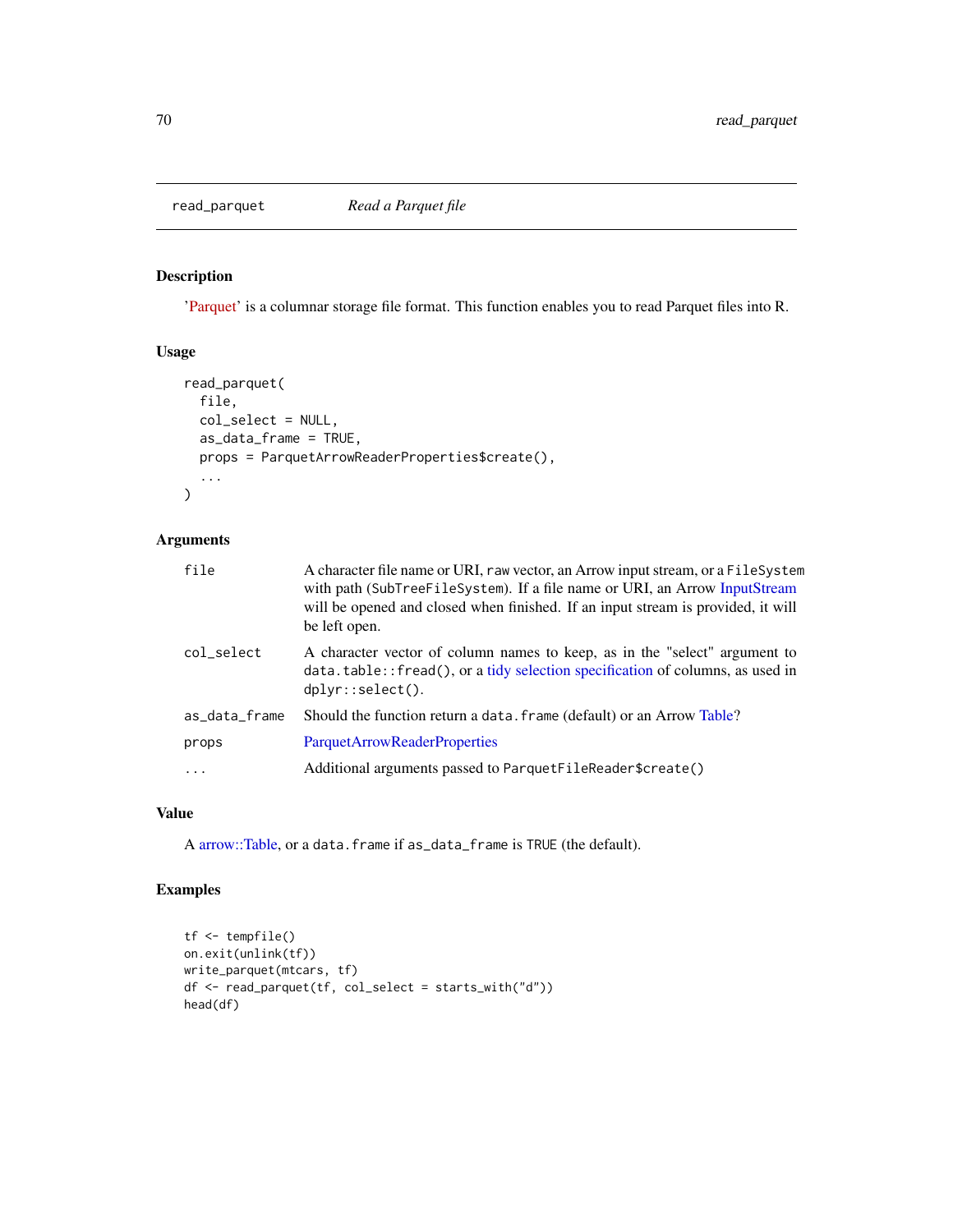read a Schema from a stream

# Usage

read\_schema(stream, ...)

## Arguments

| stream   | a Message, InputStream, or Buffer |
|----------|-----------------------------------|
| $\cdots$ | currently ignored                 |

## Value

A [Schema](#page-78-1)

<span id="page-70-0"></span>

| RecordBatch | RecordBatch class |  |  |
|-------------|-------------------|--|--|
|-------------|-------------------|--|--|

## Description

A record batch is a collection of equal-length arrays matching a particular [Schema.](#page-78-1) It is a table-like data structure that is semantically a sequence of [fields,](#page-34-1) each a contiguous Arrow [Array.](#page-3-0)

## Usage

record\_batch(..., schema = NULL)

| .      | A data frame or a named set of Arrays or vectors. If given a mixture of<br>data frames and vectors, the inputs will be autospliced together (see examples).<br>Alternatively, you can provide a single Arrow IPC InputStream, Message, |
|--------|----------------------------------------------------------------------------------------------------------------------------------------------------------------------------------------------------------------------------------------|
|        | Buffer, or R raw object containing a Buffer.                                                                                                                                                                                           |
| schema | a Schema, or NULL (the default) to infer the schema from the data in $\dots$ . When<br>providing an Arrow IPC buffer, schema is required.                                                                                              |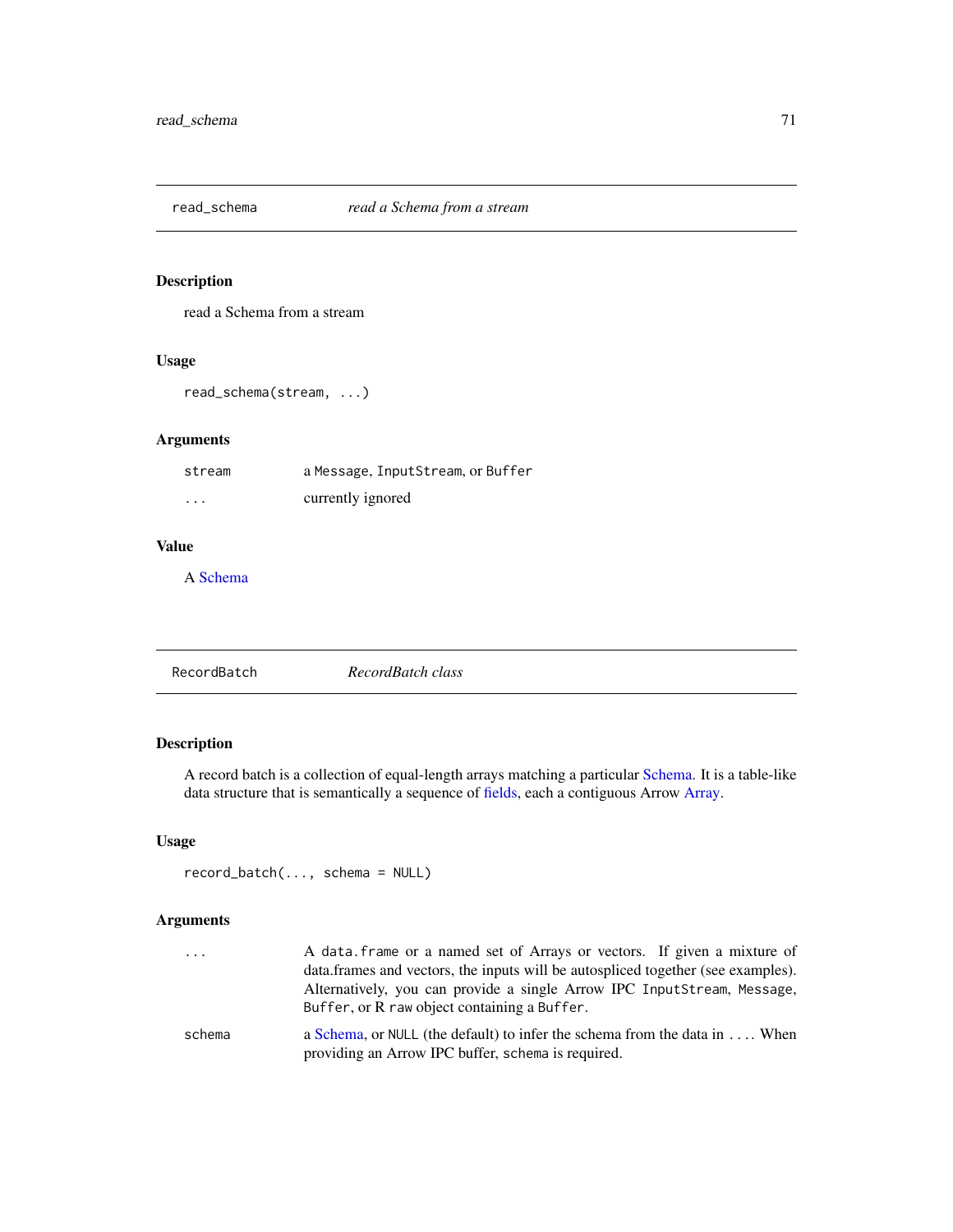## S3 Methods and Usage

Record batches are data-frame-like, and many methods you expect to work on a data.frame are implemented for RecordBatch. This includes [, [[, \$, names, dim, nrow, ncol, head, and tail. You can also pull the data from an Arrow record batch into R with as data.frame(). See the examples.

A caveat about the \$ method: because RecordBatch is an R6 object, \$ is also used to access the object's methods (see below). Methods take precedence over the table's columns. So, batch\$Slice would return the "Slice" method function even if there were a column in the table called "Slice".

## R6 Methods

In addition to the more R-friendly S3 methods, a RecordBatch object has the following R6 methods that map onto the underlying C++ methods:

- \$Equals(other): Returns TRUE if the other record batch is equal
- \$column(i): Extract an Array by integer position from the batch
- \$column\_name(i): Get a column's name by integer position
- \$names(): Get all column names (called by names(batch))
- \$nbytes(): Total number of bytes consumed by the elements of the record batch
- \$RenameColumns(value): Set all column names (called by names(batch) <- value)
- \$GetColumnByName(name): Extract an Array by string name
- \$RemoveColumn(i): Drops a column from the batch by integer position
- \$SelectColumns(indices): Return a new record batch with a selection of columns, expressed as 0-based integers.
- \$Slice(offset, length = NULL): Create a zero-copy view starting at the indicated integer offset and going for the given length, or to the end of the table if NULL, the default.
- \$Take(i): return an RecordBatch with rows at positions given by integers (R vector or Array Array) i.
- \$Filter(i, keep\_na = TRUE): return an RecordBatch with rows at positions where logical vector (or Arrow boolean Array) i is TRUE.
- \$SortIndices(names, descending = FALSE): return an Array of integer row positions that can be used to rearrange the RecordBatch in ascending or descending order by the first named column, breaking ties with further named columns. descending can be a logical vector of length one or of the same length as names.
- \$serialize(): Returns a raw vector suitable for interprocess communication
- \$cast(target\_schema, safe = TRUE, options = cast\_options(safe)): Alter the schema of the record batch.

There are also some active bindings

- \$num\_columns
- \$num\_rows
- \$schema
- \$metadata: Returns the key-value metadata of the Schema as a named list. Modify or replace by assigning in (batch\$metadata <- new\_metadata). All list elements are coerced to string. See schema() for more information.
- \$columns: Returns a list of Arrays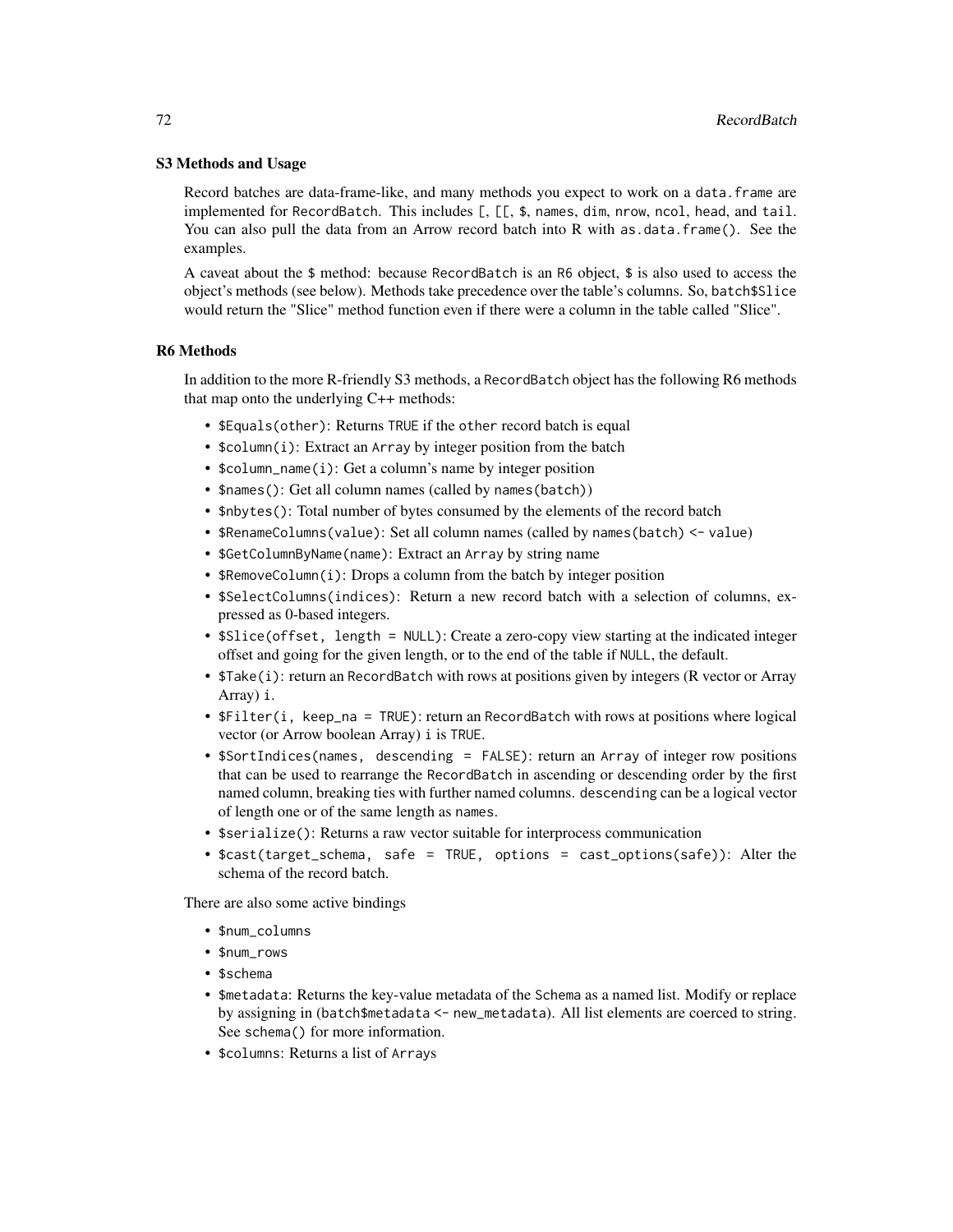# <span id="page-72-0"></span>RecordBatchReader 73

#### Examples

```
batch <- record_batch(name = rownames(mtcars), mtcars)
dim(batch)
dim(head(batch))
names(batch)
batch$mpg
batch[["cyl"]]
as.data.frame(batch[4:8, c("gear", "hp", "wt")])
```
RecordBatchReader *RecordBatchReader classes*

#### Description

Apache Arrow defines two formats for [serializing data for interprocess communication \(IPC\):](https://arrow.apache.org/docs/format/Columnar.html#serialization-and-interprocess-communication-ipc) a "stream" format and a "file" format, known as Feather. RecordBatchStreamReader and RecordBatchFileReader are interfaces for accessing record batches from input sources in those formats, respectively.

For guidance on how to use these classes, see the examples section.

#### Factory

The RecordBatchFileReader\$create() and RecordBatchStreamReader\$create() factory methods instantiate the object and take a single argument, named according to the class:

- file A character file name, raw vector, or Arrow file connection object (e.g. [RandomAccess-](#page-43-0)[File\)](#page-43-0).
- stream A raw vector, [Buffer,](#page-13-0) or [InputStream.](#page-43-1)

# Methods

- \$read\_next\_batch(): Returns a RecordBatch, iterating through the Reader. If there are no further batches in the Reader, it returns NULL.
- \$schema: Returns a [Schema](#page-78-0) (active binding)
- \$batches(): Returns a list of RecordBatches
- \$read\_table(): Collects the reader's RecordBatches into a [Table](#page-79-0)
- \$get\_batch(i): For RecordBatchFileReader, return a particular batch by an integer index.
- \$num\_record\_batches(): For RecordBatchFileReader, see how many batches are in the file.

#### See Also

[read\\_ipc\\_stream\(\)](#page-61-0) and [read\\_feather\(\)](#page-66-0) provide a much simpler interface for reading data from these formats and are sufficient for many use cases.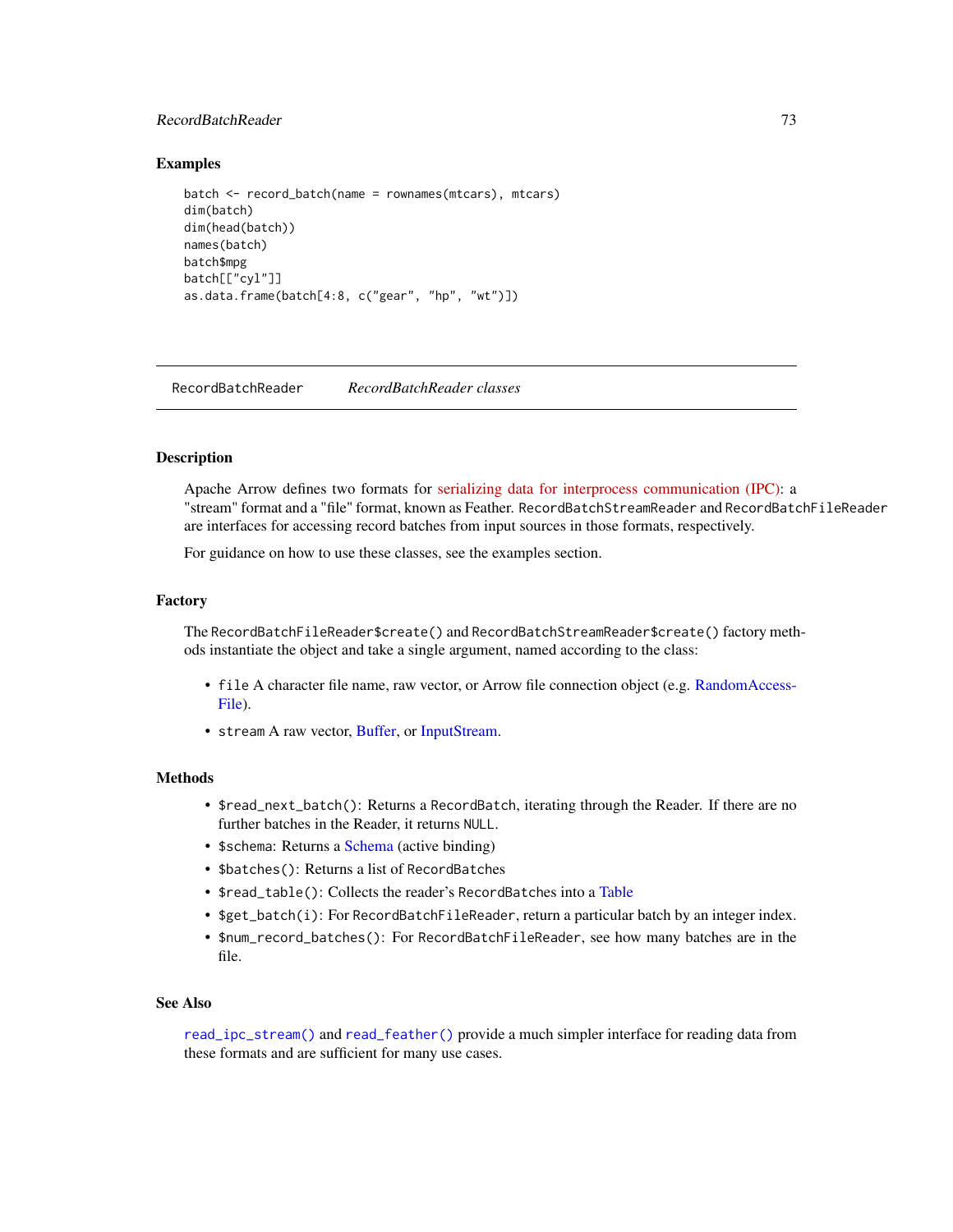# Examples

```
tf <- tempfile()
on.exit(unlink(tf))
batch <- record_batch(chickwts)
# This opens a connection to the file in Arrow
file_obj <- FileOutputStream$create(tf)
# Pass that to a RecordBatchWriter to write data conforming to a schema
writer <- RecordBatchFileWriter$create(file_obj, batch$schema)
writer$write(batch)
# You may write additional batches to the stream, provided that they have
# the same schema.
# Call "close" on the writer to indicate end-of-file/stream
writer$close()
# Then, close the connection--closing the IPC message does not close the file
file_obj$close()
# Now, we have a file we can read from. Same pattern: open file connection,
# then pass it to a RecordBatchReader
read_file_obj <- ReadableFile$create(tf)
reader <- RecordBatchFileReader$create(read_file_obj)
# RecordBatchFileReader knows how many batches it has (StreamReader does not)
reader$num_record_batches
# We could consume the Reader by calling $read_next_batch() until all are,
# consumed, or we can call $read_table() to pull them all into a Table
tab <- reader$read_table()
# Call as.data.frame to turn that Table into an R data.frame
df <- as.data.frame(tab)
# This should be the same data we sent
all.equal(df, chickwts, check.attributes = FALSE)
# Unlike the Writers, we don't have to close RecordBatchReaders,
# but we do still need to close the file connection
read_file_obj$close()
```
<span id="page-73-0"></span>RecordBatchWriter *RecordBatchWriter classes*

#### Description

Apache Arrow defines two formats for [serializing data for interprocess communication \(IPC\):](https://arrow.apache.org/docs/format/Columnar.html#serialization-and-interprocess-communication-ipc) a "stream" format and a "file" format, known as Feather. RecordBatchStreamWriter and RecordBatchFileWriter are interfaces for writing record batches to those formats, respectively.

For guidance on how to use these classes, see the examples section.

#### Factory

The RecordBatchFileWriter\$create() and RecordBatchStreamWriter\$create() factory methods instantiate the object and take the following arguments:

<span id="page-73-1"></span>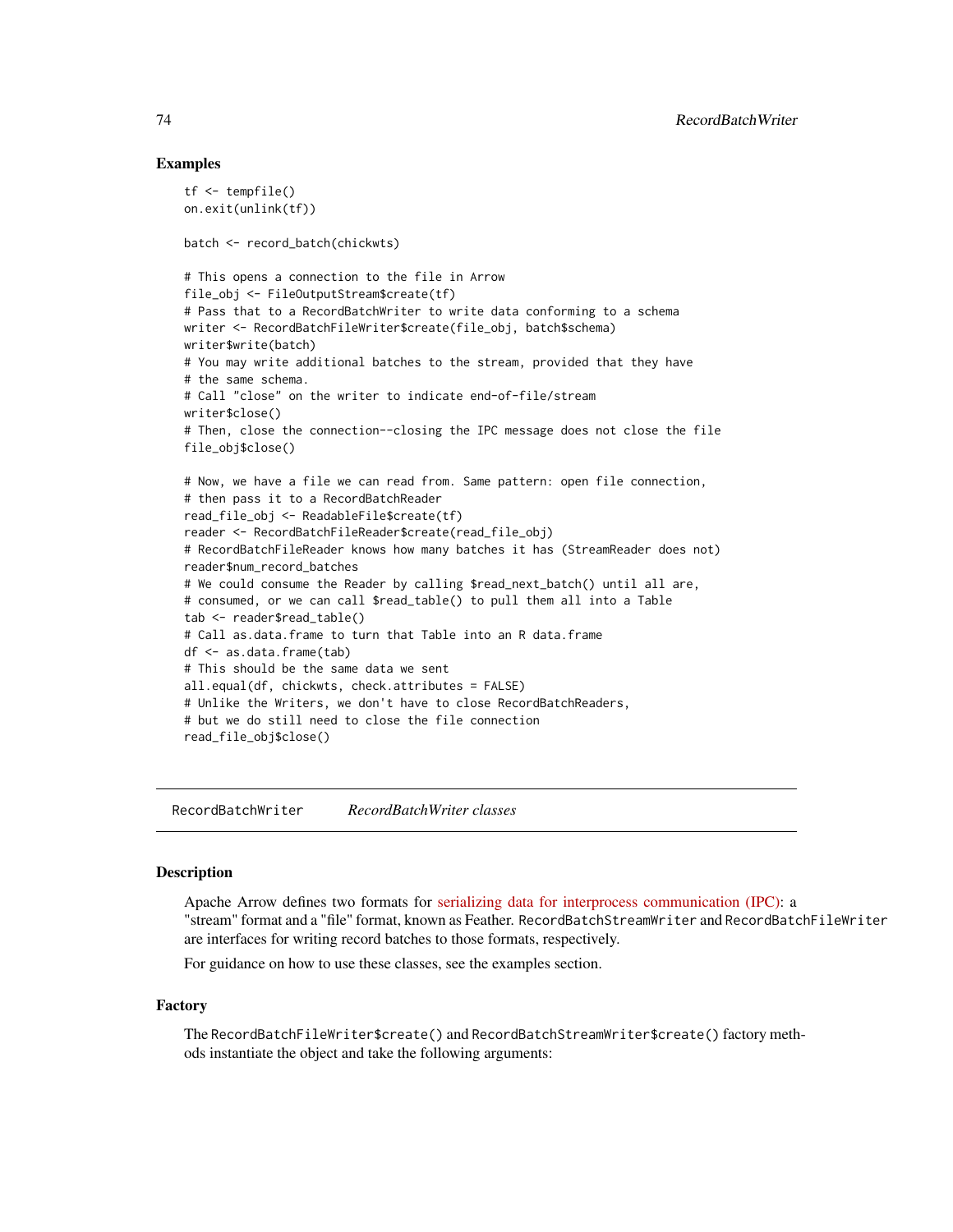#### <span id="page-74-0"></span>RecordBatchWriter 75

- sink An OutputStream
- schema A [Schema](#page-78-0) for the data to be written
- use\_legacy\_format logical: write data formatted so that Arrow libraries versions 0.14 and lower can read it. Default is FALSE. You can also enable this by setting the environment variable ARROW\_PRE\_0\_15\_IPC\_FORMAT=1.
- metadata\_version: A string like "V5" or the equivalent integer indicating the Arrow IPC MetadataVersion. Default (NULL) will use the latest version, unless the environment variable ARROW\_PRE\_1\_0\_METADATA\_VERSION=1, in which case it will be V4.

#### **Methods**

- $\frac{1}{2}$  Swrite(x): Write a [RecordBatch,](#page-70-0) [Table,](#page-79-0) or data. frame, dispatching to the methods below appropriately
- \$write\_batch(batch): Write a RecordBatch to stream
- \$write\_table(table): Write a Table to stream
- \$close(): close stream. Note that this indicates end-of-file or end-of-stream–it does not close the connection to the sink. That needs to be closed separately.

#### See Also

[write\\_ipc\\_stream\(\)](#page-85-0) and [write\\_feather\(\)](#page-89-0) provide a much simpler interface for writing data to these formats and are sufficient for many use cases. [write\\_to\\_raw\(\)](#page-93-0) is a version that serializes data to a buffer.

#### Examples

```
tf <- tempfile()
on.exit(unlink(tf))
batch <- record_batch(chickwts)
# This opens a connection to the file in Arrow
file_obj <- FileOutputStream$create(tf)
# Pass that to a RecordBatchWriter to write data conforming to a schema
writer <- RecordBatchFileWriter$create(file_obj, batch$schema)
writer$write(batch)
# You may write additional batches to the stream, provided that they have
# the same schema.
# Call "close" on the writer to indicate end-of-file/stream
writer$close()
# Then, close the connection--closing the IPC message does not close the file
file_obj$close()
# Now, we have a file we can read from. Same pattern: open file connection,
# then pass it to a RecordBatchReader
read_file_obj <- ReadableFile$create(tf)
reader <- RecordBatchFileReader$create(read_file_obj)
# RecordBatchFileReader knows how many batches it has (StreamReader does not)
reader$num_record_batches
```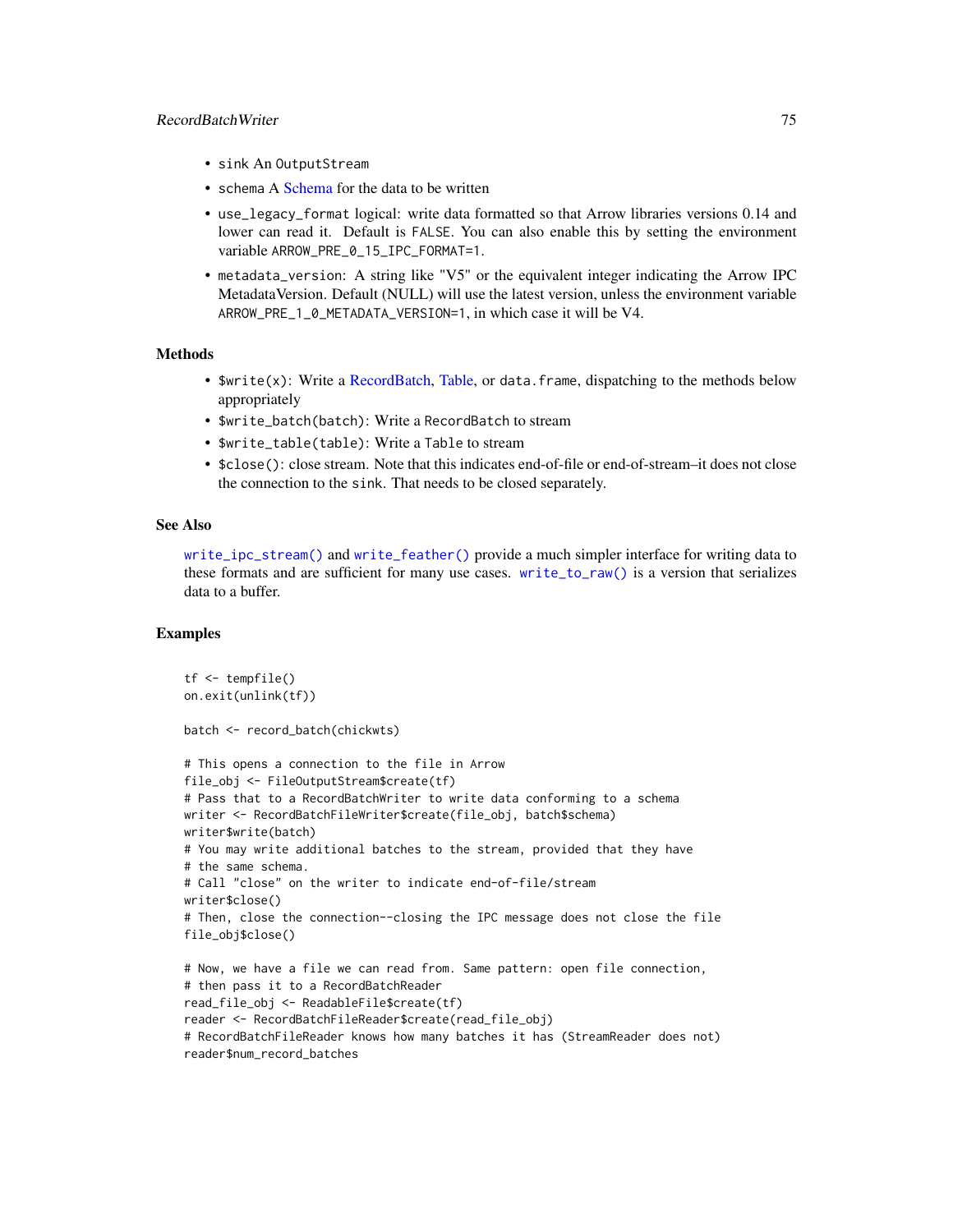```
# We could consume the Reader by calling $read_next_batch() until all are,
# consumed, or we can call $read_table() to pull them all into a Table
tab <- reader$read_table()
# Call as.data.frame to turn that Table into an R data.frame
df <- as.data.frame(tab)
# This should be the same data we sent
all.equal(df, chickwts, check.attributes = FALSE)
# Unlike the Writers, we don't have to close RecordBatchReaders,
# but we do still need to close the file connection
read_file_obj$close()
```
#### s3\_bucket *Connect to an AWS S3 bucket*

#### Description

s3\_bucket() is a convenience function to create an S3FileSystem object that automatically detects the bucket's AWS region and holding onto the its relative path.

#### Usage

```
s3_bucket(bucket, ...)
```
# Arguments

| bucket   | string S3 bucket name or path                                   |
|----------|-----------------------------------------------------------------|
| $\cdots$ | Additional connection options, passed to S3FileSystem\$create() |

# Value

A SubTreeFileSystem containing an S3FileSystem and the bucket's relative path. Note that this function's success does not guarantee that you are authorized to access the bucket's contents.

#### Examples

bucket <- s3\_bucket("ursa-labs-taxi-data")

<span id="page-75-0"></span>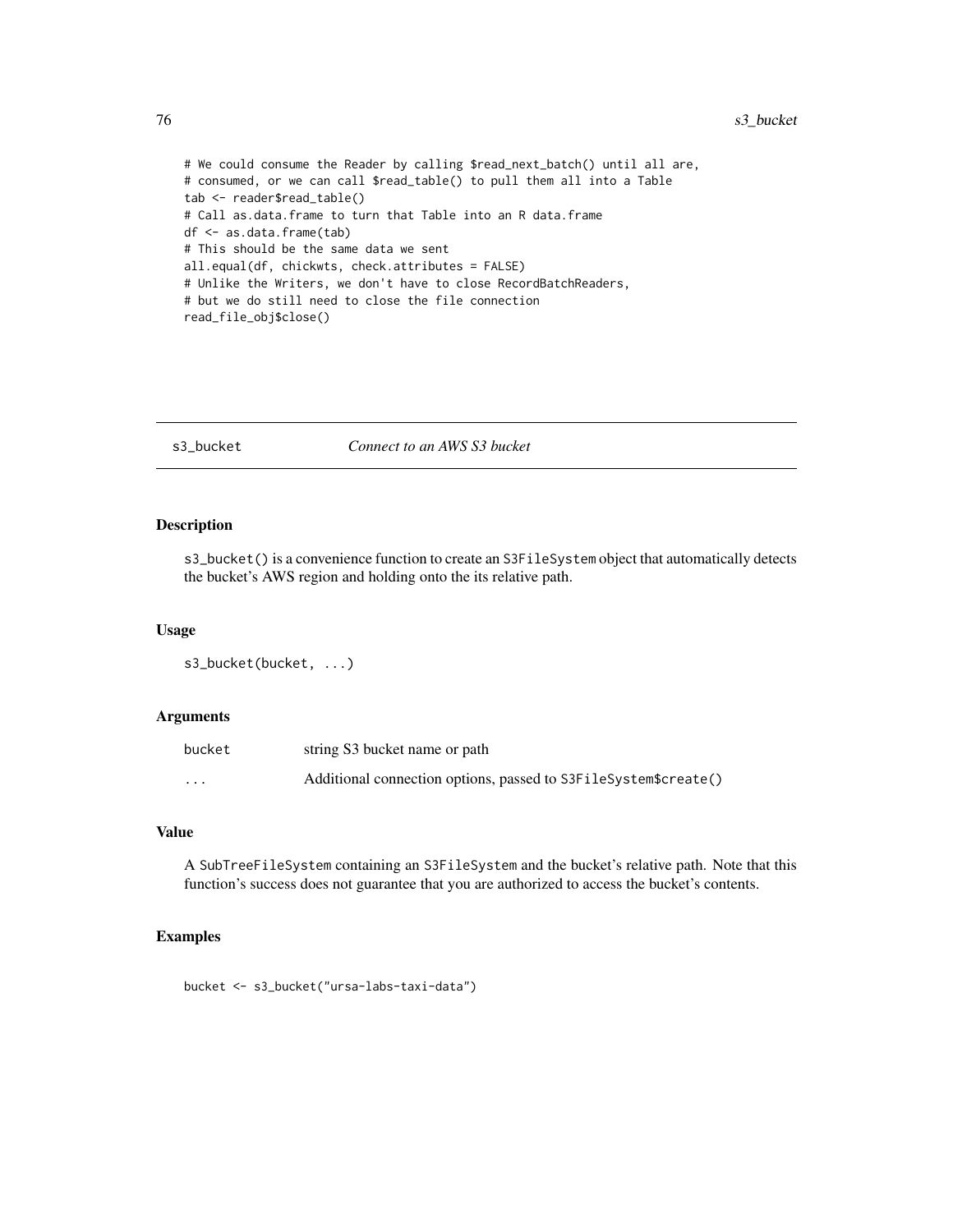<span id="page-76-0"></span>

#### Description

A Scalar holds a single value of an Arrow type.

# Factory

The Scalar\$create() factory method instantiates a Scalar and takes the following arguments:

- x: an R vector, list, or data.frame
- type: an optional [data type](#page-24-0) for x. If omitted, the type will be inferred from the data.

#### Usage

```
a <- Scalar$create(x)
length(a)
```
print(a)  $a == a$ 

#### Methods

- \$ToString(): convert to a string
- \$as\_vector(): convert to an R vector
- \$as\_array(): convert to an Arrow Array
- \$Equals(other): is this Scalar equal to other
- \$ApproxEquals(other): is this Scalar approximately equal to other
- \$is\_valid: is this Scalar valid
- \$null\_count: number of invalid values 1 or 0
- \$type: Scalar type
- \$cast(target\_type, safe = TRUE, options = cast\_options(safe)): cast value to a different type

# Examples

```
Scalar$create(pi)
Scalar$create(404)
# If you pass a vector into Scalar$create, you get a list containing your items
Scalar$create(c(1, 2, 3))
# Comparisons
my_scalar <- Scalar$create(99)
my_scalar$ApproxEquals(Scalar$create(99.00001)) # FALSE
my_scalar$ApproxEquals(Scalar$create(99.000009)) # TRUE
```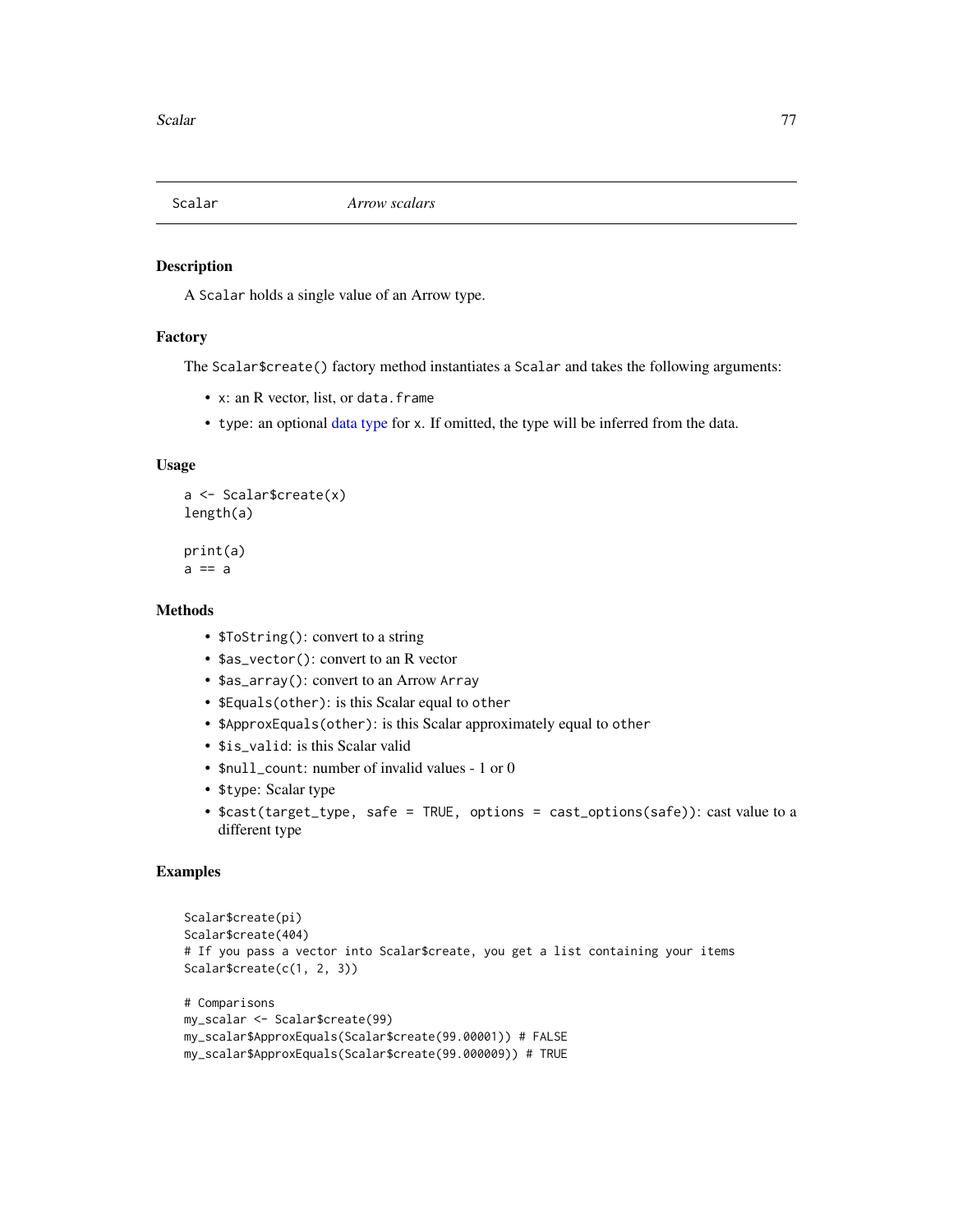<span id="page-77-0"></span>**78** Scanner School Scanner School Scanner Scanner Scanner Scanner Scanner Scanner Scanner

```
my_scalar$Equals(Scalar$create(99.000009)) # FALSE
my_scalar$Equals(Scalar$create(99L)) # FALSE (types don't match)
my_scalar$ToString()
```
Scanner *Scan the contents of a dataset*

#### **Description**

A Scanner iterates over a [Dataset'](#page-28-0)s fragments and returns data according to given row filtering and column projection. A ScannerBuilder can help create one.

# Factory

Scanner\$create() wraps the ScannerBuilder interface to make a Scanner. It takes the following arguments:

- dataset: A Dataset or arrow\_dplyr\_query object, as returned by the dplyr methods on Dataset.
- projection: A character vector of column names to select columns or a named list of expressions
- filter: A Expression to filter the scanned rows by, or TRUE (default) to keep all rows.
- use\_threads: logical: should scanning use multithreading? Default TRUE
- use\_async: logical: deprecated, this field no longer has any effect on behavior.
- ...: Additional arguments, currently ignored

#### Methods

ScannerBuilder has the following methods:

- \$Project(cols): Indicate that the scan should only return columns given by cols, a character vector of column names
- \$Filter(expr): Filter rows by an [Expression.](#page-32-0)
- \$UseThreads(threads): logical: should the scan use multithreading? The method's default input is TRUE, but you must call the method to enable multithreading because the scanner default is FALSE.
- \$UseAsync(use\_async): logical: deprecated, has no effect
- \$BatchSize(batch\_size): integer: Maximum row count of scanned record batches, default is 32K. If scanned record batches are overflowing memory then this method can be called to reduce their size.
- \$schema: Active binding, returns the [Schema](#page-78-0) of the Dataset
- \$Finish(): Returns a Scanner

Scanner currently has a single method, \$ToTable(), which evaluates the query and returns an Arrow [Table.](#page-79-0)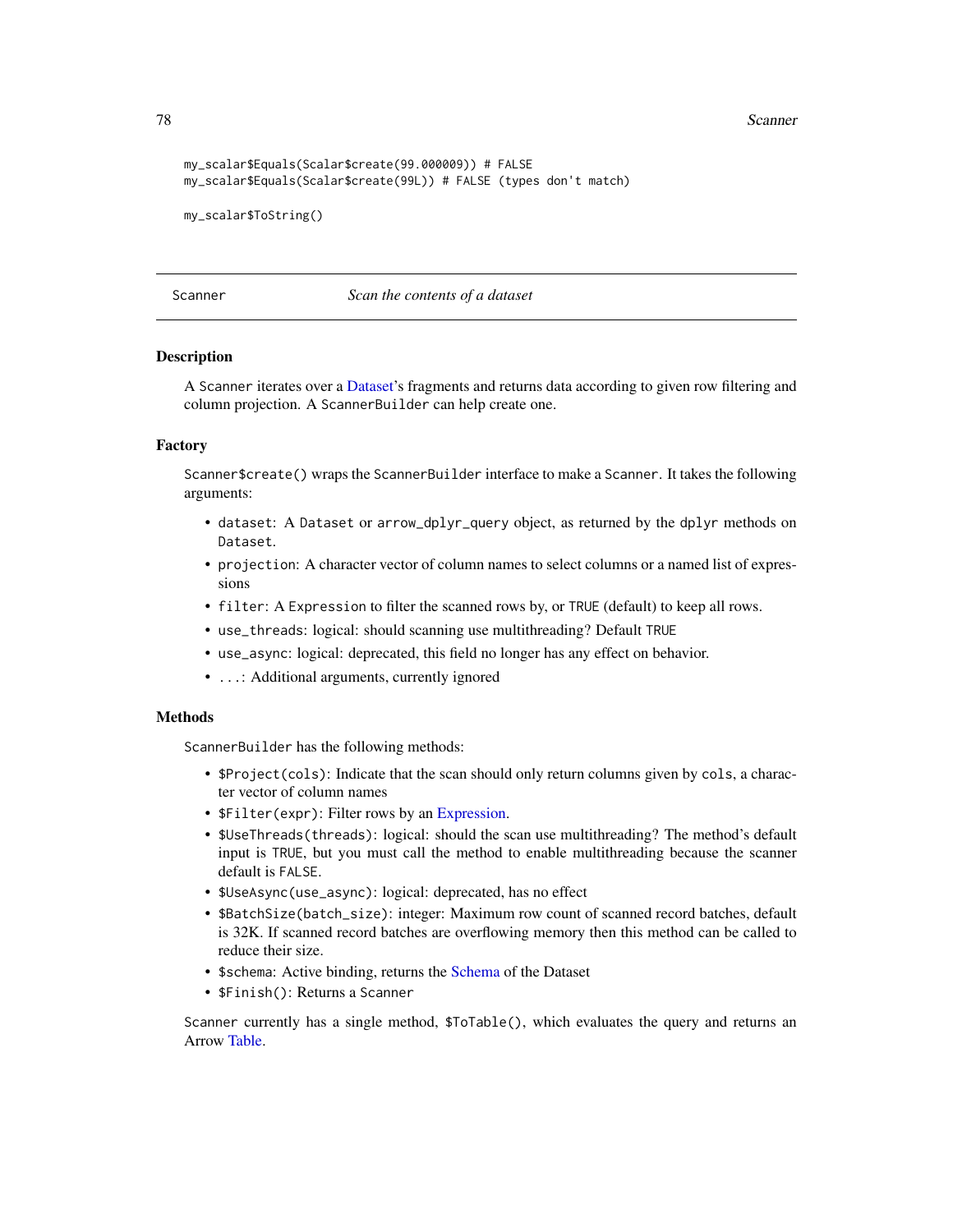<span id="page-78-1"></span><span id="page-78-0"></span>

#### **Description**

A Schema is an Arrow object containing [Fields](#page-34-0), which map names to Arrow [data types.](#page-24-0) Create a Schema when you want to convert an R data. frame to Arrow but don't want to rely on the default mapping of R types to Arrow types, such as when you want to choose a specific numeric precision, or when creating a [Dataset](#page-28-0) and you want to ensure a specific schema rather than inferring it from the various files.

Many Arrow objects, including [Table](#page-79-0) and [Dataset,](#page-28-0) have a \$schema method (active binding) that lets you access their schema.

#### Usage

schema(...)

### Arguments

... [fields](#page-34-1) or field name[/data type](#page-24-0) pairs

#### Methods

- \$ToString(): convert to a string
- \$field(i): returns the field at index i (0-based)
- \$GetFieldByName(x): returns the field with name x
- \$WithMetadata(metadata): returns a new Schema with the key-value metadata set. Note that all list elements in metadata will be coerced to character.

#### Active bindings

- \$names: returns the field names (called in names(Schema))
- \$num\_fields: returns the number of fields (called in length(Schema))
- \$fields: returns the list of Fields in the Schema, suitable for iterating over
- \$HasMetadata: logical: does this Schema have extra metadata?
- \$metadata: returns the key-value metadata as a named list. Modify or replace by assigning in (sch\$metadata <- new\_metadata). All list elements are coerced to string.

#### R Metadata

When converting a data.frame to an Arrow Table or RecordBatch, attributes from the data.frame are saved alongside tables so that the object can be reconstructed faithfully in R (e.g. with as  $data.f$ rame()). This metadata can be both at the top-level of the data. frame (e.g.  $attribute(gf)$ ) or at the column (e.g. attributes(df\$col\_a)) or for list columns only: element level (e.g. attributes(df[1, "col\_a"])). For example, this allows for storing haven columns in a table and being able to faithfully re-create them when pulled back into R. This metadata is separate from the schema (column names and types) which is compatible with other Arrow clients. The R metadata is only read by R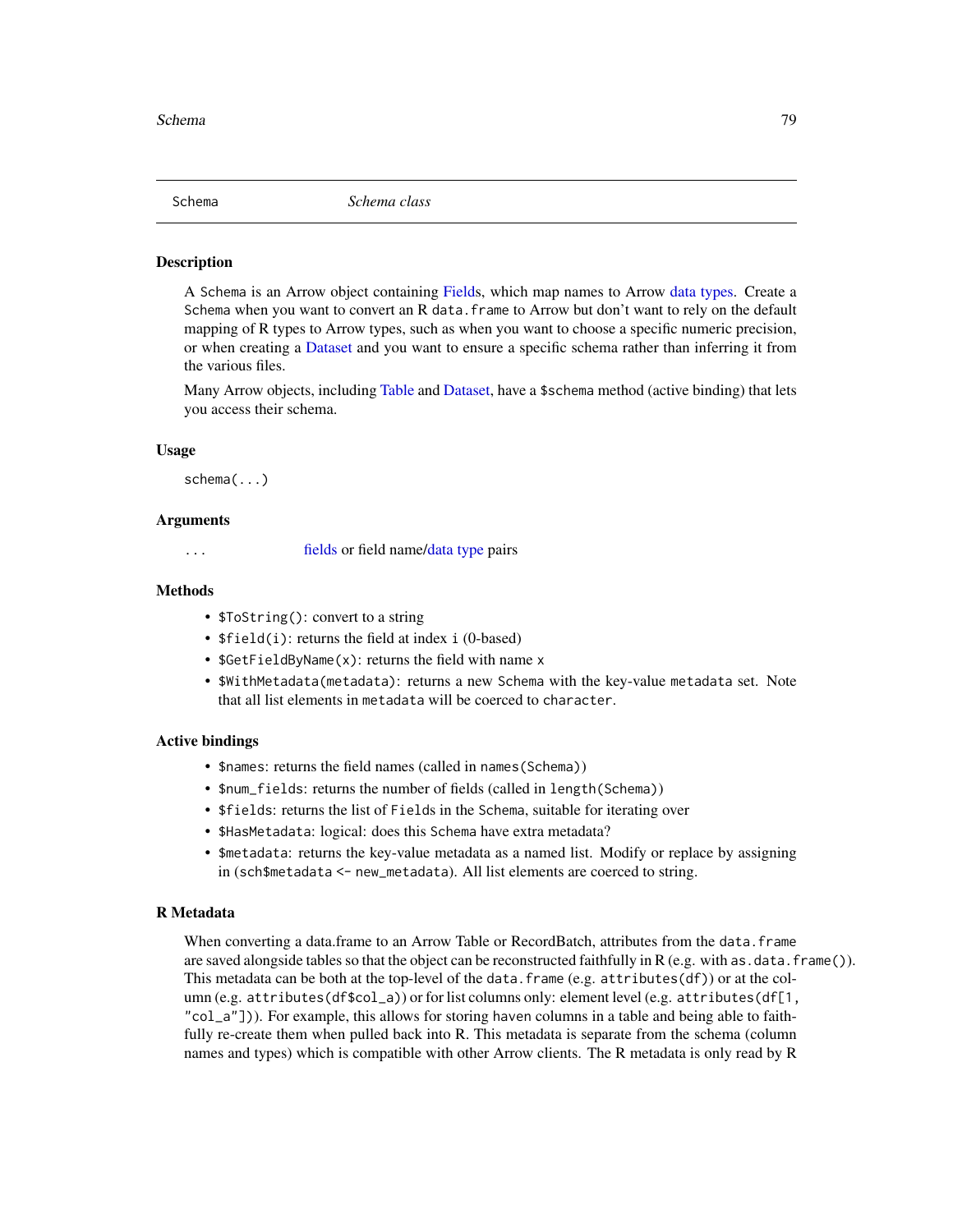and is ignored by other clients (e.g. Pandas has its own custom metadata). This metadata is stored in \$metadata\$r.

Since Schema metadata keys and values must be strings, this metadata is saved by serializing R's attribute list structure to a string. If the serialized metadata exceeds 100Kb in size, by default it is compressed starting in version 3.0.0. To disable this compression (e.g. for tables that are compatible with Arrow versions before 3.0.0 and include large amounts of metadata), set the option arrow.compress\_metadata to FALSE. Files with compressed metadata are readable by older versions of arrow, but the metadata is dropped.

#### Examples

```
schema(a = int32(), b = float64())schema(
 field("b", double()),
 field("c", bool(), nullable = FALSE),
 field("d", string())
\mathcal{L}df <- data.frame(col1 = 2:4, col2 = c(0.1, 0.3, 0.5))
tab1 <- arrow_table(df)
tab1$schema
tab2 <- arrow_table(df, schema = schema(col1 = int8(), col2 = float32()))
tab2$schema
```
<span id="page-79-0"></span>

| Table | Table class |
|-------|-------------|
|       |             |

#### Description

A Table is a sequence of [chunked arrays.](#page-15-0) They have a similar interface to [record batches,](#page-70-0) but they can be composed from multiple record batches or chunked arrays.

#### Usage

arrow\_table(..., schema = NULL)

#### Arguments

| $\cdots$ | A data frame or a named set of Arrays or vectors. If given a mixture of                                                                                   |
|----------|-----------------------------------------------------------------------------------------------------------------------------------------------------------|
|          | data. frames and named vectors, the inputs will be autospliced together (see<br>examples). Alternatively, you can provide a single Arrow IPC InputStream, |
|          | Message, Buffer, or R raw object containing a Buffer.                                                                                                     |
| schema   | a Schema, or NULL (the default) to infer the schema from the data in $\dots$ . When<br>providing an Arrow IPC buffer, schema is required.                 |

<span id="page-79-1"></span>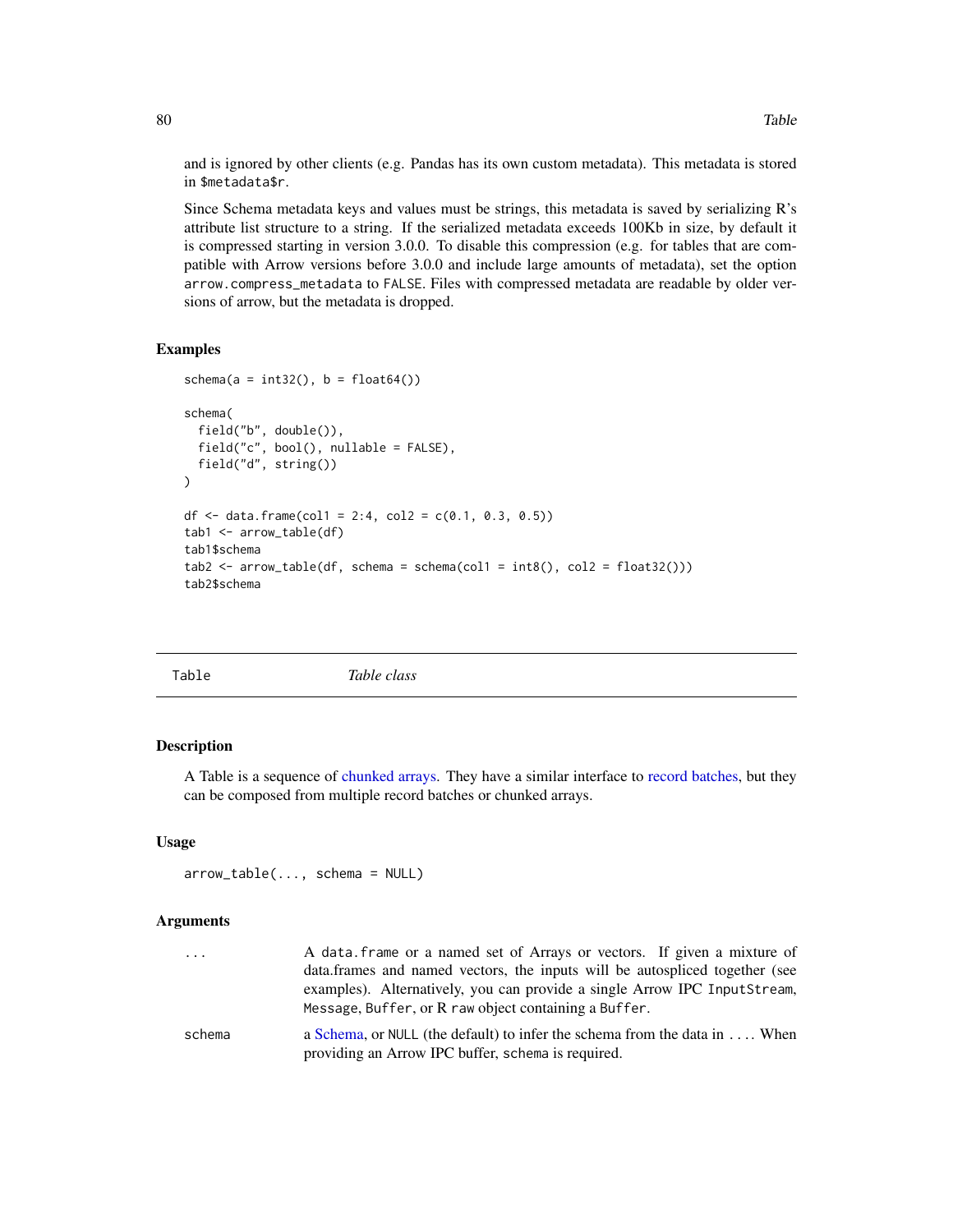#### S3 Methods and Usage

Tables are data-frame-like, and many methods you expect to work on a data.frame are implemented for Table. This includes [, [[, \$, names, dim, nrow, ncol, head, and tail. You can also pull the data from an Arrow table into R with as .data.frame(). See the examples.

A caveat about the  $\frac{1}{2}$  method: because Table is an R6 object,  $\frac{1}{2}$  is also used to access the object's methods (see below). Methods take precedence over the table's columns. So, tab\$Slice would return the "Slice" method function even if there were a column in the table called "Slice".

#### R6 Methods

In addition to the more R-friendly S3 methods, a Table object has the following R6 methods that map onto the underlying C++ methods:

- \$column(i): Extract a ChunkedArray by integer position from the table
- \$ColumnNames(): Get all column names (called by names(tab))
- \$nbytes(): Total number of bytes consumed by the elements of the table
- \$RenameColumns(value): Set all column names (called by names(tab) <- value)
- \$GetColumnByName(name): Extract a ChunkedArray by string name
- \$field(i): Extract a Field from the table schema by integer position
- \$SelectColumns(indices): Return new Table with specified columns, expressed as 0-based integers.
- \$Slice(offset, length = NULL): Create a zero-copy view starting at the indicated integer offset and going for the given length, or to the end of the table if NULL, the default.
- \$Take(i): return an Table with rows at positions given by integers i. If i is an Arrow Array or ChunkedArray, it will be coerced to an R vector before taking.
- \$Filter(i, keep\_na = TRUE): return an Table with rows at positions where logical vector or Arrow boolean-type (Chunked)Array i is TRUE.
- \$SortIndices(names, descending = FALSE): return an Array of integer row positions that can be used to rearrange the Table in ascending or descending order by the first named column, breaking ties with further named columns. descending can be a logical vector of length one or of the same length as names.
- \$serialize(output\_stream, ...): Write the table to the given [OutputStream](#page-57-0)
- \$cast(target\_schema, safe = TRUE, options = cast\_options(safe)): Alter the schema of the record batch.

There are also some active bindings:

- \$num\_columns
- \$num\_rows
- \$schema
- \$metadata: Returns the key-value metadata of the Schema as a named list. Modify or replace by assigning in (tab\$metadata <- new\_metadata). All list elements are coerced to string. See schema() for more information.
- \$columns: Returns a list of ChunkedArrays

#### <span id="page-80-0"></span>Table 81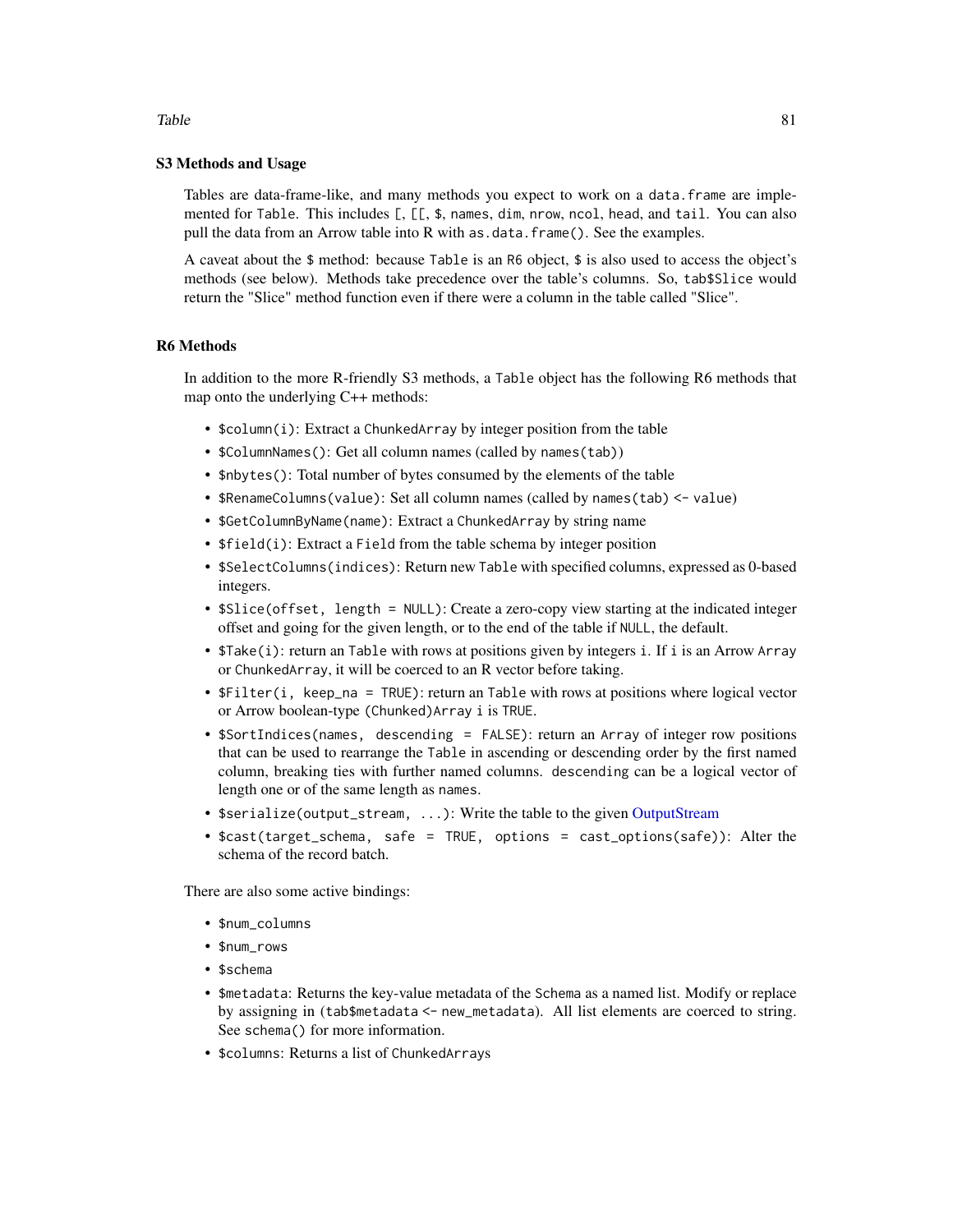<span id="page-81-0"></span>82 to\_arrow to the control of the control of the control of the control of the control of the control of the control of the control of the control of the control of the control of the control of the control of the control

#### Examples

```
tbl <- arrow_table(name = rownames(mtcars), mtcars)
dim(tbl)
dim(head(tbl))
names(tbl)
tbl$mpg
tbl[["cyl"]]
as.data.frame(tbl[4:8, c("gear", "hp", "wt")])
```
to\_arrow *Create an Arrow object from others*

# Description

This can be used in pipelines that pass data back and forth between Arrow and other processes (like DuckDB).

# Usage

to\_arrow(.data, as\_arrow\_query = TRUE)

#### Arguments

| .data | the object to be converted                                                                                |  |
|-------|-----------------------------------------------------------------------------------------------------------|--|
|       | as_arrow_query should the returned object be wrapped as an arrow_dplyr_query? (logical,<br>default: TRUE) |  |

# Value

a RecordBatchReader object, wrapped as an arrow dplyr query which can be used in dplyr pipelines.

# Examples

```
library(dplyr)
```
collect()

ds <- InMemoryDataset\$create(mtcars)

```
ds %>%
  filter(mpg < 30) %>%
  to_duckdb() %>%
  group_by(cyl) %>%
  summarize(mean_mpg = mean(mpg, na.rm = TRUE)) %>%
  to_arrow() %>%
```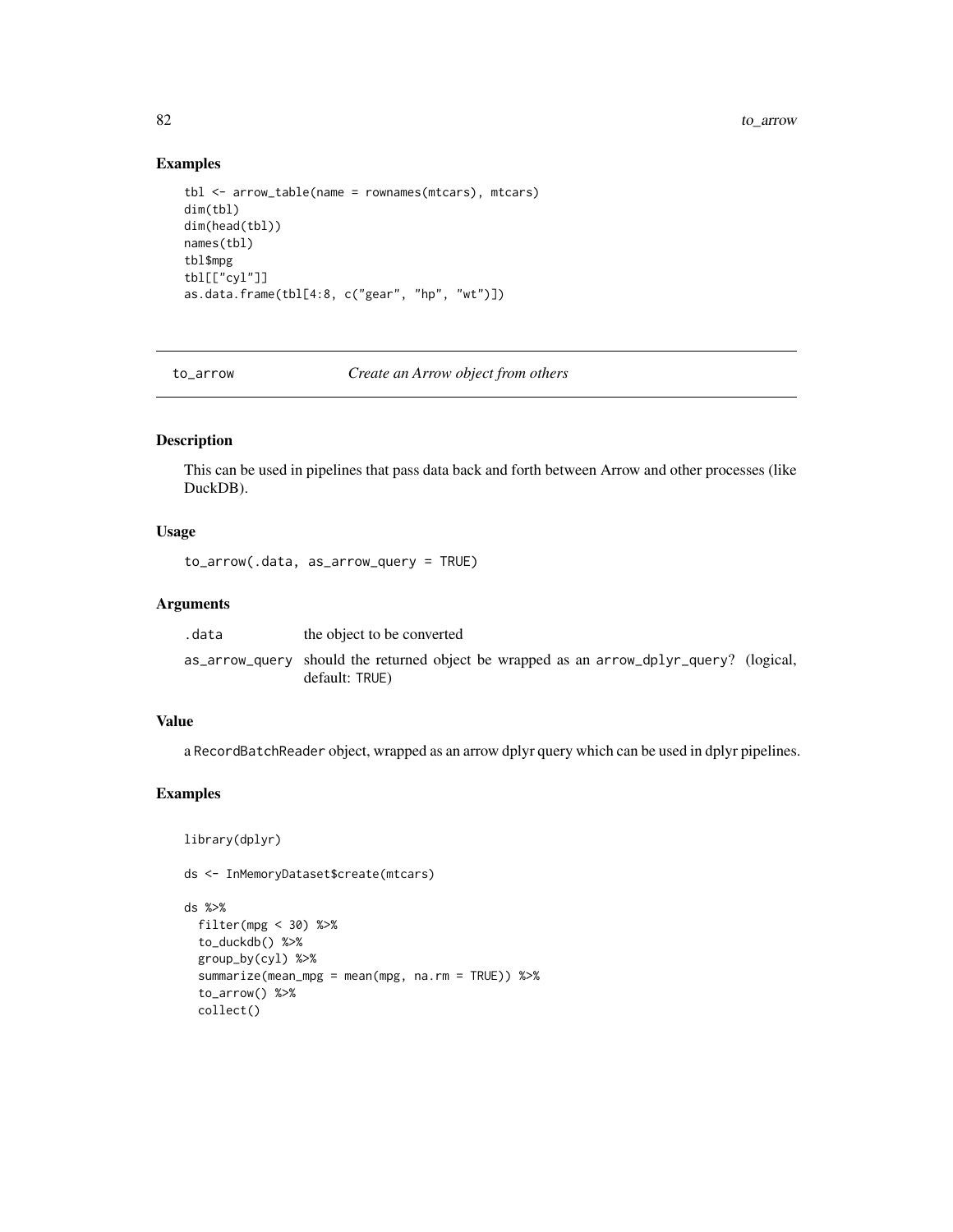<span id="page-82-0"></span>

#### Description

This will do the necessary configuration to create a (virtual) table in DuckDB that is backed by the Arrow object given. No data is copied or modified until collect() or compute() are called or a query is run against the table.

# Usage

```
to_duckdb(
  .data,
  con = arrow_duck_connection(),
  table_name = unique_arrow_tablename(),
  auto_disconnect = TRUE
)
```
#### Arguments

| .data           | the Arrow object (e.g. Dataset, Table) to use for the DuckDB table                                                             |  |
|-----------------|--------------------------------------------------------------------------------------------------------------------------------|--|
| con             | a DuckDB connection to use (default will create one and store it in options ("arrow_duck_con"))                                |  |
| table_name      | a name to use in DuckDB for this object. The default is a unique string "arrow_"<br>followed by numbers.                       |  |
| auto_disconnect |                                                                                                                                |  |
|                 | should the table be automatically cleaned up when the resulting object is re-<br>moved (and garbage collected)? Default: FALSE |  |

# Details

The result is a dbplyr-compatible object that can be used in d(b)plyr pipelines.

If auto\_disconnect = TRUE, the DuckDB table that is created will be configured to be unregistered when the tbl object is garbage collected. This is helpful if you don't want to have extra table objects in DuckDB after you've finished using them. Currently, this cleanup can, however, sometimes lead to hangs if tables are created and deleted in quick succession, hence the default value of FALSE

#### Value

A tbl of the new table in DuckDB

# Examples

library(dplyr)

ds <- InMemoryDataset\$create(mtcars)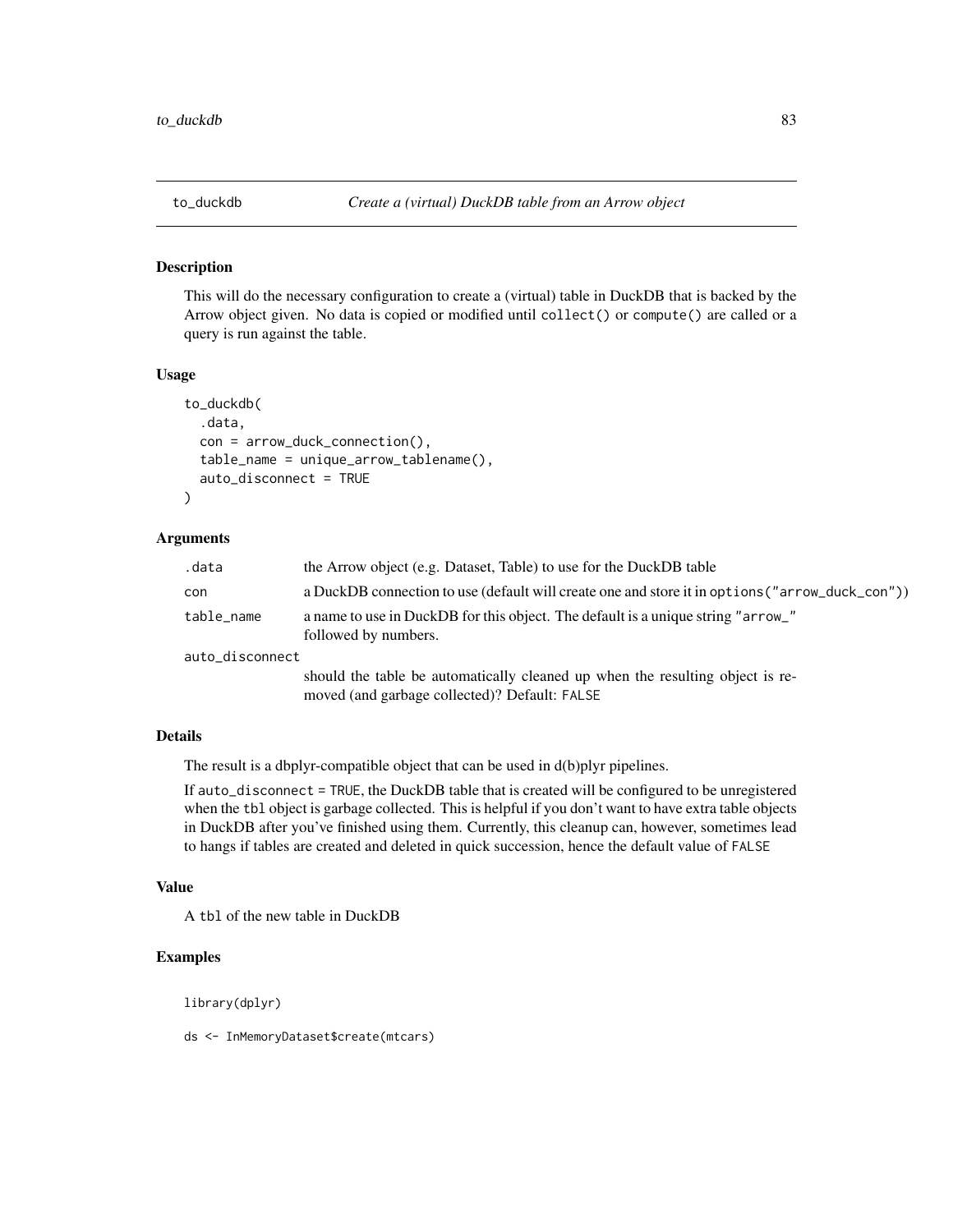```
ds %>%
  filter(mpg < 30) %>%
  to_duckdb() %>%
  group_by(cyl) %>%
  summarize(mean_mpg = mean(mpg, na.rm = TRUE))
```
unify\_schemas *Combine and harmonize schemas*

#### Description

Combine and harmonize schemas

# Usage

```
unify_schemas(..., schemas = list(...))
```
# Arguments

| $\cdots$ | Schemas to unify                 |
|----------|----------------------------------|
| schemas  | Alternatively, a list of schemas |

# Value

A Schema with the union of fields contained in the inputs, or NULL if any of schemas is NULL

#### Examples

 $a \leftarrow \text{ schema}(b = \text{double}(), c = \text{bool}())$  $z \le$  schema(b = double(),  $k = utf8()$ unify\_schemas(a, z)

value\_counts table *for Arrow objects*

# Description

This function tabulates the values in the array and returns a table of counts.

#### Usage

value\_counts(x)

#### Arguments

```
x Array or ChunkedArray
```
<span id="page-83-0"></span>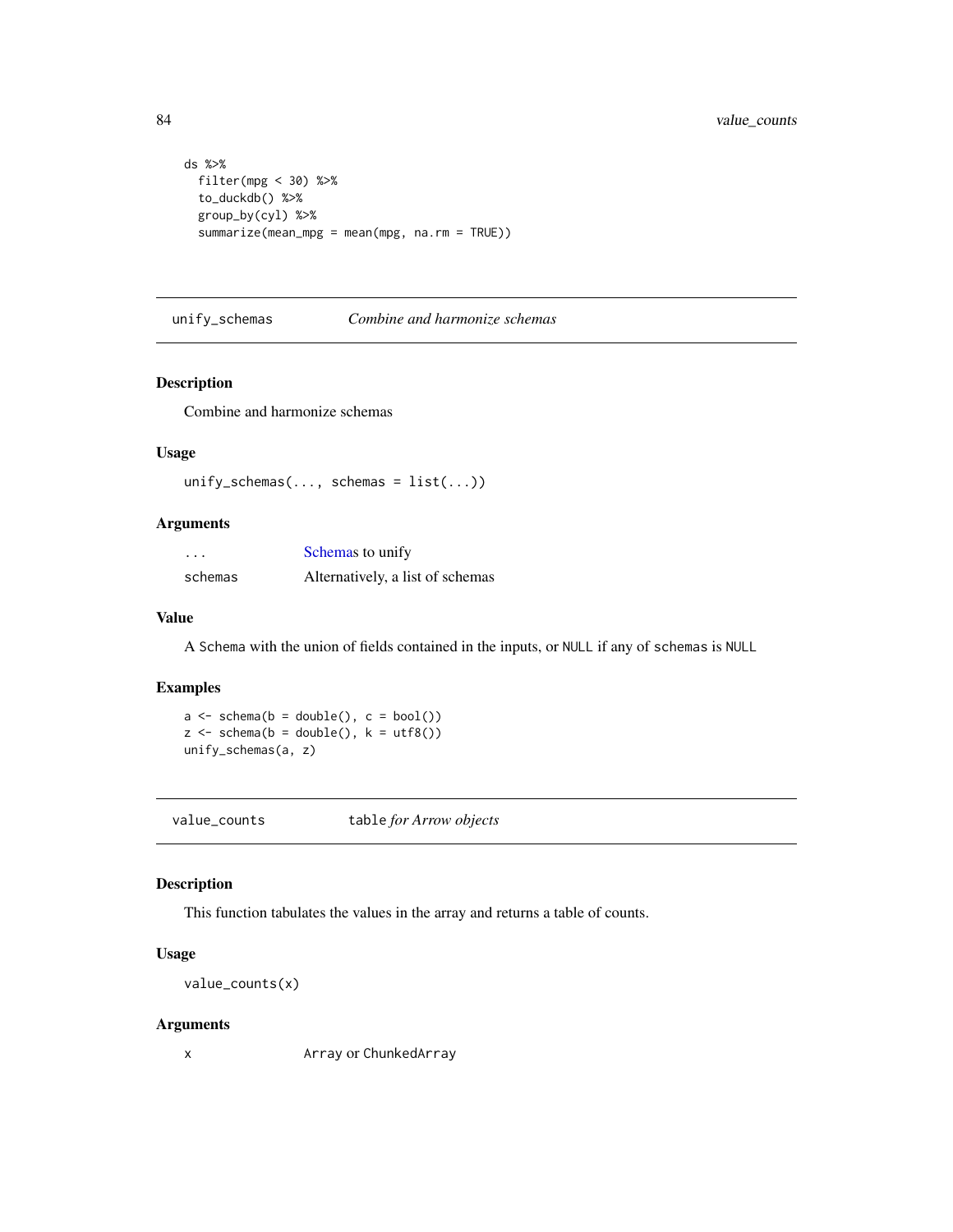<span id="page-84-1"></span>vctrs\_extension\_array 85

# Value

A StructArray containing "values" (same type as x) and "counts" Int64.

# Examples

```
cyl_vals <- Array$create(mtcars$cyl)
counts <- value_counts(cyl_vals)
```
<span id="page-84-0"></span>vctrs\_extension\_array *Extension type for generic typed vectors*

# Description

Most common R vector types are converted automatically to a suitable Arrow [data type](#page-24-0) without the need for an extension type. For vector types whose conversion is not suitably handled by default, you can create a [vctrs\\_extension\\_array\(\)](#page-84-0), which passes [vctrs::vec\\_data\(\)](#page-0-0) to Array\$create() and calls [vctrs::vec\\_restore\(\)](#page-0-0) when the [Array](#page-3-0) is converted back into an R vector.

#### Usage

```
vctrs_extension_array(x, ptype = vctrs::vec_ptype(x), storage_type = NULL)
```

```
vctrs_extension_type(x, storage_type = infer_type(vctrs::vec_data(x)))
```
# Arguments

| X            | A vctr (i.e., $vctrs$ : $vec_is()$ returns TRUE).                                                                                                                                                                                           |
|--------------|---------------------------------------------------------------------------------------------------------------------------------------------------------------------------------------------------------------------------------------------|
| ptype        | A vctrs:: $vec_p$ (), which is usually a zero-length version of the object<br>with the appropriate attributes set. This value will be serialized using serialize().<br>so it should not refer to any R object that can't be saved/reloaded. |
| storage_type | The data type of the underlying storage array.                                                                                                                                                                                              |

#### Value

- vctrs\_extension\_array() returns an [ExtensionArray](#page-32-1) instance with a vctrs\_extension\_type().
- vctrs\_extension\_type() returns an [ExtensionType](#page-32-2) instance for the extension name "arrow.r.vctrs".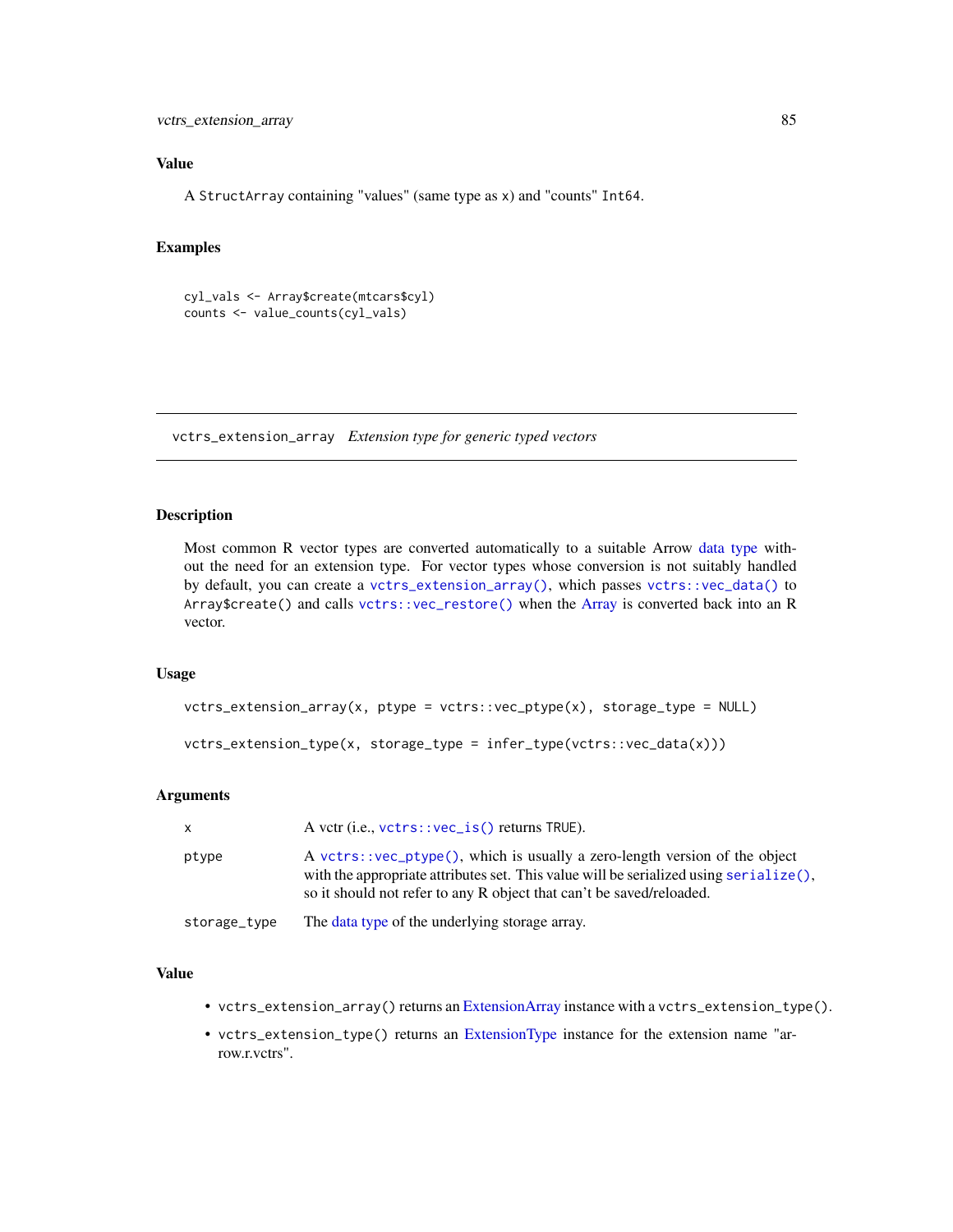#### Examples

```
(array <- vctrs_extension_array(as.POSIXlt("2022-01-02 03:45", tz = "UTC")))
array$type
as.vector(array)
temp_feather <- tempfile()
write_feather(arrow_table(col = array), temp_feather)
read_feather(temp_feather)
unlink(temp_feather)
```
write\_arrow *Write Arrow IPC stream format*

#### <span id="page-85-0"></span>Description

Apache Arrow defines two formats for [serializing data for interprocess communication \(IPC\):](https://arrow.apache.org/docs/format/Columnar.html#serialization-and-interprocess-communication-ipc) a "stream" format and a "file" format, known as Feather. write\_ipc\_stream() and [write\\_feather\(\)](#page-89-0) write those formats, respectively.

#### Usage

write\_arrow(x, sink, ...) write\_ipc\_stream(x, sink, ...)

#### Arguments

|                         | data.frame.RecordBatch.orTable                                                         |
|-------------------------|----------------------------------------------------------------------------------------|
| sink                    | A string file path, URI, or OutputStream, or path in a file system (SubTreeFileSystem) |
| $\cdot$ $\cdot$ $\cdot$ | extra parameters passed to write feather().                                            |

#### Details

write\_arrow(), a wrapper around write\_ipc\_stream() and write\_feather() with some nonstandard behavior, is deprecated. You should explicitly choose the function that will write the desired IPC format (stream or file) since either can be written to a file or OutputStream.

# Value

x, invisibly.

#### See Also

[write\\_feather\(\)](#page-89-0) for writing IPC files. [write\\_to\\_raw\(\)](#page-93-0) to serialize data to a buffer. [Record-](#page-73-0)[BatchWriter](#page-73-0) for a lower-level interface.

<span id="page-85-1"></span>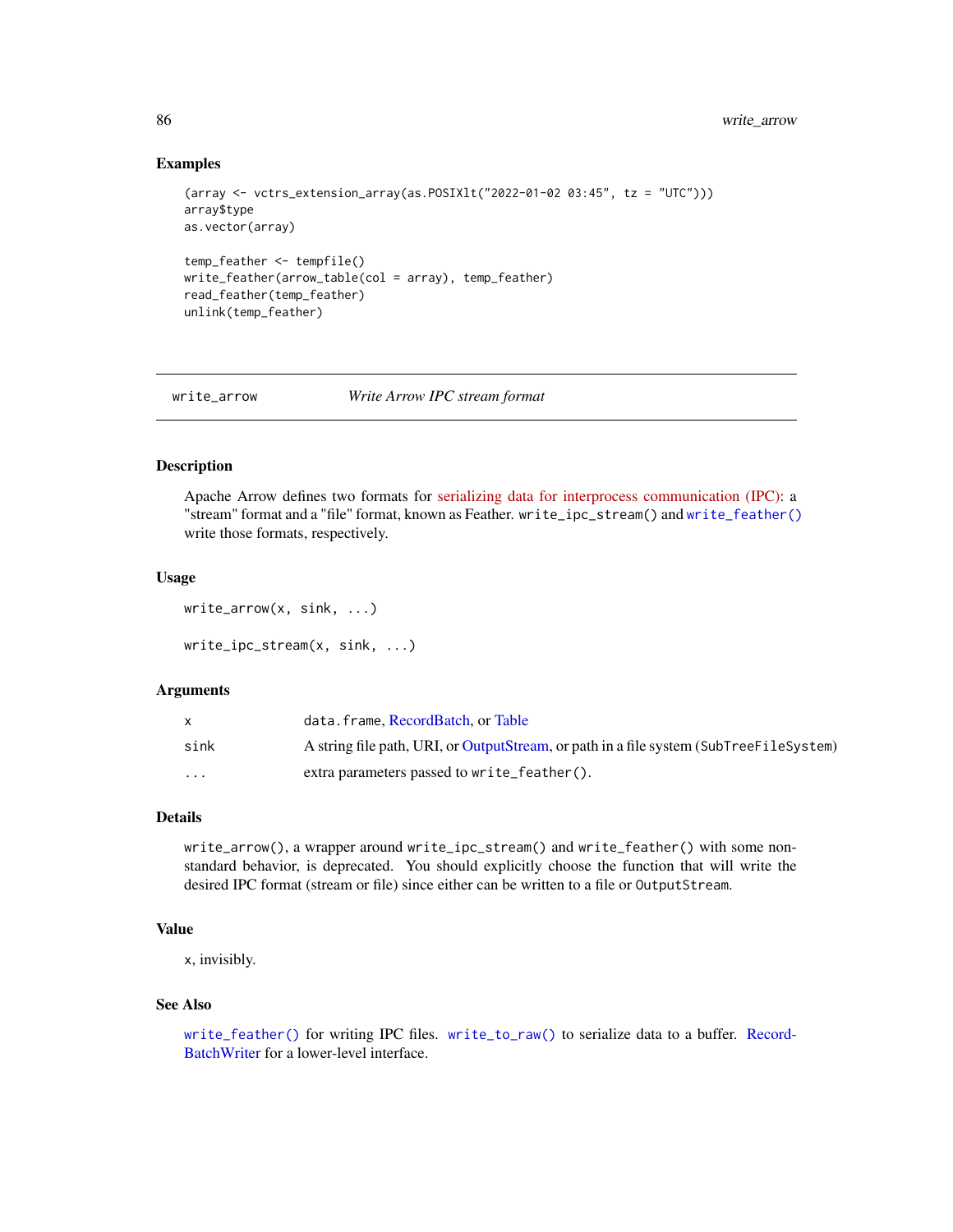<span id="page-86-0"></span>write\_csv\_arrow 87

# Examples

```
tf <- tempfile()
on.exit(unlink(tf))
write_ipc_stream(mtcars, tf)
```
write\_csv\_arrow *Write CSV file to disk*

# Description

Write CSV file to disk

# Usage

```
write_csv_arrow(
  x,
  sink,
 file = NULL,
  include_header = TRUE,
  col_names = NULL,
 batch_size = 1024L,
 write_options = NULL,
  ...
)
```
# Arguments

| X               | data.frame, RecordBatch, or Table                                                      |
|-----------------|----------------------------------------------------------------------------------------|
| sink            | A string file path, URI, or OutputStream, or path in a file system (SubTreeFileSystem) |
| file            | file name. Specify this or sink, not both.                                             |
|                 | include_header Whether to write an initial header line with column names               |
| $col$ $\_names$ | identical to include_header. Specify this or include_headers, not both.                |
| batch_size      | Maximum number of rows processed at a time. Default is 1024.                           |
| write_options   | see file reader options                                                                |
| $\cdots$        | additional parameters                                                                  |

# Value

The input x, invisibly. Note that if sink is an [OutputStream,](#page-57-0) the stream will be left open.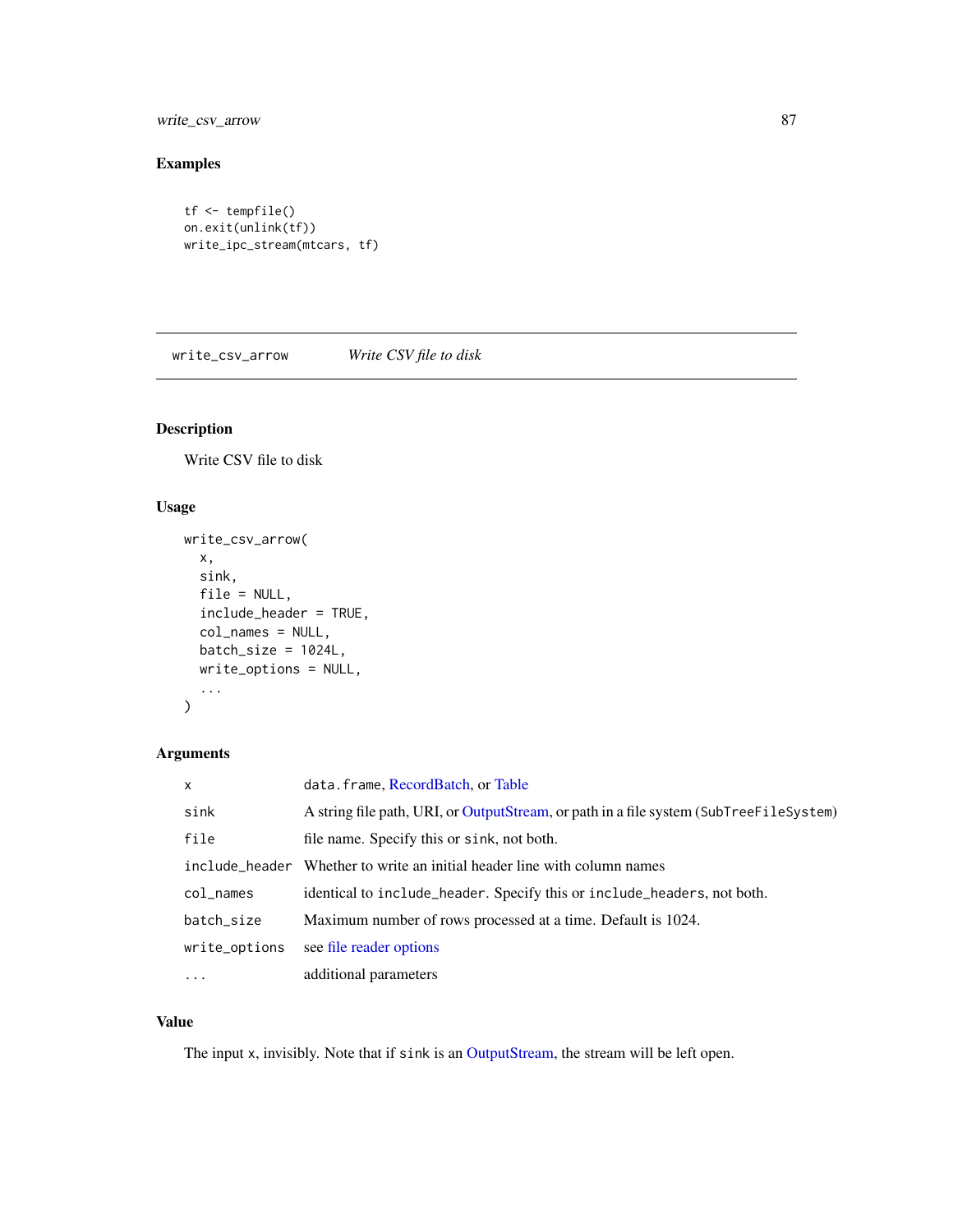# Examples

```
tf <- tempfile()
on.exit(unlink(tf))
write_csv_arrow(mtcars, tf)
```
write\_dataset *Write a dataset*

# Description

This function allows you to write a dataset. By writing to more efficient binary storage formats, and by specifying relevant partitioning, you can make it much faster to read and query.

# Usage

```
write_dataset(
 dataset,
 path,
 format = c("parquet", "feather", "arrow", "ipc", "csv"),
  partitioning = dplyr::group_vars(dataset),
 basename_template = paste0("part-{i}.", as.character(format)),
 hive_style = TRUE,
 existing_data_behavior = c("overwrite", "error", "delete_matching"),
 max_partitions = 1024L,
 max_open_files = 900L,
 max_rows_per_file = 0L,
 min_rows_per_group = 0L,
 max_rows_per_group = bitwShiftL(1, 20),
  ...
)
```
#### Arguments

| dataset      | Dataset, RecordBatch, Table, arrow_dplyr_query, or data. frame. If an arrow_dplyr_query,<br>the query will be evaluated and the result will be written. This means that you<br>can select(), filter(), mutate(), etc. to transform the data before it is writ-<br>ten if you need to. |
|--------------|---------------------------------------------------------------------------------------------------------------------------------------------------------------------------------------------------------------------------------------------------------------------------------------|
| path         | string path, URI, or SubTreeFileSystem referencing a directory to write to<br>(directory will be created if it does not exist)                                                                                                                                                        |
| format       | a string identifier of the file format. Default is to use "parquet" (see FileFormat)                                                                                                                                                                                                  |
| partitioning | Partitioning or a character vector of columns to use as partition keys (to be<br>written as path segments). Default is to use the current group_by() columns.                                                                                                                         |

<span id="page-87-0"></span>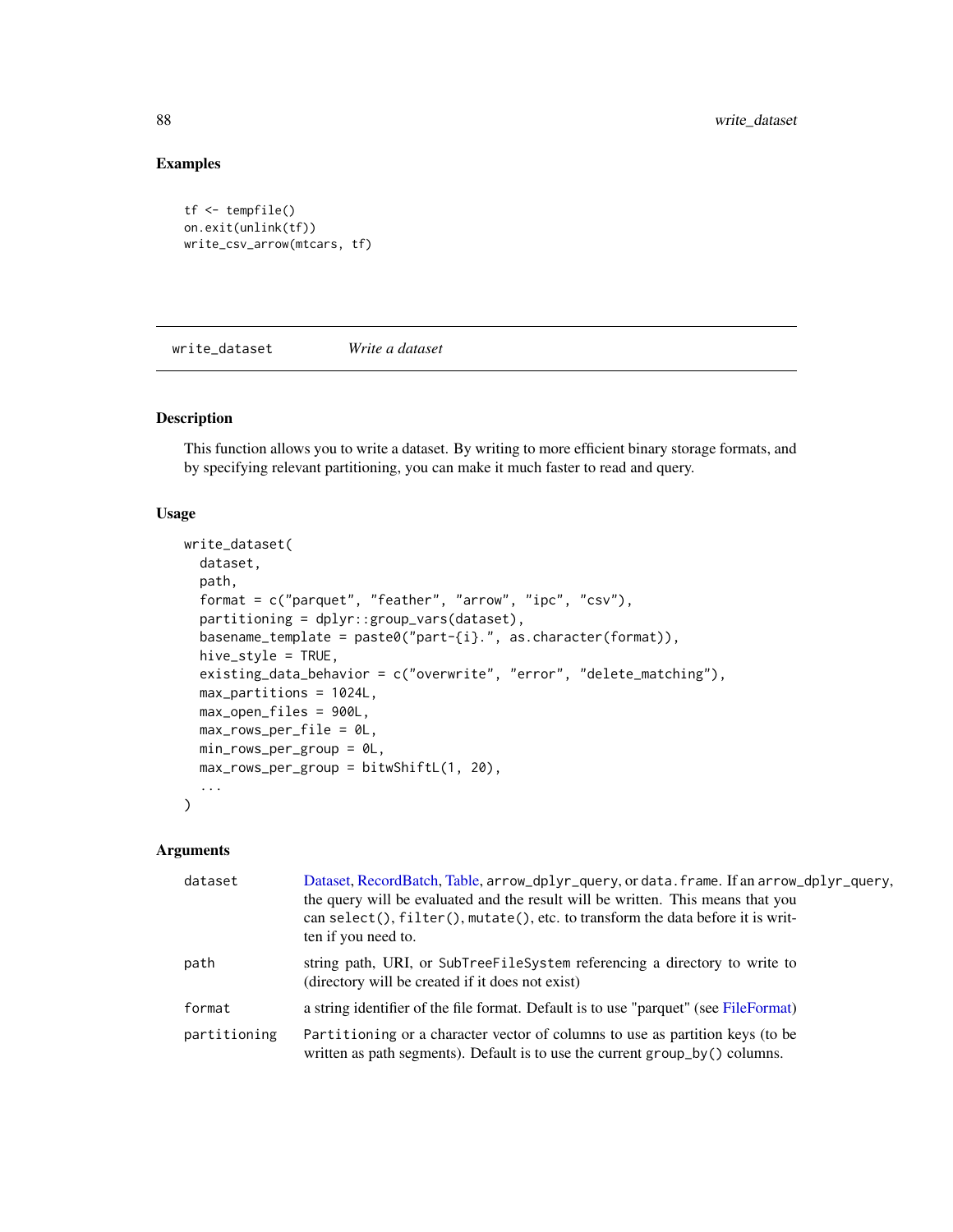<span id="page-88-0"></span>

| basename_template      |                                                                                                                                                                                                                                                                                                                                                                                                                                                                                                                            |
|------------------------|----------------------------------------------------------------------------------------------------------------------------------------------------------------------------------------------------------------------------------------------------------------------------------------------------------------------------------------------------------------------------------------------------------------------------------------------------------------------------------------------------------------------------|
|                        | string template for the names of files to be written. Must contain $"$ {i}", which<br>will be replaced with an autoincremented integer to generate basenames of datafiles.<br>For example, "part-{i}. feather" will yield "part-0. feather",                                                                                                                                                                                                                                                                               |
| hive_style             | logical: write partition segments as Hive-style (key1=value1/key2=value2/file.ext)<br>or as just bare values. Default is TRUE.                                                                                                                                                                                                                                                                                                                                                                                             |
| existing_data_behavior |                                                                                                                                                                                                                                                                                                                                                                                                                                                                                                                            |
|                        | The behavior to use when there is already data in the destination directory. Must<br>be one of "overwrite", "error", or "delete_matching".                                                                                                                                                                                                                                                                                                                                                                                 |
|                        | • "overwrite" (the default) then any new files created will overwrite existing<br>files<br>• "error" then the operation will fail if the destination directory is not empty<br>• "delete_matching" then the writer will delete any existing partitions if data<br>is going to be written to those partitions and will leave alone partitions<br>which data is not written to.                                                                                                                                              |
|                        | max_partitions maximum number of partitions any batch may be written into. Default is 1024L.                                                                                                                                                                                                                                                                                                                                                                                                                               |
|                        | max_open_files maximum number of files that can be left opened during a write operation. If<br>greater than 0 then this will limit the maximum number of files that can be left<br>open. If an attempt is made to open too many files then the least recently used<br>file will be closed. If this setting is set too low you may end up fragmenting your<br>data into many small files. The default is 900 which also allows some # of files<br>to be open by the scanner before hitting the default Linux limit of 1024. |
| max_rows_per_file      |                                                                                                                                                                                                                                                                                                                                                                                                                                                                                                                            |
|                        | maximum number of rows per file. If greater than 0 then this will limit how<br>many rows are placed in any single file. Default is 0L.                                                                                                                                                                                                                                                                                                                                                                                     |
| min_rows_per_group     |                                                                                                                                                                                                                                                                                                                                                                                                                                                                                                                            |
| max_rows_per_group     | write the row groups to the disk when this number of rows have accumulated.<br>Default is OL.                                                                                                                                                                                                                                                                                                                                                                                                                              |
|                        | maximum rows allowed in a single group and when this number of rows is<br>exceeded, it is split and the next set of rows is written to the next group. This<br>value must be set such that it is greater than min_rows_per_group. Default is<br>$1024 * 1024.$                                                                                                                                                                                                                                                             |
| $\cdots$               | additional format-specific arguments. For available Parquet options, see write_parquet().<br>The available Feather options are:                                                                                                                                                                                                                                                                                                                                                                                            |
|                        | • use_legacy_format logical: write data formatted so that Arrow libraries<br>versions 0.14 and lower can read it. Default is FALSE. You can also enable<br>this by setting the environment variable ARROW_PRE_0_15_IPC_FORMAT=1.<br>• metadata_version: A string like "V5" or the equivalent integer indicating                                                                                                                                                                                                            |
|                        | the Arrow IPC Metadata Version. Default (NULL) will use the latest version,<br>unless the environment variable ARROW_PRE_1_0_METADATA_VERSION=1, in<br>which case it will be V4.                                                                                                                                                                                                                                                                                                                                           |
|                        | • codec: A Codec which will be used to compress body buffers of written<br>files. Default (NULL) will not compress body buffers.                                                                                                                                                                                                                                                                                                                                                                                           |
|                        | • null_fallback: character to be used in place of missing values (NA or<br>NULL) when using Hive-style partitioning. See hive_partition().                                                                                                                                                                                                                                                                                                                                                                                 |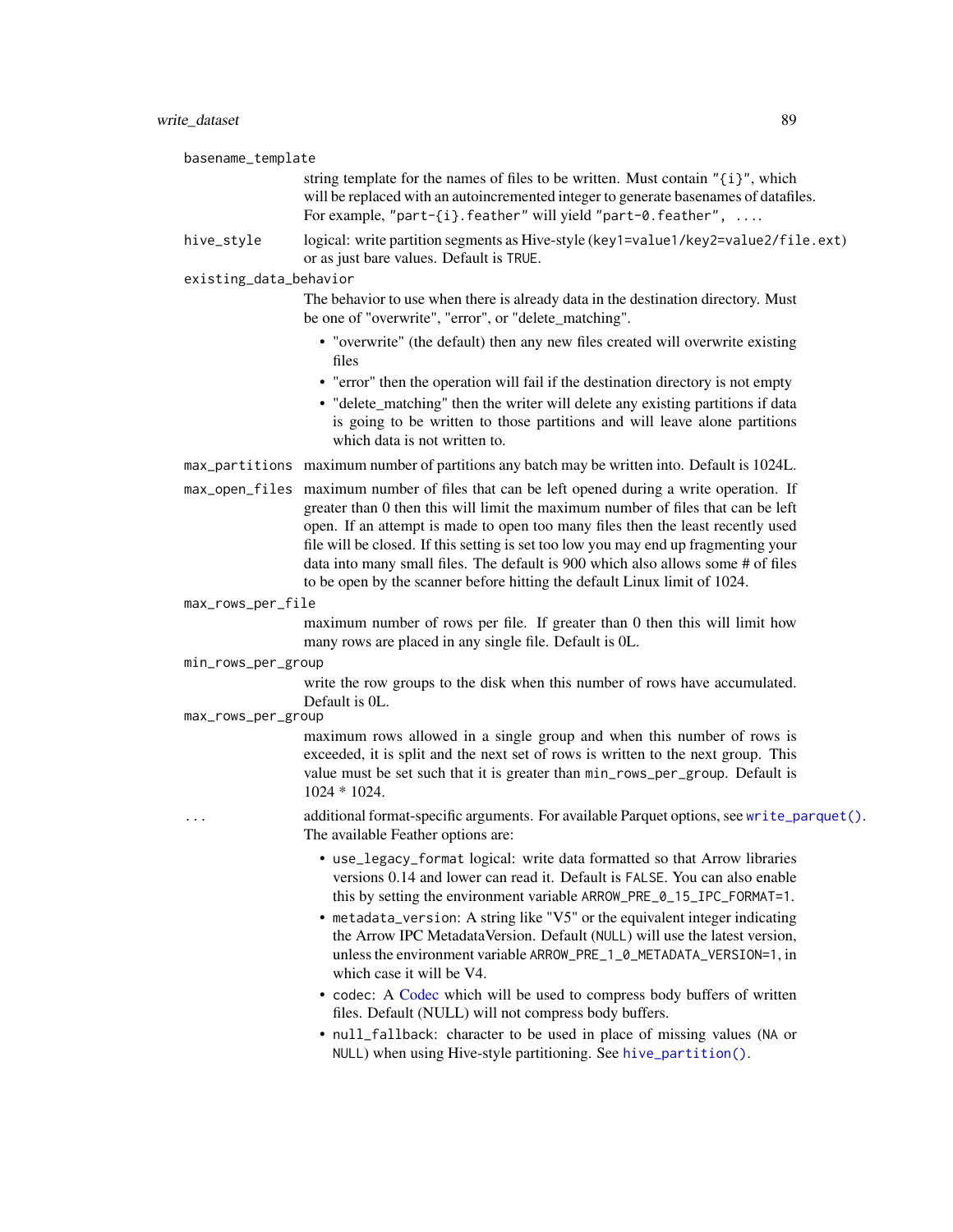#### <span id="page-89-1"></span>Value

The input dataset, invisibly

#### Examples

```
# You can write datasets partitioned by the values in a column (here: "cyl").
# This creates a structure of the form cyl=X/part-Z.parquet.
one_level_tree <- tempfile()
write_dataset(mtcars, one_level_tree, partitioning = "cyl")
list.files(one_level_tree, recursive = TRUE)
# You can also partition by the values in multiple columns
# (here: "cyl" and "gear").
# This creates a structure of the form cyl=X/gear=Y/part-Z.parquet.
two_levels_tree <- tempfile()
write_dataset(mtcars, two_levels_tree, partitioning = c("cyl", "gear"))
list.files(two_levels_tree, recursive = TRUE)
# In the two previous examples we would have:
# X = \{4, 6, 8\}, the number of cylinders.
# Y = \{3, 4, 5\}, the number of forward gears.
# Z = \{0, 1, 2\}, the number of saved parts, starting from 0.
# You can obtain the same result as as the previous examples using arrow with
# a dplyr pipeline. This will be the same as two_levels_tree above, but the
# output directory will be different.
library(dplyr)
two_levels_tree_2 <- tempfile()
mtcars %>%
  group_by(cyl, gear) %>%
  write_dataset(two_levels_tree_2)
list.files(two_levels_tree_2, recursive = TRUE)
# And you can also turn off the Hive-style directory naming where the column
# name is included with the values by using `hive_style = FALSE`.
# Write a structure X/Y/part-Z.parquet.
two_levels_tree_no_hive <- tempfile()
mtcars %>%
  group_by(cyl, gear) %>%
  write_dataset(two_levels_tree_no_hive, hive_style = FALSE)
list.files(two_levels_tree_no_hive, recursive = TRUE)
```
<span id="page-89-0"></span>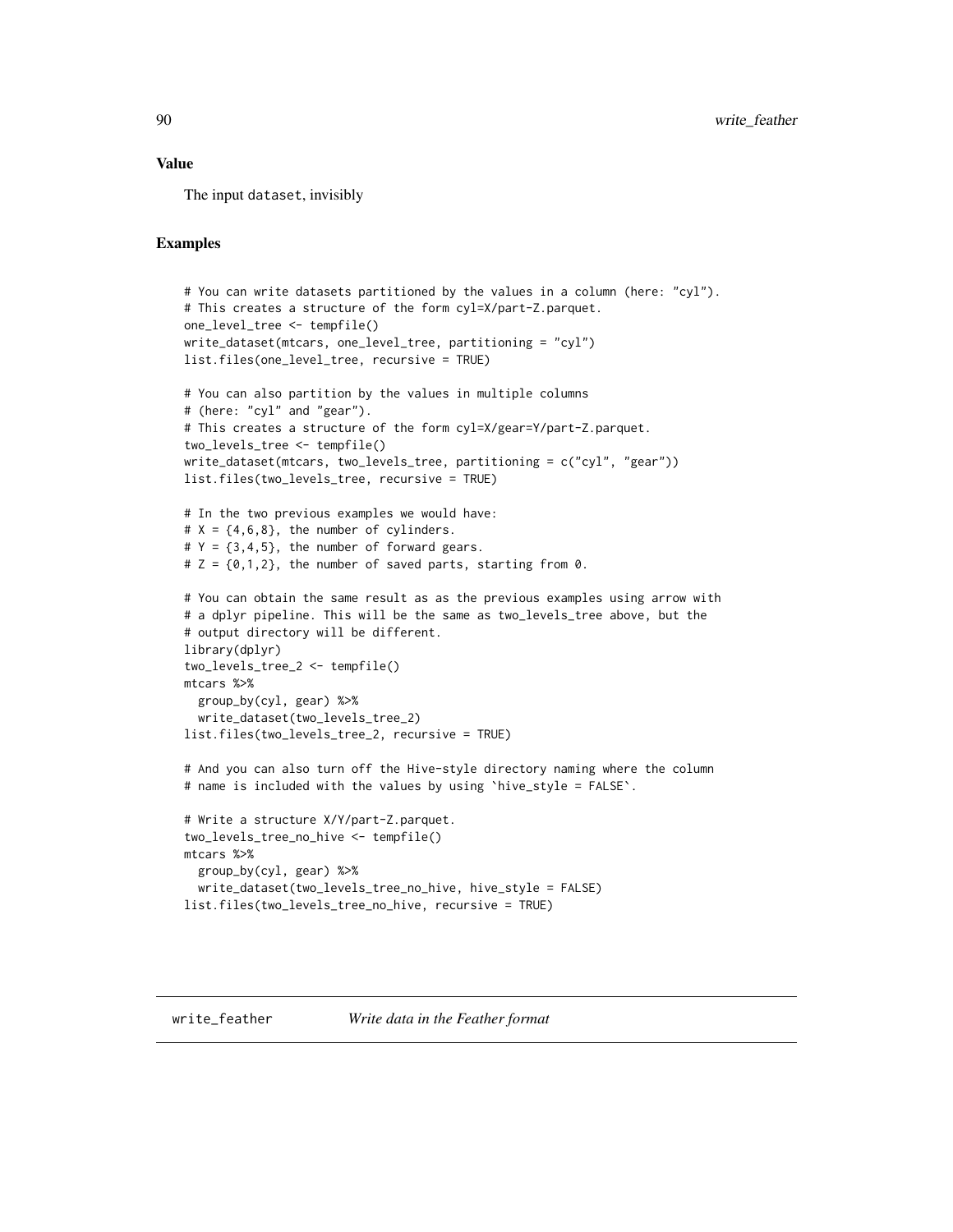# <span id="page-90-0"></span>write\_feather 91

# Description

Feather provides binary columnar serialization for data frames. It is designed to make reading and writing data frames efficient, and to make sharing data across data analysis languages easy. This function writes both the original, limited specification of the format and the version 2 specification, which is the Apache Arrow IPC file format.

# Usage

```
write_feather(
 x,
  sink,
 version = 2,
  chunk_size = 65536L,compression = c("default", "lz4", "uncompressed", "zstd"),
  compression_level = NULL
)
```
#### Arguments

| X                 | data.frame, RecordBatch, or Table                                                                                                                                                                                                                                                                                                                                 |
|-------------------|-------------------------------------------------------------------------------------------------------------------------------------------------------------------------------------------------------------------------------------------------------------------------------------------------------------------------------------------------------------------|
| sink              | A string file path, URI, or OutputStream, or path in a file system (SubTreeFileSystem)                                                                                                                                                                                                                                                                            |
| version           | integer Feather file version. Version 2 is the current. Version 1 is the more<br>limited legacy format.                                                                                                                                                                                                                                                           |
| chunk_size        | For V2 files, the number of rows that each chunk of data should have in the file.<br>Use a smaller chunk_size when you need faster random row access. Default is<br>64K. This option is not supported for V1.                                                                                                                                                     |
| compression       | Name of compression codec to use, if any. Default is "1z4" if LZ4 is available<br>in your build of the Arrow $C++$ library, otherwise "uncompressed". "zstd" is the<br>other available codec and generally has better compression ratios in exchange<br>for slower read and write performance See codec_is_available(). This op-<br>tion is not supported for V1. |
| compression_level |                                                                                                                                                                                                                                                                                                                                                                   |
|                   | If compression is "zstd", you may specify an integer compression level. If<br>omitted, the compression codec's default compression level is used.                                                                                                                                                                                                                 |

# Value

The input x, invisibly. Note that if sink is an [OutputStream,](#page-57-0) the stream will be left open.

# See Also

[RecordBatchWriter](#page-73-0) for lower-level access to writing Arrow IPC data.

[Schema](#page-78-0) for information about schemas and metadata handling.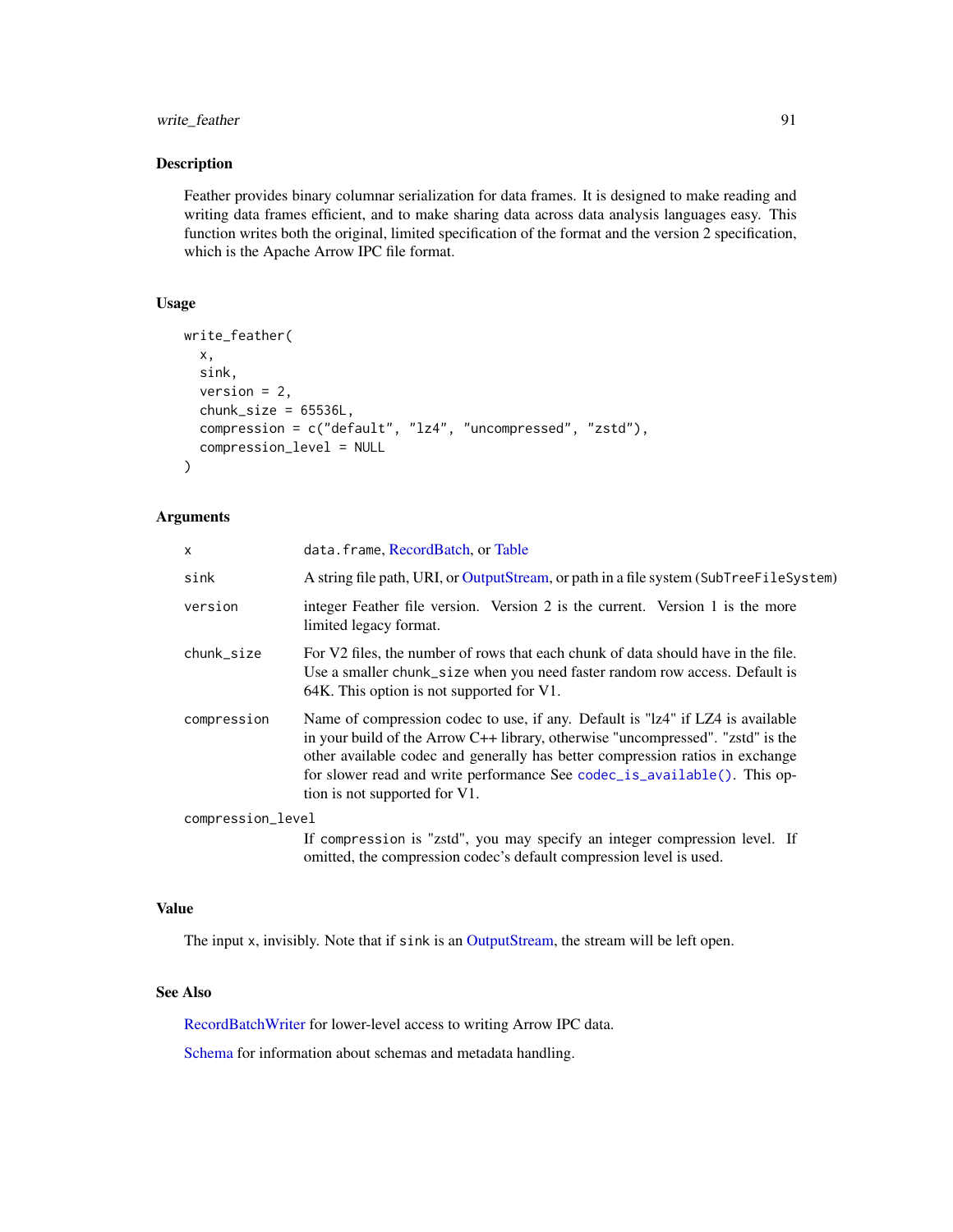# Examples

```
tf <- tempfile()
on.exit(unlink(tf))
write_feather(mtcars, tf)
```
<span id="page-91-0"></span>write\_parquet *Write Parquet file to disk*

# Description

[Parquet](https://parquet.apache.org/) is a columnar storage file format. This function enables you to write Parquet files from R.

# Usage

```
write_parquet(
  x,
  sink,
  chunk_size = NULL,
  version = NULL,
  compression = default_parquet_compression(),
  compression_level = NULL,
  use_dictionary = NULL,
  write_statistics = NULL,
  data_page_size = NULL,
  use_deprecated_int96_timestamps = FALSE,
  coerce_timestamps = NULL,
  allow_truncated_timestamps = FALSE,
 properties = NULL,
  arrow_properties = NULL
\mathcal{L}
```
# Arguments

| $\mathsf{x}$ | data.frame, RecordBatch, or Table                                                                                                                                                                                                                                                                                                                               |
|--------------|-----------------------------------------------------------------------------------------------------------------------------------------------------------------------------------------------------------------------------------------------------------------------------------------------------------------------------------------------------------------|
| sink         | A string file path, URI, or OutputStream, or path in a file system (SubTreeFileSystem)                                                                                                                                                                                                                                                                          |
| chunk_size   | how many rows of data to write to disk at once. This directly corresponds to<br>how many rows will be in each row group in parquet. If NULL, a best guess will<br>be made for optimal size (based on the number of columns and number of rows),<br>though if the data has fewer than 250 million cells (rows x cols), then the total<br>number of rows is used. |
| version      | parquet version, "1.0" or "2.0". Default "1.0". Numeric values are coerced to<br>character.                                                                                                                                                                                                                                                                     |
| compression  | compression algorithm. Default "snappy". See details.                                                                                                                                                                                                                                                                                                           |

<span id="page-91-1"></span>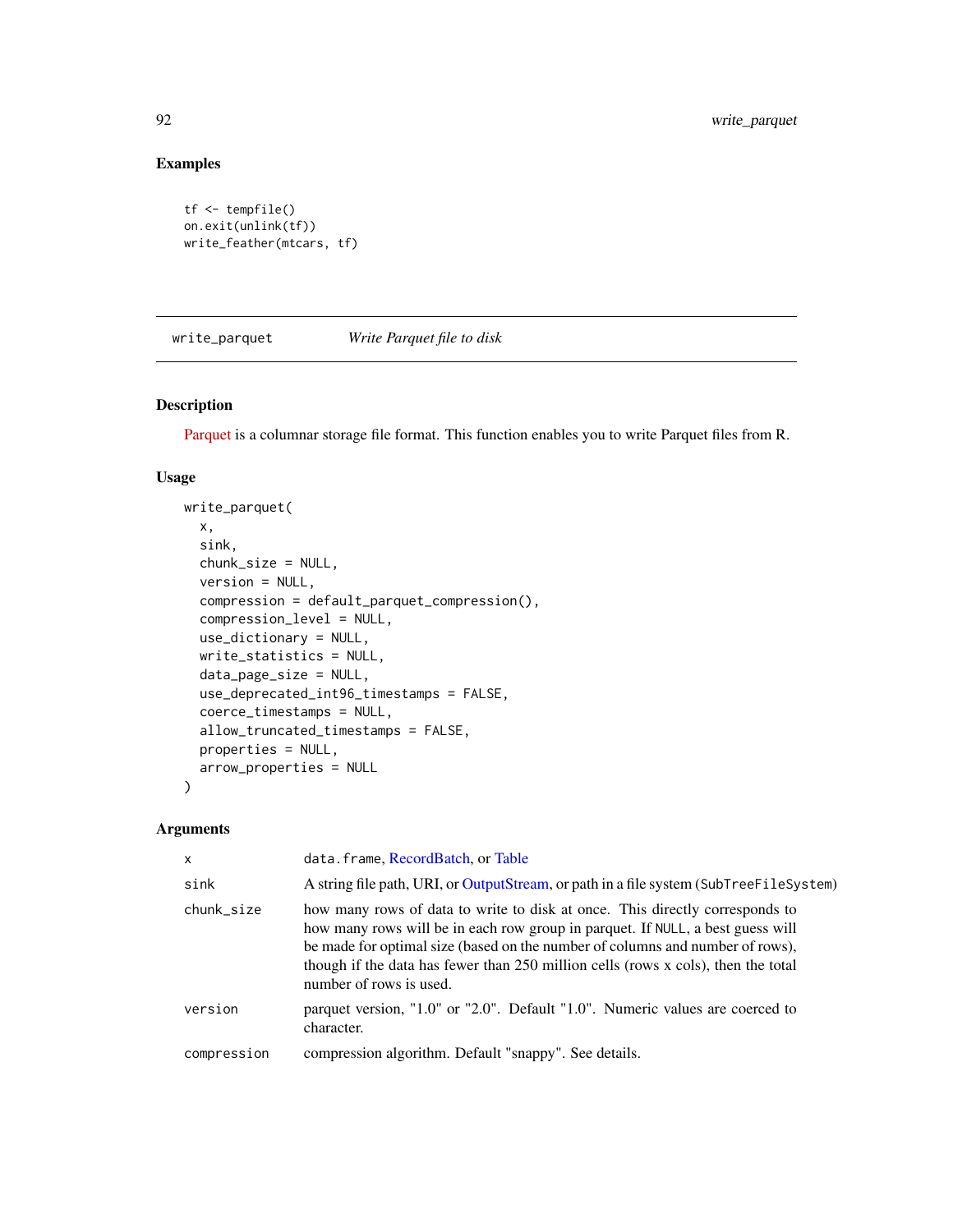# <span id="page-92-0"></span>write\_parquet 93

| compression_level          |                                                                                                                                                                                                                                                                               |
|----------------------------|-------------------------------------------------------------------------------------------------------------------------------------------------------------------------------------------------------------------------------------------------------------------------------|
|                            | compression level. Meaning depends on compression algorithm                                                                                                                                                                                                                   |
|                            | use_dictionary Specify if we should use dictionary encoding. Default TRUE                                                                                                                                                                                                     |
| write_statistics           |                                                                                                                                                                                                                                                                               |
|                            | Specify if we should write statistics. Default TRUE                                                                                                                                                                                                                           |
|                            | data_page_size Set a target threshold for the approximate encoded size of data pages within a<br>column chunk (in bytes). Default 1 MiB.                                                                                                                                      |
|                            | use_deprecated_int96_timestamps                                                                                                                                                                                                                                               |
|                            | Write timestamps to INT96 Parquet format. Default FALSE.                                                                                                                                                                                                                      |
| coerce_timestamps          |                                                                                                                                                                                                                                                                               |
|                            | Cast timestamps a particular resolution. Can be NULL, "ms" or "us". Default<br>NULL (no casting)                                                                                                                                                                              |
| allow_truncated_timestamps |                                                                                                                                                                                                                                                                               |
|                            | Allow loss of data when coercing timestamps to a particular resolution. E.g. if<br>microsecond or nanosecond data is lost when coercing to "ms", do not raise an<br>exception                                                                                                 |
| properties                 | A ParquetWriterProperties object, used instead of the options enumerated in<br>this function's signature. Providing properties as an argument is deprecated; if<br>you need to assemble ParquetWriterProperties outside of write_parquet(),<br>use ParquetFileWriter instead. |
| arrow_properties           |                                                                                                                                                                                                                                                                               |
|                            | A ParquetArrowWriterProperties object. Like properties, this argument<br>is deprecated.                                                                                                                                                                                       |

# **Details**

Due to features of the format, Parquet files cannot be appended to. If you want to use the Parquet format but also want the ability to extend your dataset, you can write to additional Parquet files and then treat the whole directory of files as a [Dataset](#page-28-0) you can query. See vignette ("dataset", package = "arrow") for examples of this.

The parameters compression, compression\_level, use\_dictionary and write\_statistics support various patterns:

- The default NULL leaves the parameter unspecified, and the C++ library uses an appropriate default for each column (defaults listed above)
- A single, unnamed, value (e.g. a single string for compression) applies to all columns
- An unnamed vector, of the same size as the number of columns, to specify a value for each column, in positional order
- A named vector, to specify the value for the named columns, the default value for the setting is used when not supplied

The compression argument can be any of the following (case insensitive): "uncompressed", "snappy", "gzip", "brotli", "zstd", "lz4", "lzo" or "bz2". Only "uncompressed" is guaranteed to be available, but "snappy" and "gzip" are almost always included. See [codec\\_is\\_available\(\)](#page-17-0). The default "snappy" is used if available, otherwise "uncompressed". To disable compression, set compression = "uncompressed". Note that "uncompressed" columns may still have dictionary encoding.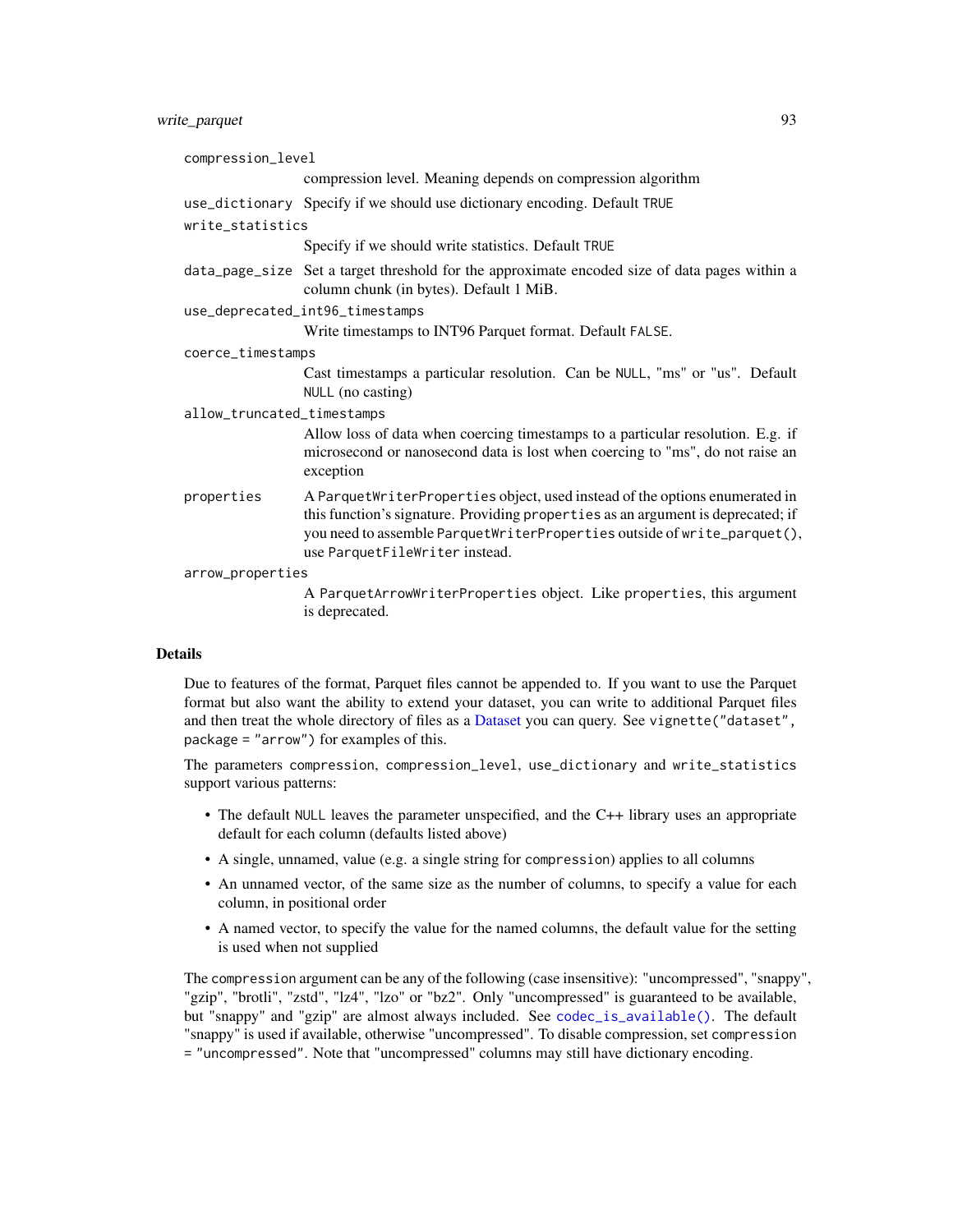#### Value

the input x invisibly.

#### Examples

```
tf1 <- tempfile(fileext = ".parquet")
write\_parent(data-frame(x = 1:5), tf1)# using compression
if (codec_is_available("gzip")) {
 tf2 <- tempfile(fileext = ".gz.parquet")
  write_parquet(data.frame(x = 1:5), tf2, compression = "gzip", compression_level = 5)
}
```
<span id="page-93-0"></span>write\_to\_raw *Write Arrow data to a raw vector*

# Description

[write\\_ipc\\_stream\(\)](#page-85-0) and [write\\_feather\(\)](#page-89-0) write data to a sink and return the data (data.frame, RecordBatch, or Table) they were given. This function wraps those so that you can serialize data to a buffer and access that buffer as a raw vector in R.

# Usage

 $write_to_raw(x, format = c("stream", "file"))$ 

# Arguments

|        | data.frame, RecordBatch, or Table                            |
|--------|--------------------------------------------------------------|
| format | one of c("stream", "file"), indicating the IPC format to use |

#### Value

A raw vector containing the bytes of the IPC serialized data.

#### Examples

```
# The default format is "stream"
mtcars_raw <- write_to_raw(mtcars)
```
<span id="page-93-1"></span>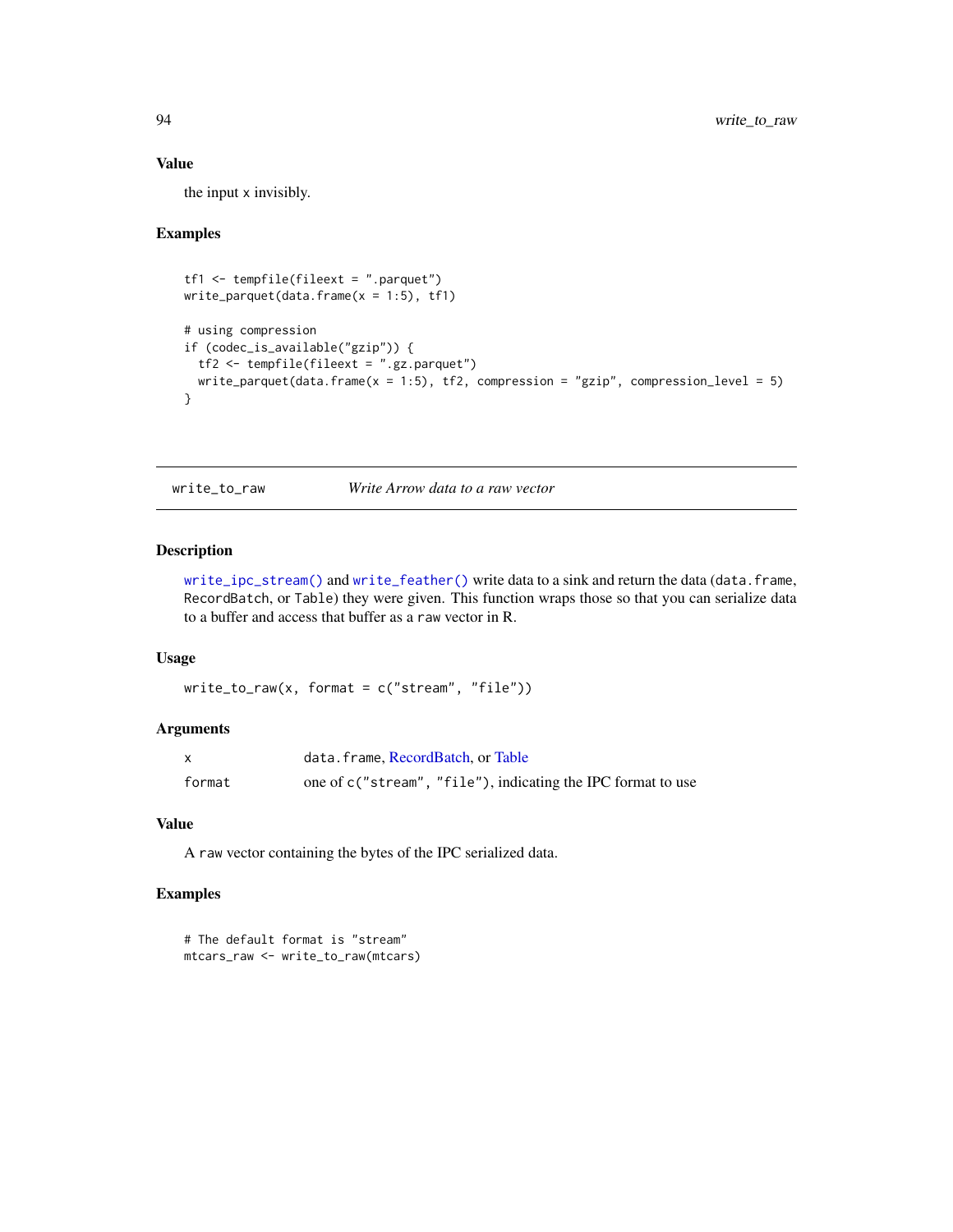# **Index**

.onLoad(), *[53](#page-52-0)*

buffer, [14](#page-13-1)

\$NewScan(), *[56](#page-55-0)* all Arrow functions, *[15](#page-14-0)* Array, *[8](#page-7-0)[–10](#page-9-0)*, *[17](#page-16-1)*, *[19](#page-18-0)*, *[33,](#page-32-3) [34](#page-33-0)*, *[43](#page-42-0)*, *[52,](#page-51-0) [53](#page-52-0)*, *[71](#page-70-1)*, *[85](#page-84-1)* Array *(*array*)*, [4](#page-3-1) array, [4](#page-3-1) ArrayData, *[5](#page-4-0)*, [6](#page-5-0) Arrays, *[16](#page-15-1)* arrow::io::MemoryMappedFile, *[51](#page-50-0)* arrow::io::OutputStream, *[60,](#page-59-0) [61](#page-60-0)* arrow::Table, *[70](#page-69-0)* arrow\_available, [7](#page-6-0) arrow\_available(), *[45](#page-44-0)* arrow\_info, [8](#page-7-0) arrow\_info(), *[22](#page-21-0)* arrow\_table *(*Table*)*, [80](#page-79-1) arrow\_table(), *[9](#page-8-0)* arrow\_with\_dataset *(*arrow\_available*)*, [7](#page-6-0) arrow\_with\_json *(*arrow\_available*)*, [7](#page-6-0) arrow\_with\_parquet *(*arrow\_available*)*, [7](#page-6-0) arrow\_with\_s3 *(*arrow\_available*)*, [7](#page-6-0) arrow\_with\_substrait *(*arrow\_available*)*, [7](#page-6-0) as.vector(), *[34](#page-33-0)* as\_arrow\_array, [8](#page-7-0) as\_arrow\_table, [9](#page-8-0) as\_chunked\_array, [10](#page-9-0) as\_data\_type, [11](#page-10-0) as\_record\_batch, [11](#page-10-0) as\_record\_batch\_reader, [12](#page-11-0) as\_schema, [13](#page-12-0) binary *(*data-type*)*, [25](#page-24-1) bool *(*data-type*)*, [25](#page-24-1) boolean *(*data-type*)*, [25](#page-24-1) Buffer, *[44](#page-43-2)*, *[73](#page-72-0)* Buffer *(*buffer*)*, [14](#page-13-1)

BufferOutputStream *(*OutputStream*)*, [58](#page-57-1)

BufferReader *(*InputStream*)*, [44](#page-43-2) c.Array *(*concat\_arrays*)*, [19](#page-18-0) call\_function, [15](#page-14-0) call\_function(), *[47](#page-46-0)* character(), *[52](#page-51-0)* chunked arrays, *[80](#page-79-1)* chunked\_array *(*ChunkedArray*)*, [16](#page-15-1) chunked\_array(), *[10](#page-9-0)* ChunkedArray, *[10](#page-9-0)*, [16,](#page-15-1) *[19](#page-18-0)*, *[34](#page-33-0)*, *[43](#page-42-0)*, *[60](#page-59-0)* Codec, [17,](#page-16-1) *[19](#page-18-0)*, *[89](#page-88-0)* codec\_is\_available, [18](#page-17-1) codec\_is\_available(), *[18](#page-17-1)*, *[91](#page-90-0)*, *[93](#page-92-0)* compressed input and output streams, *[17](#page-16-1)* CompressedInputStream *(*compression*)*, [19](#page-18-0) CompressedOutputStream *(*compression*)*, [19](#page-18-0) compression, [19](#page-18-0) concat\_arrays, [19](#page-18-0) concat\_tables, [20](#page-19-0) copy\_files, [20](#page-19-0) cpu\_count, [21](#page-20-0) create\_package\_with\_all\_dependencies, [21](#page-20-0) CsvConvertOptions, *[36](#page-35-0)*, *[42](#page-41-1)* CsvConvertOptions *(*CsvReadOptions*)*, [23](#page-22-1) CsvFileFormat *(*FileFormat*)*, [35](#page-34-3) CsvFragmentScanOptions, *[36](#page-35-0)* CsvFragmentScanOptions *(*FragmentScanOptions*)*, [42](#page-41-1) CsvParseOptions, *[36](#page-35-0)* CsvParseOptions *(*CsvReadOptions*)*, [23](#page-22-1) CsvReadOptions, [23,](#page-22-1) *[25](#page-24-1)*, *[36](#page-35-0)*, *[42](#page-41-1)* CsvTableReader, [24,](#page-23-0) *[66](#page-65-0)* CsvWriteOptions *(*CsvReadOptions*)*, [23](#page-22-1) data type, *[5](#page-4-0)*, *[43](#page-42-0)*, *[52,](#page-51-0) [53](#page-52-0)*, *[77](#page-76-0)*, *[79](#page-78-1)*, *[85](#page-84-1)* data types, *[42](#page-41-1)*, *[79](#page-78-1)* data-type, [25](#page-24-1)

data.frame(), *[34](#page-33-0)*

Dataset, [29,](#page-28-1) *[30](#page-29-0)*, *[33](#page-32-3)*, *[56](#page-55-0)*, *[78,](#page-77-0) [79](#page-78-1)*, *[88](#page-87-0)*, *[93](#page-92-0)*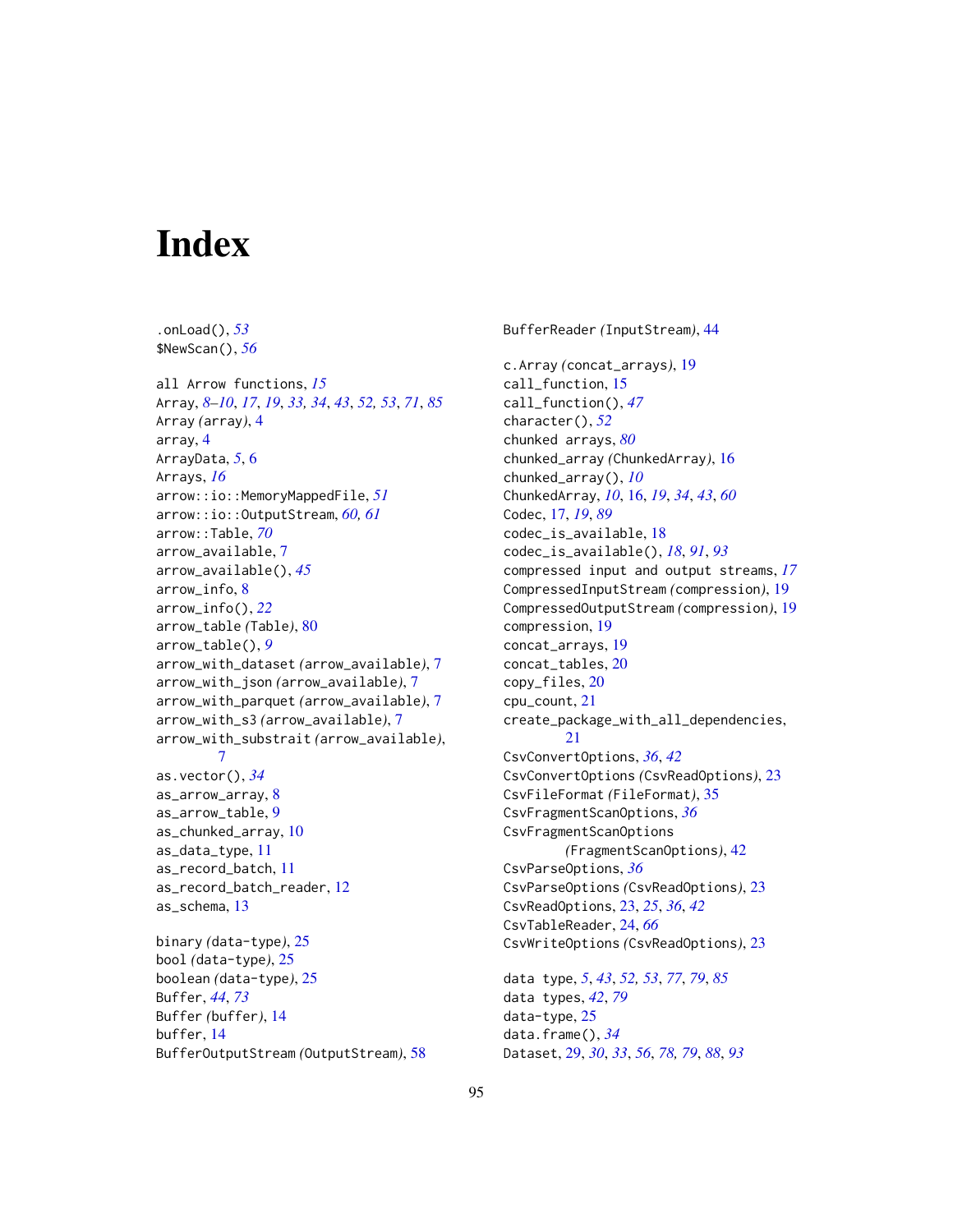# 96 **INDEX**

```
dataset_factory, 30
dataset_factory(), 29, 55
DatasetFactory, 30
DatasetFactory (Dataset), 29
DataType, 11, 31, 34, 35
date32 (data-type), 25
date64 (data-type), 25
decimal (data-type), 25
decimal128 (data-type), 25
decimal256 (data-type), 25
dictionary, 32
dictionary(), 28
DictionaryArray (array), 4
DictionaryType, 32, 32
DirectoryPartitioning (Partitioning), 62
DirectoryPartitioningFactory
        (Partitioning), 62
duration (data-type), 25
Expression, 33, 78
ExtensionArray, 33, 34, 53, 85
ExtensionType, 33, 34, 52, 53, 85
FeatherReader, 34, 68
Field, 35, 79
field (Field), 35
fields, 71, 79
file reader options, 65, 87
FileFormat, 29, 30, 35, 56, 88
FileInfo, 37, 39
FileOutputStream (OutputStream), 58
FileSelector, 29, 37, 39
FileSystem, 29, 30, 38, 55
FileSystemDataset (Dataset), 29
FileSystemDatasetFactory, 62
FileSystemDatasetFactory (Dataset), 29
FileWriteOptions, 39
fixed_size_binary (data-type), 25
fixed_size_list_of (data-type), 25
FixedSizeListArray (array), 4
FixedSizeListType (data-type), 25
FixedWidthType, 39
flight_connect, 40
flight_connect(), 41, 48
flight_disconnect, 40
flight_get, 41
flight_path_exists (list_flights), 48
flight_put, 41
float (data-type), 25
```
float16 *(*data-type*)*, [25](#page-24-1) float32 *(*data-type*)*, [25](#page-24-1) float64 *(*data-type*)*, [25](#page-24-1) FragmentScanOptions, *[36](#page-35-0)*, [42](#page-41-1) halffloat *(*data-type*)*, [25](#page-24-1) hive\_partition, [42](#page-41-1) hive\_partition(), *[31](#page-30-0)*, *[56](#page-55-0)*, *[89](#page-88-0)* hive\_partition(...), *[62](#page-61-1)* HivePartitioning, *[43](#page-42-0)* HivePartitioning *(*Partitioning*)*, [62](#page-61-1) HivePartitioningFactory *(*Partitioning*)*, [62](#page-61-1) infer\_type, [43](#page-42-0) infer\_type(), *[8](#page-7-0)*, *[10](#page-9-0)* InMemoryDataset *(*Dataset*)*, [29](#page-28-1) input file, *[39](#page-38-0)* input stream, *[39](#page-38-0)* InputStream, *[19](#page-18-0)*, *[25](#page-24-1)*, [44,](#page-43-2) *[63](#page-62-0)*, *[65](#page-64-0)*, *[67,](#page-66-1) [68](#page-67-0)*, *[70](#page-69-0)*, *[73](#page-72-0)* install\_arrow, [44](#page-43-2) install\_pyarrow, [46](#page-45-0) int16 *(*data-type*)*, [25](#page-24-1) int32 *(*data-type*)*, [25](#page-24-1) int32(), *[32](#page-31-0)*

int64 *(*data-type*)*, [25](#page-24-1) int8 *(*data-type*)*, [25](#page-24-1) io\_thread\_count, [46](#page-45-0) IpcFileFormat *(*FileFormat*)*, [35](#page-34-3) is\_in *(*match\_arrow*)*, [49](#page-48-0)

JsonParseOptions *(*CsvReadOptions*)*, [23](#page-22-1) JsonReadOptions *(*CsvReadOptions*)*, [23](#page-22-1) JsonTableReader, *[68](#page-67-0)* JsonTableReader *(*CsvTableReader*)*, [24](#page-23-0)

large\_binary *(*data-type*)*, [25](#page-24-1) large\_list\_of *(*data-type*)*, [25](#page-24-1) large\_utf8 *(*data-type*)*, [25](#page-24-1) LargeListArray *(*array*)*, [4](#page-3-1) list\_compute\_functions, [47](#page-46-0) list\_flights, [48](#page-47-0) list\_of *(*data-type*)*, [25](#page-24-1) ListArray *(*array*)*, [4](#page-3-1) load\_flight\_server, [48](#page-47-0) LocalFileSystem *(*FileSystem*)*, [38](#page-37-0)

make\_readable\_file(), *[68](#page-67-0)* map\_batches, [49](#page-48-0)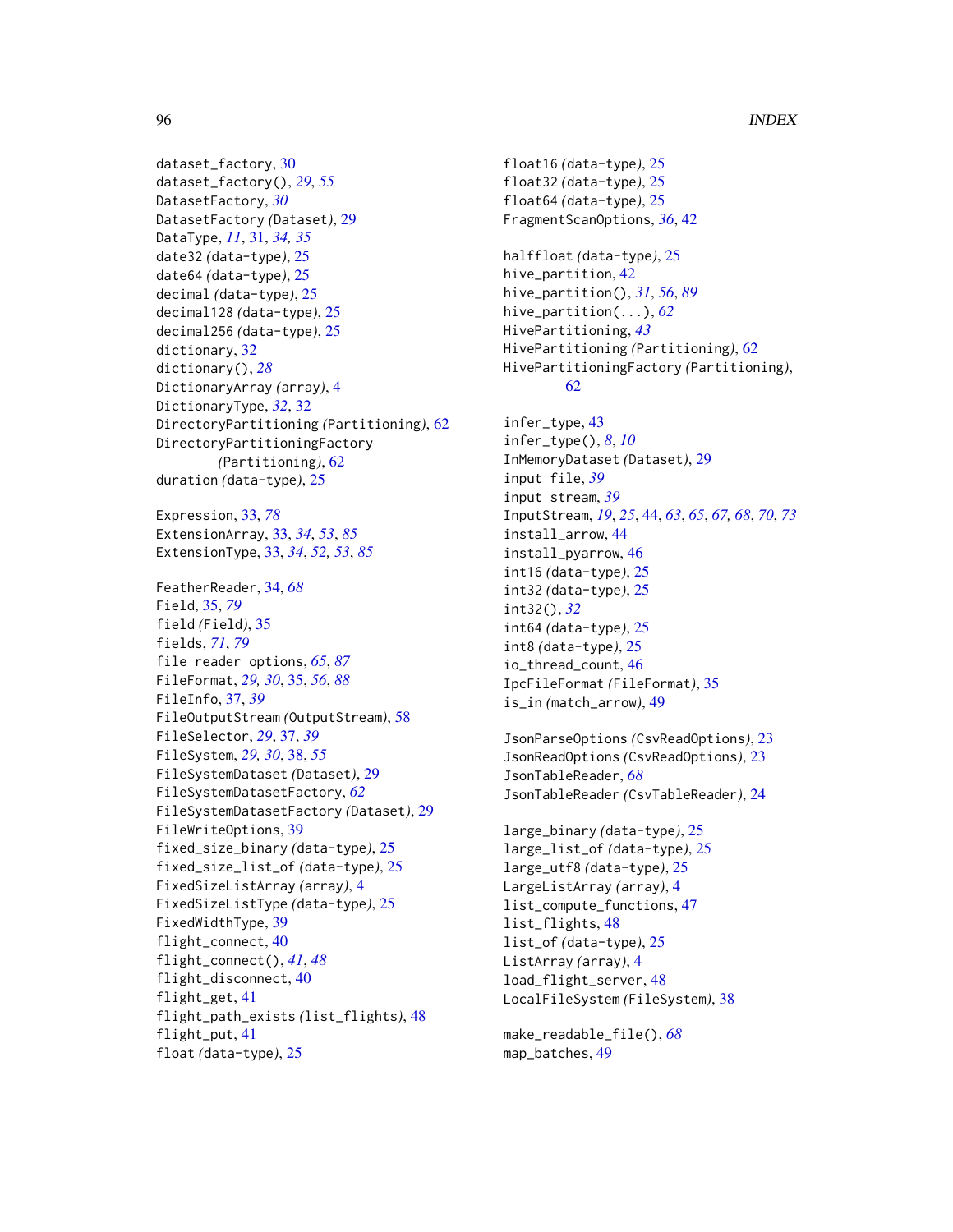#### INDEX  $\sim$  97

map\_of *(*data-type*)*, [25](#page-24-1) MapArray *(*array*)*, [4](#page-3-1) MapType *(*data-type*)*, [25](#page-24-1) match\_arrow, [49](#page-48-0) MemoryMappedFile *(*InputStream*)*, [44](#page-43-2) Message, [50](#page-49-0) MessageReader, [51](#page-50-0) mmap\_create, [51](#page-50-0) mmap\_open, [51](#page-50-0) mmap\_open(), *[44](#page-43-2)*

new\_extension\_array *(*new\_extension\_type*)*, [52](#page-51-0) new\_extension\_array(), *[53](#page-52-0)* new\_extension\_type, [52](#page-51-0) new\_extension\_type(), *[53](#page-52-0)* null *(*data-type*)*, [25](#page-24-1)

```
open_dataset, 55
open_dataset(), 29–31
Other Arrow data types, 32
output stream, 39
OutputStream, 19, 58, 81, 86, 87, 91, 92
```
ParquetArrowReaderProperties, *[59](#page-58-0)*, [59,](#page-58-0) *[70](#page-69-0)* ParquetFileFormat *(*FileFormat*)*, [35](#page-34-3) ParquetFileReader, *[59](#page-58-0)*, [59](#page-58-0) ParquetFileWriter, [60,](#page-59-0) *[61](#page-60-0)* ParquetFragmentScanOptions *(*FragmentScanOptions*)*, [42](#page-41-1) ParquetWriterProperties, *[60](#page-59-0)*, [61](#page-60-0) Partitioning, [62](#page-61-1)

```
R6::R6Class, 52, 53
RandomAccessFile, 73
RandomAccessFile (InputStream), 44
raw(), 34, 52
read.csv(), 23
read_arrow, 62
read_csv_arrow (read_delim_arrow), 63
read_csv_arrow(), 23, 24, 31, 36, 56
read_delim_arrow, 63
read_feather, 67
read_feather(), 34, 56, 62, 73
read_ipc_stream (read_arrow), 62
read_ipc_stream(), 73
read_json_arrow, 68
read_json_arrow(), 23, 24
read_message, 69
```
read\_parquet, [70](#page-69-0) read\_parquet(), *[56](#page-55-0)* read\_schema, [71](#page-70-1) read\_tsv\_arrow *(*read\_delim\_arrow*)*, [63](#page-62-0) ReadableFile *(*InputStream*)*, [44](#page-43-2) record batches, *[80](#page-79-1)* record\_batch *(*RecordBatch*)*, [71](#page-70-1) record\_batch(), *[11](#page-10-0)* RecordBatch, *[11,](#page-10-0) [12](#page-11-0)*, *[34](#page-33-0)*, *[41](#page-40-0)*, [71,](#page-70-1) *[75](#page-74-0)*, *[86](#page-85-1)[–88](#page-87-0)*, *[91,](#page-90-0) [92](#page-91-1)*, *[94](#page-93-1)* RecordBatchFileReader *(*RecordBatchReader*)*, [73](#page-72-0) RecordBatchFileWriter *(*RecordBatchWriter*)*, [74](#page-73-1) RecordBatchReader, *[13](#page-12-0)*, *[63](#page-62-0)*, *[68](#page-67-0)*, [73](#page-72-0) RecordBatchStreamReader *(*RecordBatchReader*)*, [73](#page-72-0) RecordBatchStreamWriter *(*RecordBatchWriter*)*, [74](#page-73-1) RecordBatchWriter, [74,](#page-73-1) *[86](#page-85-1)*, *[91](#page-90-0)* register\_extension\_type *(*new\_extension\_type*)*, [52](#page-51-0) register\_extension\_type(), *[53](#page-52-0)* reregister\_extension\_type *(*new\_extension\_type*)*, [52](#page-51-0) reregister\_extension\_type(), *[53](#page-52-0)*

s3\_bucket, [76](#page-75-0) s3\_bucket(), *[55](#page-54-0)* S3FileSystem *(*FileSystem*)*, [38](#page-37-0) Scalar, [77](#page-76-0) Scanner, *[33](#page-32-3)*, [78](#page-77-0) ScannerBuilder, *[29](#page-28-1)* ScannerBuilder *(*Scanner*)*, [78](#page-77-0) Schema, *[9](#page-8-0)*, *[12](#page-11-0)*, *[14](#page-13-1)*, *[29,](#page-28-1) [30](#page-29-0)*, *[36](#page-35-0)*, *[55](#page-54-0)*, *[60](#page-59-0)[–62](#page-61-1)*, *[65,](#page-64-0) [66](#page-65-0)*, *[69](#page-68-0)*, *[71](#page-70-1)*, *[73](#page-72-0)*, *[75](#page-74-0)*, *[78](#page-77-0)*, [79,](#page-78-1) *[80](#page-79-1)*, *[84](#page-83-0)*, *[91](#page-90-0)* schema *(*Schema*)*, [79](#page-78-1) schema(), *[14](#page-13-1)*, *[25](#page-24-1)*, *[42](#page-41-1)* Schemas, *[35](#page-34-3)* serialize(), *[85](#page-84-1)* set\_cpu\_count *(*cpu\_count*)*, [21](#page-20-0) set\_io\_thread\_count *(*io\_thread\_count*)*, [46](#page-45-0) string *(*data-type*)*, [25](#page-24-1) strptime, *[24](#page-23-0)*, *[66](#page-65-0)* strptime(), *[24](#page-23-0)* struct *(*data-type*)*, [25](#page-24-1) StructArray *(*array*)*, [4](#page-3-1) StructScalar *(*array*)*, [4](#page-3-1)